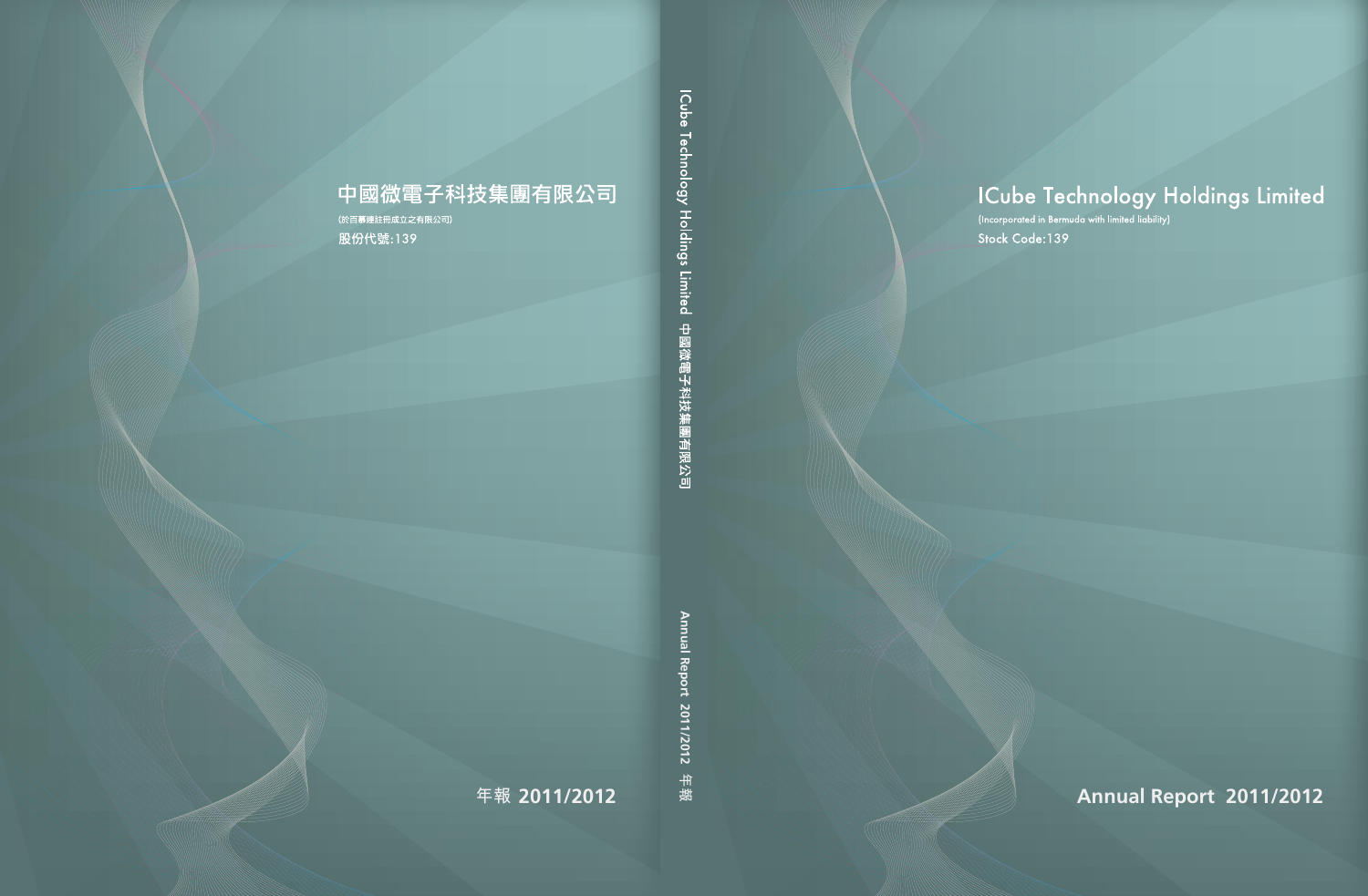# **Contents**

|                                                             | Pages          |  |
|-------------------------------------------------------------|----------------|--|
| CORPORATE INFORMATION                                       | $\overline{2}$ |  |
| CHAIRMAN'S STATEMENT AND MANAGEMENT DISCUSSION AND ANALYSIS | $3 - 7$        |  |
| DIRECTORS AND SENIOR MANAGEMENT PROFILE                     | $8 - 9$        |  |
| REPORT OF THE DIRECTORS                                     | $10 - 21$      |  |
| CORPORATE GOVERNANCE REPORT                                 | $22 - 35$      |  |
| INDEPENDENT AUDITORS' REPORT                                | 36-37          |  |
| AUDITED FINANCIAL STATEMENTS                                |                |  |
| Consolidated:                                               |                |  |
| Income statement                                            | 38-39          |  |
| Statement of comprehensive income                           | 40             |  |
| Statement of financial position                             | $41 - 42$      |  |
| Statement of changes in equity                              | 43             |  |
| Statement of cash flows                                     | 44-45          |  |
| Company:                                                    |                |  |
| Statement of financial position                             | 46             |  |
| Notes to the financial statements                           | 47-126         |  |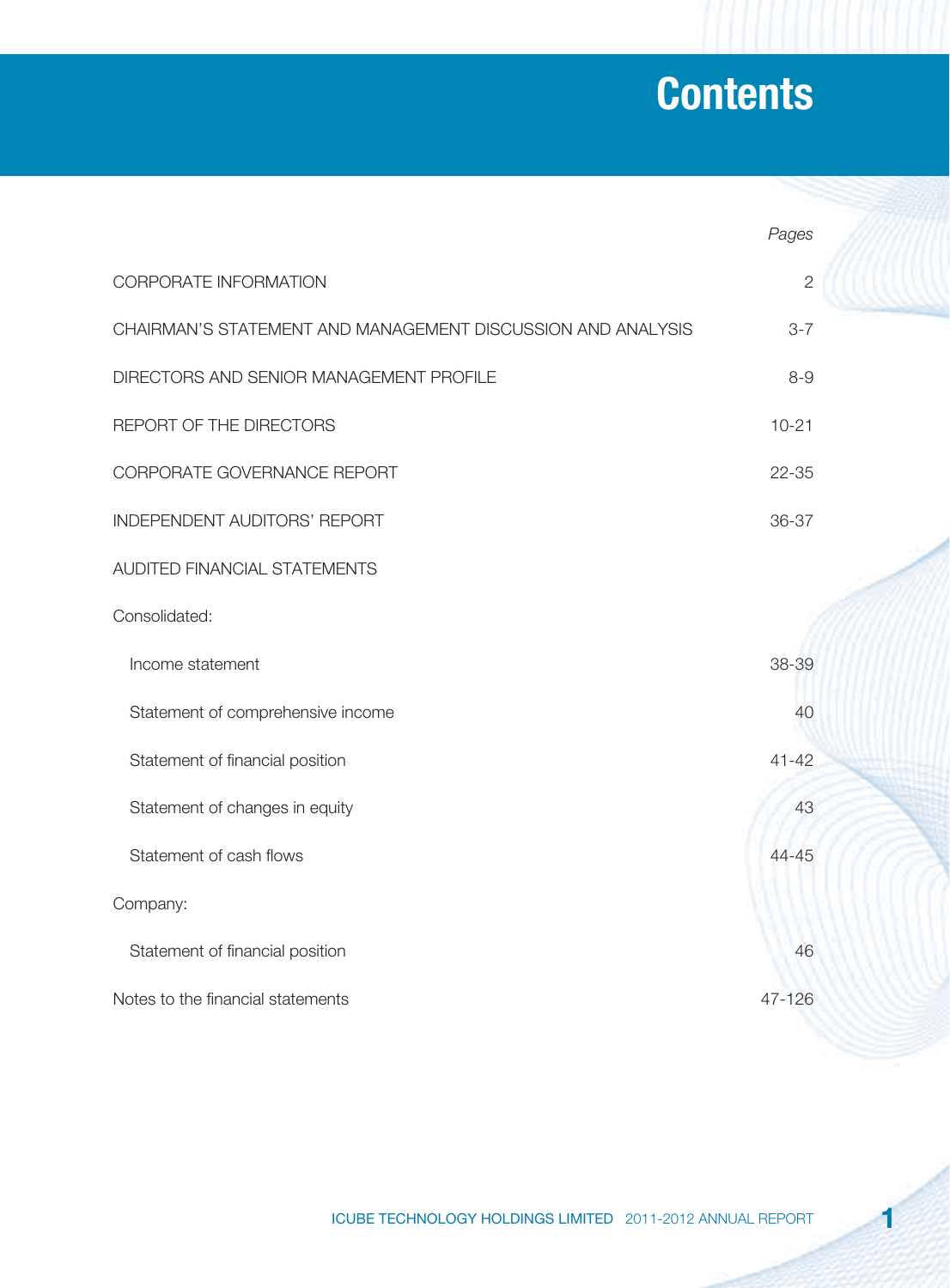# **Corporate Information**

### EXECUTIVE DIRECTORS

Wong Howard (Chairman & Chief Executive Officer) Wong Yat Fai

#### INDEPENDENT NON-EXECUTIVE **DIRECTORS**

Tung Tat Chiu, Michael Li Chi Ming Wan Ngar Yin, David

### AUDIT COMMITTEE

Tung Tat Chiu, Michael (Chairman) Li Chi Ming Wan Ngar Yin, David

### REMUNERATION COMMITTEE

Li Chi Ming (Chairman) Tung Tat Chiu, Michael Wan Ngar Yin, David

### NOMINATION COMMITTEE

Wong Howard (Chairman) Wong Yat Fai Tung Tat Chiu, Michael Li Chi Ming Wan Ngar Yin, David

### COMPANY SECRETARY

Szeto Pui Tong, Patrick

### AUDITORS

Ernst & Young

#### PRINCIPAL BANKERS

The Hongkong and Shanghai Banking Corporation Limited Hang Seng Bank Limited

### REGISTERED OFFICE

Clarendon House 2 Church Street Hamilton HM 11 Bermuda

#### HEAD OFFICE AND PRINCIPAL PLACE OF BUSINESS

Room 1603-05 Harcourt House 39 Gloucester Road Wanchai, Hong Kong

### PRINCIPAL SHARE REGISTRAR

Butterfield Fulcrum Group (Bermuda) Limited Rosebank Centre 11 Bermudiana Road Pembroke HM08 **Bermuda** 

#### HONG KONG BRANCH SHARE REGISTRAR AND TRANSFER **OFFICE**

Tricor Tengis Limited 26th Floor Tesbury Centre 28 Queen's Road East **Wanchai** Hong Kong

### COMPANY'S WEBSITE

www.icubetech.com.hk

### STOCK CODE

139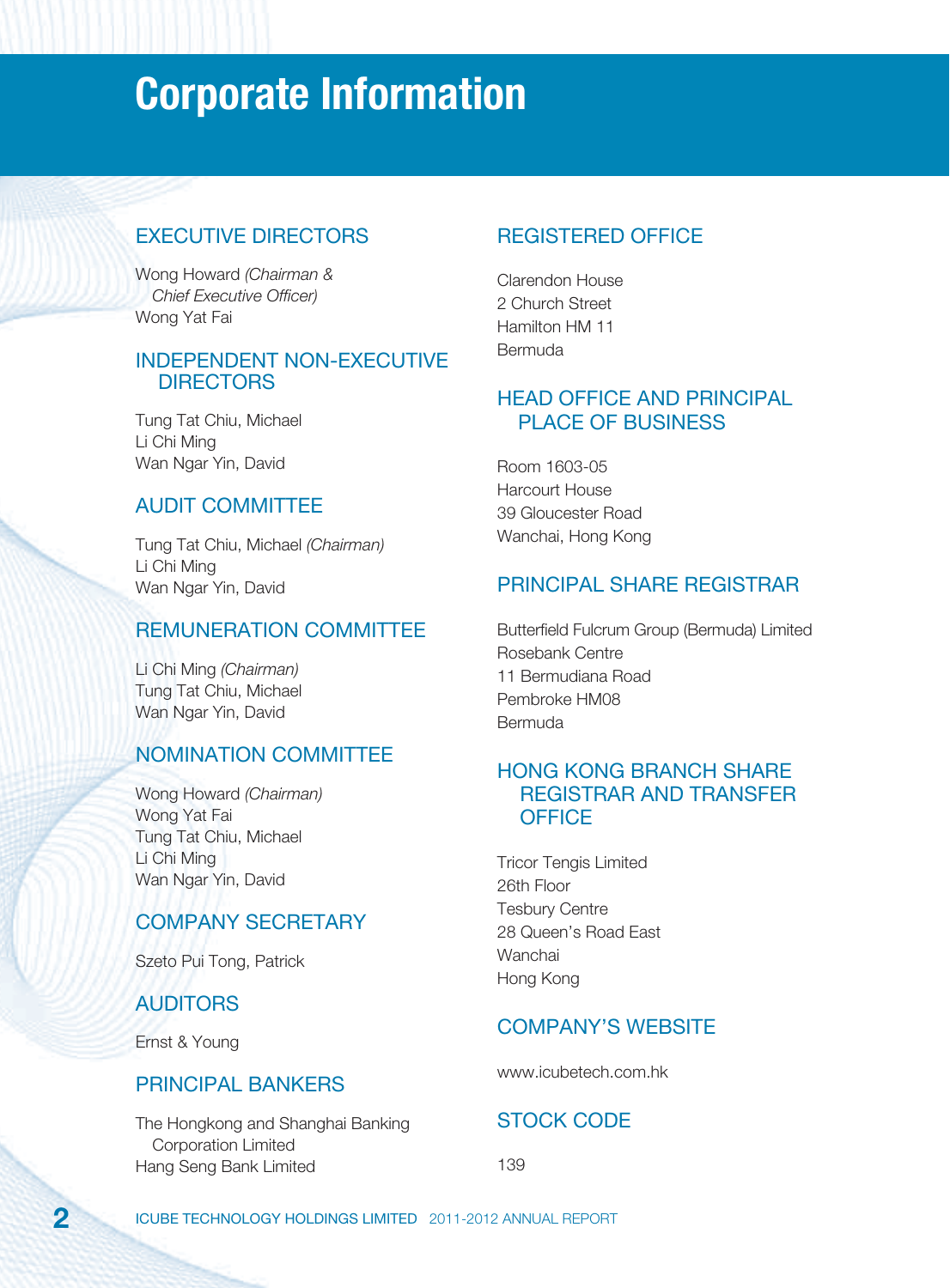#### BUSINESS REVIEW

The Group recorded a negative revenue of HK\$10.2 million for the year ended 31 March 2012 (the "Year"), compared to the revenue of HK\$20.4 million of last year. It was attributable to the realised loss on disposal of listed securities investment of HK\$44.1 million for the Year. The net loss for the Year was HK\$167.5 million, compared to the loss of HK\$53.8 million of last year. Loss per share attributable to ordinary equity holders of the parent for the Year was HK5.49 cents (2011: HK1.64 cents). The Group's net loss for the Year was primarily attributable to realised loss of HK\$44.1 million and unrealised loss of HK\$98.3 million on the listed securities investment in the treasury investments segment.

According to the China Semiconductor Industry Association (CSIA) 2010 report, Mainland China's semiconductor consumption grew by over 30% in 2010 to reach a new record of USD132 billion, representing more than 40% worldwide semiconductor consumption. Since 2000, Mainland China semiconductor consumption has grown at approximately 25% compounded annual growth rate (CAGR) and continued to outpace all other regions. While it is evident that Mainland China leads a dominant position in the worldwide production of electronics and consumption of semiconductors, the current market trends of mobile internet and opensource development are also having a significant impact in shaping the future direction of the market.

Mobility and the internet are two key factors that have driven the consumption of personal computers and consumer electronics in the past decade. Mobile internet has witnessed the migration from personal computers to handheld computing devices, creating fertile ground for innovation tailored for mobile devices. The emergence of Google's Android platform, a free and open-source mobile operating system lead by Google's Android Open Handset Alliance has also expedited the development of a new generation of mobile computing devices. Analysis International's studies show that Mainland China's smartphone sales share (by operating systems) in Android had doubled from 33.6% (2011Q1) to 68.4% (2011Q4). At the end of 2011Q4, Symbian claimed 18.7% and Apple claimed 5.7% of the domestic market share respectively.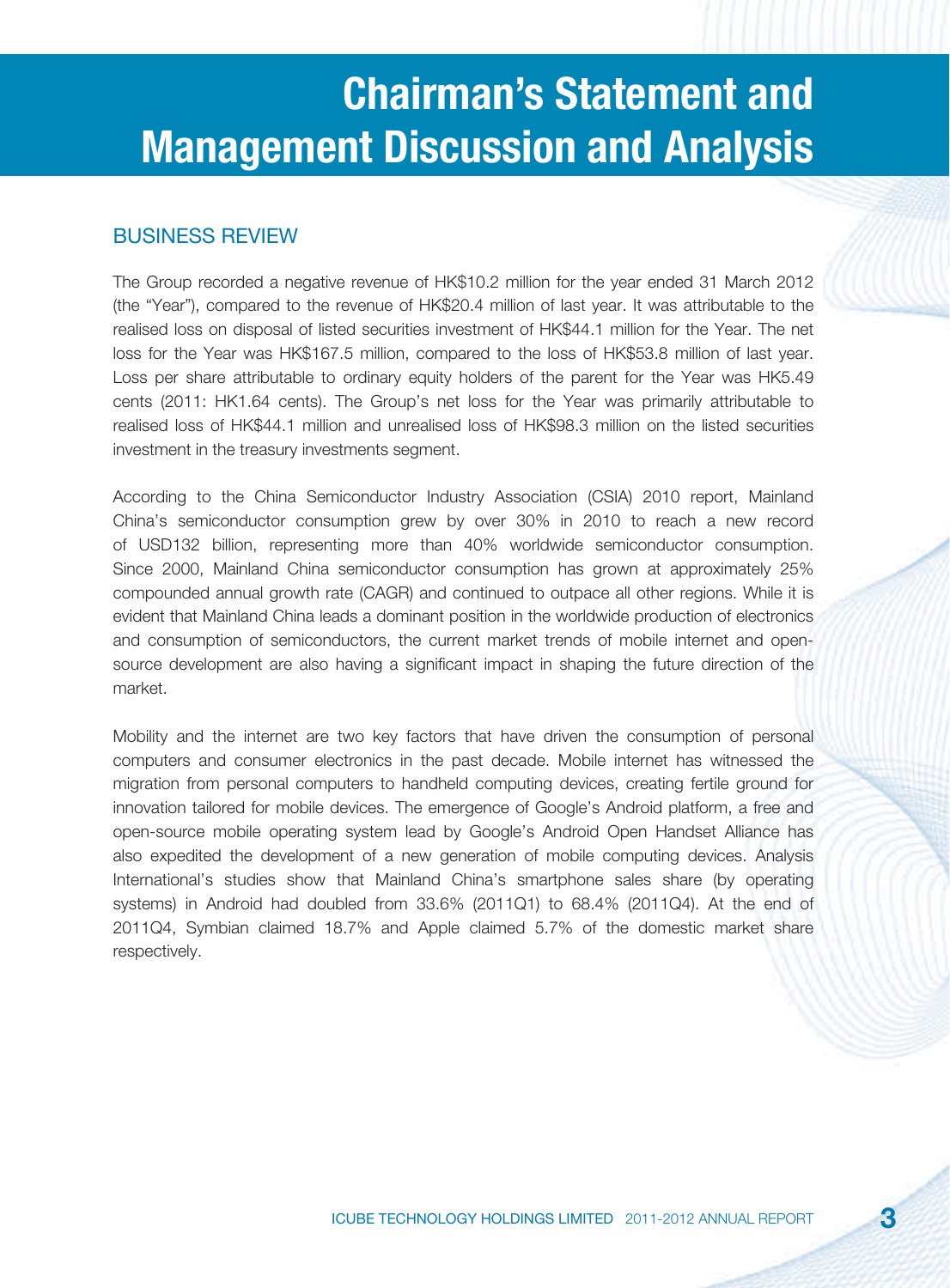During the Year, the Group continued to place strong research and development efforts on its System-on-chip (SoC) technology. The core architecture in development is a Multi-Threaded Virtual Pipeline (MVP) on a scalable and programmable stream processor core, which is new core architecture for high computation performance based on multi-processing and parallel computing. ICube's MVP is an independently developed "China Core" featuring the versatility of a unified processor, combining the capabilities of a central processing unit (CPU) and graphics processing unit (GPU) in one solution for Mainland China's vast consumer electronics market. The Group's development of this new processing architecture has revolutionised mobile computing by unrolling its Harmony Unified Processor Technology, which contains an independent Instruction-Set-Architecture with optimised compiler, the MVP parallel computing core and dynamic load balancing with Agile Switching of simultaneously-multi-threading (SMT) threads.

The Group has achieved a significant milestone in bringing a higher level of technological development to Mainland China's semiconductor design space by developing new core architecture for high computation performance, based on multi-processing and paralleling computing. ICube's MVP is the first Unified Processor Unit (UPU) in the world that integrates CPU and GPU into one parallel computing core. During the Year, the Group also started to place more emphasis on the execution of sales and marketing strategy to introduce products based on the UPU technology to the market, to leverage the advantage of its proprietary intellectual property.

Amid the worsening sovereign debt crisis in Europe and the weakened demand for electronic products in the United States and Europe markets, the Group's electronic products business continued to operate in a difficult market environment. Customers in the export market reduced their inventory and cut the future sales orders. During the Year, the sales orders for the assembly of electronics products was slow down and thus the sales revenue from the electronic products segment decreased by HK\$15.4 million or 40.0% to HK\$23.1 million. The operating loss for this segment for the Year decreased to HK\$3.5 million.

The Group continued to utilise its available funds in treasury investments. During the Year, the United States suffered the loss of its triple A credit rating from an international agency, the worsening European debt crisis further spread and the potential default risk of Greece's debt was accelerating. The local stock market was therefore seriously hit and fluctuated with a high volatility. Under a panic and pessimistic atmosphere, the market sentiments and the investor confidence was heavily undermined and the Hang Seng index for the Year slumped in heavy volume. As a result of the general downturn in the local stock market, the Group's treasury investments segment for the Year recorded an unrealised loss of HK\$98.3 million and realised loss of HK\$44.1 million on equity investments.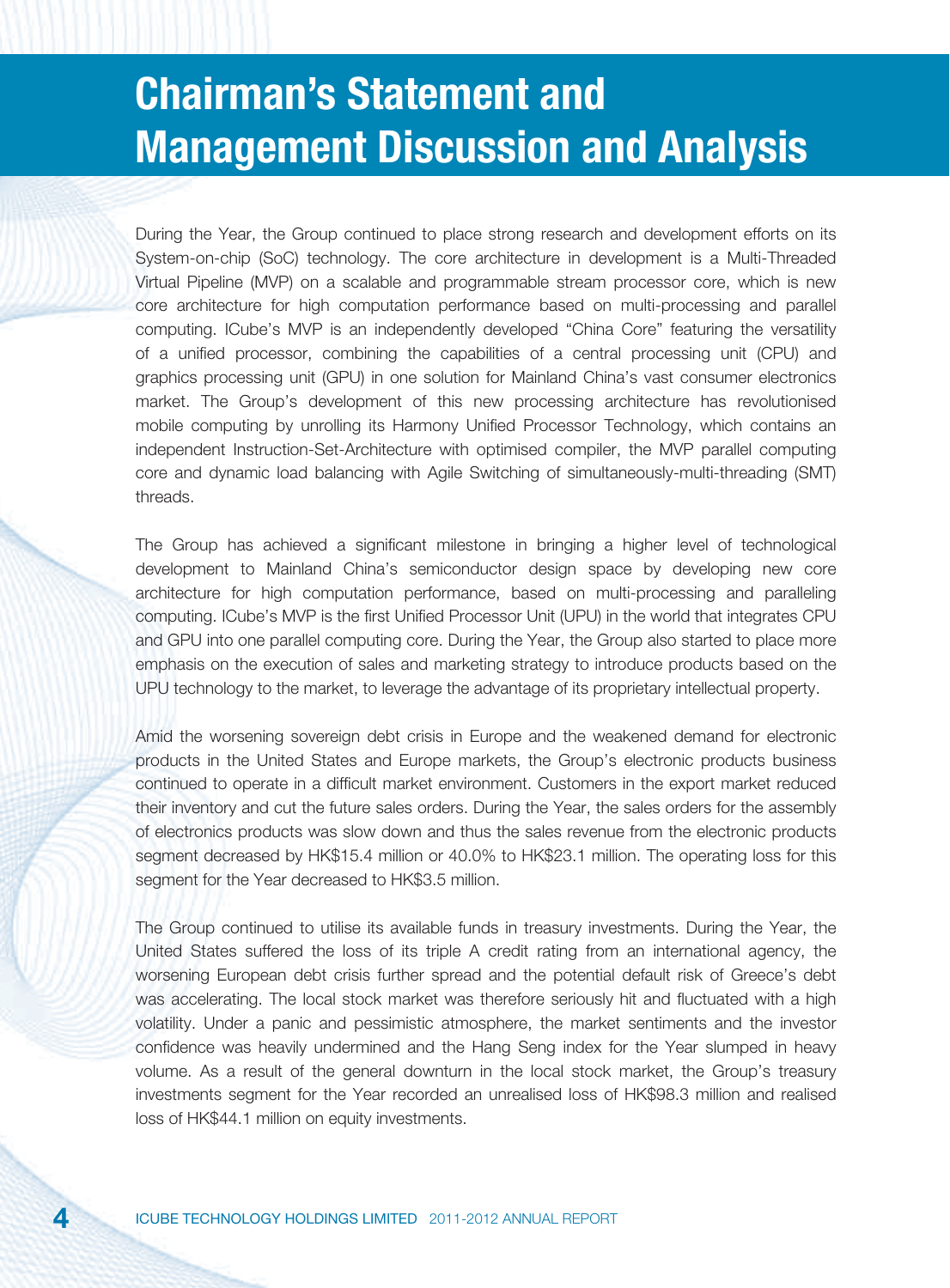### PROSPECTS

The smartphone market in Mainland China is expected to reach 630.5 million units in 2012 and will increase to 1,104.9 million units by 2015. If these estimates are realised, Mainland China will surpass the United States and become the leading country-level market for smartphone shipments in 2012. Worldwide media tablet sales are also expected to reach 118.9 million units in 2012. Mainland China tablet's market is anticipated to grow at CAGR of around 53.81% with the wide acceptance and increased demand from consumers. Tablets personal computers have filled the gap perfectly between a notebook computer and a smartphone. Both the global and Mainland China tablet personal computer market is growing at a much faster pace than originally anticipated. The lower market penetration with increasing consumer acceptance is driving the industry growth exponentially. This attractive growth prospective in Mainland China's production and consumption of electronic products introduces positive growth opportunities for domestic semiconductors that are well positioned to meet the increasing demand for low-cost, lowpower and high-performance solutions. The Group looks forward to contributing to and growing with the market opportunities that are supported by Mainland China's vast semiconductor consumption market with products based on the Harmony Unified Processor Technology.

Looking ahead, the spiraling European debt crisis would continue to drag on the global economy and deal a blow to the economic recovery that is steaming slowly. The global economies will remain weak and the local stock market become volatile in response to the uncertainties over the fate of the euro-currency and the huge challenges posed by the high volatile global financial markets. The Group will continue to be on the alert and to pursue a prudent investment strategy in developing its existing and new businesses.

#### FINANCIAL REVIEW

The Group recorded a negative revenue of HK\$10.2 million for the Year, comparing to the revenue of HK\$20.4 million of last year. The Group's revenue principally comprised the sales of electronic products of HK\$23.1 million and the realised loss on disposal of listed securities investments of HK\$44.1 million from treasury investments. During the Year, the revenue from electronic products decreased by HK\$15.4 million or 40.0% to HK\$23.1 million.

The total comprehensive loss attributable to owners of the parent for the Year was HK\$159.5 million compared to the total comprehensive loss of HK\$43.7 million last year. As at 31 March 2012, the Group's consolidated net asset value was HK\$6.2 million (31 March 2011: HK\$120.9 million).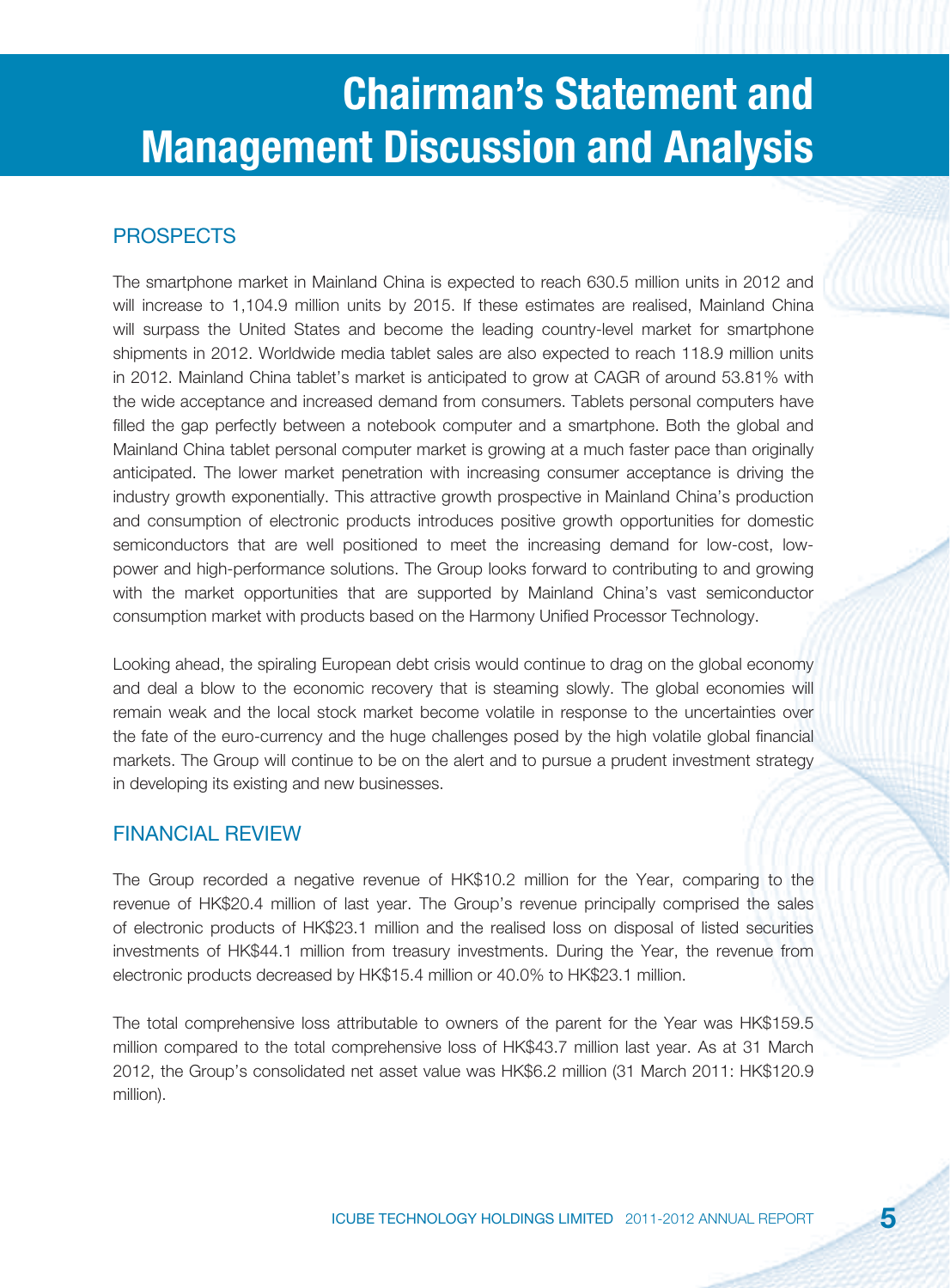Research and development costs for the Year came to HK\$7.2 million, compared to HK\$9.3 million of last year. The research and development costs were utilised primarily in the development of the Group's MVP based product, IC1. Administrative expenses amounted to HK\$33.7 million, representing an increase of HK\$2.8 million or 9.0% compared with last year.

The loss for the Year was HK\$167.5 million, compared to the loss of HK\$53.8 million of last year. As at 31 March 2012, the Group's net asset value was HK\$6.2 million compared to the net asset value of HK\$120.9 million last year. This was mainly due to the loss attributable to shareholders of HK\$167.5 million.

#### LIQUIDITY AND FINANCIAL RESOURCES

During the Year, the Group generally financed its operation with internally generated cash flow, cash reserve and banking facilities. The Group's bank and short-term deposits as at 31 March 2012 were HK\$50.0 million (31 March 2011: HK\$50.7 million).

As at 31 March 2012, the Group had no bank overdrafts, short and long term interest-bearing bank borrowings (31 March 2011: Nil).

As at 31 March 2012, the Group's current ratio was 6.2 times (31 March 2011: 5.4 times) based on current assets of HK\$180.2 million (31 March 2011: HK\$299.7 million) and current liabilities of HK\$29.1 million (31 March 2011: HK\$55.5 million).

As at 31 March 2012, the Group did not have any significant commitment (31 March 2011: Nil). The Group also had no other contingent liabilities or material commitments.

#### CAPITAL STRUCTURE

As at 31 March 2012, the Group's gearing ratio, being convertible bonds payable to net worth and the convertible bonds payable was 96.7% (31 March 2011: 60.9%).

The Group's bank deposits and borrowings are mainly denominated in Hong Kong dollars. Most of the Group's sales and purchases are made in United States dollars and Hong Kong dollars. Therefore, the exchange risks the Group is exposed to are minimal.

On 5 March 2012, the Company placed 564,920,000 new shares at the issued price of HK\$0.09 per share, representing approximately 20.00% of its existing issued share capital. The net proceeds from the placing of approximately HK\$49.8 million are to be utilised for funding the research and development on the Group's Multi-thread Virtual Pipeline based System-on-chip product and as general working capital.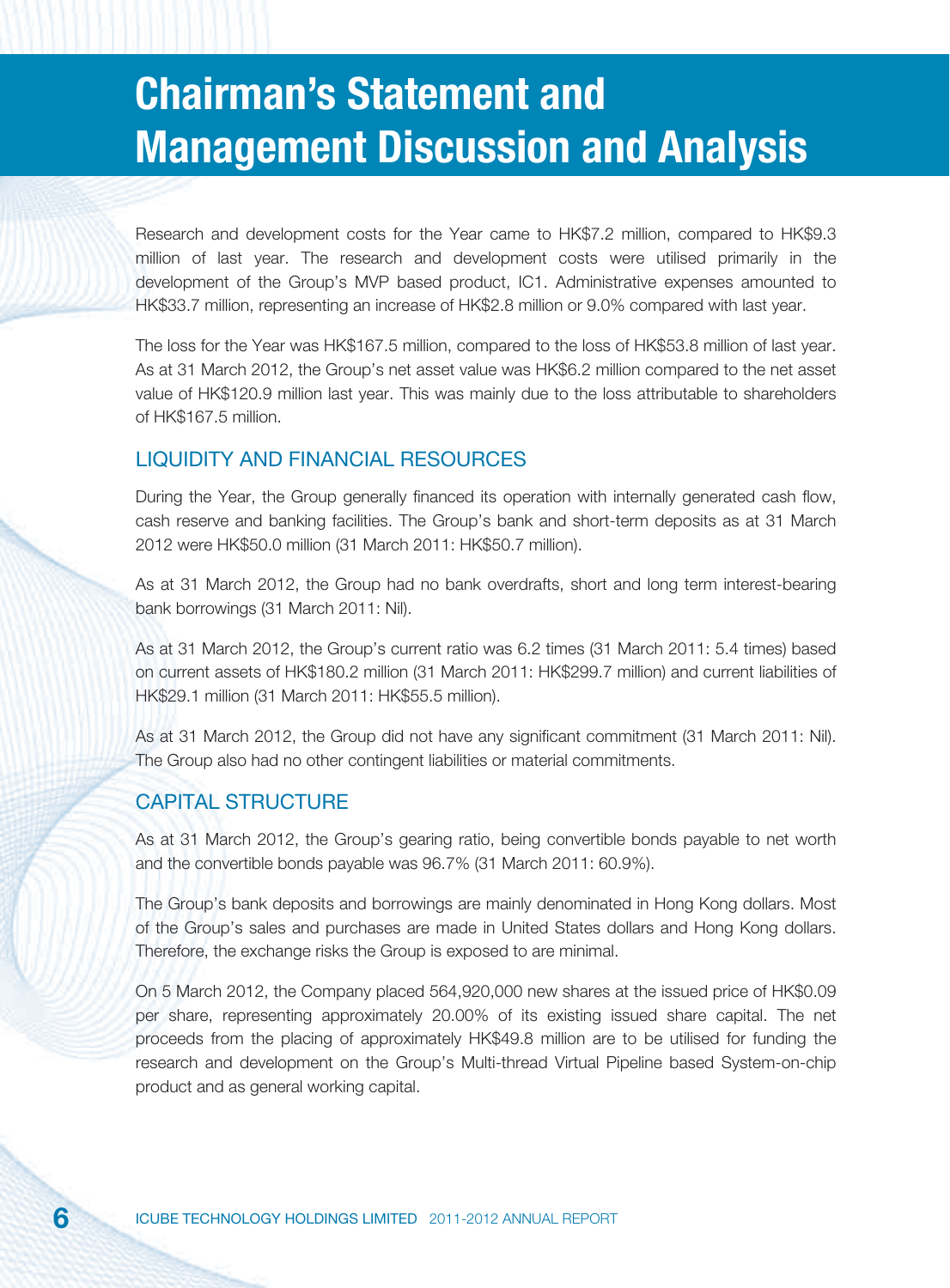### SIGNIFICANT INVESTMENTS

As at 31 March 2012, the Group had note receivables issued by a company listed on The Stock Exchange of Hong Kong Limited (the "Stock Exchange") with the carrying amount of HK\$15.4 million (31 March 2011: Convertible notes with conversion option derivatives of HK\$0.4 million and loan portion of HK\$70.4 million). The carrying amount of the loan portion is approximated to its fair value. The interest income for the Year was HK\$9.0 million.

As at 31 March 2012, the Group maintained a portfolio of equity investments (including availablefor-sale equity investments and equity investments at fair value through profit or loss) with total carrying amount of HK\$122.2 million. The related dividend income for the Year was HK\$1.9 million.

### DETAILS OF CHARGES ON ASSETS

As at 31 March 2012, the Company had no charges on assets (31 March 2011: fixed deposit of HK\$7.3 million was pledged to secure banking facilities granted to the Group).

### MATERIAL ACQUISITIONS AND DISPOSALS

During the Year, the Company had no material acquisition and disposal of subsidiaries and associate.

#### EMPLOYMENT, TRAINING AND DEVELOPMENT

As at 31 March 2012, the Group had a total of 123 employees, of which 30 were based in Hong Kong and 93 based in Mainland China. The Group is committed to staff training and development and structured training programmes for all employees.

Remuneration packages are maintained at a competitive level and reviewed on a periodic basis. Bonuses and share options are awarded to certain employees according to individual performance and industry practice.

> On behalf of the Board **Wong Howard** Chairman of the Board

Hong Kong, 22 June 2012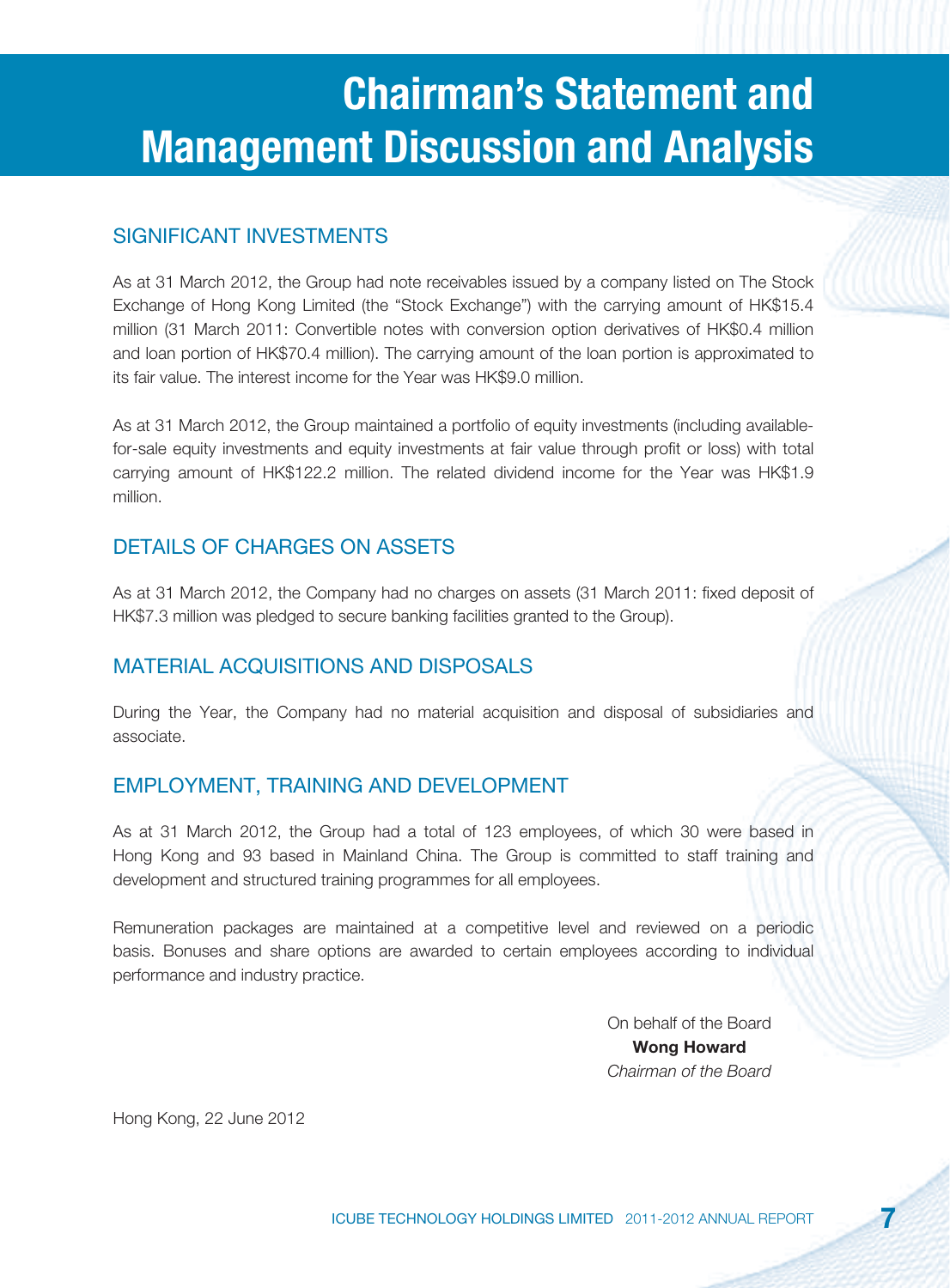# **Directors and Senior Management Profile**

#### EXECUTIVE DIRECTORS

**Wong Howard**, aged 56, is an executive director, the Chairman of the Board, the Chief Executive Officer and the Chairman of both the Executive Committee and Nomination Committee of the Company. He is also a director of certain subsidiaries of the Company. Besides, Mr. Wong is a director and shareholder of Allied Way International Limited, the substantial shareholder of the Company. Mr. Wong joined the Group in February 2000. He has over 20 years of senior management experience in overall strategy, business development and retail chain shops establishment. Mr. Wong had been a Managing Director of a listed company in Hong Kong for two years before joining the Group.

**Wong Yat Fai**, aged 52, is an executive director and a member of both the Executive Committee and Nomination Committee of the Company. He is also a director of certain subsidiaries of the Company. Mr. Wong joined the Group in February 2000. He holds a professional diploma in banking from The Hong Kong Polytechnic University. Prior to joining the Group, Mr. Wong had over 13 years of working experience in an international banking group. He is a non-executive director of C C Land Holdings Limited, Yugang International Limited, Y. T. Realty Group Limited and The Cross-Harbour (Holdings) Limited, all being listed on the Main Board of the Stock Exchange.

#### INDEPENDENT NON-EXECUTIVE DIRECTORS

**Li Chi Ming**, aged 54, is an independent non-executive director, the Chairman of the Remuneration Committee and a member of both the Audit Committee and Nomination Committee of the Company. He joined the Group in February 2000. Mr. Li holds an Honorary Bachelor of Laws (LLB) and Postgraduate Certificate in Laws (PCLL) from The University of Hong Kong, and Master of Laws (LLM) from City University of Hong Kong. He has been a Partner of Messrs Poon, Yeung & Li, Solicitors over 19 years.

**Tung Tat Chiu, Michael**, aged 50, is an independent non-executive director, the Chairman of the Audit Committee and a member of both the Remuneration Committee and Nomination Committee of the Company. He joined the Group in September 2000. Mr. Tung holds a Bachelor of Arts degree in law and accounting from The University of Manchester, U.K.. Mr. Tung is a practicing solicitor in Hong Kong. He is the company secretary of various listed companies in Hong Kong.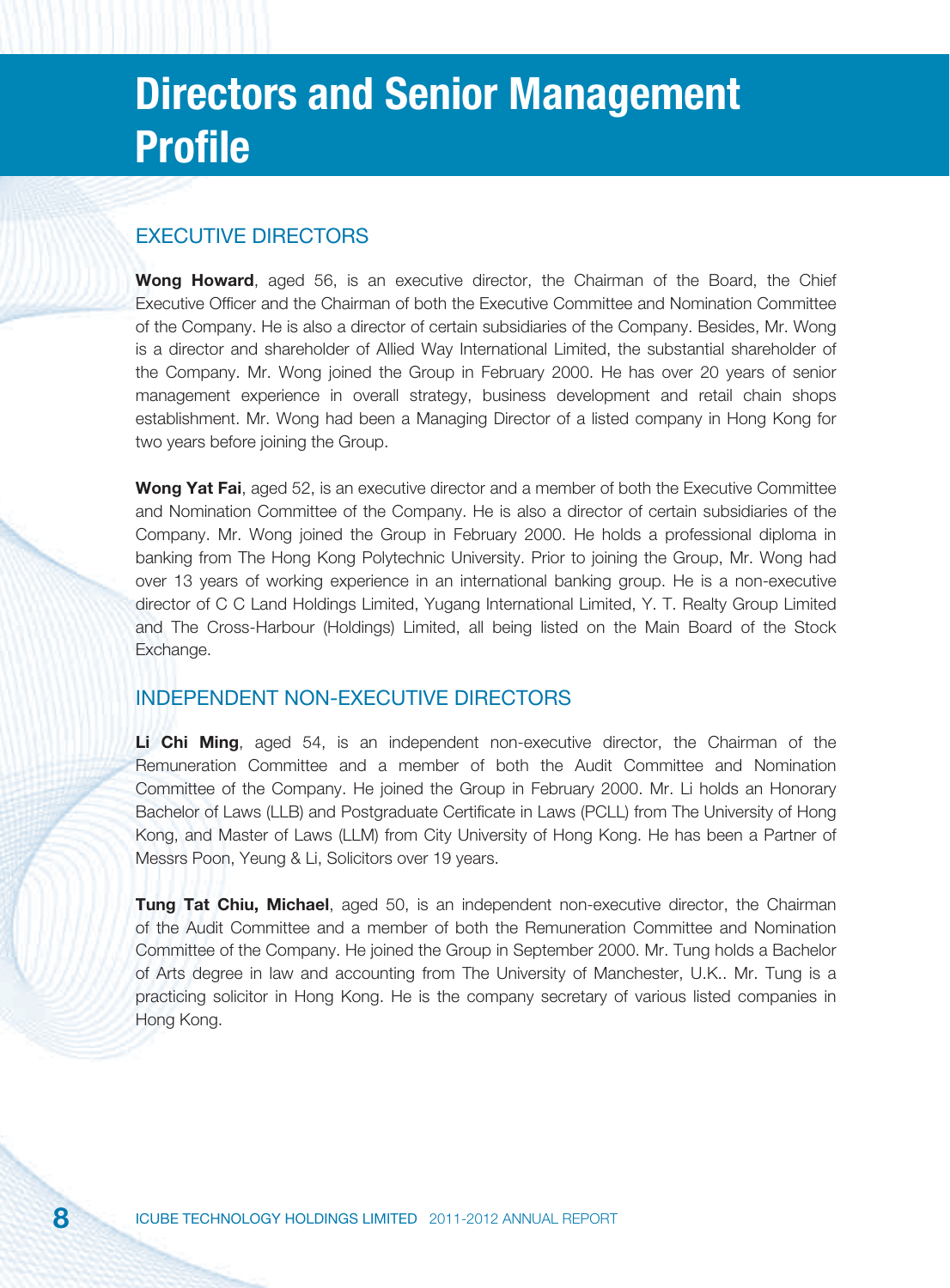# **Directors and Senior Management Profile**

**Wan Ngar Yin, David**, aged 51, is an independent non-executive director and a member of the Audit Committee, Remuneration Committee and Nomination Committee of the Company. He joined the Group in September 2004. Mr. Wan holds a bachelor degree in social sciences from The University of Hong Kong and a master degree in business administration from the University of Sydney in Australia. Mr. Wan is a member of the Hong Kong Securities Institute, a member of the CPA Australia, an associate member of Hong Kong Institute of Certified Public Accountants, an associate member of The Taxation Institute of Hong Kong and a fellow member of the Association of Chartered Certified Accountants

#### COMPANY SECRETARY

**Szeto Pui Tong, Patrick**, aged 52, joined the Group in March 2000, is the Financial Controller and the Company Secretary of the Group. Before joining the Group, Mr. Szeto has over 13 years of experience in finance and accounting field. Mr. Szeto holds a master degree of business in accounting from Monash University in Australia and is an associate member of the Hong Kong Institute of Certified Public Accountants, the Hong Kong Institute of Company Secretaries, the Chartered Institute of Management Accountants and the Institute of Chartered Secretaries and Administrators.

#### SENIOR MANAGEMENT

**Simon Moy**, aged 54, is the Chief Technical Officer of the Group. He joined the Group in March 2009. Mr. Moy has over 20 years of semiconductor experience including his previous position as Principal Engineer at NVIDIA. He holds over 30 US patents, including 3 that led to the first GPU, first programmable CPU and first general-purpose (compute) GPU (GGPU) respectively.

**Fred Chow**, aged 57, is the Chief Scientist of the Group. He joined the Group in July 2009. Dr. Chow has over 30 years of experience working on compilers and related software. With an international reputation in production optimising compilers, he has held other previous positions including Chief Scientist at SGI (Silicon Graphics Inc.) and Principal Engineer at MIPS. Dr. Chow holds 8 US patents and has written over 20 professional publications.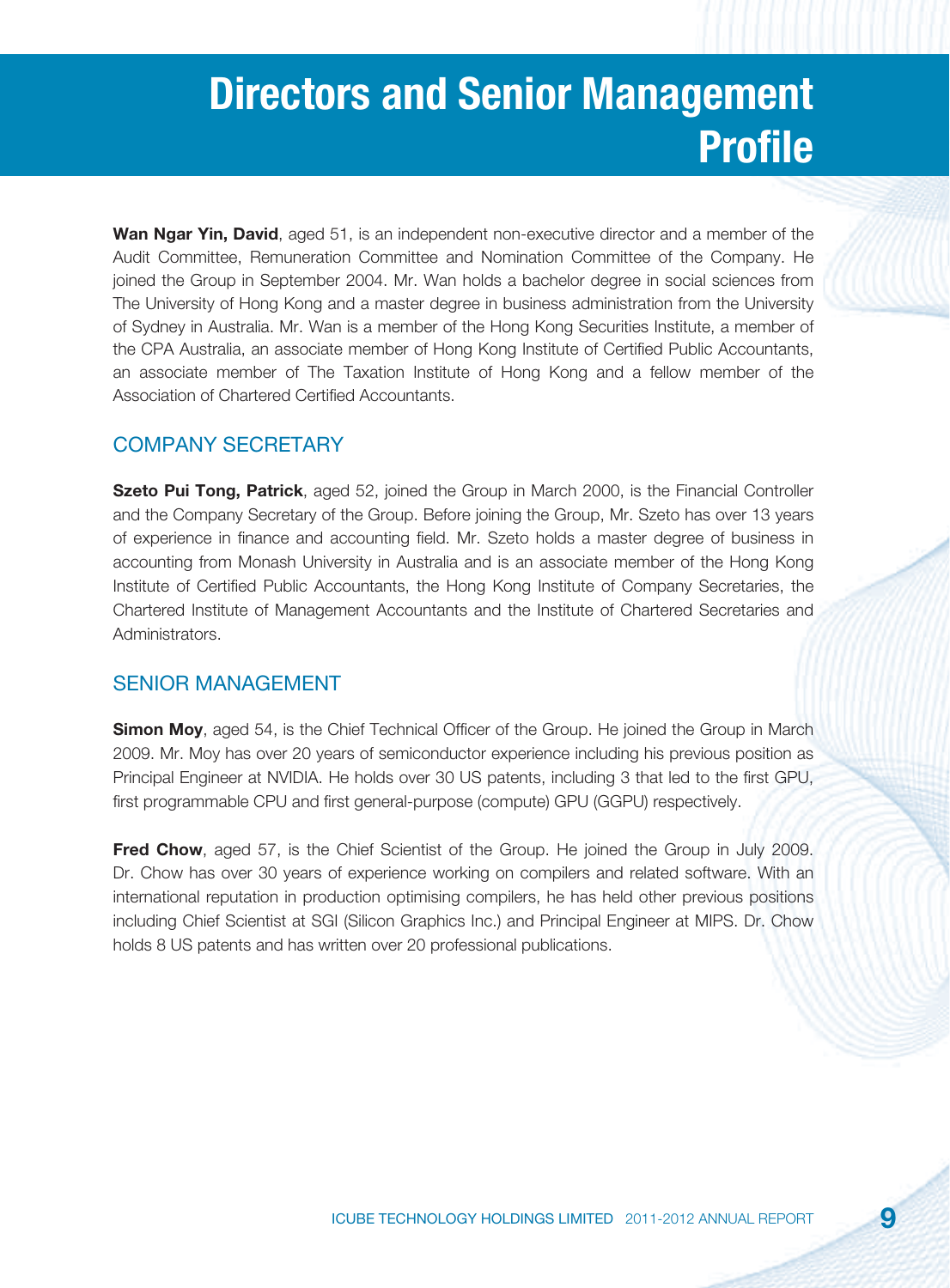The directors present their report and the audited financial statements of the Company and the Group for the year ended 31 March 2012.

#### PRINCIPAL ACTIVITIES

The principal activity of the Company is investment holding. The principal activities of the subsidiaries during the year consisted of the trading and distribution of electronic products and other merchandise, securities investment and trading, and the research and development of information technology. In the prior year, the Group discontinued the operation of convenience store business in Vietnam.

#### RESULTS AND DIVIDENDS

The Group's loss for the year ended 31 March 2012 and the state of affairs of the Company and the Group at that date are set out in the financial statements on pages 38 to 126.

The directors do not recommend the payment of any dividend in respect of the year.

#### SUMMARY FINANCIAL INFORMATION

A summary of the results and assets and liabilities of the Group for the last five financial years, as extracted from the published audited financial statements, is set out below. This summary does not form part of the audited financial statements.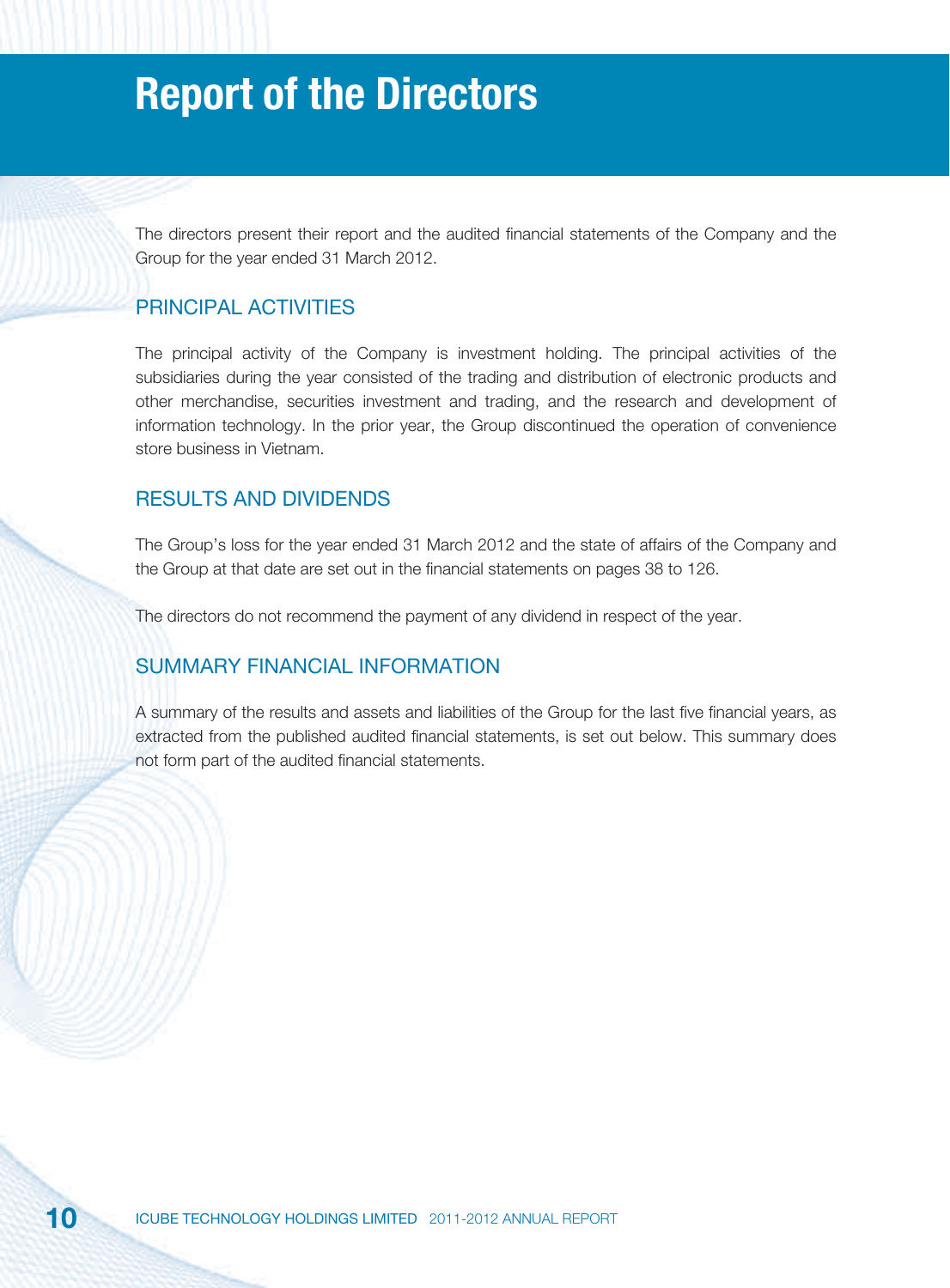### SUMMARY FINANCIAL INFORMATION (continued)

#### **RESULTS**

|                                                              | <b>Year ended 31 March</b> |           |          |            |            |
|--------------------------------------------------------------|----------------------------|-----------|----------|------------|------------|
|                                                              | 2012                       | 2011      | 2010     | 2009       | 2008       |
|                                                              | <b>HK\$'000</b>            | HK\$'000  | HK\$'000 | HK\$'000   | HK\$'000   |
| Revenue                                                      | (10, 151)                  | 26,210    | 39,695   | 27,952     | 27,263     |
| Loss before tax                                              | (167, 486)                 | (53, 796) | (57,966) | (280, 729) | (238, 340) |
| Tax                                                          |                            |           |          | 22         | 15,428     |
| Loss for the year attributable<br>to ordinary equity holders |                            |           |          |            |            |
| of the parent                                                | (156, 601)                 | (46, 416) | (57,966) | (280, 707) | (222, 912) |
| Non-controlling interests                                    | (10, 885)                  | (7,380)   |          |            |            |
|                                                              | (167, 486)                 | (53, 796) | (57,966) | (280, 707) | (222, 912) |

#### **Assets and liabilities**

|                          |                 | As at 31 March |          |          |          |
|--------------------------|-----------------|----------------|----------|----------|----------|
|                          | 2012            | 2011           | 2010     | 2009     | 2008     |
|                          | <b>HK\$'000</b> | HK\$'000       | HK\$'000 | HK\$'000 | HK\$'000 |
| Total assets             | 197,603         | 320,111        | 366,502  | 394,237  | 674,272  |
| <b>Total liabilities</b> | 191,357         | 199,244        | 197,828  | 179,701  | 178,450  |
| Net assets               | 6,246           | 120,867        | 168,674  | 214,536  | 495,822  |

### PROPERTY, PLANT AND EQUIPMENT

Details of movements in the property, plant and equipment of the Company and the Group during the year are set out in note 14 to the financial statements.

#### SHARE CAPITAL

Details of movements in the Company's share capital are set out in note 28 to the financial statements.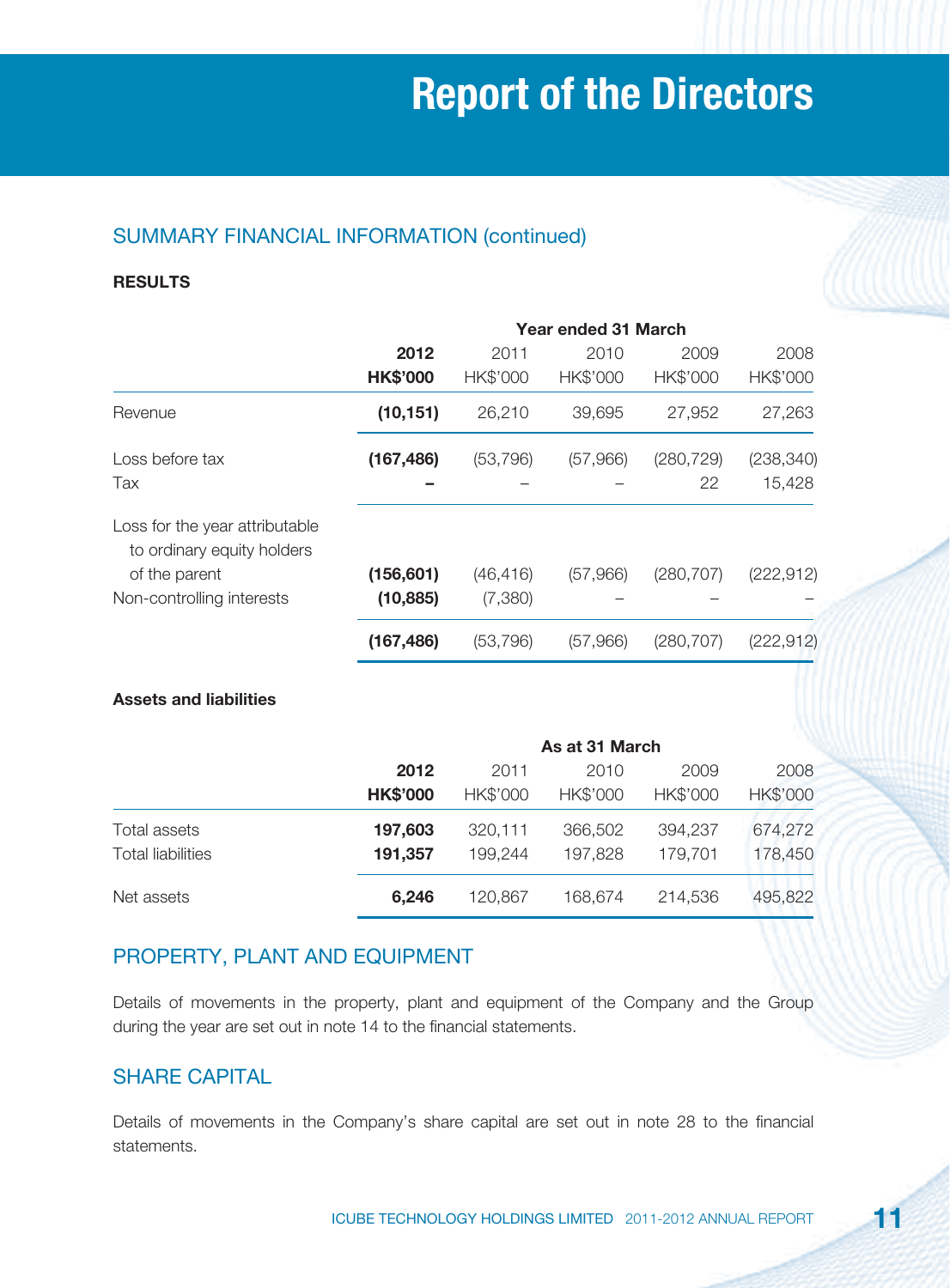#### CLOSURE OF REGISTER OF MEMBERS

The Register of Members of the Company will be closed from Wednesday, 15 August 2012 to Friday, 17 August 2012, both days inclusive, during which period no transfer of shares of the Company will be registered. In order to be eligible to attend and vote at the annual general meeting of the Company to be held on Friday, 17 August 2012, unregistered holders of shares of the Company should ensure that all share transfer forms accompanied by the relevant share certificates must be lodged with the Company's Branch Share Registrar in Hong Kong, Tricor Tengis Limited, at 26/F, Tesbury Centre, 28 Queen's Road East, Wanchai, Hong Kong, for registration not later than 4:30 p.m. on Tuesday, 14 August 2012.

#### PRE-EMPTIVE RIGHTS

There are no provisions for pre-emptive rights under the Company's bye-laws or the Companies Act 1981 of Bermuda which would oblige the Company to offer new shares on a pro rata basis to existing shareholders.

#### PURCHASE, REDEMPTION OR SALE OF LISTED SECURITIES OF THE **COMPANY**

Neither the Company, nor any of its subsidiaries purchased, redeemed or sold any of the Company's listed securities during the year.

#### **RESERVES**

Details of movements in the reserves of the Company and the Group during the year are set out in note 29 to the financial statements and in the consolidated statement of changes in equity, respectively.

#### DISTRIBUTABLE RESERVES

At 31 March 2012, the Company had no reserves available for distribution. The Company's share premium account and capital reserve, with an aggregate balance of HK\$745,785,000, may be distributed in the form of fully paid bonus shares.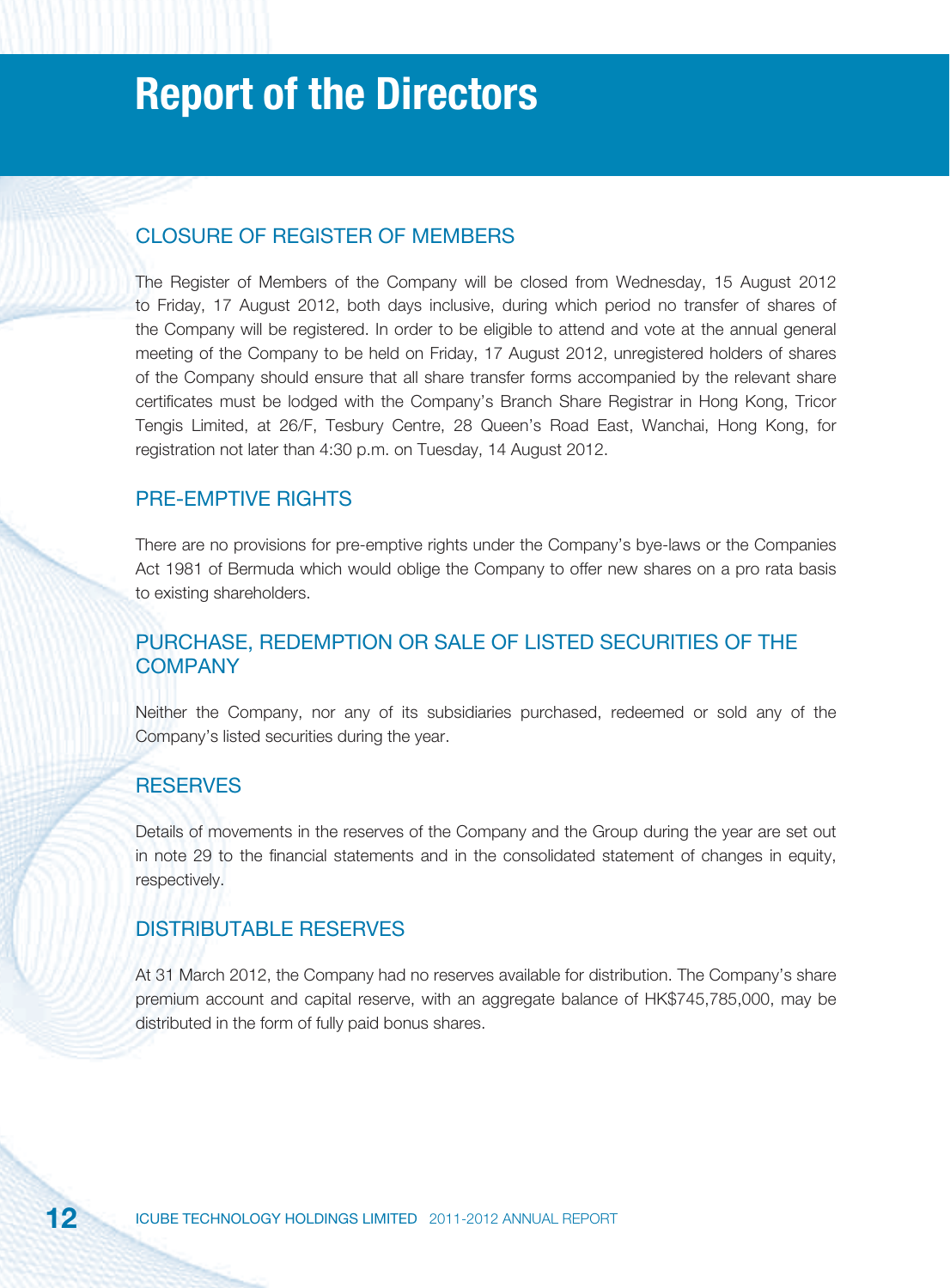#### MAJOR CUSTOMERS AND SUPPLIERS

In the year under review, sales of electronic products to the Group's five largest customers accounted for 98% of the sales from the electronic products segment for the year and sales to the largest customer included therein amounted to 64%. Purchases of electronic products from the Group's five largest suppliers accounted for 100% of the total purchases from the electronic products segment for the year and the largest supplier included therein amounted to 76%.

None of the directors of the Company or any of their associates or any shareholders (which, to the best knowledge of the directors, own more than 5% of the Company's issued share capital) had any beneficial interest in the Group's five largest customers and suppliers.

#### **DIRECTORS**

The directors of the Company during the year were:

Executive directors: Mr. Wong Howard Mr. Wong Yat Fai

Independent non-executive directors: Mr. Tung Tat Chiu, Michael Mr. Li Chi Ming Mr. Wan Ngar Yin, David

In accordance with Clause 98 of the bye-laws of the Company, Mr. Wong Howard and Mr. Li Chi Ming, the existing directors of the Company, will retire from office by rotation at the forthcoming annual general meeting and, being eligible, will offer themselves for re-election at the said meeting.

The Company has received annual confirmations of independence from Mr. Tung Tat Chiu, Michael, Mr. Li Chi Ming and Mr. Wan Ngar Yin, David and as at the date of this report still considers them to be independent pursuant to Rule 3.13 of the Rules Governing the Listing of Securities on the Stock Exchange (the "Listing Rules").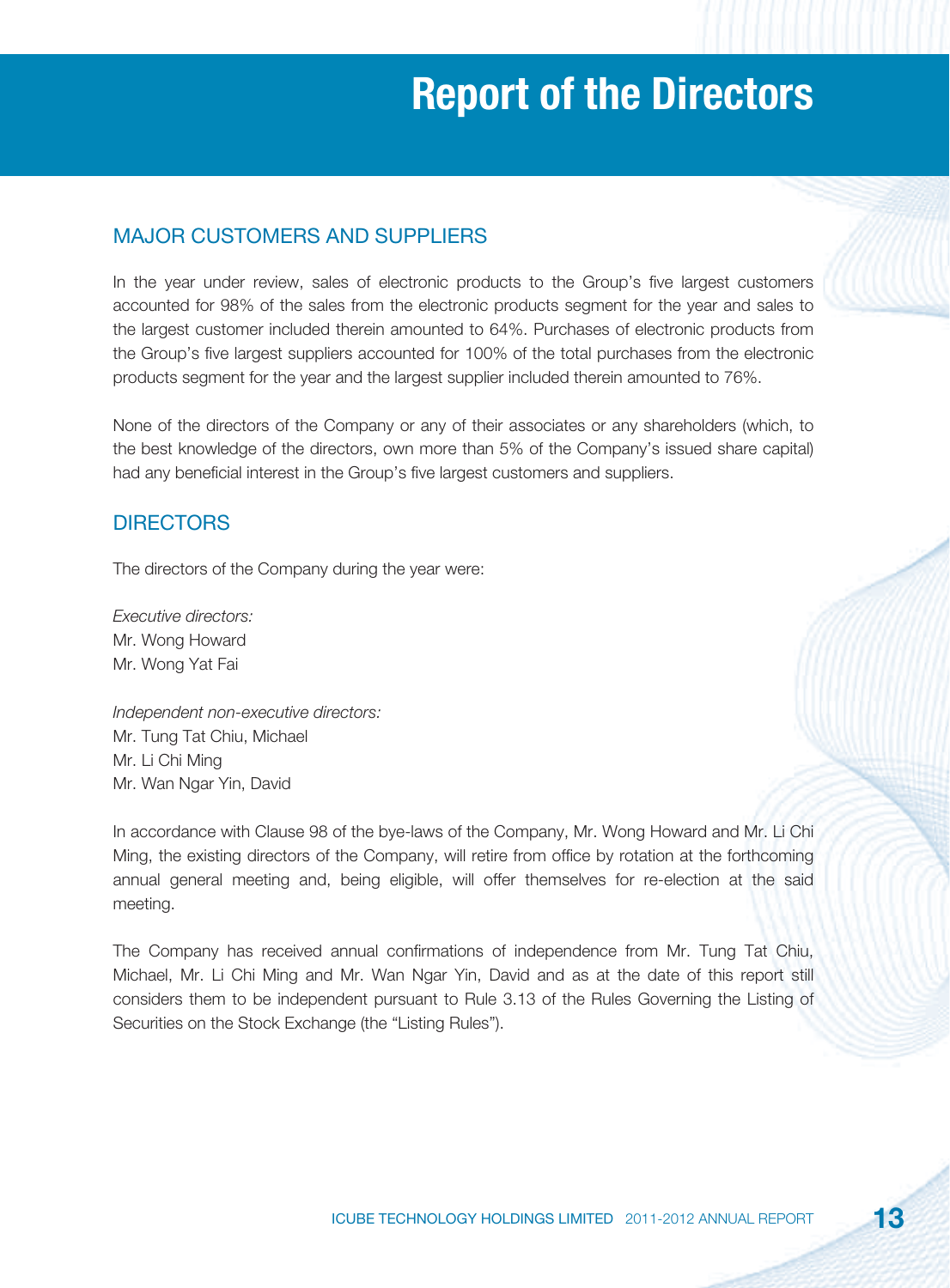#### DIRECTORS' AND SENIOR MANAGEMENT'S BIOGRAPHIES

Biographical details of the directors of the Company and the senior management of the Group are set out on pages 8 and 9 of the annual report.

#### DIRECTORS' SERVICE CONTRACTS

Each of Mr. Wong Howard and Mr. Wong Yat Fai has a service contract with the Company for a term of two years commencing on 1 February 2011 and 1 April 2011 respectively.

All the independent non-executive directors of the Company have been appointed for a fixed term of one year commencing on 27 September 2011.

All directors are subject to retirement by rotation and re-election at the annual general meeting in accordance with the bye-laws of the Company.

Apart from the foregoing, no director proposed for re-election at the forthcoming annual general meeting has a service contract with the Company which is not determinable by the Company within one year without payment, other than statutory compensation.

#### DIRECTORS' REMUNERATION

The directors' fees are subject to shareholders' approval at general meetings. Other emoluments are determined by the Company's board of directors with reference to directors' duties, responsibilities and performance and the results of the Group.

#### DIRECTORS' INTERESTS IN CONTRACTS

Save as disclosed above, no director had a material interest, either directly or indirectly, in any contract of significance to the business of the Group to which the Company or any of its subsidiaries was a party during the year.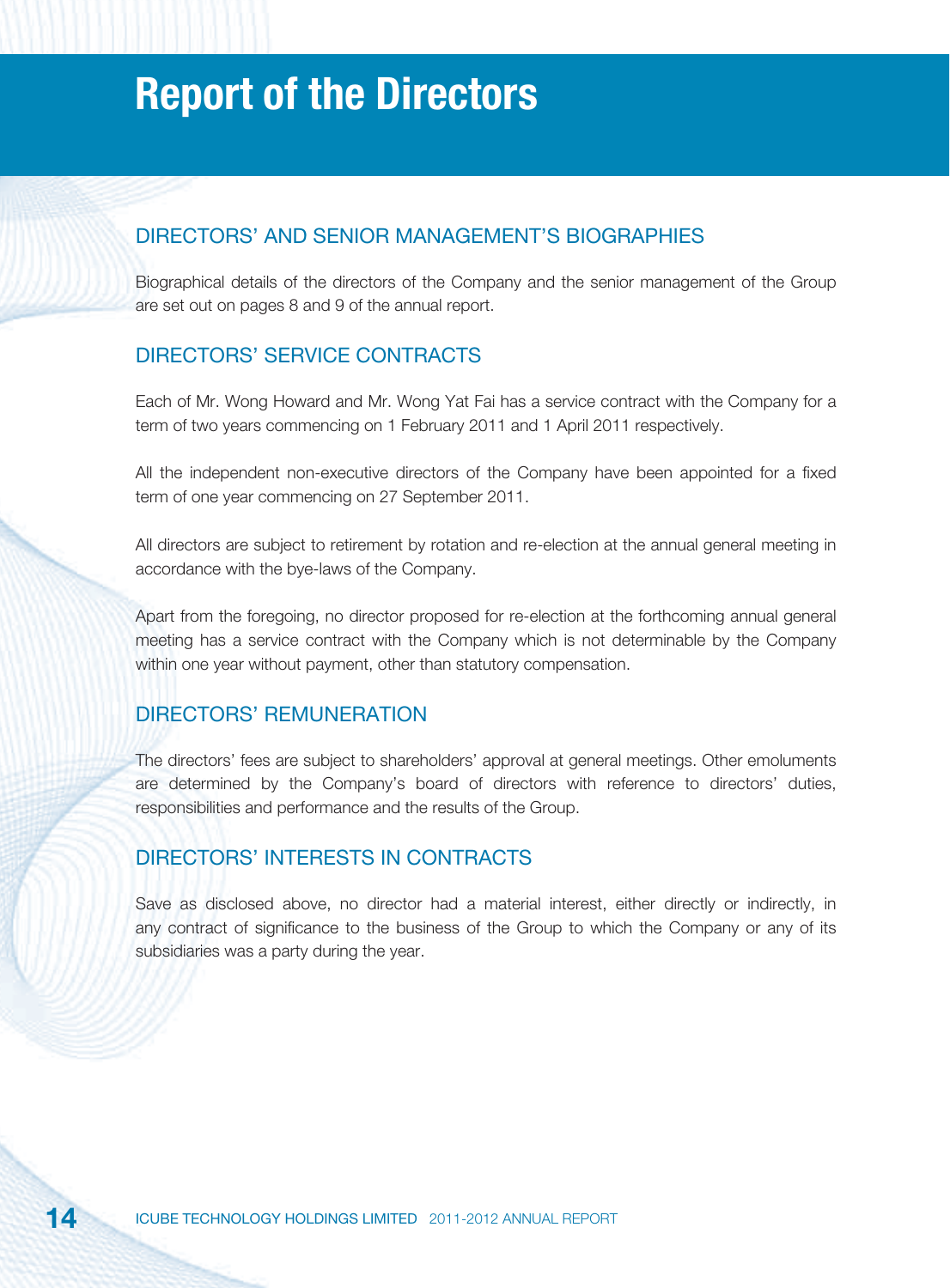#### SHARE OPTION SCHEME

The Company currently operates a share option scheme (the "Scheme") adopted on 27 August 2003 for the purpose of providing incentives and rewards to eligible participants (including but not limited to the directors and employees of the Group) who contribute to the success of the Group's operations. Details of the Scheme are set out in note 32 to the financial statements.

A summary of the movements of the share options granted under the Scheme during the year ended 31 March 2012 is set out as follows:–

|                  |                          |               | Number of                |               |                  |                              |                        |
|------------------|--------------------------|---------------|--------------------------|---------------|------------------|------------------------------|------------------------|
|                  | Number of                | Number of     | share options            | Number of     |                  |                              |                        |
|                  | share options            | share options | exercised/               | share options |                  |                              | <b>Exercise</b>        |
|                  | outstanding              | granted       | cancelled/               | outstanding   |                  |                              | price of share         |
| Name or category | at 1 April               | during the    | lapsed during            | at 31 March   | Date of grant of | Exercise period of           | options <sup>(2)</sup> |
| of participant   | 2011                     | year(3)       | the year                 | 2012          | share options    | share options <sup>(1)</sup> | (HK\$ per share)       |
| <b>Director</b>  |                          |               |                          |               |                  |                              |                        |
| Mr. Wong Howard  | 9,400,000                |               |                          | 9,400,000     | 18/8/2009        | 1/1/2010-30/6/2012           | 0.1362                 |
|                  | 9,400,000                |               | $\overline{\phantom{0}}$ | 9,400,000     | 18/8/2009        | 1/7/2010-30/6/2012           | 0.1362                 |
|                  | 9,400,000                |               | $\overline{\phantom{0}}$ | 9,400,000     | 18/8/2009        | 1/1/2011-30/6/2012           | 0.1362                 |
|                  | $\overline{\phantom{0}}$ | 7,000,000     | $\overline{\phantom{a}}$ | 7,000,000     | 18/7/2011        | 1/1/2012-31/12/2016          | 0.124                  |
|                  | $\overline{\phantom{a}}$ | 7,000,000     | $\overline{\phantom{0}}$ | 7,000,000     | 18/7/2011        | 1/1/2013-31/12/2016          | 0.124                  |
|                  | $\qquad \qquad -$        | 7,000,000     |                          | 7,000,000     | 18/7/2011        | 1/1/2014-31/12/2016          | 0.124                  |
|                  |                          | 7,000,000     |                          | 7,000,000     | 18/7/2011        | 1/1/2015-31/12/2016          | 0.124                  |
|                  | 28,200,000               | 28,000,000    | $\overline{\phantom{0}}$ | 56,200,000    |                  |                              |                        |
| Mr. Wong Yat Fai | 9,400,000                |               |                          | 9,400,000     | 18/8/2009        | 1/1/2010-30/6/2012           | 0.1362                 |
|                  | 9,400,000                |               | $\overline{\phantom{0}}$ | 9,400,000     | 18/8/2009        | 1/7/2010-30/6/2012           | 0.1362                 |
|                  | 9,400,000                |               | $\qquad \qquad -$        | 9,400,000     | 18/8/2009        | 1/1/2011-30/6/2012           | 0.1362                 |
|                  | $\overline{\phantom{0}}$ | 2,500,000     | $\qquad \qquad -$        | 2,500,000     | 18/7/2011        | 1/1/2012-31/12/2016          | 0.124                  |
|                  | $\overline{\phantom{0}}$ | 2,500,000     | $\overline{\phantom{0}}$ | 2,500,000     | 18/7/2011        | 1/1/2013-31/12/2016          | 0.124                  |
|                  | $\overline{\phantom{0}}$ | 2,500,000     |                          | 2,500,000     | 18/7/2011        | 1/1/2014-31/12/2016          | 0.124                  |
|                  | $\qquad \qquad -$        | 2,500,000     | $\overline{\phantom{0}}$ | 2,500,000     | 18/7/2011        | 1/1/2015-31/12/2016          | 0.124                  |
|                  | 28,200,000               | 10,000,000    | $\overline{a}$           | 38,200,000    |                  |                              |                        |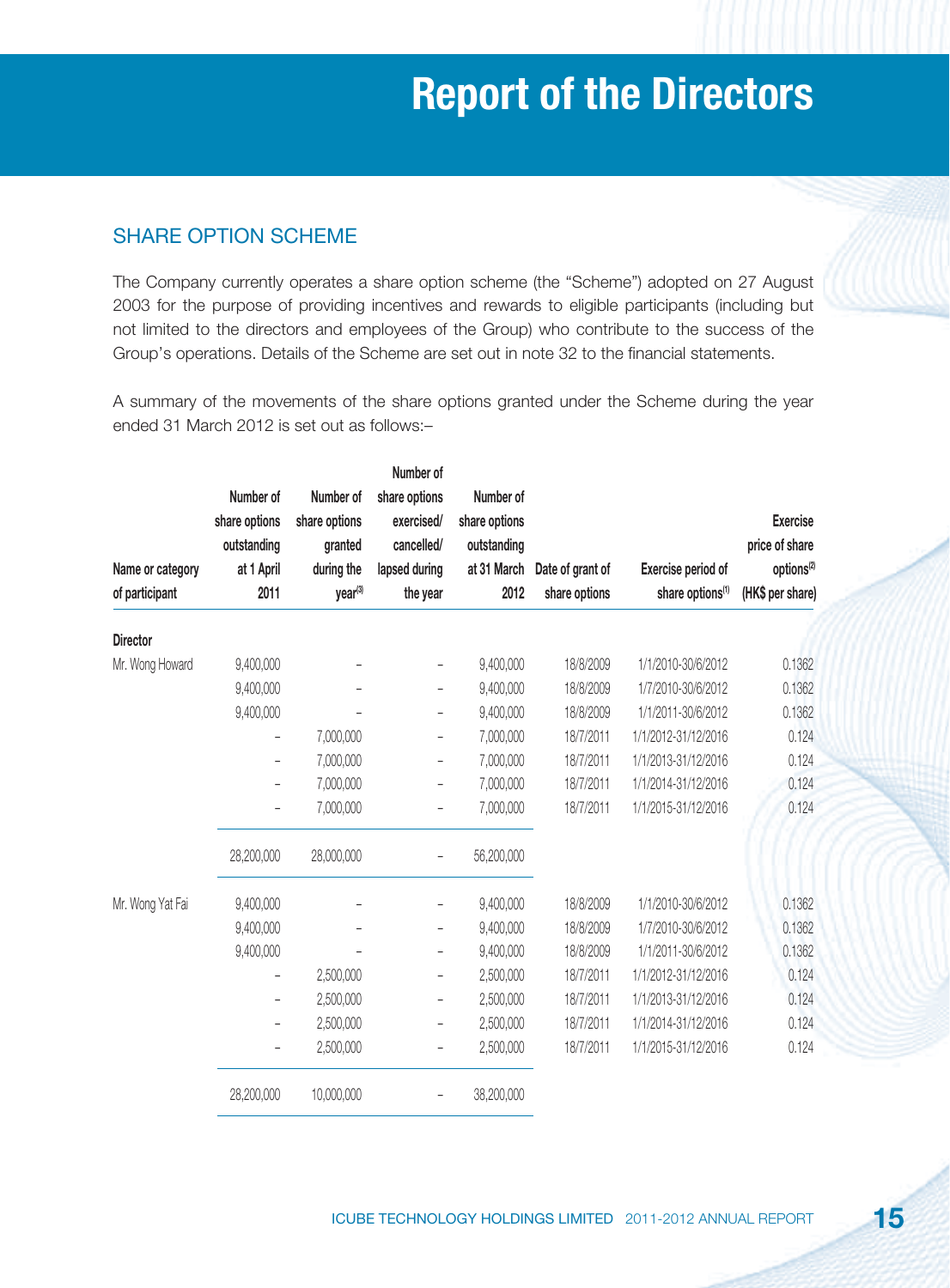### SHARE OPTION SCHEME (continued)

| Name or category<br>of participant | Number of<br>share options<br>outstanding<br>at 1 April<br>2011 | Number of<br>share options<br>granted<br>during the<br>year <sup>(3)</sup> | Number of<br>share options<br>exercised/<br>cancelled/<br>lapsed during<br>the year | Number of<br>share options<br>outstanding<br>at 31 March<br>2012 | Date of grant of<br>share options | Exercise period of<br>share options <sup>(1)</sup> | <b>Exercise</b><br>price of share<br>options <sup>(2)</sup><br>(HK\$ per share) |
|------------------------------------|-----------------------------------------------------------------|----------------------------------------------------------------------------|-------------------------------------------------------------------------------------|------------------------------------------------------------------|-----------------------------------|----------------------------------------------------|---------------------------------------------------------------------------------|
| Other employees                    |                                                                 |                                                                            |                                                                                     |                                                                  |                                   |                                                    |                                                                                 |
| In aggregate                       | 32,640,000                                                      |                                                                            | -                                                                                   | 32,640,000                                                       | 18/8/2009                         | 1/1/2010-30/6/2012                                 | 0.1362                                                                          |
|                                    | 32,470,000                                                      |                                                                            | -                                                                                   | 32,470,000                                                       | 18/8/2009                         | 1/7/2010-30/6/2012                                 | 0.1362                                                                          |
|                                    | 32,520,000                                                      |                                                                            | -                                                                                   | 32,520,000                                                       | 18/8/2009                         | 1/1/2011-30/6/2012                                 | 0.1362                                                                          |
|                                    | $\qquad \qquad -$                                               | 31,450,000                                                                 | -                                                                                   | 31,450,000                                                       | 18/7/2011                         | 1/1/2012-31/12/2016                                | 0.124                                                                           |
|                                    | $\qquad \qquad -$                                               | 31,450,000                                                                 | $\overline{\phantom{0}}$                                                            | 31,450,000                                                       | 18/7/2011                         | 1/1/2013-31/12/2016                                | 0.124                                                                           |
|                                    | $\overline{\phantom{a}}$                                        | 31,380,000                                                                 | $\overline{\phantom{0}}$                                                            | 31,380,000                                                       | 18/7/2011                         | 1/1/2014-31/12/2016                                | 0.124                                                                           |
|                                    | $\overline{\phantom{a}}$                                        | 31,340,000                                                                 | $\overline{\phantom{0}}$                                                            | 31,340,000                                                       | 18/7/2011                         | 1/1/2015-31/12/2016                                | 0.124                                                                           |
|                                    | -                                                               | 1,500,000                                                                  | -                                                                                   | 1,500,000                                                        | 8/9/2011                          | 1/1/2012-31/12/2016                                | 0.124                                                                           |
|                                    | $\overline{\phantom{a}}$                                        | 1,500,000                                                                  | -                                                                                   | 1,500,000                                                        | 8/9/2011                          | 1/1/2013-31/12/2016                                | 0.124                                                                           |
|                                    | $\overline{\phantom{a}}$                                        | 1,500,000                                                                  | $\overline{\phantom{0}}$                                                            | 1,500,000                                                        | 8/9/2011                          | 1/1/2014-31/12/2016                                | 0.124                                                                           |
|                                    | $\qquad \qquad -$                                               | 1,500,000                                                                  | $\overline{\phantom{0}}$                                                            | 1,500,000                                                        | 8/9/2011                          | 1/1/2015-31/12/2016                                | 0.124                                                                           |
|                                    | 97,630,000                                                      | 131,620,000                                                                | -                                                                                   | 229,250,000                                                      |                                   |                                                    |                                                                                 |
| Total                              | 154,030,000                                                     | 169,620,000                                                                |                                                                                     | 323,650,000                                                      |                                   |                                                    |                                                                                 |

Notes:

- (1) The vesting period of the share options is from the date of grant until the commencement of the exercise period.
- <sup>(2)</sup> The exercise price of the share options is subject to adjustment in case of rights or bonus issues, or other similar changes in the Company's share capital.
- <sup>(3)</sup> The closing prices of the Company's shares immediately before the dates of grant on 18 July 2011 and 8 September 2011 were HK\$0.120 and HK\$0.108 respectively.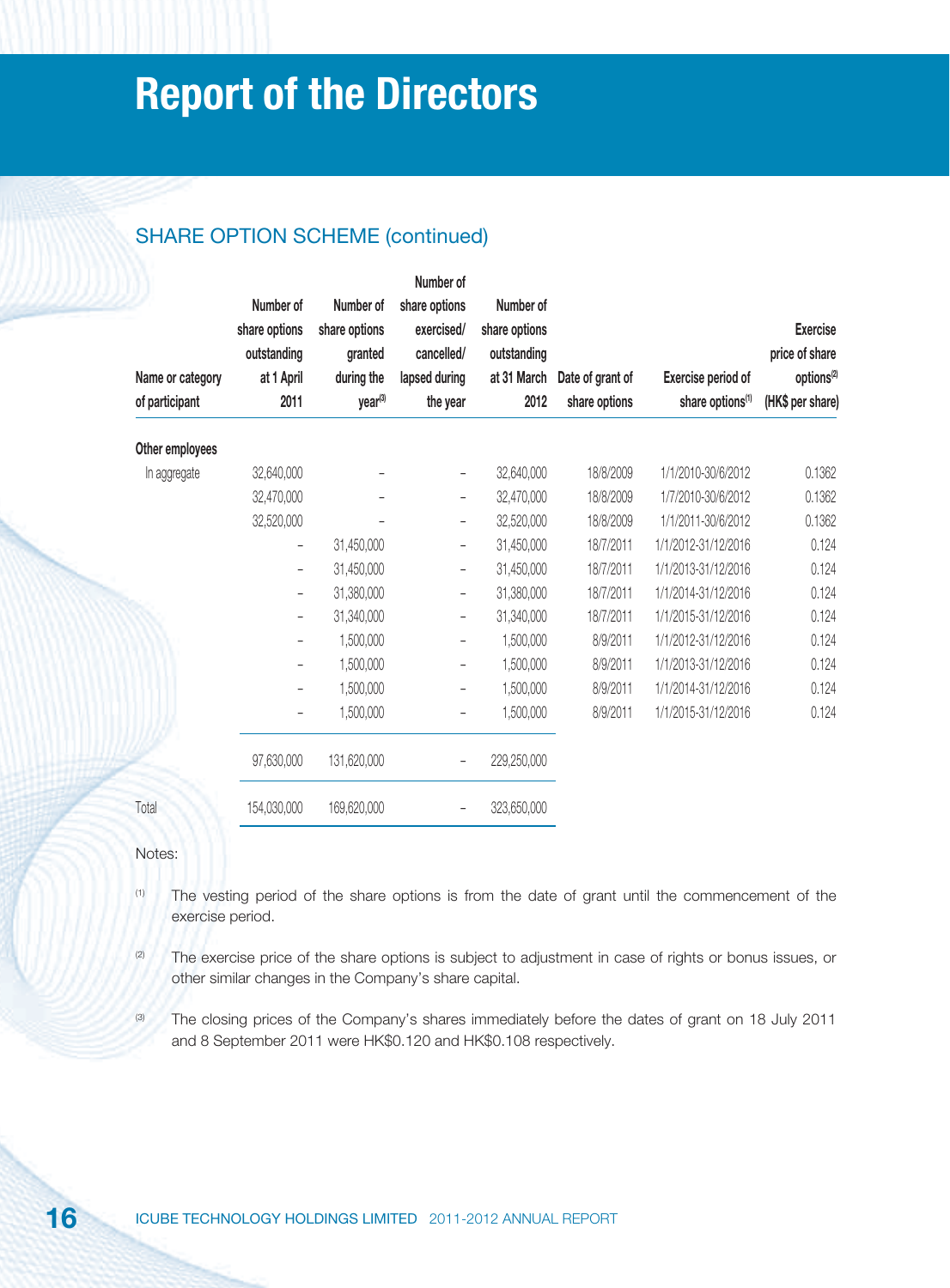#### DIRECTORS' INTERESTS IN SHARES AND UNDERLYING SHARES OF THE COMPANY

As at 31 March 2012, the interests of the directors of the Company in the shares and underlying shares of the Company (within the meaning of Part XV of the Securities and Futures Ordinance (the "SFO")), as recorded in the register required to be kept by the Company pursuant to Section 352 of the SFO, or as otherwise notified to the Company and the Stock Exchange pursuant to the Model Code for Securities Transactions by Directors of Listed Issuers (the "Model Code") were as follows:–

### **Number of Percentage\* of ordinary shares the Company's Name of director Capacity held/interested issued share capital** Mr. Wong Howard Interest held by 680,000,000 20.06% a controlled (Note) corporation Beneficial owner 21,299,000 0.63% 701,299,000 20.69% Mr. Wong Yat Fai Beneficial owner 21,299,000 0.63%

#### **(1) Long position in ordinary shares of the Company**

Note: These shares were held by Allied Way International Limited ("Allied Way"). Allied Way is a company incorporated in Hong Kong, the entire issued capital of which is owned as to 50% by Mr. Wong Howard and 50% by his spouse, Ms. Cheung Mei Yee, Rebacca ("Ms. Rebacca Cheung"). Mr. Wong Howard and his spouse were deemed to be interested in these 680,000,000 shares of the Company held by Allied Way under Part XV of the SFO.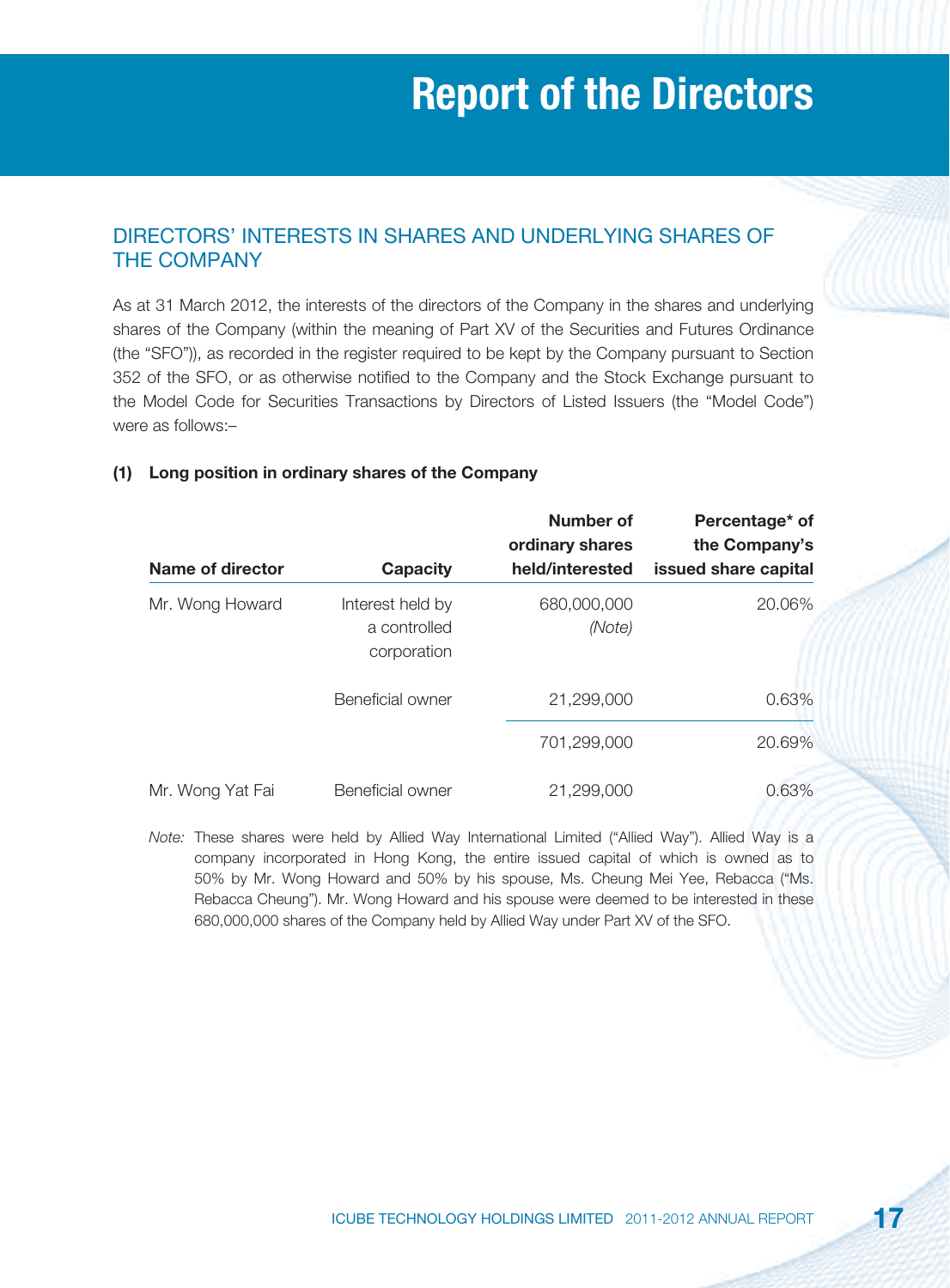#### DIRECTORS' INTERESTS IN SHARES AND UNDERLYING SHARES OF THE COMPANY (continued)

**(2) Long position in underlying shares of the Company – physically settled unlisted equity derivatives**

|                                     |                                      | Number of<br>underlying shares<br>in respect of the<br>share options | Percentage* of the<br>underlying shares<br>over the<br><b>Company's issued</b> |
|-------------------------------------|--------------------------------------|----------------------------------------------------------------------|--------------------------------------------------------------------------------|
| Name of director                    | <b>Capacity</b>                      | granted                                                              | share capital                                                                  |
| Mr. Wong Howard<br>Mr. Wong Yat Fai | Beneficial owner<br>Beneficial owner | 56,200,000<br>38,200,000                                             | 1.66%<br>1.13%                                                                 |

Details of the above share options granted by the Company are set out under the heading "Share Option Scheme" above and note 32 to the financial statements.

The percentage represents the number of ordinary shares/underlying shares held/interested divided by the number of the Company's issued shares as at 31 March 2012.

In addition to the above, as at 31 March 2012, certain directors of the Company held shares in certain subsidiaries of the Company in a non-beneficial capacity, solely for the purpose of complying with the previous requirement of a minimum of two shareholders.

Save as disclosed above, as at 31 March 2012, none of the directors or chief executive of the Company had any interests or short positions in the shares, underlying shares or debentures of the Company or any associated corporations (within the meaning of Part XV of the SFO) which were required to be notified to the Company and the Stock Exchange pursuant to Divisions 7 and 8 of Part XV of the SFO (including interests and short positions which he/she was deemed or taken to have under such provisions of the SFO) or which were required to be entered into the register kept by the Company pursuant to Section 352 of the SFO or which were required to be notified to the Company and the Stock Exchange pursuant to the Model Code.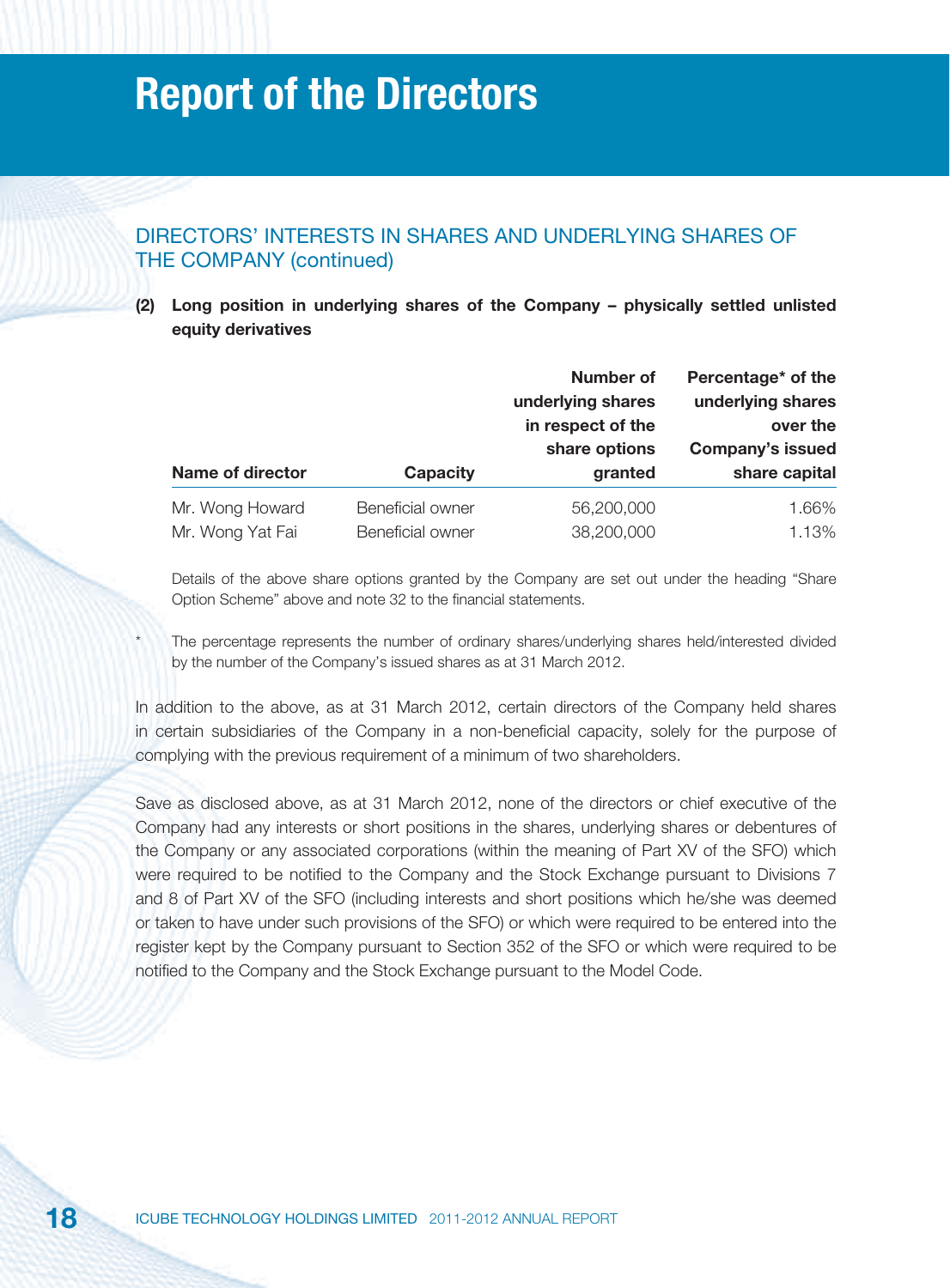### DIRECTORS' RIGHTS TO ACQUIRE SHARES OR DEBENTURES

Save as disclosed under the headings "Directors' interests in shares and underlying shares of the Company" and "Share Option Scheme" above and in the share option scheme disclosures in note 32 to the financial statements, at no time during the year were rights to acquire benefits by means of the acquisition of shares in or debentures of the Company granted to any of the directors or their respective spouses or minor children, or were any such rights exercised by them; or was the Company, or any of its subsidiaries or fellow subsidiaries a party to any arrangement to enable the directors to acquire such rights in any other body corporate.

### SUBSTANTIAL SHAREHOLDERS' INTERESTS IN SHARES AND UNDERLYING SHARES OF THE COMPANY

At 31 March 2012, the following parties had interests of 5% or more in the shares and underlying shares of the Company as recorded in the register required to be kept by the Company pursuant to Section 336 of the SFO:

| Name of substantial<br>shareholder | <b>Capacity</b>                                                    | <b>Note</b> | Number of<br>ordinary shares<br>held/interested | Percentage* of the<br>Company's issued<br>share capital |
|------------------------------------|--------------------------------------------------------------------|-------------|-------------------------------------------------|---------------------------------------------------------|
| Allied Way                         | Beneficial owner                                                   | (1)         | 680,000,000                                     | 20.06%                                                  |
| Ms. Rebacca Cheung                 | Interest held by<br>a controlled corporation<br>Interest of spouse | (1)<br>(2)  | 680,000,000<br>21,299,000                       | 20.06%<br>0.63%                                         |
|                                    |                                                                    |             | 701,299,000                                     | 20.69%                                                  |

#### **(1) Long position in ordinary shares of the Company**

Notes:

(1) These shares were held by Allied Way. Allied Way is a company incorporated in Hong Kong, the entire issued capital of which is owned as to 50% by Mr. Wong Howard and 50% by his spouse, Ms. Rebacca Cheung. Mr. Wong Howard and his spouse were deemed to be interested in these 680,000,000 shares of the Company held by Allied Way under Part XV of the SFO.

 The interest of Allied Way is also disclosed as the interest of Mr. Wong Howard in the above section headed "Directors' interests in shares and underlying shares of the Company".

(2) Ms. Rebacca Cheung was deemed to be interested in 21,299,000 shares of the Company through the interest of her spouse, Mr. Wong Howard, pursuant to Part XV of the SFO.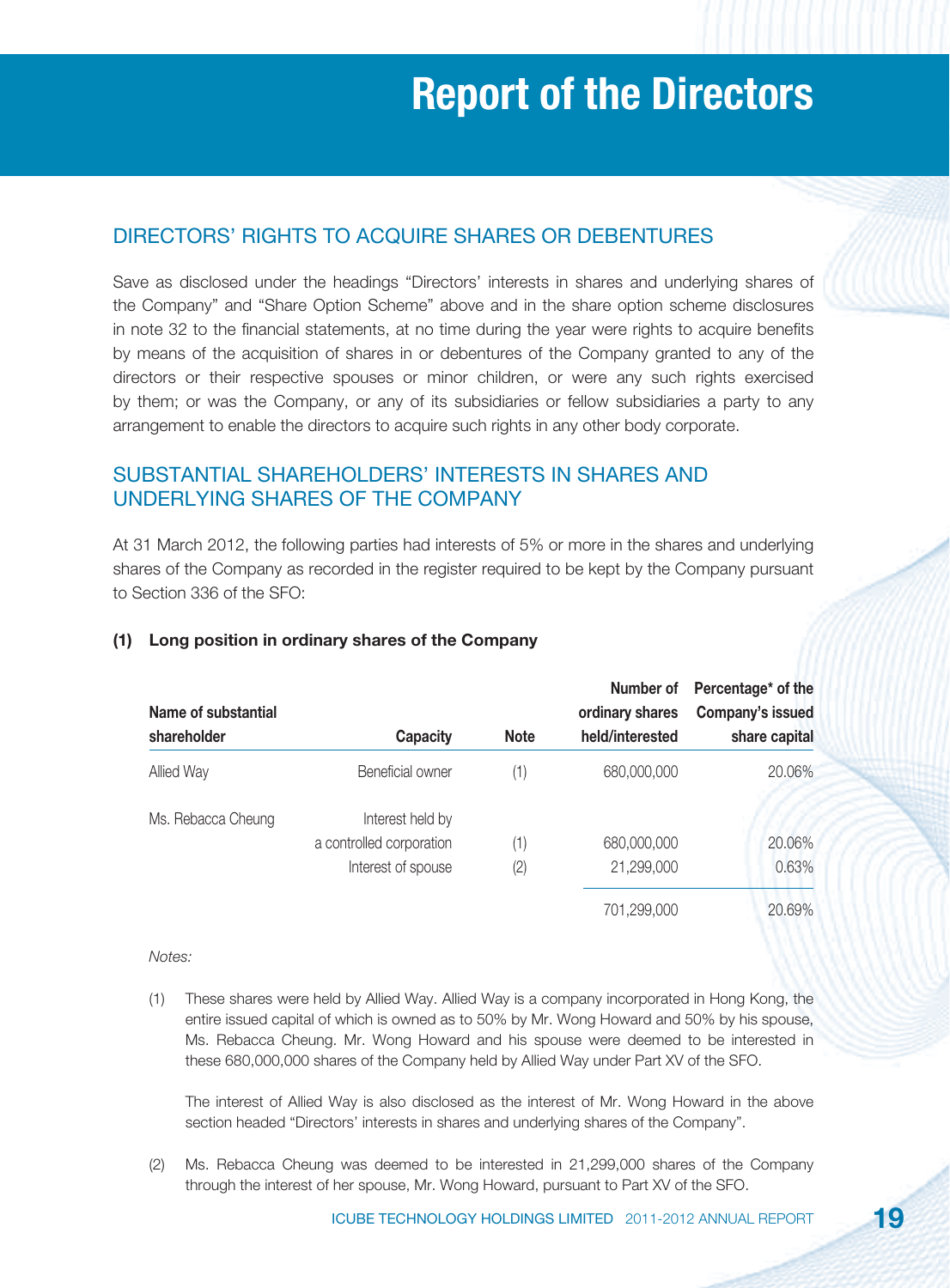#### SUBSTANTIAL SHAREHOLDERS' INTERESTS IN SHARES AND UNDERLYING SHARES OF THE COMPANY (continued)

**(2) Long position in underlying shares of the Company – physically settled unlisted equity derivatives**

| <b>Name of substantial</b><br>shareholder | <b>Capacity</b>    | <b>Number of</b><br>underlying shares<br>in respect of<br>the share<br>options granted | Percentage*<br>of the underlying<br>shares over the<br><b>Company's issued</b><br>share capital |
|-------------------------------------------|--------------------|----------------------------------------------------------------------------------------|-------------------------------------------------------------------------------------------------|
| Ms. Rebacca Cheung                        | Interest of spouse | 56,200,000                                                                             | 1.66%                                                                                           |
|                                           |                    | (Note)                                                                                 |                                                                                                 |

- Note: Ms. Rebacca Cheung was deemed to be interested in 56,200,000 share options of the Company through the interest of her spouse, Mr. Wong Howard, pursuant to Part XV of the SFO. Details of the above share options granted by the Company are set out under the heading "Share Option Scheme" above and note 32 to the financial statements.
- The percentage represents the number of ordinary shares/underlying shares held/interested divided by the number of the Company's issued shares as at 31 March 2012.

Save as disclosed above, as at 31 March 2012, no person, other than the directors of the Company, whose interests are set out in the section headed "Directors' interests in shares and underlying shares of the Company" above, had an interest or a short position in the shares or underlying shares of the Company as recorded in the register required to be kept by the Company under Section 336 of the SFO.

#### SUFFICIENCY OF PUBLIC FLOAT

Based on information that is publicly available to the Company and within the knowledge of the directors as at the latest practicable date prior to the issue of this report, the Company has maintained a sufficient public float.

#### DIRECTORS' INTERESTS IN A COMPETING BUSINESS

During the year and up to the date of this report, no director is considered to have interests in a business which competes or is likely to compete, either directly or indirectly, with the businesses of the Group, as defined in the Listing Rules.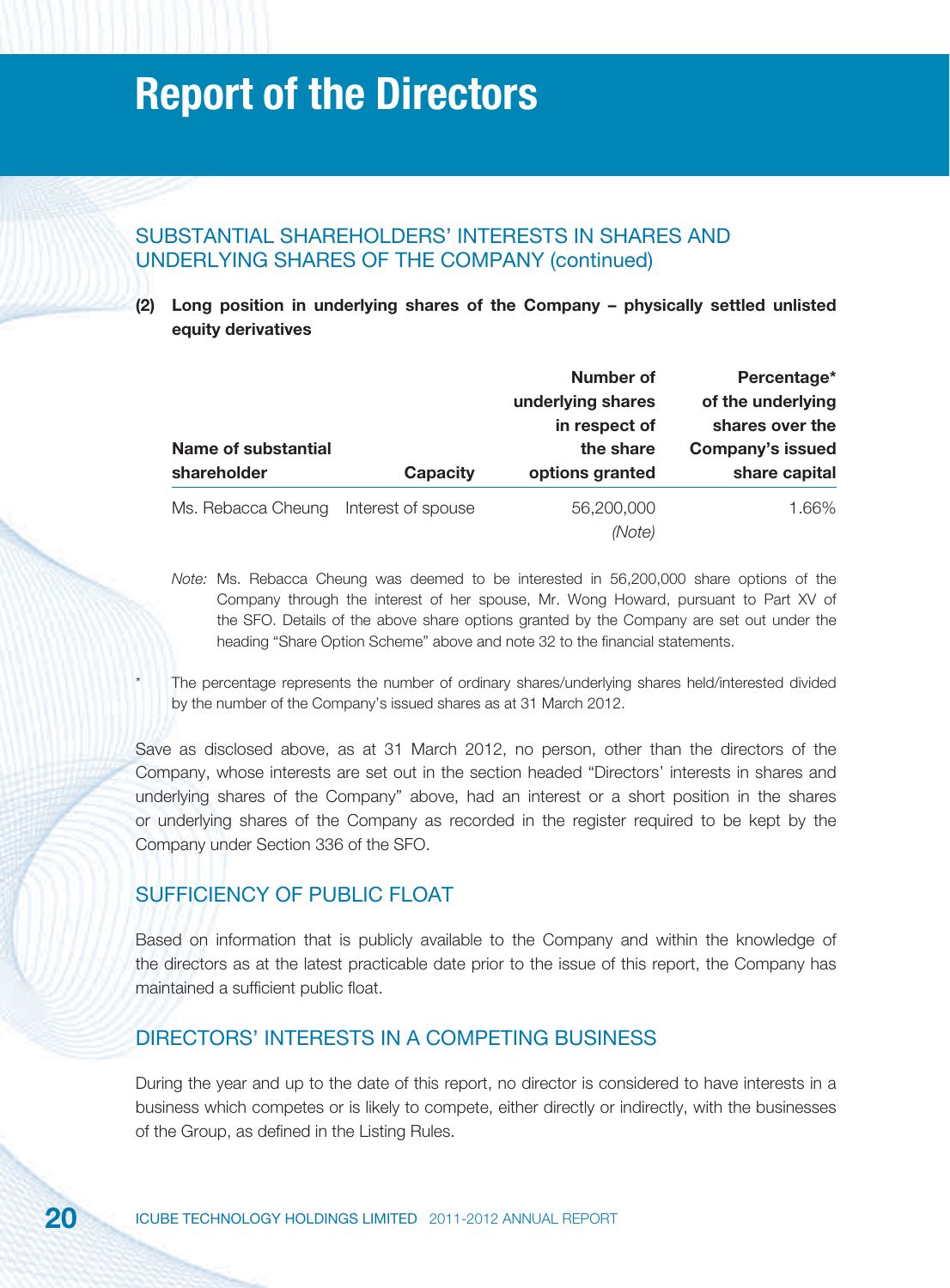### CORPORATE GOVERNANCE

Details of the corporate governance practices of the Company are set out in the section headed "Corporate Governance Report" in this annual report.

### AUDITORS

Ernst & Young retire and a resolution for their re-appointment as auditors of the Company will be proposed at the forthcoming annual general meeting of the Company.

On behalf of the Board

**Wong Howard** Chairman

Hong Kong 22 June 2012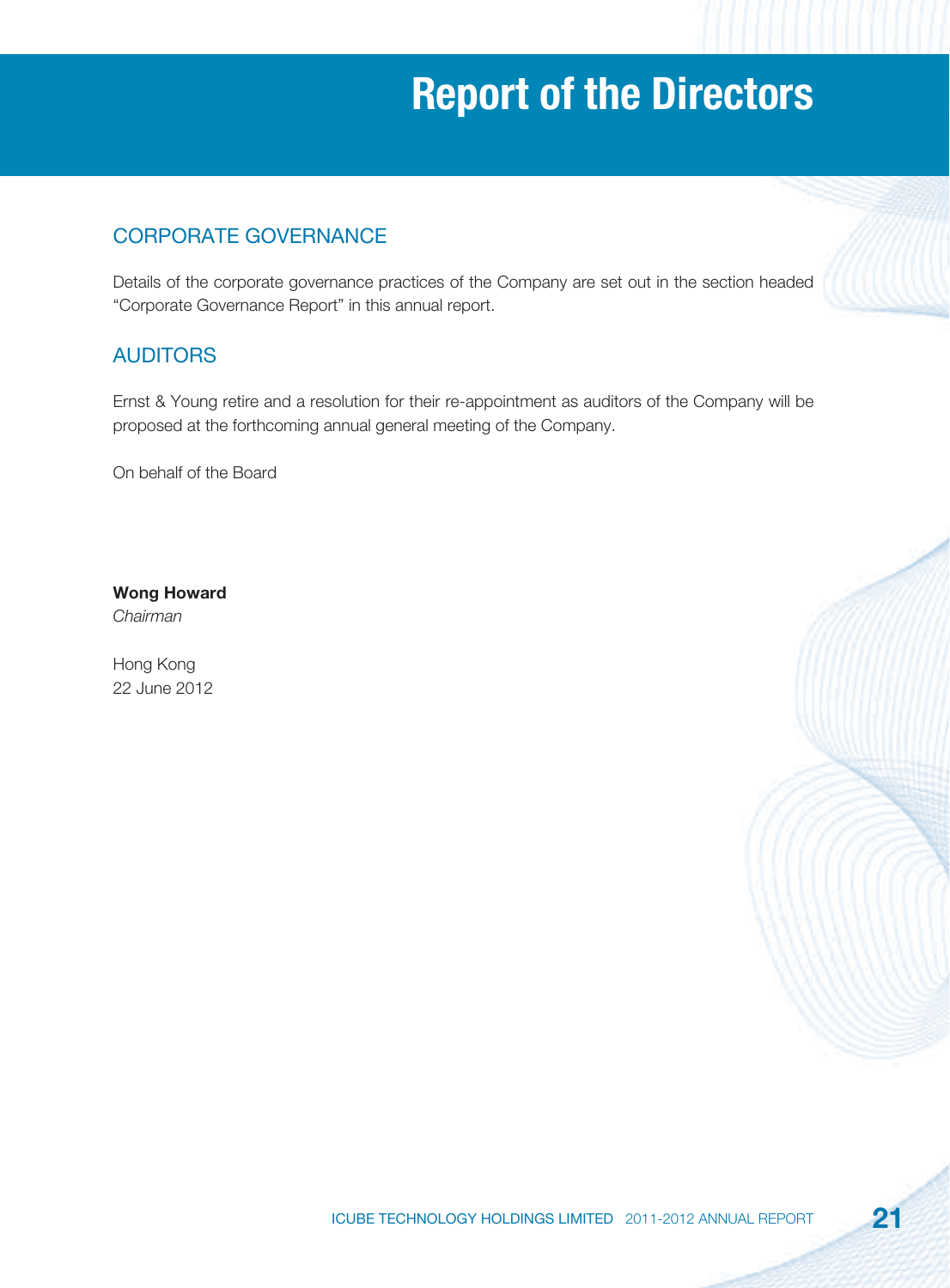The Board is pleased to present this Corporate Governance Report in the Company's annual report for the year ended 31 March 2012.

#### CORPORATE GOVERNANCE PRACTICES

The Board recognises the importance of good corporate governance to the Company's healthy growth and has devoted considerable efforts to identifying and formulating corporate governance practices appropriate to the Company's needs.

The "Code on Corporate Governance Practice" (the "CG Code") contained in Appendix 14 to the Listing Rules has been revised and renamed as the "Corporate Governance Code and Corporate Governance Report" with effect from 1 April 2012. As this Corporate Governance Report covers the year ended 31 March 2012, unless the otherwise is stated, all the corporate governance principles and code provisions mentioned herein refer to those stated in the CG Code, not the revised Corporate Governance Code.

The CG Code sets out the principles of good corporate governance and two levels of corporate governance practices, being (i) the code provisions which listed issuers are expected to comply with or to give considered reasons for any deviation; and (ii) the recommended best practices, for guidance only, which listed issuers are encouraged to comply with.

Throughout the year under review, the Company has complied with the code provisions set out in the CG Code, save for the code provision A.2.1 which requires that the roles of chairman and chief executive officer should be separate and should not be performed by the same individual. Key corporate governance principles and practices of the Company as well as the details of the foregoing deviation are summarised below.

The Board periodically reviews and improves the corporate governance standards and practices of the Company to ensure that such practices continue to comply with statutory and regulatory updates and align with the latest business developments.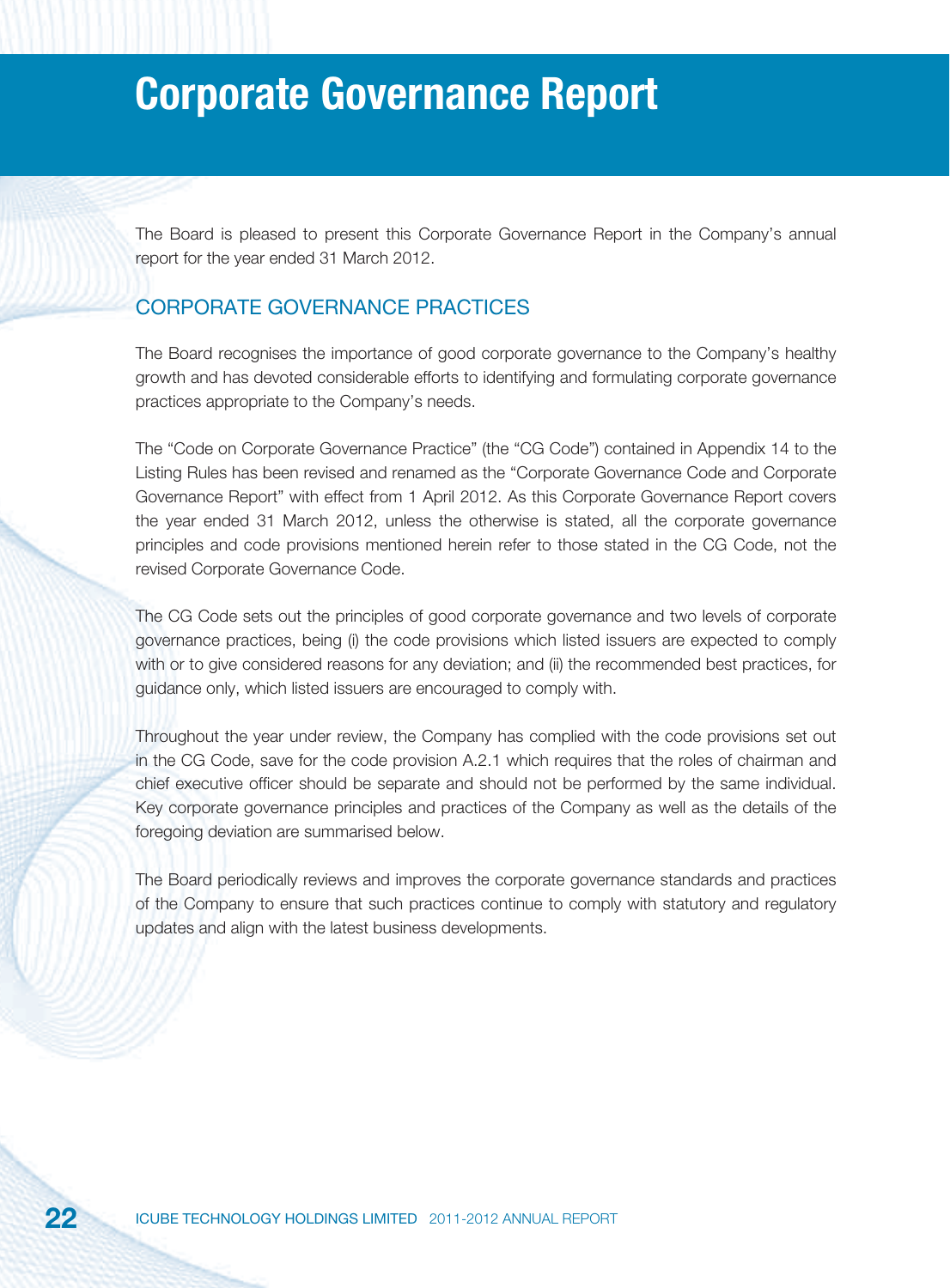### A. THE BOARD

#### **A.1 RESPONSIBILITIES AND DELEGATION**

Direction and control of Company business are vested in the Board. The Board establishes policies, strategies and plans for the development of Company business, and provides leadership in the creation of value for shareholders. All directors of the Board have carried out their duties in good faith, in compliance with applicable laws and regulations and in the interests of the Company and its shareholders at all times.

The Board takes responsibility for all major matters of the Company, including the approval and monitoring of all policy matters, overall strategies and budgets, internal control and risk management systems, material transactions (particularly those that may involve conflict of interests), financial information, appointment of directors and other significant financial and operational matters.

All directors have full and timely access to all relevant information as well as the advice and services of the Company Secretary, with a view to ensuring that Board procedures and all applicable laws and regulations are followed. Each director is normally able to seek independent professional advice in appropriate circumstances at the Company's expense, upon making request to the Board.

The day-to-day management, administration and operation of the Company are led by the Executive Committee and senior management of the Company. The Board has delegated a schedule of responsibilities to these officers for the implementation of Board decisions. The Board reviews the delegated functions and work tasks regularly. Prior to entering any significant transactions, the aforesaid officers have to obtain Board approval.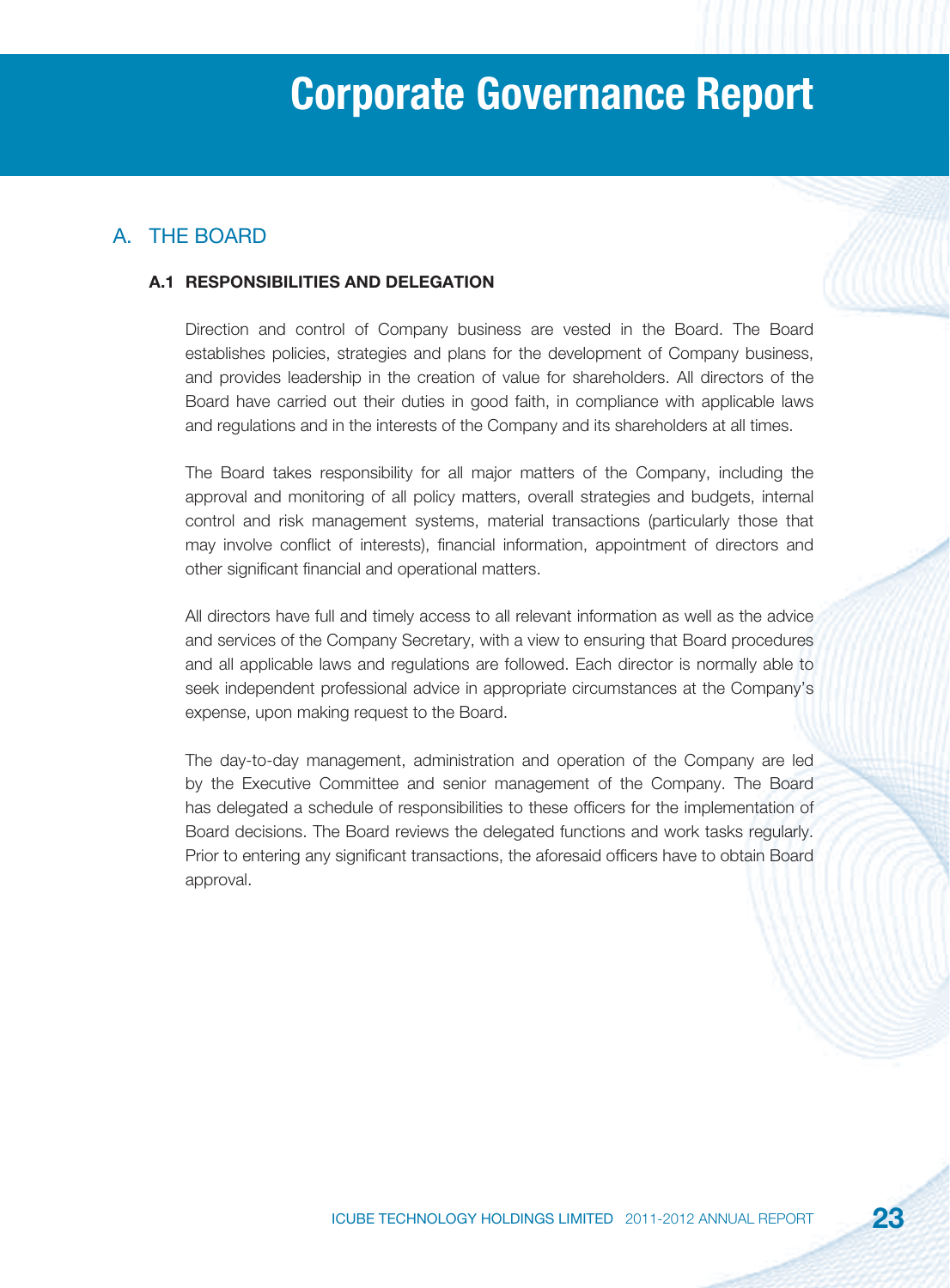#### **A.2 BOARD COMPOSITION**

The following chart illustrates the current structure and membership of the Board and the Board Committees:



The list of directors (by category) is disclosed in all corporate communications issued by the Company from time to time. The independent non-executive directors are expressly identified in all corporate communications of the Company. The biographical details of the directors and the relationships among the members of the Board are disclosed under 'Directors and Senior Management Profile' in this annual report. None of the members of the Board is related to one another.

During the year ended 31 March 2012, the Board at all times met the requirements of the Listing Rules relating to the appointment of at least 3 independent non-executive directors with at least one independent non-executive director possessing appropriate professional qualifications or accounting or related financial management expertise. The Company has also adopted the recommended best practice under the CG Code for having at least one-third of its Board members being independent non-executive directors.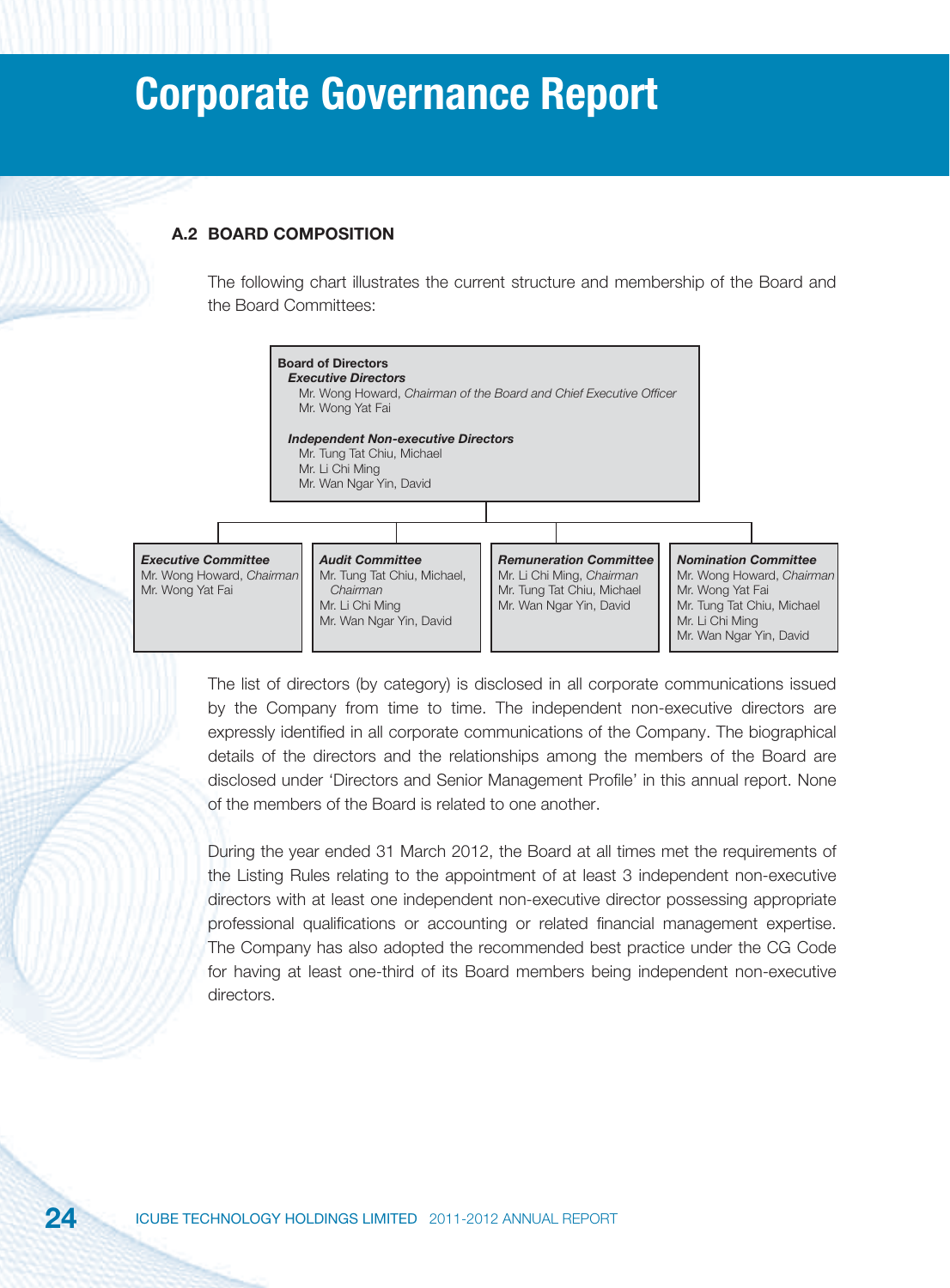The composition of the Board reflects the necessary balance of skills and experience appropriate for the requirements of the business of the Group and for the exercise of independent judgement. Each executive director supervises specific areas of the Group's business in accordance with his expertise. The independent non-executive directors bring different business and financial expertise, experiences and independent judgment to the Board and they are invited to serve on the Board committees of the Company. Through participation at Board meetings, taking the lead in managing issues involving potential conflict of interests, the independent non-executive directors had made various contributions to the effective direction of the Company and provided adequate checks and balances to safeguard the interests of both the Group and the shareholders.

The Company has received written annual confirmation from each independent nonexecutive director of his independence pursuant to the requirements of the Listing Rules. The Company considers all independent non-executive directors to be independent in accordance with the independence guidelines set out in the Listing Rules.

#### **A.3 CHAIRMAN AND CHIEF EXECUTIVE OFFICER**

Code provision A.2.1 stipulates that the roles of Chairman and Chief Executive Officer should be separate and should not be performed by the same individual.

Mr. Wong Howard is the Chairman of the Board and the Chief Executive Officer of the Company. The Board believes that vesting the roles of both Chairman and Chief Executive Officer in the same person provides the Company with strong and consistent leadership and allows for effective and efficient planning and implementation of business decisions and strategies.

The Board also considers that the current structure of vesting the roles of Chairman and Chief Executive Officer in the same person will not impair the balance of power and authority between the Board and the management of the Company.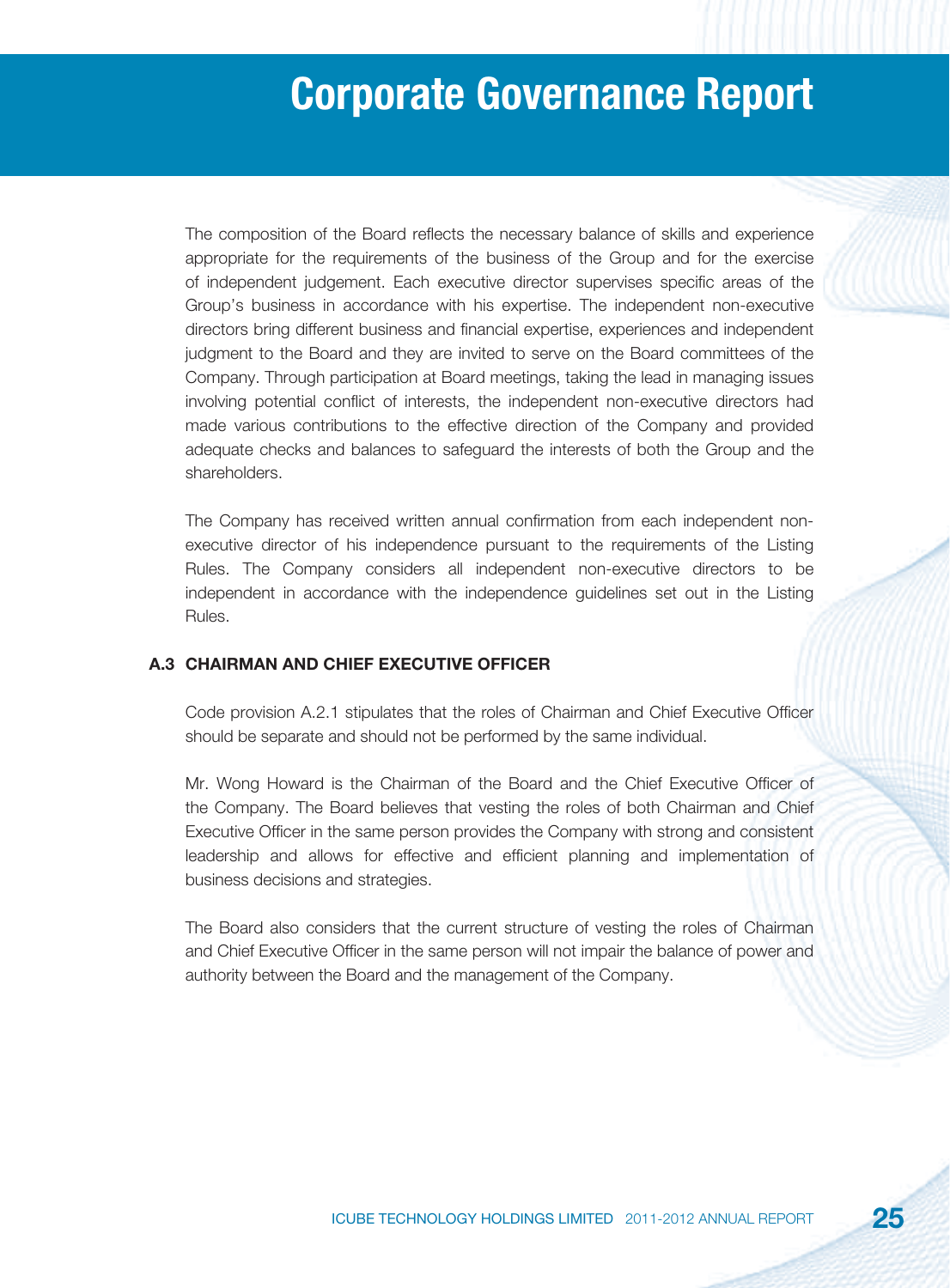#### **A.4 APPOINTMENT AND RE-ELECTION OF DIRECTORS**

All directors of the Company are appointed for a specific term. Each executive director is engaged on a service contract for a term of 2 years. Each of the independent nonexecutive directors is appointed for a term of 1 year.

Besides, the procedures and process of appointment, re-election and removal of directors are laid down in the Company's bye-laws. According to the Company's byelaws, all directors of the Company are subject to retirement by rotation at least once every 3 years and any new director appointed to fill a casual vacancy or as an addition to the Board shall submit himself/herself for re-election by shareholders at the first general meeting after his/her appointment. The retiring directors are eligible for reelection by the shareholders at the relevant general meeting.

According to the aforesaid provisions of the Company's bye-laws, Mr. Wong Howard and Mr. Li Chi Ming shall retire by rotation and are eligible to offer themselves for reelection at the forthcoming 2012 annual general meeting. The Board recommended the re-appointment of both retiring directors standing for re-election at the 2012 annual general meeting. The Company's circular, sent together with this annual report, contains detailed information of Mr. Wong Howard and Mr. Li Chi Ming pursuant to the requirements of the Listing Rules.

The Company has set up a Nomination Committee on 28 February 2012 in compliance with the code provision set out in the revised Corporate Governance Code. Before the Nomination Committee is set up, the Board as a whole is responsible for reviewing the Board composition, developing and formulating the relevant procedures for nomination and appointment of directors, monitoring the appointment and succession planning of directors and assessing the independence of independent non-executive directors. In addition, the Company has adopted 'Directors Nomination Procedures' as written guidelines in providing formal, considered and transparent procedures to the Board for evaluating and selecting candidates for directorships. Where vacancies on the Board exist, the Board will carry out the selection process by making reference to the skills, experience, professional knowledge, personal integrity and time commitments of the proposed candidates, the Company's needs and other relevant statutory requirements and regulations.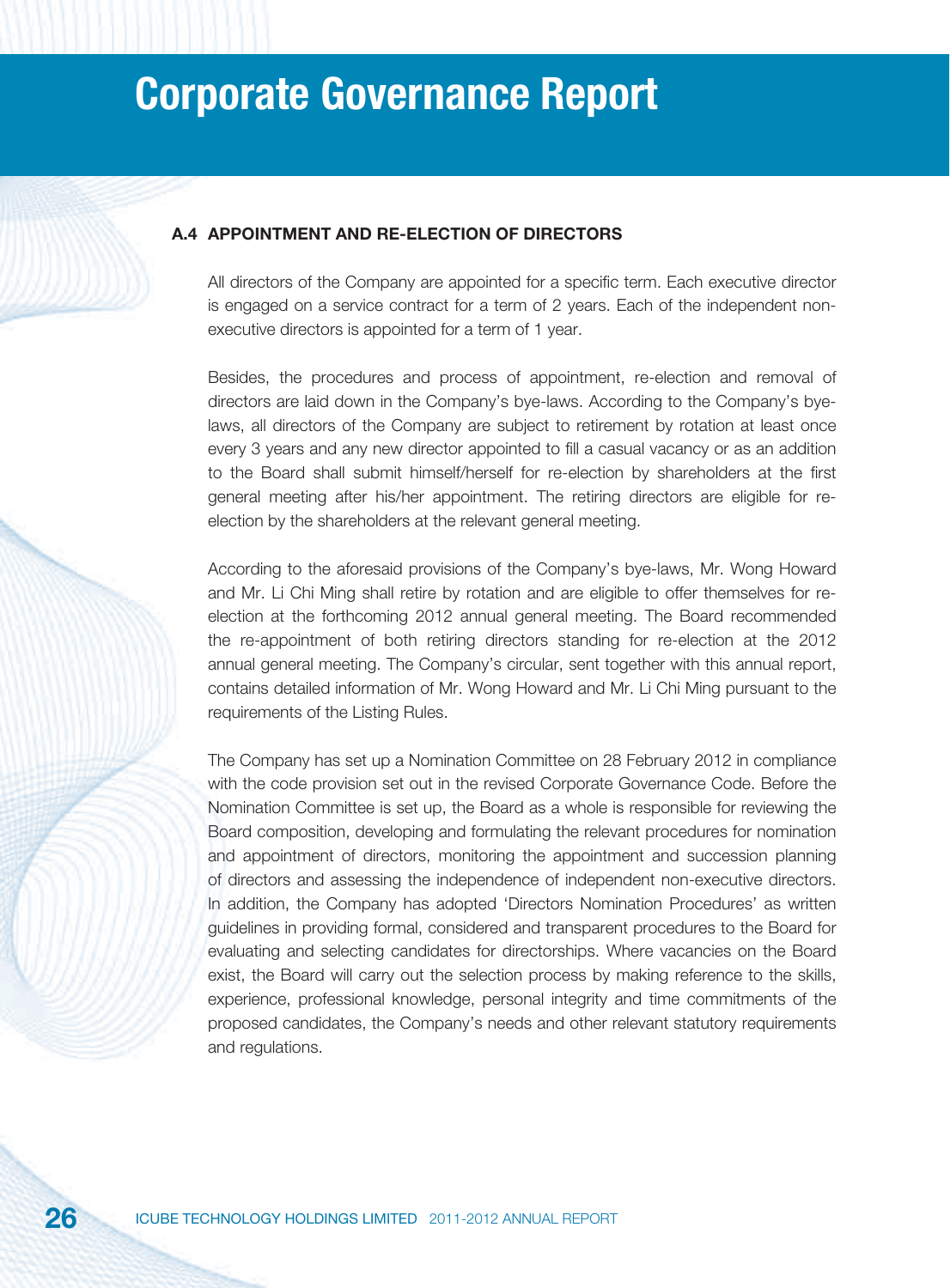During the year ended 31 March 2012, the Board, through its meeting held on 22 June 2011 with the presence of all the then directors of the Company, performed the following works:

- Review of the structure, size and composition of the Board to ensure that it has a balance of expertise, skills and experience appropriate to the requirements for the business of the Group;
- Recommendation of the re-election of the retiring directors standing for re-election at the 2011 annual general meeting of the Company; and
- Assessment of the independence of the independent non-executive directors of the Company.

#### **A.5 INDUCTION AND CONTINUING DEVELOPMENT OF DIRECTORS**

All directors of the Company receive an induction on his appointment to ensure adequate understanding of the business and operations of the Group and full awareness of director's responsibilities and obligations under the Listing Rules and relevant statutory requirements. Such induction is normally supplemented with visits to the Group's key plant sites and/or meetings with the senior management of the Company.

Directors are continually updated on developments in the statutory and regulatory regime and the business environment to facilitate the discharge of their responsibilities. Additional briefing and professional development will be arranged for the Directors where necessary.

#### **A.6 BOARD MEETINGS**

#### *A.6.1 Board Practices and Conduct of Meetings*

Schedules for regular Board meetings are normally agreed with directors in advance to facilitate attendance. In addition, notice of at least 14 days is given of a regular Board meeting. For other Board meetings, reasonable notice is generally given.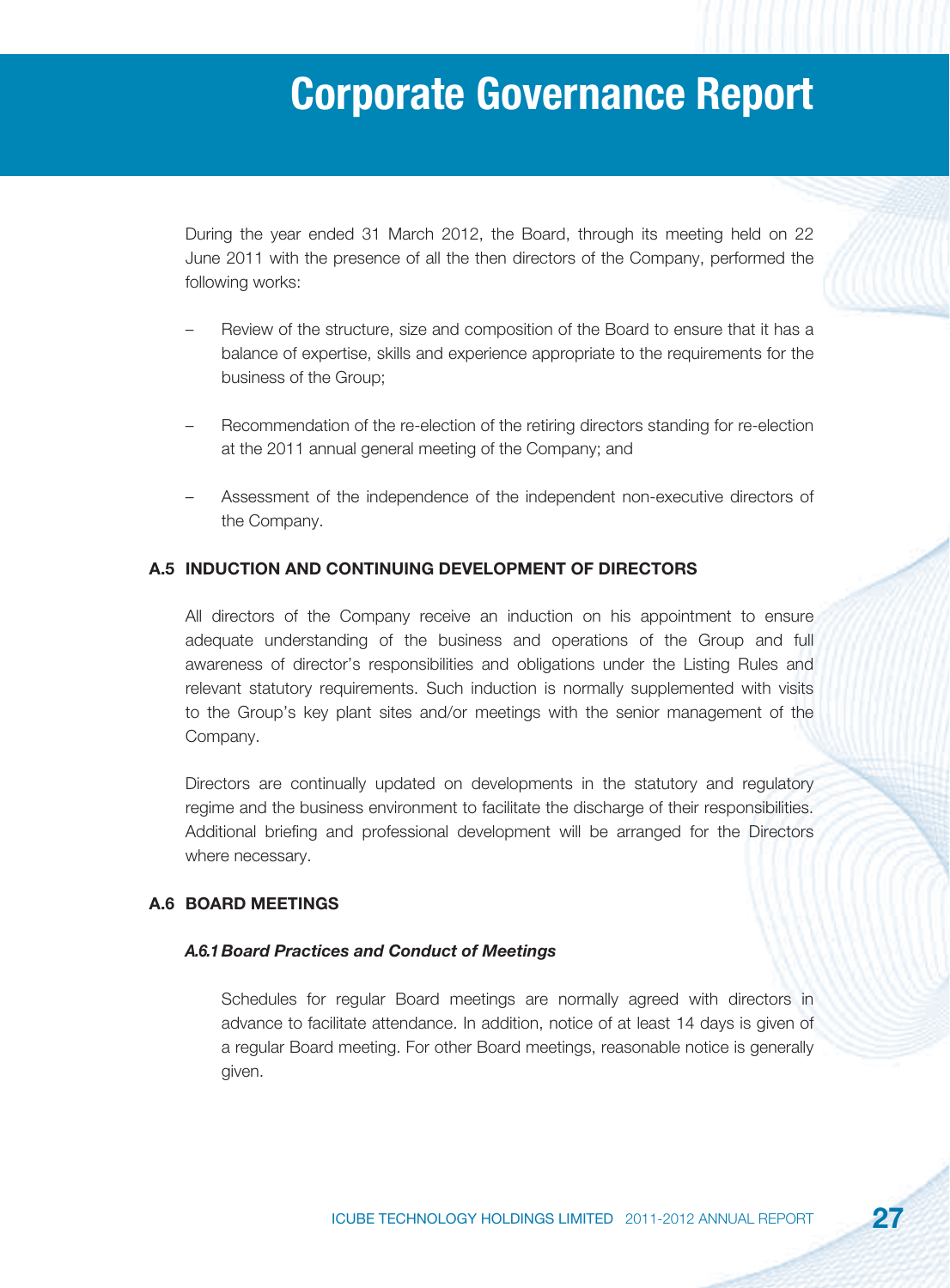Draft agenda of each Board meeting is usually sent to directors together with the notice of meeting in order to give them an opportunity to include any other matters for discussion in the meeting. Board papers together with all appropriate, complete and reliable information are sent to directors at least 3 days before each Board meeting to keep the directors apprised of the latest developments and financial position of the Group and to enable them to make informed decisions. The Board and each director also have separate and independent access to the senior management whenever necessary.

The Chairman, Company Secretary and other relevant senior management normally attend regular Board meetings and, where necessary, other Board and committee meetings to advise on business developments, financial and accounting matters, statutory compliance, corporate governance and other major aspects of the Group.

The Company Secretary is responsible to keep minutes of all Board and committee meetings. Draft minutes are normally circulated to directors for comment within a reasonable time after each meeting and the final version is open for directors' inspection.

The Company's bye-laws contain provisions requiring directors to abstain from voting and not to be counted in the quorum at meetings for approving transactions in which such directors or any of their associates have a material interest. According to current Board practice, any material transaction which involves a conflict of interests of a substantial shareholder or a director will be considered and dealt with by the Board at a duly convened Board meeting.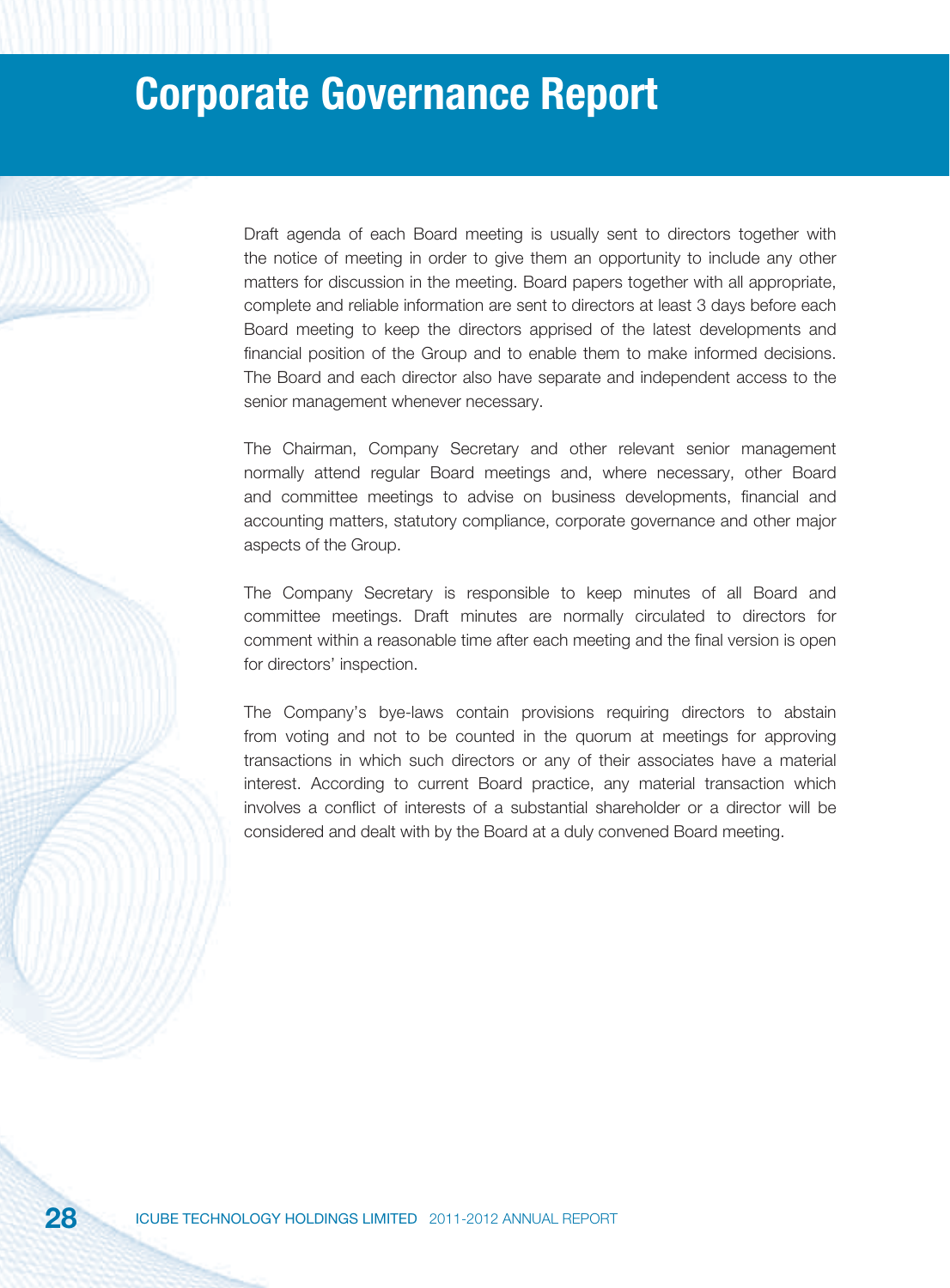#### *A.6.2 Directors' Attendance Records at Board Meetings*

During the year ended 31 March 2012, 4 regular Board meetings were held at approximately quarterly intervals for reviewing and discussing the financial and operating performance and development of the Group, and considering and approving the overall strategies and policies of the Company. Attendance records of directors at these Board meetings are set out below:-

|                                            | Attendance/                     |
|--------------------------------------------|---------------------------------|
| Name of Director                           | <b>Number of Board Meetings</b> |
| <b>Executive Directors</b>                 |                                 |
| Mr. Wong Howard                            | 4/4                             |
| Mr. Wong Yat Fai                           | 4/4                             |
| <b>Independent Non-executive Directors</b> |                                 |
| Mr. Tung Tat Chiu, Michael                 | 4/4                             |
| Mr. Li Chi Ming                            | 4/4                             |
| Mr. Wan Ngar Yin, David                    | 4/4                             |
|                                            |                                 |

#### **A.7 MODEL CODE FOR SECURITIES TRANSACTIONS**

The Company has adopted its own code of conduct regarding directors' dealings in the Company's securities (the "Own Code") on terms no less exacting than the Model Code. Specific enquiry has been made of all the Company's directors and the directors have confirmed that they have complied with the required standards set out in the Model Code and the Own Code throughout the period from 1 April 2011 to the date of this report.

The Company has also established written guidelines on no less exacting terms than the Model Code (the "Employees Written Guidelines") for securities transactions by employees who are likely to be in possession of unpublished price-sensitive information of the Company. No incident of non-compliance of the Employees Written Guidelines by the employees has been noted by the Company.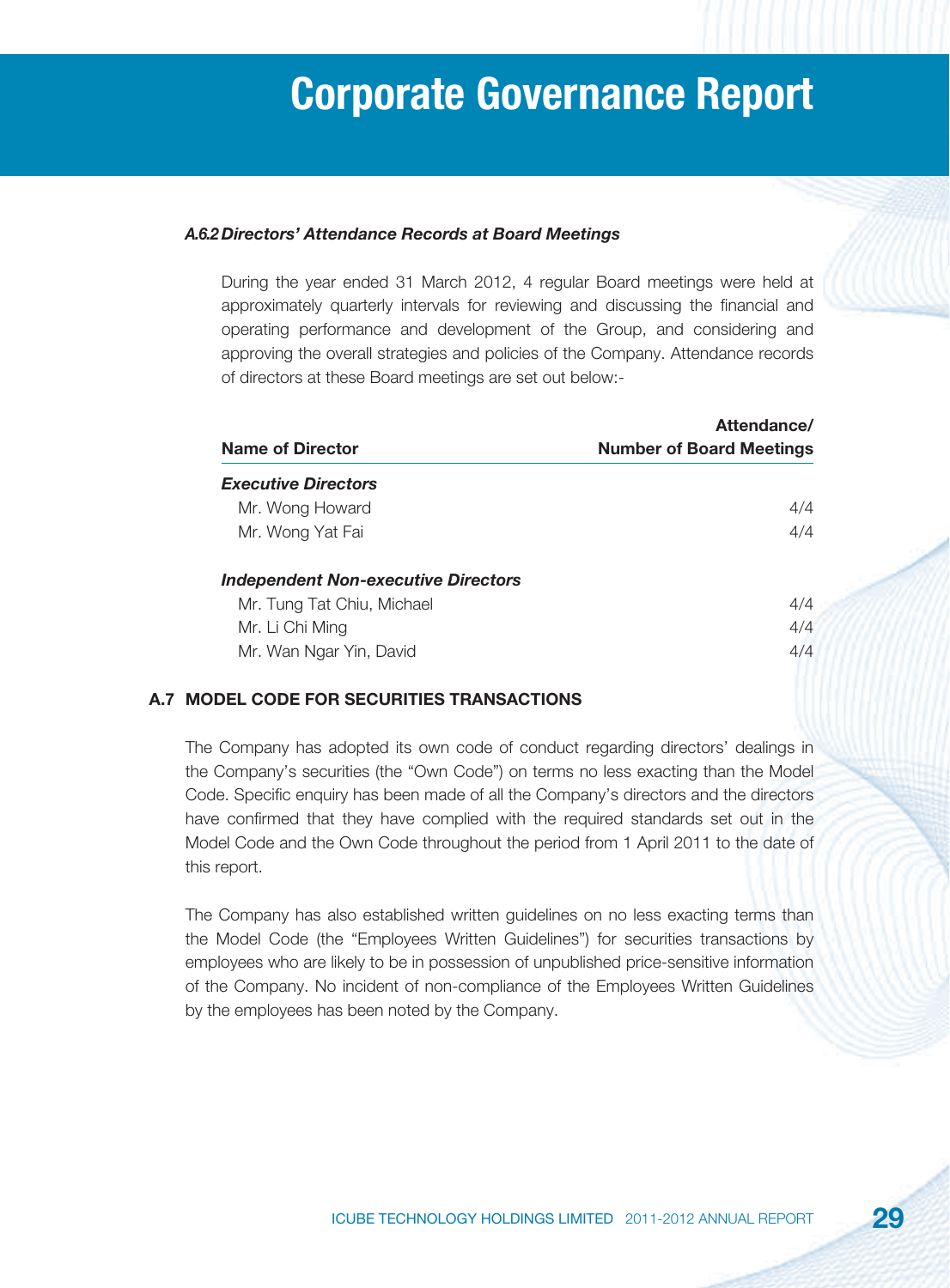#### B. BOARD COMMITTEES

The Board has established 4 Board committees, namely, the Executive Committee, the Audit Committee, the Remuneration Committee and the Nomination Committee, for overseeing particular aspects of the Company's affairs. All Board committees are established with defined written terms of reference which are available on the Stock Exchange's website (www.hkexnews.hk) and on the Company's website (except for the written terms of reference of the Executive Committee which is available to shareholders upon request). All the Board committees should report to the Board on their decisions or recommendations made.

All Board committees are provided with sufficient resources to discharge their duties and, upon reasonable request, are able to seek independent professional advice in appropriate circumstances at the Company's expense.

The practices, procedures and arrangements in conducting meetings of Board Committees follow in line with, so far as practicable, those of the Board meetings set out in section A.6.1 above.

#### **B.1 EXECUTIVE COMMITTEE**

The Executive Committee comprises all the executive directors of the Company with the Chairman of the Board, Mr. Wong Howard, acting as the Chairman of such Committee. The Executive Committee operates as a general management committee under the direct authority of the Board to increase the efficiency for the business decision. It monitors the execution of the Company's strategic plans and operations of all business units of the Group and discusses and makes decisions on matters relating to the management and day-to-day operations of the Group.

#### **B.2 AUDIT COMMITTEE**

The Audit Committee comprises of 3 members, namely, Mr. Tung Tat Chiu, Michael, Mr. Li Chi Ming and Mr. Wan Ngar Yin, David, all of whom are independent non-executive directors. Mr. Tung Tat Chiu, Michael is the Chairman of the Audit Committee whilst Mr. Wan Ngar Yin, David possesses the appropriate accounting and financial management expertise as required under Rule 3.10(2) of the Listing Rules. None of the members of the Audit Committee is a former partner of the Company's existing external auditors.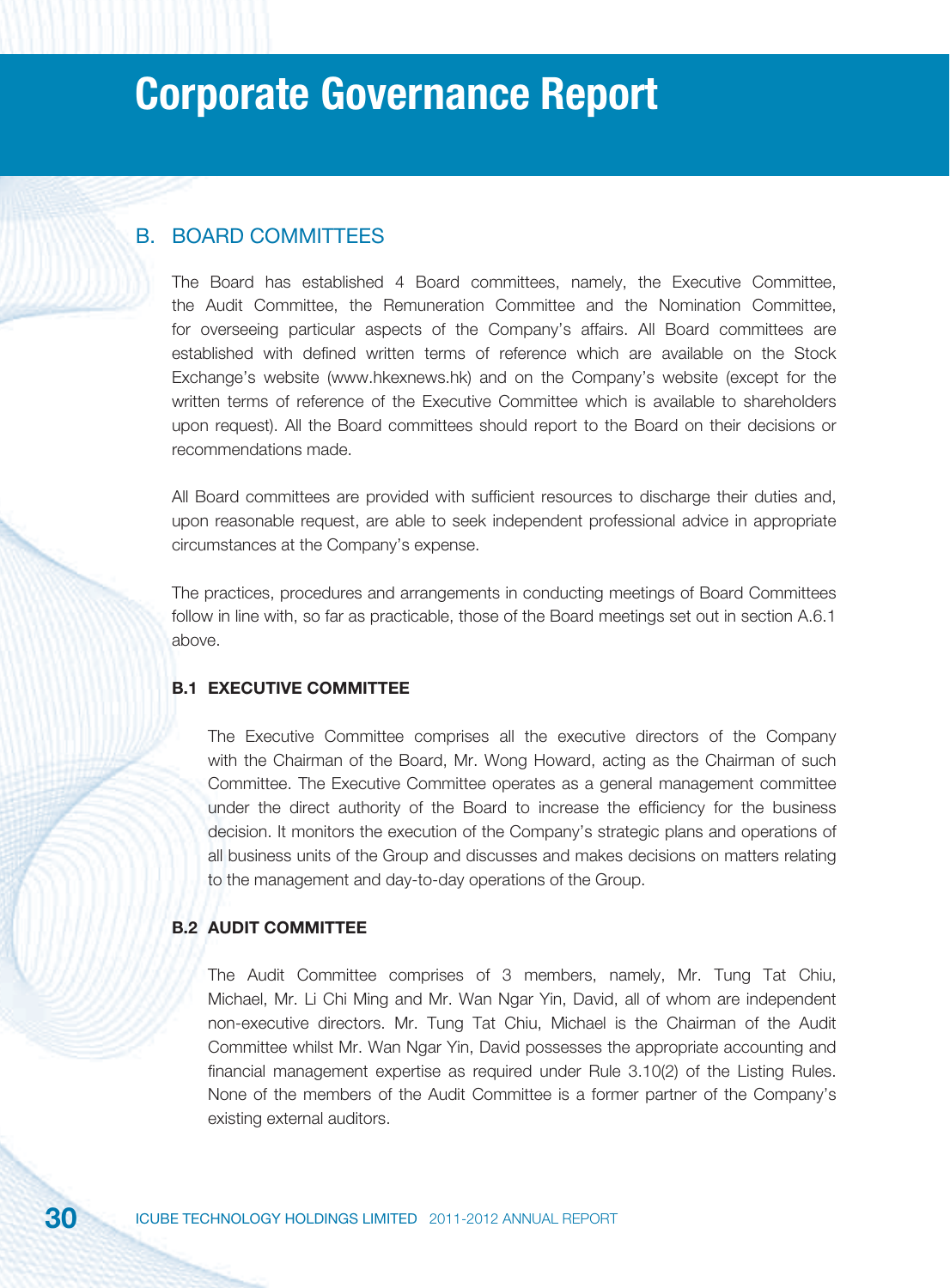The main duties of the Audit Committee are to (i) review the financial statements and reports and consider any significant or unusual items raised by the staff responsible for the accounting and financial reporting function or external auditors before submission to the Board; (ii) review the relationship with the external auditors by reference to the work performed by the auditors, their fees and terms of engagement, and make recommendations to the Board on the appointment, re-appointment and removal of external auditors; and (iii) review the adequacy and effectiveness of the Company's financial reporting system, internal control system and risk management system and associated procedures.

During the year ended 31 March 2012, the Audit Committee met twice with the presence of all the committee members and performed the following works:

- Review and discussion of the fi nancial statements, results announcements and reports for the year ended 31 March 2011 and for the six months ended 30 September 2011, the financial reporting and compliance procedures;
- Discussion of the audit plan of the Group;
- Discussion and recommendation of the re-appointment of external auditors; and
- Review of the internal control and risk management of the Group.

The external auditors were invited to attend one of the meetings without the presence of executive directors to discuss with the Audit Committee issues arising from the audit and financial reporting matters. The Company's annual results for the year ended 31 March 2012 have also been reviewed by the Audit Committee. There is no disagreement between the Board and the Audit Committee regarding the reappointment of external auditors.

#### **B.3 REMUNERATION COMMITTEE**

The Remuneration Committee comprises of 3 members, namely, Mr. Li Chi Ming (Chairman), Mr. Tung Tat Chiu, Michael and Mr. Wan Ngar Yin, David. All of them are independent non-executive directors of the Company.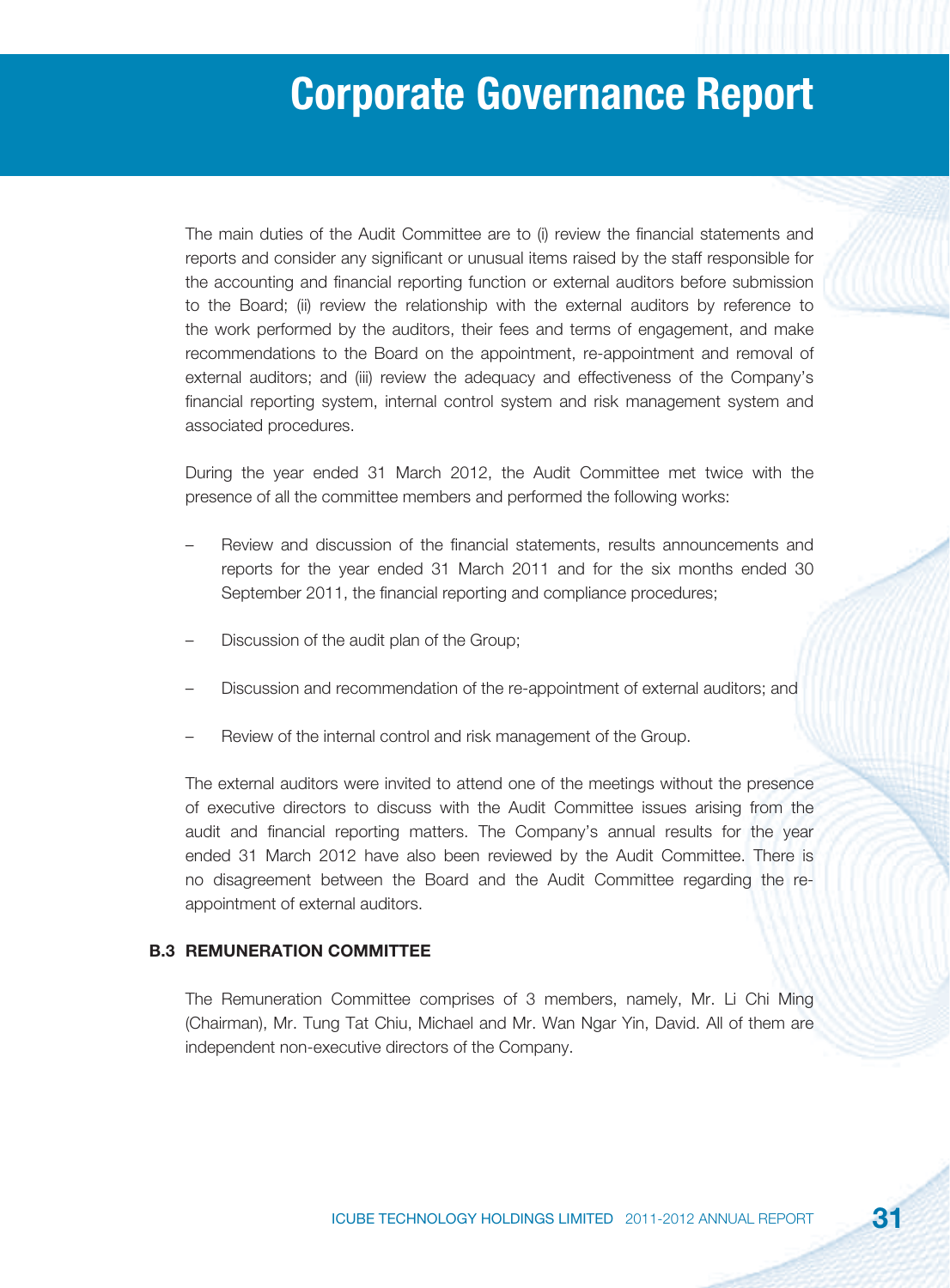The main duties of the Remuneration Committee are to (i) make recommendations on the establishment of procedures for developing the remuneration policy and structure for the executive directors and the senior management, which policy shall ensure that no director or any of his associates will participate in deciding his own remuneration; (ii) make recommendations on the remuneration packages of the executive directors and the senior management; and (iii) review and approve the remuneration packages of the executive directors and the senior management by reference to the performance of the individual and the Company as well as market practice and conditions.

The Human Resources Department is responsible for collection and administration of the human resources data and making recommendations to the Remuneration Committee for consideration. The Remuneration Committee consults with the Chairman of the Board/Chief Executive Officer of the Company about these recommendations on remuneration policy and structure and remuneration packages.

During the year ended 31 March 2012, the Remuneration Committee, with the presence of all the committee members, met once and generally reviewed and discussed the remuneration policy and structure and the current remuneration packages of the directors and senior management of the Group.

Details of the remuneration of each director of the Company for the year ended 31 March 2012 are set out in note 8 to the financial statements contained in this annual report.

#### **B.4 NOMINATION COMMITTEE**

As mentioned above, the Nomination Committee was established on 28 February 2012 in compliance with the code provision A.5.1 set out in the revised Corporate Governance Code. The Nomination Committee comprises all the executive directors and independent non-executive directors of the Company, namely, Mr. Wong Howard (Chairman), Mr. Wong Yat Fai, Mr. Tung Tat Chiu, Michael, Mr. Li Chi Ming and Mr. Wan Ngar Yin, David.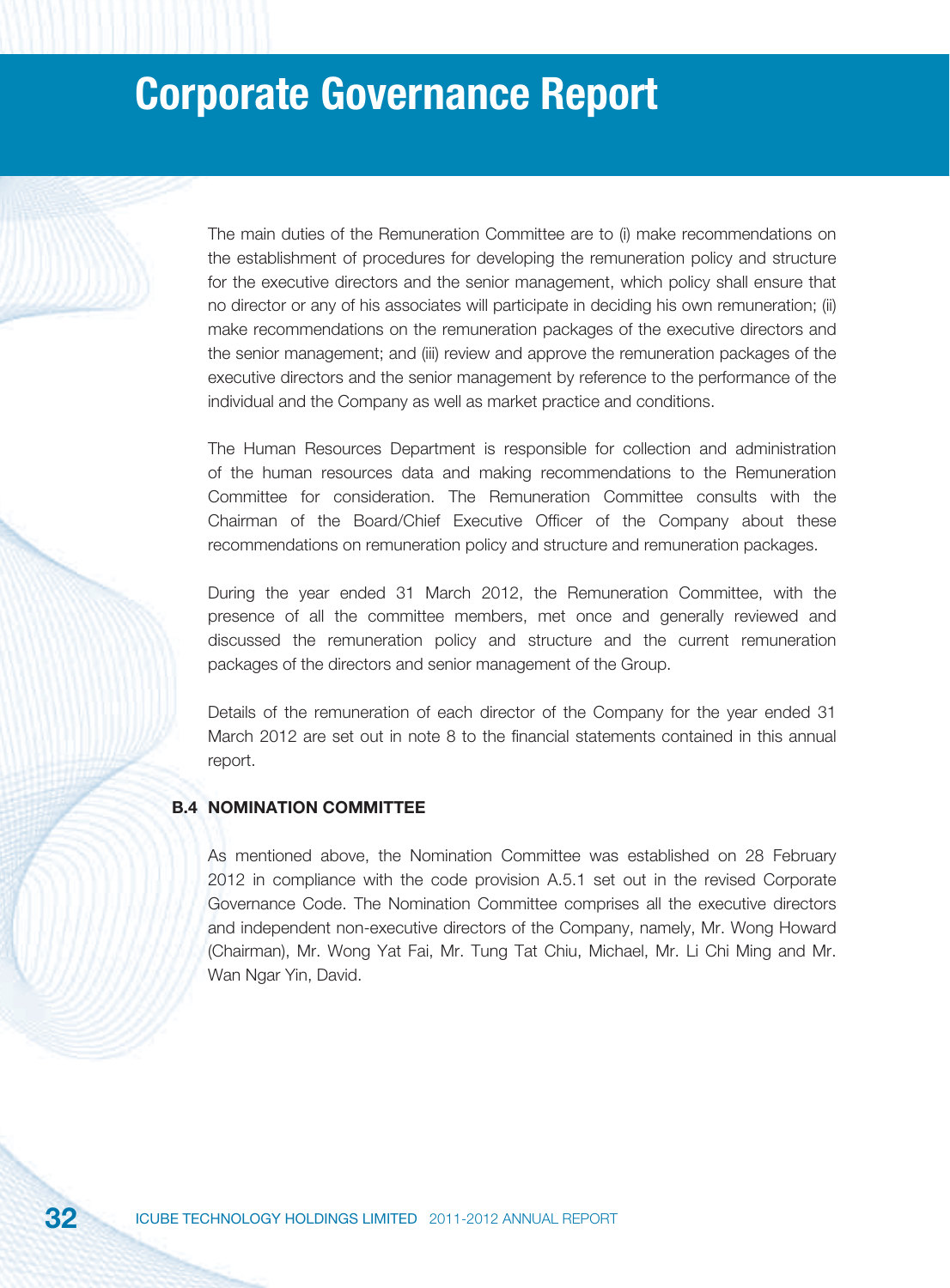The main duties of the Nomination Committee are to (i) review the structure, size and composition (including the skills, knowledge and experience) of the Board on a regular basis and recommend any changes to the Board; (ii) identify qualified and suitable individuals to become Board members and select or make recommendations to the Board on the selection of individuals nominated for directorships; (iii) assess the independence of independent non-executive directors of the Company, having regard to the requirements under the Listing Rules; and (iv) make recommendations to the Board on relevant matters relating to the appointment or re-appointment of directors and succession planning for directors in particular, the Chairman and the Chief Executive Officer of the Company.

Subsequent to the setting up of the Nomination Committee, no Nomination Committee meeting was held during the year ended 31 March 2012.

### C. DIRECTORS' RESPONSIBILITIES FOR FINANCIAL REPORTING IN RESPECT OF THE FINANCIAL STATEMENTS

The directors have acknowledged their responsibilities for preparing the financial statements of the Company for the year ended 31 March 2012.

The Board is responsible for presenting a balanced, clear and understandable assessment of annual and interim reports, price-sensitive announcements and other disclosures required under the Listing Rules and other statutory and regulatory requirements. The management has provided to the Board such explanation and information as are necessary to enable the Board to carry out an informed assessment of the Company's financial statements, which are put to the Board for approval.

There are no material uncertainties relating to events or conditions that may cast significant doubt on the Company's ability to continue as a going concern.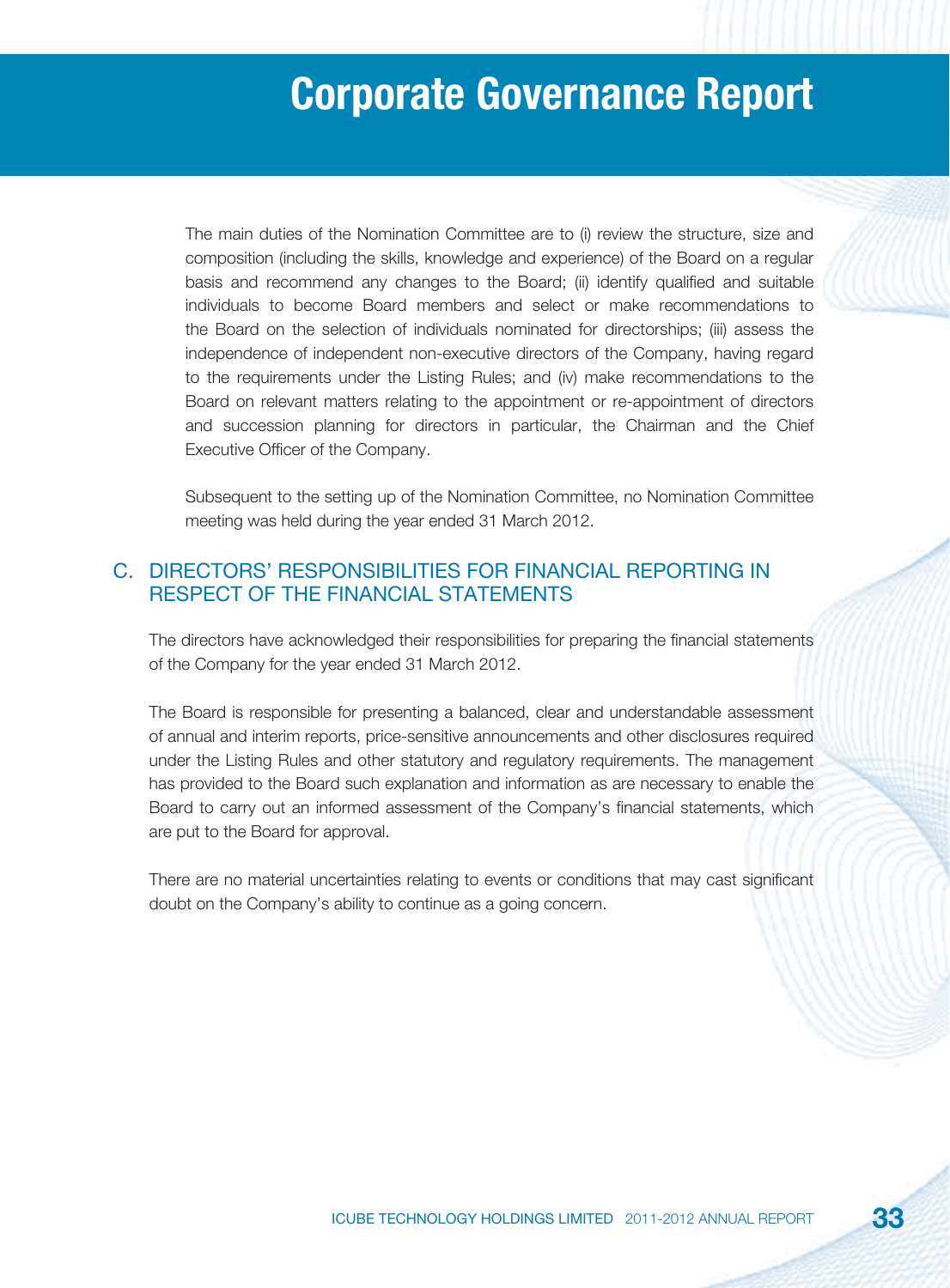#### D. INTERNAL CONTROLS

The Board has overall responsibility for the internal control system of the Company and for reviewing its effectiveness. The Board maintains an adequate internal control system to safeguard the interests of the shareholders and the assets of the Company. During the year under review, the Board, through the Audit Committee, has conducted a review of the effectiveness of the internal control system of the Group including the adequacy of resources, qualifications and experience of staff of the Company's accounting and financial reporting function, and their training programmes and budget.

#### E. EXTERNAL AUDITORS AND AUDITORS' REMUNERATION

The statement of the external auditors of the Company about their reporting responsibilities for the Company's financial statements for the year ended 31 March 2012 is set out in the section headed 'Independent Auditors' Report' in this annual report.

During the year ended 31 March 2012, the remuneration paid to the Company's external auditors, Ernst & Young, is set out below:

| <b>Nature of Services</b> | <b>Remuneration (HK\$)</b> |
|---------------------------|----------------------------|
| Audit services            | 1.200.000                  |
| Non-audit services        | 122.500                    |

#### F. COMMUNICATIONS WITH SHAREHOLDERS AND INVESTORS

The Board believes that effective communication with shareholders is vital for enhancing investor relations and investor understanding of the Group's business performance and strategies. The Board also recognises the importance of transparency and timely disclosure of corporate information, which will enable shareholders and investors to make the best investment decisions.

The general meetings of the Company provide the best opportunity for communication between the Board and the shareholders. The Chairman of the Board as well as chairmen of the Audit Committee, Remuneration Committee and Nomination Committee and, in their absence, other members of the respective committees and, where applicable, the chairman of the independent Board committee, normally attend the annual general meeting and other relevant shareholder meetings to answer questions.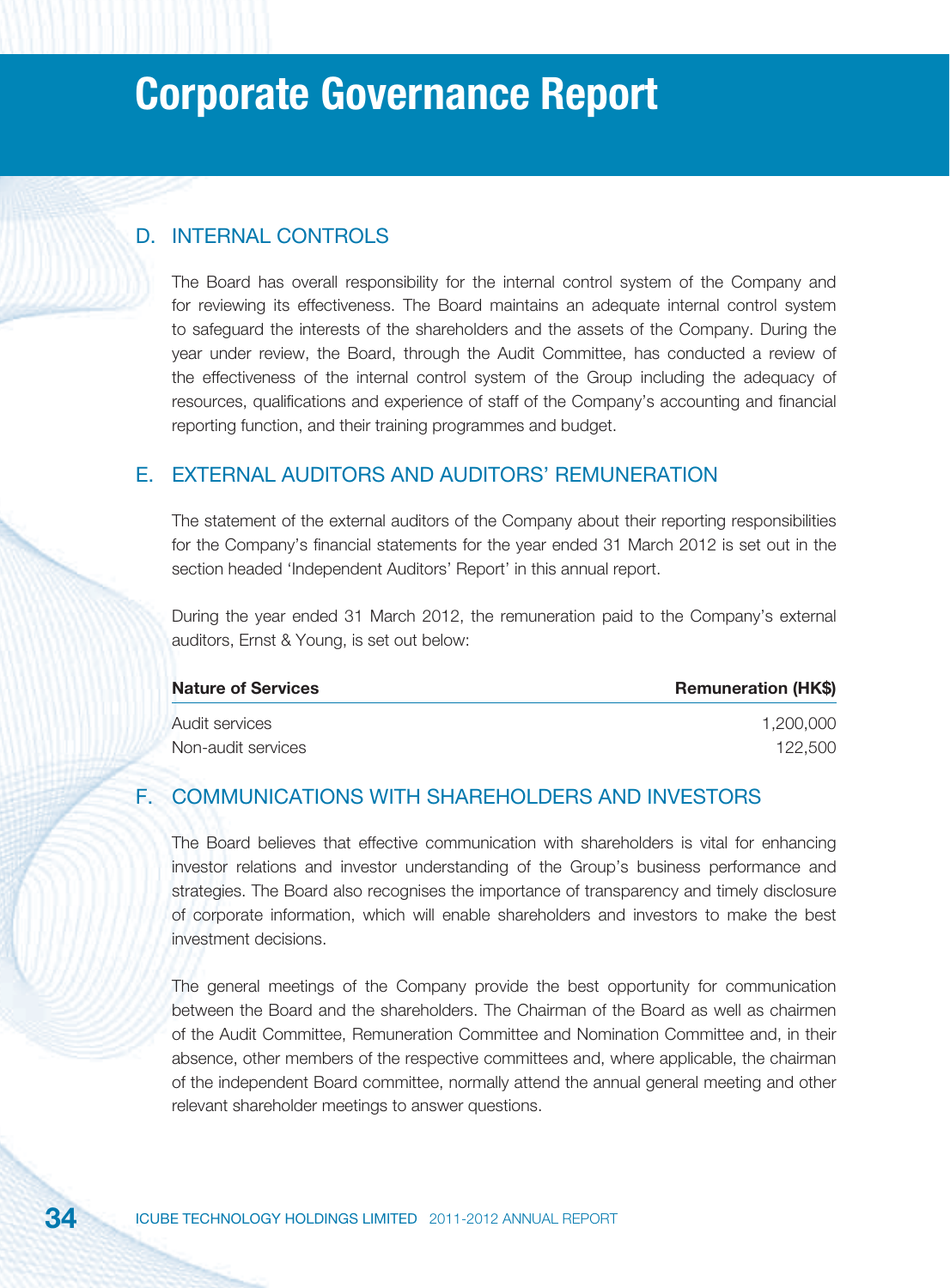The 2011 annual general meeting of the Company was held on 12 August 2011 and the notice of such meeting was sent to shareholders at least 20 clear business days before the meeting.

To promote effective communication, the Company maintains a website at www.icubetech.com.hk as a communication platform with shareholders and investors, where information and updates on the Group's business operations, developments and financial information are available for public access. Shareholders and investors may also write directly to the Company's principal place of business in Hong Kong at Room 1603-05, Harcourt House, 39 Gloucester Road, Wanchai, Hong Kong or via email to info@icubetech.com.hk for any enquiries which shall be dealt with in an informative and timely manner.

The Company continues to enhance communications and relationships with its investors. Designated senior management maintains regular dialogue with institutional investors and analysts to keep them posted of the Company's developments.

#### G. SHAREHOLDER RIGHTS

To safeguard shareholder interests and rights, a separate resolution is proposed for each substantially separate issue at shareholder meetings, including the election of individual directors.

All resolutions put forward at shareholder meetings will be voted on by poll pursuant to the Listing Rules and poll results will be posted on the websites of the Company and of the Stock Exchange after each shareholder meeting.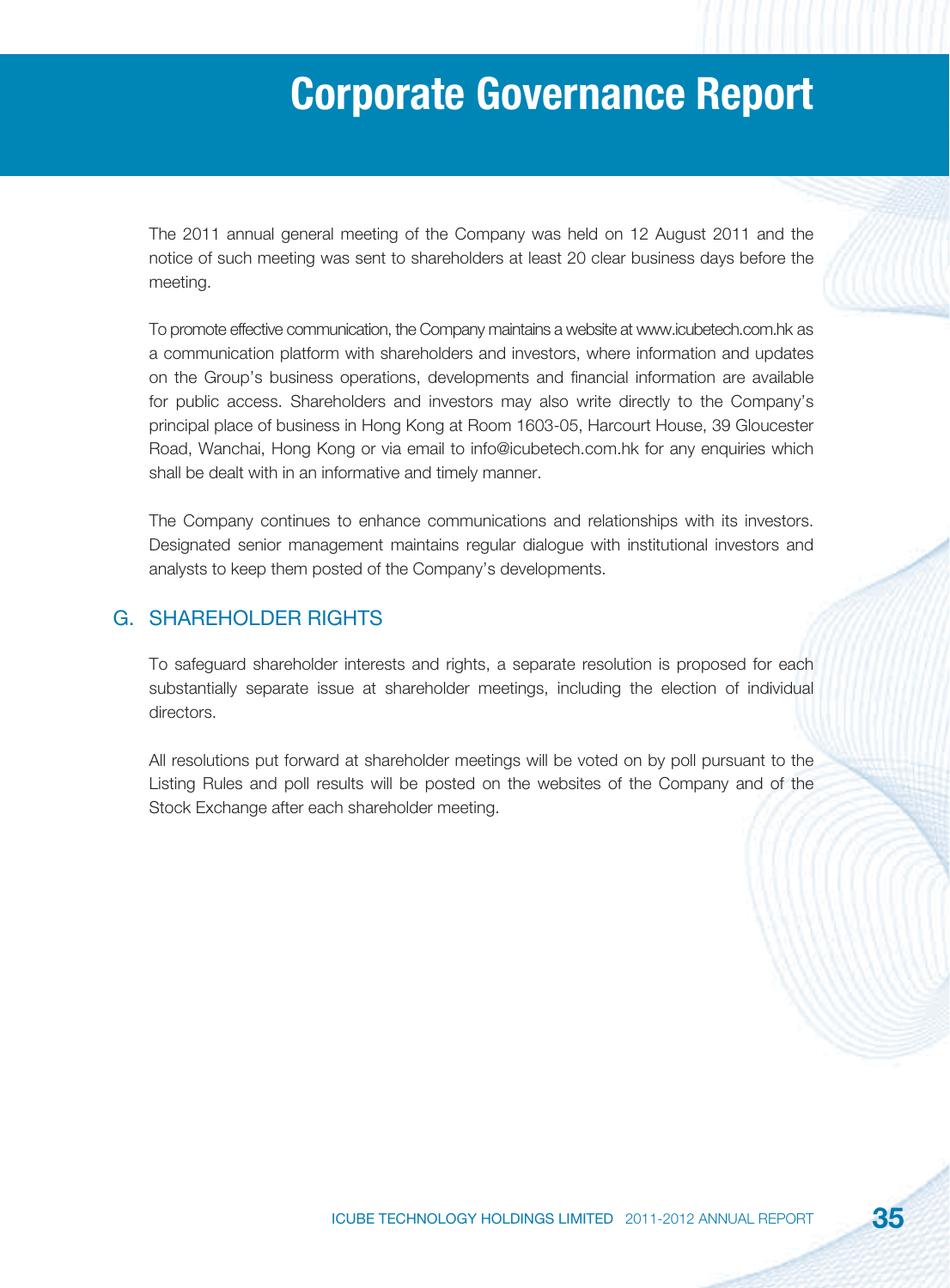## **Independent Auditors' Report**

### **To the shareholders of ICube Technology Holdings Limited**

(Incorporated in Bermuda with limited liability)

We have audited the consolidated financial statements of ICube Technology Holdings Limited (the "Company") and its subsidiaries (together, the "Group") set out on pages 38 to 126, which comprise the consolidated and company statements of financial position as at 31 March 2012, and the consolidated income statement, the consolidated statement of comprehensive income, the consolidated statement of changes in equity and the consolidated statement of cash flows for the year then ended, and a summary of significant accounting policies and other explanatory information.

## DIRECTORS' RESPONSIBILITY FOR THE CONSOLIDATED FINANCIAL **STATEMENTS**

The directors of the Company are responsible for the preparation of consolidated financial statements that give a true and fair view in accordance with Hong Kong Financial Reporting Standards issued by the Hong Kong Institute of Certified Public Accountants and the disclosure requirements of the Hong Kong Companies Ordinance, and for such internal control as the directors determine is necessary to enable the preparation of consolidated financial statements that are free from material misstatement, whether due to fraud or error.

## AUDITORS' RESPONSIBILITY

Our responsibility is to express an opinion on these consolidated financial statements based on our audit. Our report is made solely to you, as a body, in accordance with Section 90 of the Bermuda Companies Act 1981, and for no other purpose. We do not assume responsibility towards or accept liability to any other person for the contents of this report.

We conducted our audit in accordance with Hong Kong Standards on Auditing issued by the Hong Kong Institute of Certified Public Accountants. Those standards require that we comply with ethical requirements and plan and perform the audit to obtain reasonable assurance about whether the consolidated financial statements are free from material misstatement.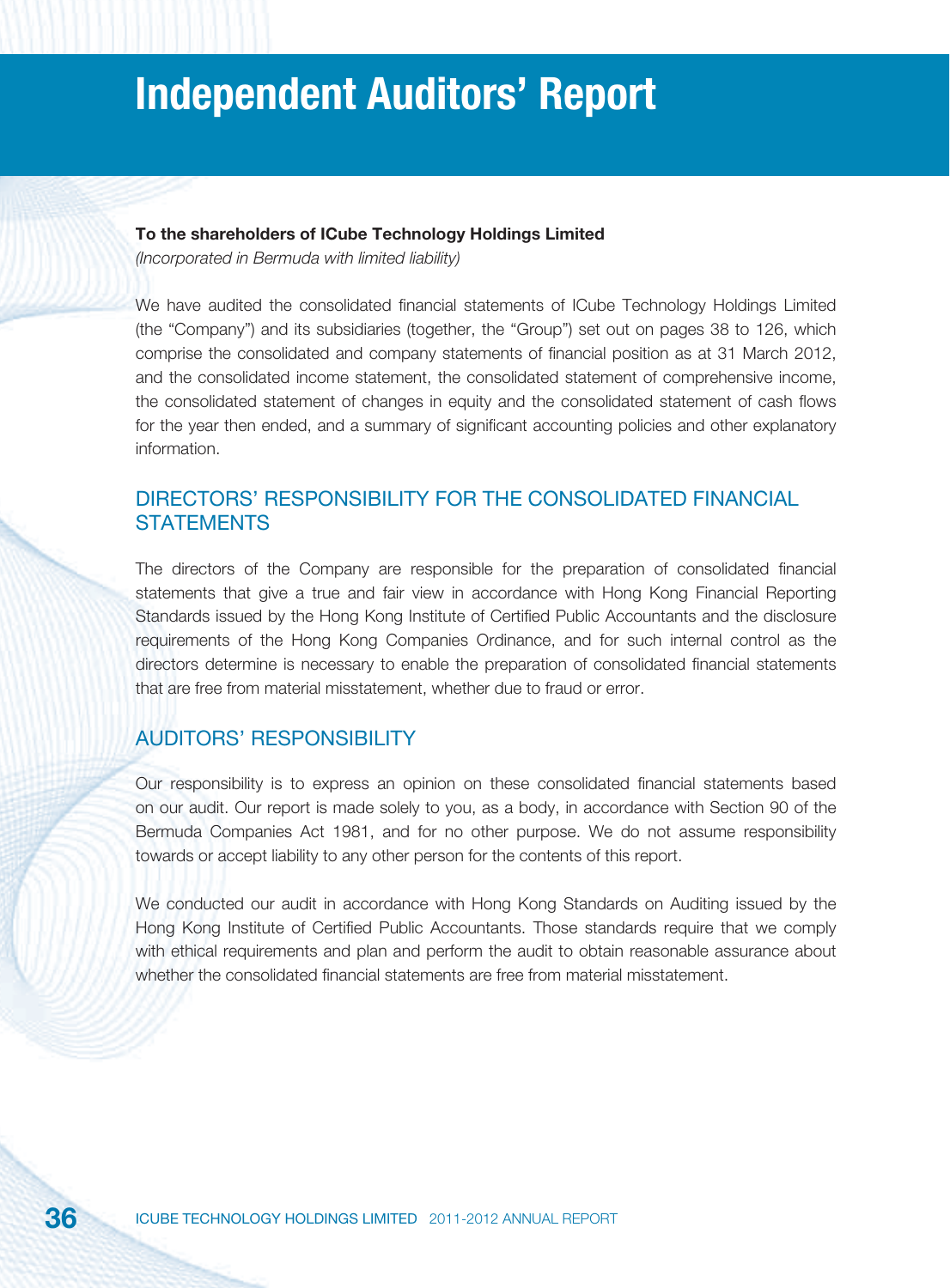## **Independent Auditors' Report**

An audit involves performing procedures to obtain audit evidence about the amounts and disclosures in the consolidated financial statements. The procedures selected depend on the auditors' judgement, including the assessment of the risks of material misstatement of the consolidated financial statements, whether due to fraud or error. In making those risk assessments, the auditors consider internal control relevant to the entity's preparation of consolidated financial statements that give a true and fair view in order to design audit procedures that are appropriate in the circumstances, but not for the purpose of expressing an opinion on the effectiveness of the entity's internal control. An audit also includes evaluating the appropriateness of accounting policies used and the reasonableness of accounting estimates made by the directors, as well as evaluating the overall presentation of the consolidated financial statements.

We believe that the audit evidence we have obtained is sufficient and appropriate to provide a basis for our audit opinion.

## OPINION

In our opinion, the consolidated financial statements give a true and fair view of the state of affairs of the Company and of the Group as at 31 March 2012, and of the Group's loss and cash flows for the year then ended in accordance with Hong Kong Financial Reporting Standards and have been properly prepared in accordance with the disclosure requirements of the Hong Kong Companies Ordinance.

**Ernst & Young** Certified Public Accountants 22nd Floor CITIC Tower 1 Tim Mei Avenue, Central Hong Kong

22 June 2012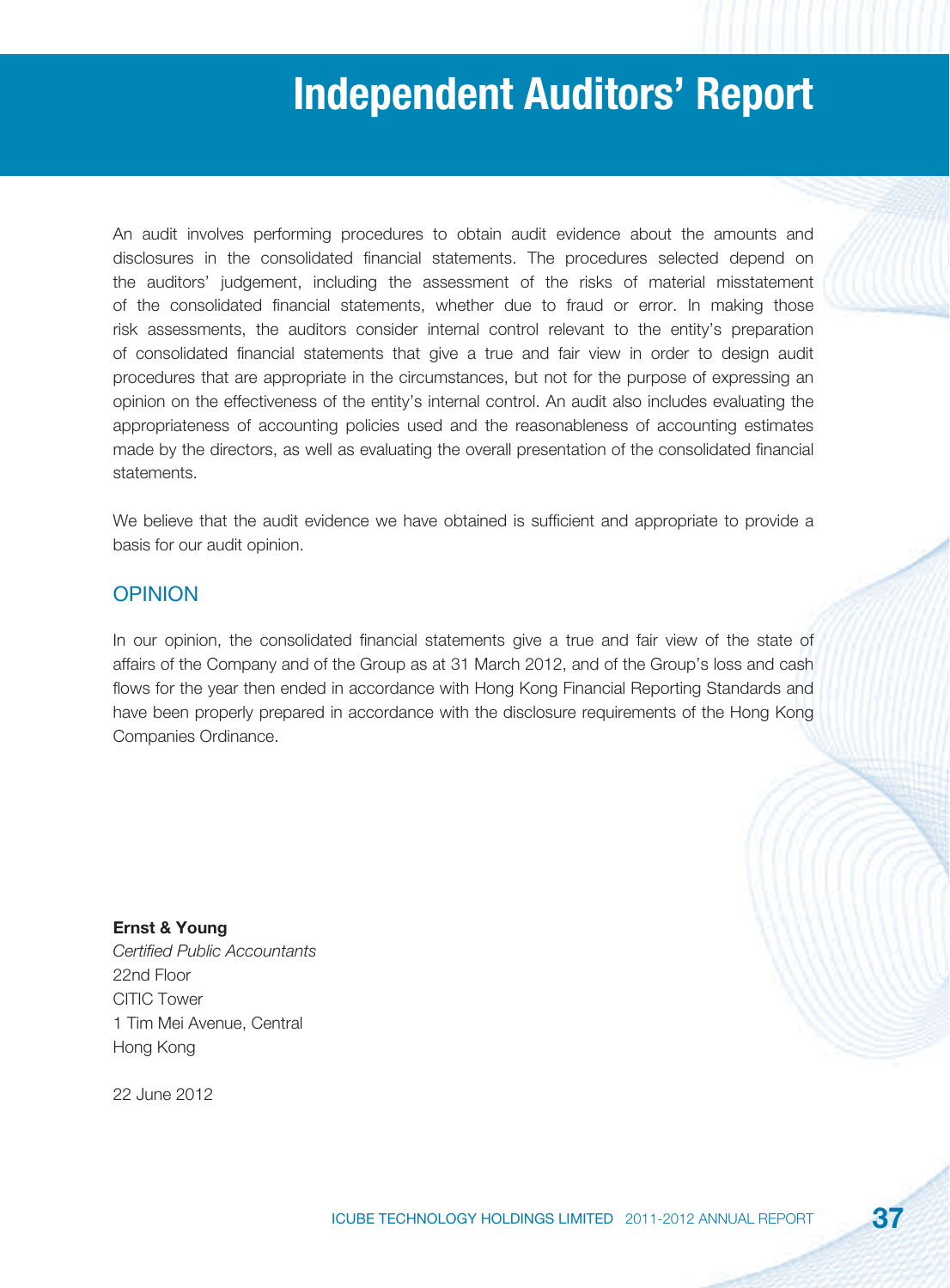# **Consolidated Income Statement**

|                                                         | <b>Notes</b> | 2012<br><b>HK\$'000</b> | 2011<br>HK\$'000    |
|---------------------------------------------------------|--------------|-------------------------|---------------------|
| <b>CONTINUING OPERATIONS</b>                            |              |                         |                     |
| <b>REVENUE</b>                                          |              |                         |                     |
| Electronic products<br>Treasury investments             |              | 23,097<br>(33, 248)     | 38,511<br>(18, 137) |
|                                                         | 5            | (10, 151)               | 20,374              |
| Cost of electronic products sold                        |              | (23, 108)               | (38,901)            |
| Brokerage and commission expenses                       |              | (113)                   | (385)               |
|                                                         |              | (23, 221)               | (39, 286)           |
|                                                         |              | (33, 372)               | (18, 912)           |
| Other income and gains                                  | 5            | 880                     | 555                 |
| Selling and distribution costs                          |              | (451)                   | (332)               |
| Administrative expenses                                 |              | (33, 681)               | (30, 888)           |
| Research costs                                          |              | (7, 206)                | (9,306)             |
| Other operating expenses                                |              | (1,269)                 | (427)               |
| Fair value gains/(losses), net:                         |              |                         |                     |
| Equity investments at fair value through profit or loss |              | (98, 327)               | (12, 328)           |
| Conversion option derivatives                           |              | (390)                   | (472)               |
| Derivative component of convertible bonds               |              | 25,810                  | 13,680              |
| Finance costs                                           | 6            | (19, 480)               | (18, 542)           |
| LOSS BEFORE TAX FROM CONTINUING                         |              |                         |                     |
| <b>OPERATIONS</b>                                       | 7            | (167, 486)              | (76, 972)           |
| Income tax expense                                      | 10           |                         |                     |
| LOSS FOR THE YEAR FROM CONTINUING                       |              |                         |                     |
| <b>OPERATIONS</b>                                       |              | (167, 486)              | (76, 972)           |
| <b>DISCONTINUED OPERATION</b>                           |              |                         |                     |
| Loss for the year from a discontinued operation         | 12           |                         | (3, 515)            |
| Gain on disposal of a subsidiary                        | 30           |                         | 26,691              |
|                                                         |              |                         | 23,176              |
| LOSS FOR THE YEAR                                       |              | (167, 486)              | (53, 796)           |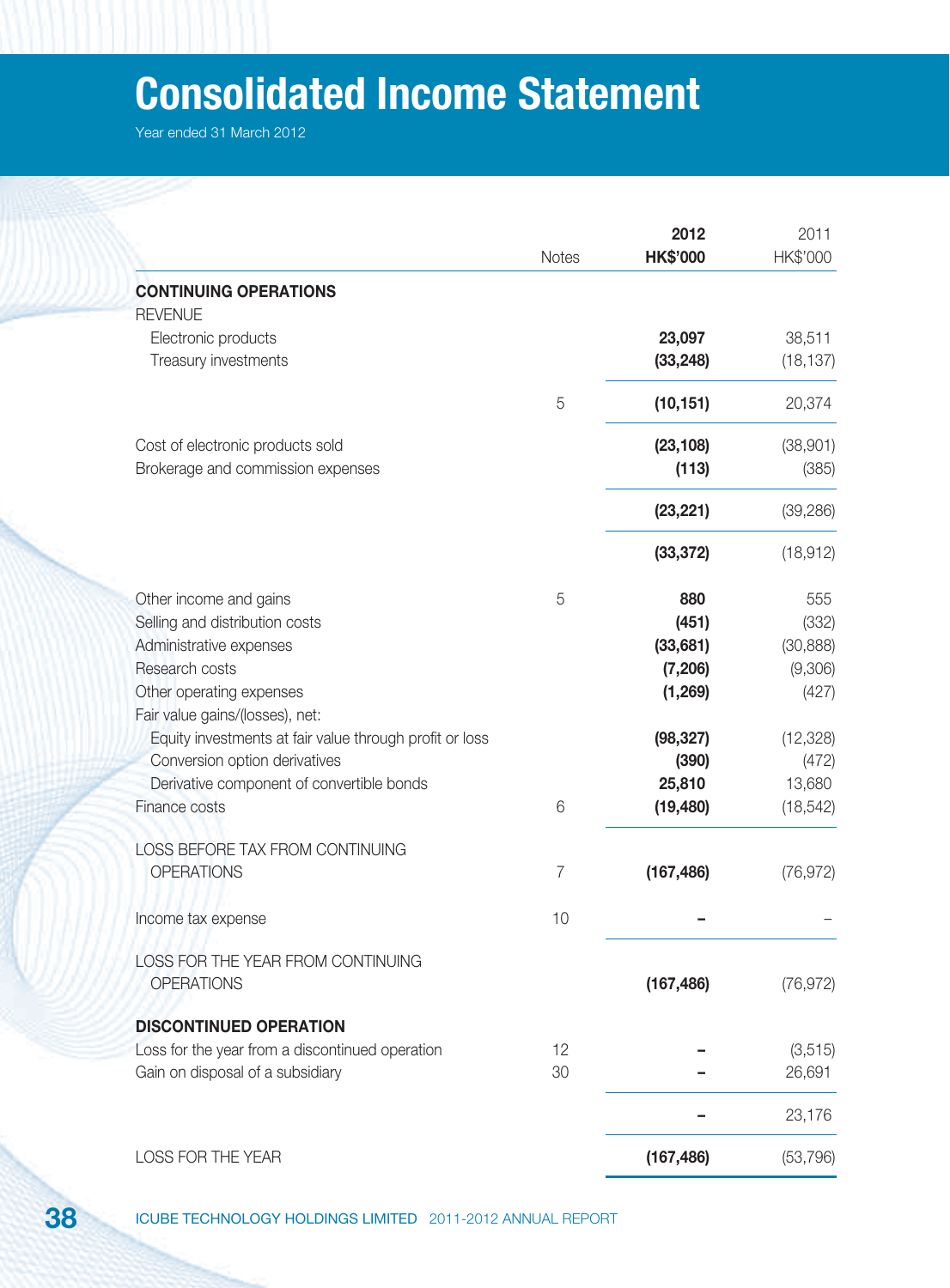# **Consolidated Income Statement**

|                                       | <b>Notes</b> | 2012<br><b>HK\$'000</b> | 2011<br>HK\$'000       |
|---------------------------------------|--------------|-------------------------|------------------------|
| Attributable to:                      |              |                         |                        |
| Owners of the parent                  | 11           | (156, 601)              | (46, 416)              |
| Non-controlling interests             |              | (10, 885)               | (7,380)                |
|                                       |              | (167, 486)              | (53, 796)              |
| LOSS PER SHARE ATTRIBUTABLE TO        |              |                         |                        |
| ORDINARY EQUITY HOLDERS OF THE PARENT | 13           |                         |                        |
| Basic and diluted                     |              |                         |                        |
| - For loss for the year               |              | <b>HK (5.49) cents</b>  | <b>HK (1.64) cents</b> |
| - For loss from continuing operations |              | <b>HK (5.49) cents</b>  | <b>HK (2.46) cents</b> |
|                                       |              |                         |                        |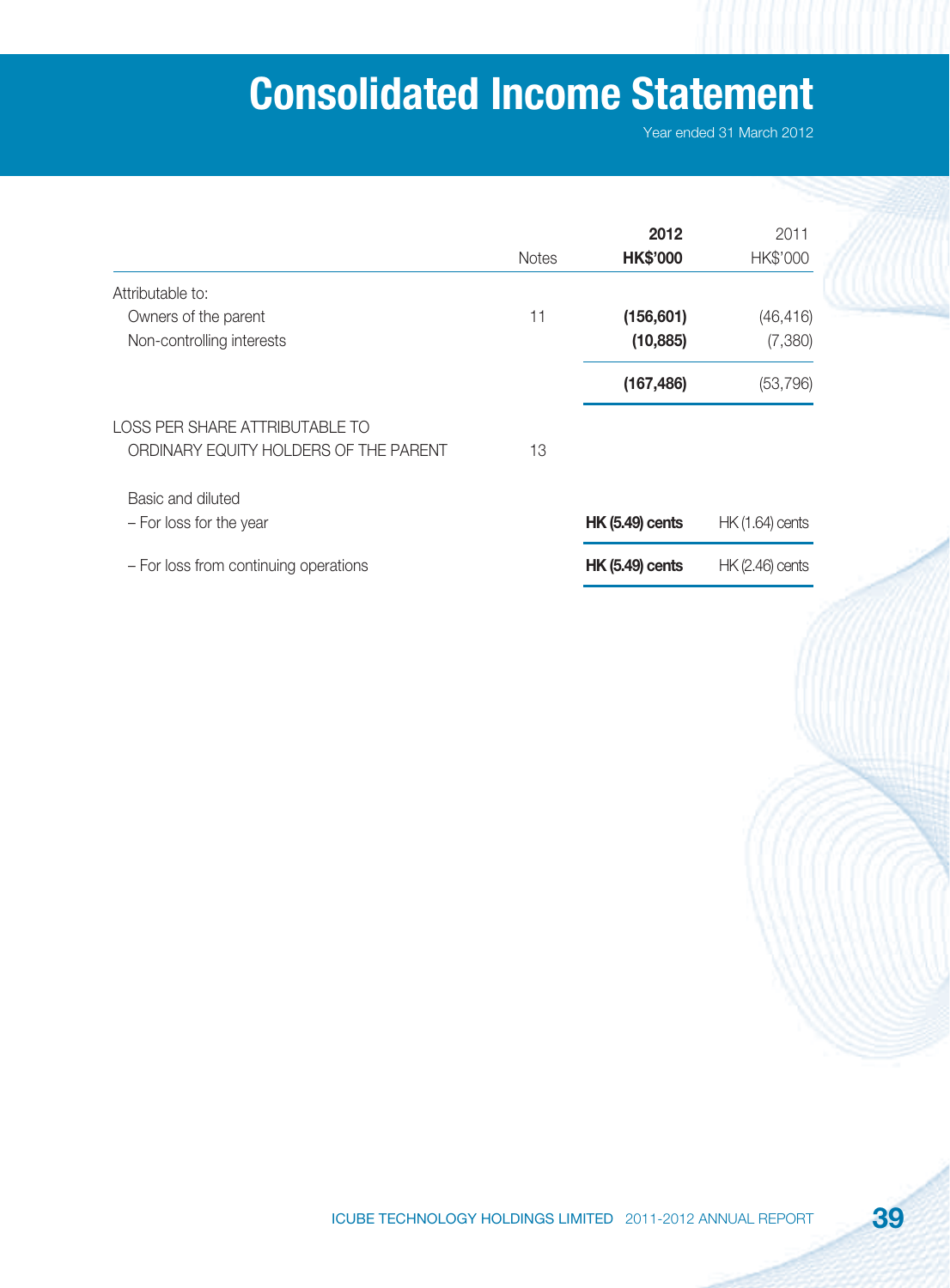# **Consolidated Statement of Comprehensive Income**

|                                        | <b>Note</b> | 2012<br><b>HK\$'000</b> | 2011<br>HK\$'000 |
|----------------------------------------|-------------|-------------------------|------------------|
| <b>LOSS FOR THE YEAR</b>               |             | (167, 486)              | (53, 796)        |
| OTHER COMPREHENSIVE INCOME/(LOSS)      |             |                         |                  |
| Available-for-sale equity investments: |             |                         |                  |
| Changes in fair value                  |             | (3,508)                 | 1,917            |
| Income tax effect                      |             | 579                     | (316)            |
|                                        |             | (2,929)                 | 1,601            |
| Exchange differences on translation of |             |                         |                  |
| foreign operations                     |             | 124                     | 1,246            |
| OTHER COMPREHENSIVE INCOME/(LOSS)      |             |                         |                  |
| FOR THE YEAR, NET OF TAX               |             | (2,805)                 | 2,847            |
| TOTAL COMPREHENSIVE LOSS FOR THE YEAR  |             | (170, 291)              | (50, 949)        |
| Attributable to:                       |             |                         |                  |
| Owners of the parent                   | 11          | (159, 532)              | (43, 712)        |
| Non-controlling interests              |             | (10, 759)               | (7, 237)         |
|                                        |             | (170, 291)              | (50, 949)        |
|                                        |             |                         |                  |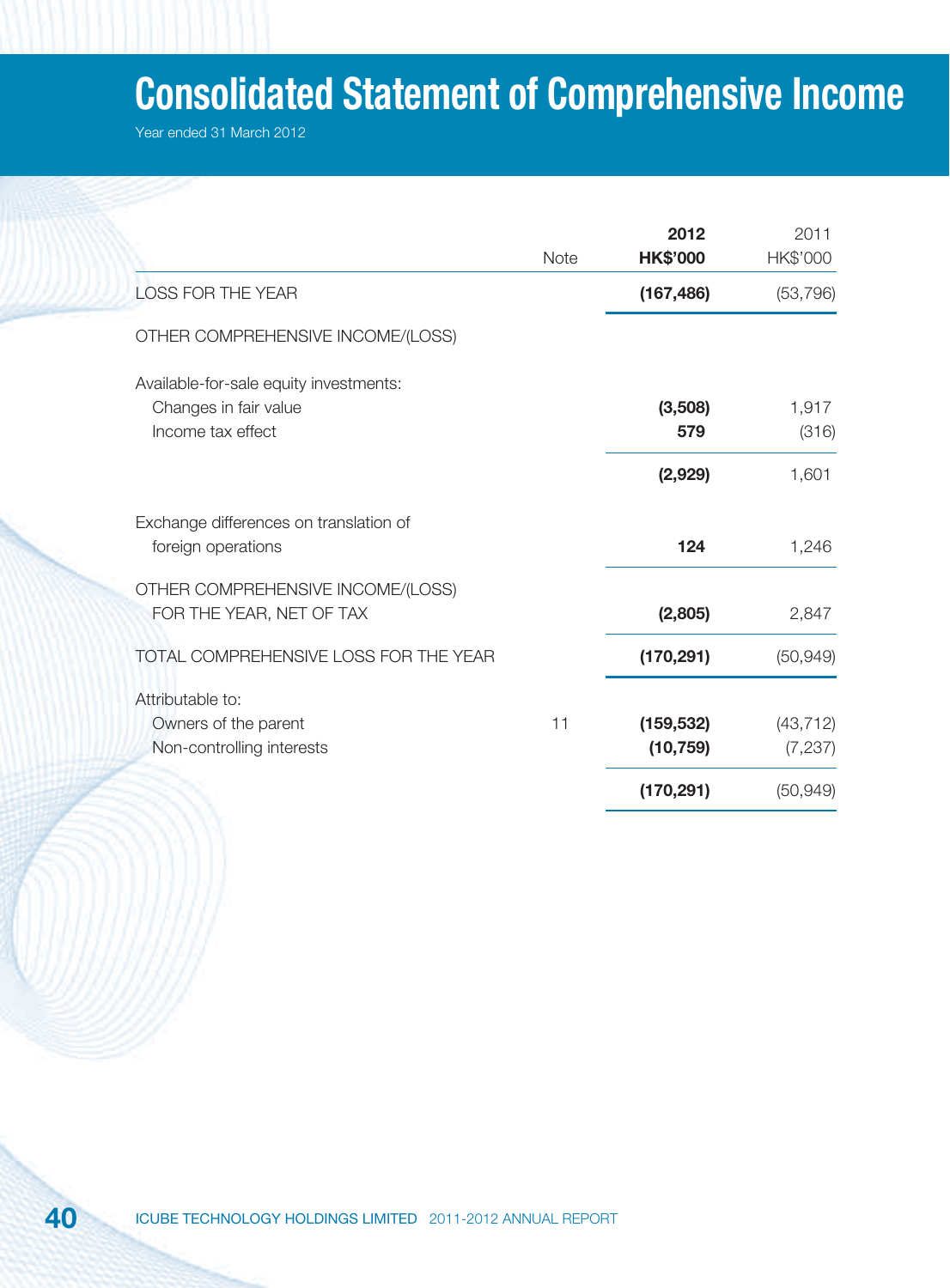# **Consolidated Statement of Financial Position**

31 March 2012

|                                                         |              | 2012            | 2011     |
|---------------------------------------------------------|--------------|-----------------|----------|
|                                                         | <b>Notes</b> | <b>HK\$'000</b> | HK\$'000 |
| <b>NON-CURRENT ASSETS</b>                               |              |                 |          |
| Property, plant and equipment                           | 14           | 2,053           | 1,639    |
| Prepaid land lease payment                              | 15           |                 |          |
| Available-for-sale equity investments                   | 18           | 15,304          | 18,812   |
| Total non-current assets                                |              | 17,357          | 20,451   |
| <b>CURRENT ASSETS</b>                                   |              |                 |          |
| Convertible notes - loan portion                        | 17           |                 | 70,365   |
| Convertible notes - conversion option derivatives       | 17           |                 | 390      |
| Note receivables                                        | 17           | 15,383          |          |
| Equity investments at fair value through profit or loss | 19           | 106,874         | 159,757  |
| Inventories                                             | 20           | 1,174           | 1,288    |
| Trade receivables                                       | 21           | 3,350           | 2,210    |
| Prepayments, deposits and other receivables             | 22           | 3,476           | 14,943   |
| Pledged time deposits                                   | 23           |                 | 7,335    |
| Cash and cash equivalents                               | 23           | 49,989          | 43,372   |
| Total current assets                                    |              | 180,246         | 299,660  |
| <b>CURRENT LIABILITIES</b>                              |              |                 |          |
| Trade payables                                          | 24           | 368             | 1,305    |
| Tax payable                                             |              | $12 \,$         | 12       |
| Other payables and accruals                             |              | 8,859           | 8,543    |
| Finance lease payables                                  | 25           | 140             | 130      |
| Derivative component of convertible bonds               | 26           | 19,730          | 45,540   |
| <b>Total current liabilities</b>                        |              | 29,109          | 55,530   |
| <b>NET CURRENT ASSETS</b>                               |              | 151,137         | 244,130  |
| <b>TOTAL ASSETS LESS CURRENT LIABILITIES</b>            |              | 168,494         | 264,581  |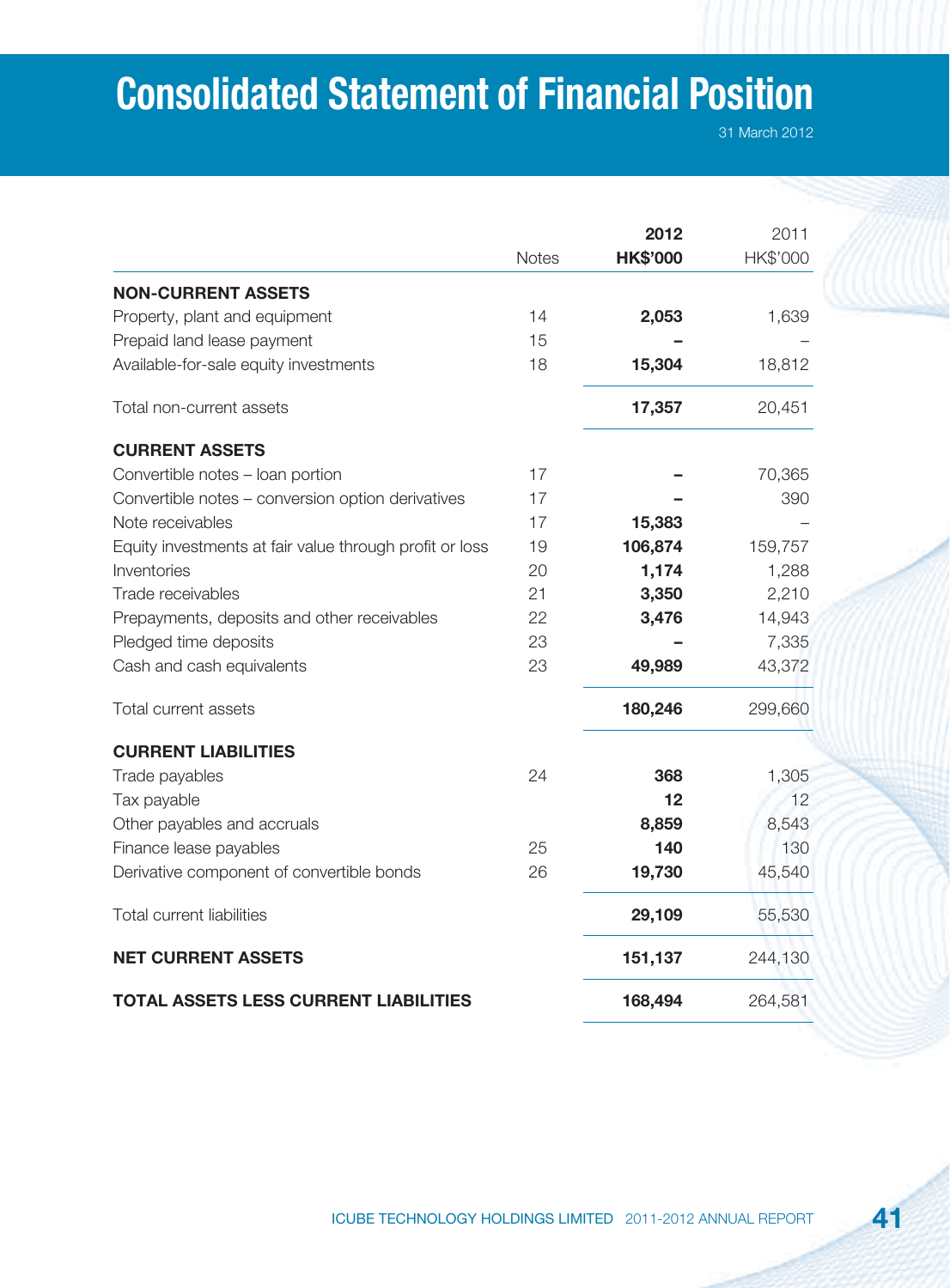# **Consolidated Statement of Financial Position**

31 March 2012

|                                             |              | 2012            | 2011     |
|---------------------------------------------|--------------|-----------------|----------|
|                                             | <b>Notes</b> | <b>HK\$'000</b> | HK\$'000 |
| <b>NON-CURRENT LIABILITIES</b>              |              |                 |          |
| Finance lease payables                      | 25           | 85              | 225      |
| Convertible bonds                           | 26           | 161,848         | 142,595  |
| Deferred tax liabilities                    | 27           | 315             | 894      |
| Total non-current liabilities               |              | 162,248         | 143,714  |
| Net assets                                  |              | 6,246           | 120,867  |
| <b>EQUITY</b>                               |              |                 |          |
| Equity attributable to owners of the parent |              |                 |          |
| Issued capital                              | 28           | 33,896          | 28,247   |
| Reserves                                    | 29(a)        | (10, 560)       | 99,857   |
|                                             |              | 23,336          | 128,104  |
| <b>Non-controlling interests</b>            |              | (17,090)        | (7, 237) |
| Total equity                                |              | 6,246           | 120,867  |
|                                             |              |                 |          |

Wong Howard **Wong Yat Fai** 

Director Director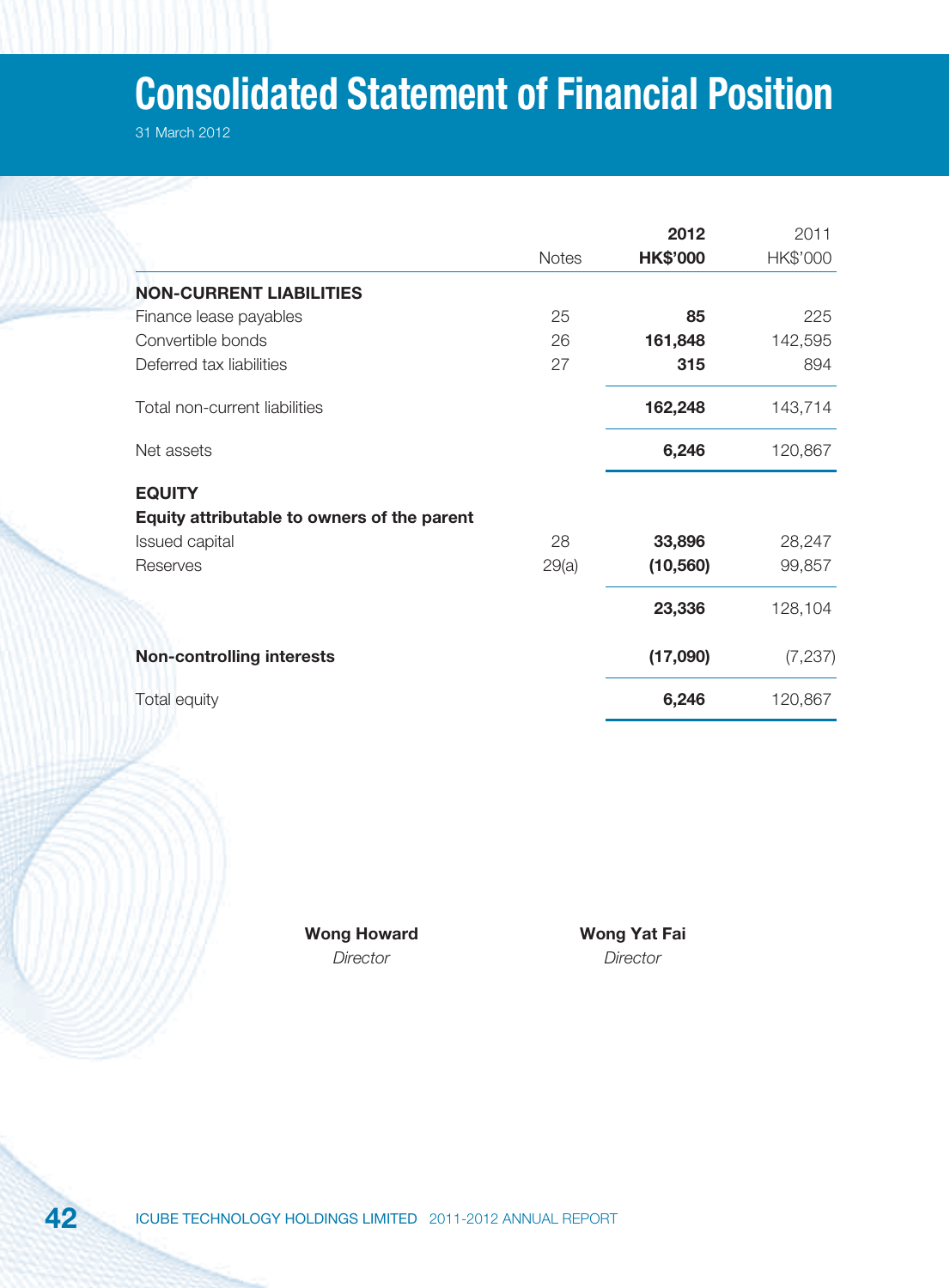# **Consolidated Statement of Changes in Equity**

Year ended 31 March 2012

|                                                                                                                     |                                      |                              |                                            |                                |                                        |                                                         | Attributable to owners of the parent                                                    |                                 |                                               |                   |                                              |                             |            |
|---------------------------------------------------------------------------------------------------------------------|--------------------------------------|------------------------------|--------------------------------------------|--------------------------------|----------------------------------------|---------------------------------------------------------|-----------------------------------------------------------------------------------------|---------------------------------|-----------------------------------------------|-------------------|----------------------------------------------|-----------------------------|------------|
| Notes                                                                                                               | <b>Issued</b><br>capital<br>HK\$'000 | Share<br>account<br>HK\$'000 | premium Contributed<br>surplus<br>HK\$'000 | Capital<br>reserve<br>HK\$'000 | Share<br>option<br>reserve<br>HK\$'000 | Equity<br>component<br>convertible<br>bonds<br>HK\$'000 | Available-<br>for-sale<br>equity<br>of investment<br>revaluation<br>reserve<br>HK\$'000 | Exchange<br>reserve<br>HK\$'000 | fluctuation Accumulated<br>losses<br>HK\$'000 | Total<br>HK\$'000 | Non-<br>controlling<br>interests<br>HK\$'000 | Total<br>equity<br>HK\$'000 |            |
| At 1 April 2010                                                                                                     |                                      | 28,247                       | 701,055                                    | 551,174                        | 556                                    | 22,828                                                  | 47,257                                                                                  | 2,925                           | (1,691)                                       | (1, 183, 677)     | 168,674                                      |                             | 168,674    |
| Loss for the year<br>Other comprehensive income for the year:<br>Changes in fair value of available-for-sale        |                                      |                              |                                            |                                |                                        |                                                         |                                                                                         |                                 |                                               | (46, 416)         | (46, 416)                                    | (7,380)                     | (53, 796)  |
| equity investments, net of tax                                                                                      |                                      |                              |                                            |                                |                                        |                                                         |                                                                                         | 1,601                           |                                               |                   | 1,601                                        |                             | 1,601      |
| Exchange differences on translation of<br>foreign operations                                                        |                                      |                              |                                            |                                |                                        |                                                         |                                                                                         |                                 | 1,103                                         |                   | 1,103                                        | 143                         | 1,246      |
| Total comprehensive income/(loss) for the year                                                                      |                                      |                              |                                            |                                |                                        |                                                         |                                                                                         | 1,601                           | 1,103                                         | (46, 416)         | (43, 712)                                    | (7, 237)                    | (50, 949)  |
| Equity-settled share option arrangements                                                                            | $32\,$                               |                              |                                            |                                |                                        | 3,142                                                   |                                                                                         |                                 |                                               |                   | 3,142                                        | Ĭ.                          | 3,142      |
| At 31 March 2011                                                                                                    |                                      | 28,247                       | 701,055                                    | 551,174                        | 556                                    | 25,970                                                  | 47,257                                                                                  | 4,526                           | (588)                                         | (1, 230, 093)     | 128,104                                      | (7,237)                     | 120,867    |
| At 1 April 2011                                                                                                     |                                      | 28,247                       | 701,055                                    | 551,174                        | 556                                    | 25,970                                                  | 47,257                                                                                  | 4,526                           | (588)                                         | (1, 230, 093)     | 128,104                                      | (7, 237)                    | 120,867    |
| Loss for the year<br>Other comprehensive income/(loss) for the year:<br>Changes in fair value of available-for-sale |                                      |                              |                                            |                                |                                        |                                                         |                                                                                         |                                 |                                               | (156, 601)        | (156, 601)                                   | (10, 885)                   | (167, 486) |
| equity investments, net of tax                                                                                      |                                      |                              |                                            |                                |                                        |                                                         |                                                                                         | (2,929)                         |                                               |                   | (2,929)                                      |                             | (2,929)    |
| Exchange differences on translation of<br>foreign operations                                                        |                                      |                              |                                            |                                |                                        |                                                         |                                                                                         |                                 | $\left( 2\right)$                             |                   | $\left( 2\right)$                            | 126                         | 124        |
| Total comprehensive loss for the year                                                                               |                                      |                              |                                            |                                |                                        |                                                         |                                                                                         | (2,929)                         | (2)                                           | (156, 601)        | (159, 532)                                   | (10, 759)                   | (170, 291) |
| Issue of shares                                                                                                     | 28                                   | 5.649                        | 45,194                                     |                                |                                        |                                                         |                                                                                         |                                 |                                               |                   | 50,843                                       | ٠                           | 50,843     |
| Share issue expenses                                                                                                | 28                                   | ä                            | (1,020)                                    |                                |                                        |                                                         |                                                                                         |                                 |                                               |                   | (1,020)                                      |                             | (1,020)    |
| Equity-settled share option arrangements<br>Capital contribution from non-controlling                               | 32                                   |                              |                                            |                                |                                        | 4,941                                                   |                                                                                         |                                 |                                               |                   | 4,941                                        |                             | 4,941      |
| interests of a subsidiary                                                                                           |                                      | ä,                           |                                            |                                |                                        |                                                         |                                                                                         |                                 |                                               |                   |                                              | 906                         | 906        |
| At 31 March 2012                                                                                                    |                                      | 33,896                       | 745,229*                                   | 551,174*                       | 556*                                   | 30,911*                                                 | 47,257*                                                                                 | $1,597*$                        | $(590)^{*}$                                   | $(1,386,694)$ *   | 23,336                                       | (17,090)                    | 6,246      |

These reserve accounts comprise the negative consolidated reserves of HK\$10,560,000 (2011: positive consolidated reserves of HK\$99,857,000) in the consolidated statement of financial position.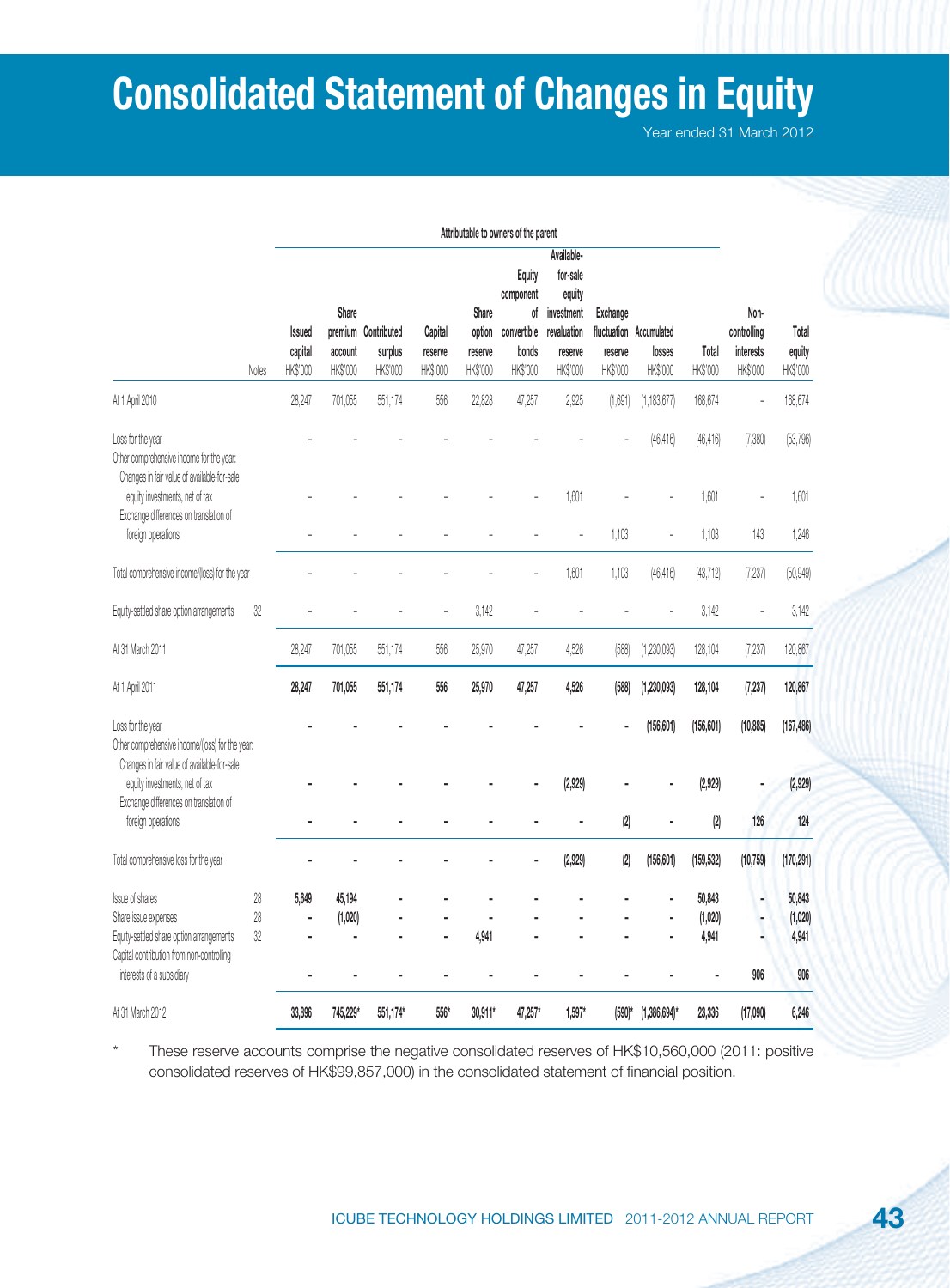# **Consolidated Statement of Cash Flows**

|                                                         | <b>Notes</b>   | 2012<br><b>HK\$'000</b> | 2011<br>HK\$'000 |
|---------------------------------------------------------|----------------|-------------------------|------------------|
| CASH FLOWS FROM OPERATING ACTIVITIES                    |                |                         |                  |
| Profit/(loss) before tax:                               |                |                         |                  |
| From continuing operations                              |                | (167, 486)              | (76, 972)        |
| From a discontinued operation                           |                |                         | 23,176           |
|                                                         |                |                         |                  |
| Adjustments for:                                        |                |                         |                  |
| Bank interest income                                    | 5              | (13)                    | (19)             |
| Finance costs                                           | 6              | 19,480                  | 18,542           |
| Depreciation                                            | $\overline{7}$ | 472                     | 734              |
| Impairment of items of property, plant and equipment    | $\overline{7}$ | 17                      | 335              |
| Impairment of other receivables                         | $\overline{7}$ | 906                     |                  |
| Write-off of items of property, plant and equipment     | $\overline{7}$ |                         | 106              |
| Write-down of inventories to net realisable value       | $\overline{7}$ | 60                      | 221              |
| Loss on disposal of items of property,                  |                |                         |                  |
| plant and equipment                                     | $\overline{7}$ | 45                      |                  |
| Fair value losses/(gains), net:                         |                |                         |                  |
| Equity investments at fair value through                |                |                         |                  |
| profit or loss                                          |                | 98,327                  | 12,328           |
| Conversion option derivatives                           |                | 390                     | 472              |
| Derivative component of convertible bonds               |                | (25, 810)               | (13,680)         |
| Gain on disposal of a subsidiary                        | 30             |                         | (26, 691)        |
| Equity-settled share option arrangements                | 32             | 4,941                   | 3,142            |
|                                                         |                | (68, 671)               | (58, 306)        |
| Decrease/(increase) in convertible notes - loan portion |                | 55,165                  | (19, 452)        |
| Increase in convertible notes - conversion option       |                |                         |                  |
| derivative                                              |                |                         | (862)            |
| Increase in note receivables                            |                | (183)                   |                  |
| Increase in equity investments at fair value through    |                |                         |                  |
| profit or loss                                          |                | (45, 444)               | (24, 559)        |
| Decrease/(increase) in inventories                      |                | 54                      | (1,498)          |
| Increase in trade receivables                           |                | (1, 140)                | (803)            |
| Decrease/(increase) in prepayments, deposits and        |                |                         |                  |
| other receivables                                       |                | 10,553                  | (13, 974)        |
| Increase/(decrease) in trade payables                   |                | (937)                   | 1,031            |
| Decrease in other payables and accruals                 |                | 316                     | 2,401            |
| Exchange realignment                                    |                | (38)                    | 269              |
|                                                         |                |                         |                  |
| Cash used in operations                                 |                | (50, 325)               | (115, 753)       |
| Interest paid                                           |                | (207)                   | (707)            |
| Interest element of finance lease rental payments       |                | (20)                    | (11)             |
|                                                         |                |                         |                  |
| Net cash flows used in operating activities             |                | (50, 552)               | (116, 471)       |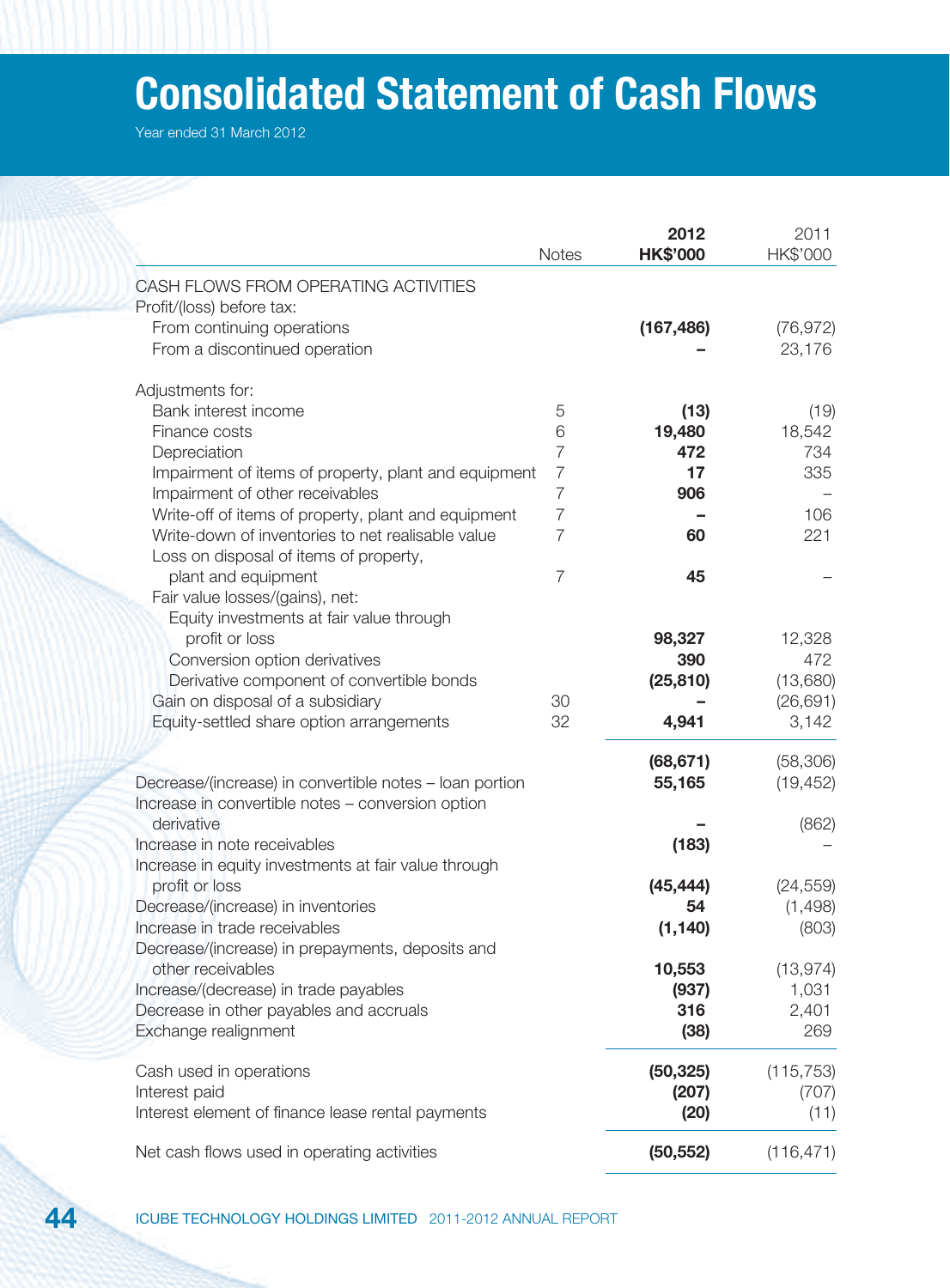# **Consolidated Statement of Cash Flows**

|                                                             |              | 2012            | 2011      |
|-------------------------------------------------------------|--------------|-----------------|-----------|
|                                                             | <b>Notes</b> | <b>HK\$'000</b> | HK\$'000  |
| CASH FLOWS FROM INVESTING ACTIVITIES                        |              |                 |           |
| Purchases of items of property, plant and equipment         | 14           | (929)           | (2,601)   |
| Disposal of a subsidiary                                    | 30           |                 | 32,508    |
| Interest received                                           |              | 13              | 19        |
| Net cash flows from/(used in) investing activities          |              | (916)           | 29,926    |
| CASH FLOWS FROM FINANCING ACTIVITIES                        |              |                 |           |
| Proceeds from issue of shares                               | 28           | 49,823          |           |
| Proceeds from issue of convertible bonds                    | 26           |                 | 200,000   |
| Redemption of convertible bonds                             | 26           |                 | (200,000) |
| Transaction costs attributable to issue of                  |              |                 |           |
| convertible bonds                                           | 26           |                 | (4,000)   |
| Capital element of finance lease rental payments            |              | (130)           | (52)      |
| Increase in pledged time deposits                           |              |                 | (5)       |
| Capital contribution from the non-controlling interests     |              | 906             |           |
| Net cash flows from/(used in) financing activities          |              | 50,599          | (4,057)   |
| NET DECREASE IN CASH AND CASH EQUIVALENTS                   |              | (869)           | (90, 602) |
| Cash and cash equivalents at beginning of year              |              | 50,707          | 141,441   |
| Effect of foreign exchange rate changes, net                |              | 151             | (132)     |
| CASH AND CASH EQUIVALENTS AT END OF YEAR                    |              | 49,989          | 50,707    |
| ANALYSIS OF BALANCES OF CASH AND<br><b>CASH EQUIVALENTS</b> |              |                 |           |
| Cash and cash equivalents as stated in the                  |              |                 |           |
| consolidated statement of financial position                | 23           | 49,989          | 43,372    |
| Time deposits with original maturity of less than           |              |                 |           |
| three months when acquired, pledged as security             |              |                 |           |
| for bank overdraft facilities                               | 23           |                 | 7,335     |
| Cash and cash equivalents as stated in the                  |              |                 |           |
| consolidated statement of cash flows                        |              | 49,989          | 50,707    |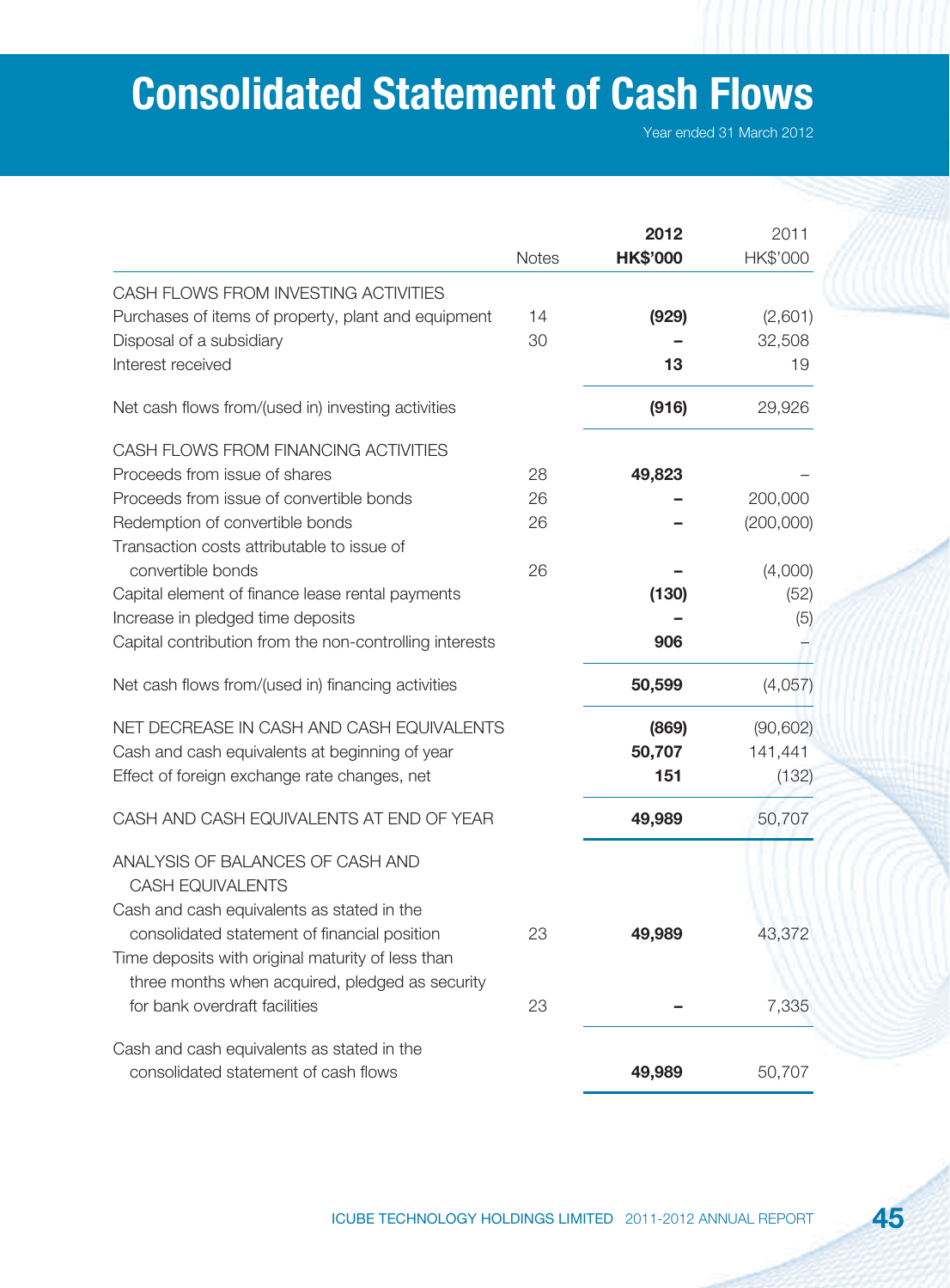# **Statement of Financial Position**

31 March 2012

|               |                                              | <b>Notes</b> | 2012<br><b>HK\$'000</b> | 2011<br>HK\$'000 |
|---------------|----------------------------------------------|--------------|-------------------------|------------------|
|               | <b>NON-CURRENT ASSETS</b>                    |              |                         |                  |
|               | Property, plant and equipment                | 14           |                         |                  |
|               | Investments in subsidiaries                  | 16           | 4,381                   | 1,523            |
|               | Total non-current assets                     |              | 4,381                   | 1,523            |
|               | <b>CURRENT ASSETS</b>                        |              |                         |                  |
|               | Due from subsidiaries                        | 16           | 155,693                 | 251,975          |
|               | Prepayments, deposits and other receivables  |              | 137                     | 54               |
|               | Cash and cash equivalents                    | 23           | 34,949                  | 2,693            |
|               | Total current assets                         |              | 190,779                 | 254,722          |
|               | <b>CURRENT LIABILITIES</b>                   |              |                         |                  |
| Accruals      |                                              |              | 1,270                   | 1,209            |
|               | Due to subsidiaries                          | 16           | 7,498                   | 7,498            |
|               | Derivative component of convertible bonds    | 26           | 19,730                  | 45,540           |
|               | Total current liabilities                    |              | 28,498                  | 54,247           |
|               | <b>NET CURRENT ASSETS</b>                    |              | 162,281                 | 200,475          |
|               | <b>TOTAL ASSETS LESS CURRENT LIABILITIES</b> |              | 166,662                 | 201,998          |
|               | <b>NON-CURRENT LIABILITIES</b>               |              |                         |                  |
|               | Convertible bonds                            | 26           | 161,848                 | 142,595          |
|               | Total non-current liabilities                |              | 161,848                 | 142,595          |
|               | Net assets                                   |              | 4,814                   | 59,403           |
| <b>EQUITY</b> |                                              |              |                         |                  |
|               | Issued capital                               | 28           | 33,896                  | 28,247           |
|               | Reserves                                     | 29(b)        | (29,082)                | 31,156           |
|               | Total equity                                 |              | 4,814                   | 59,403           |

Wong Howard **Wong Yat Fai** Director Director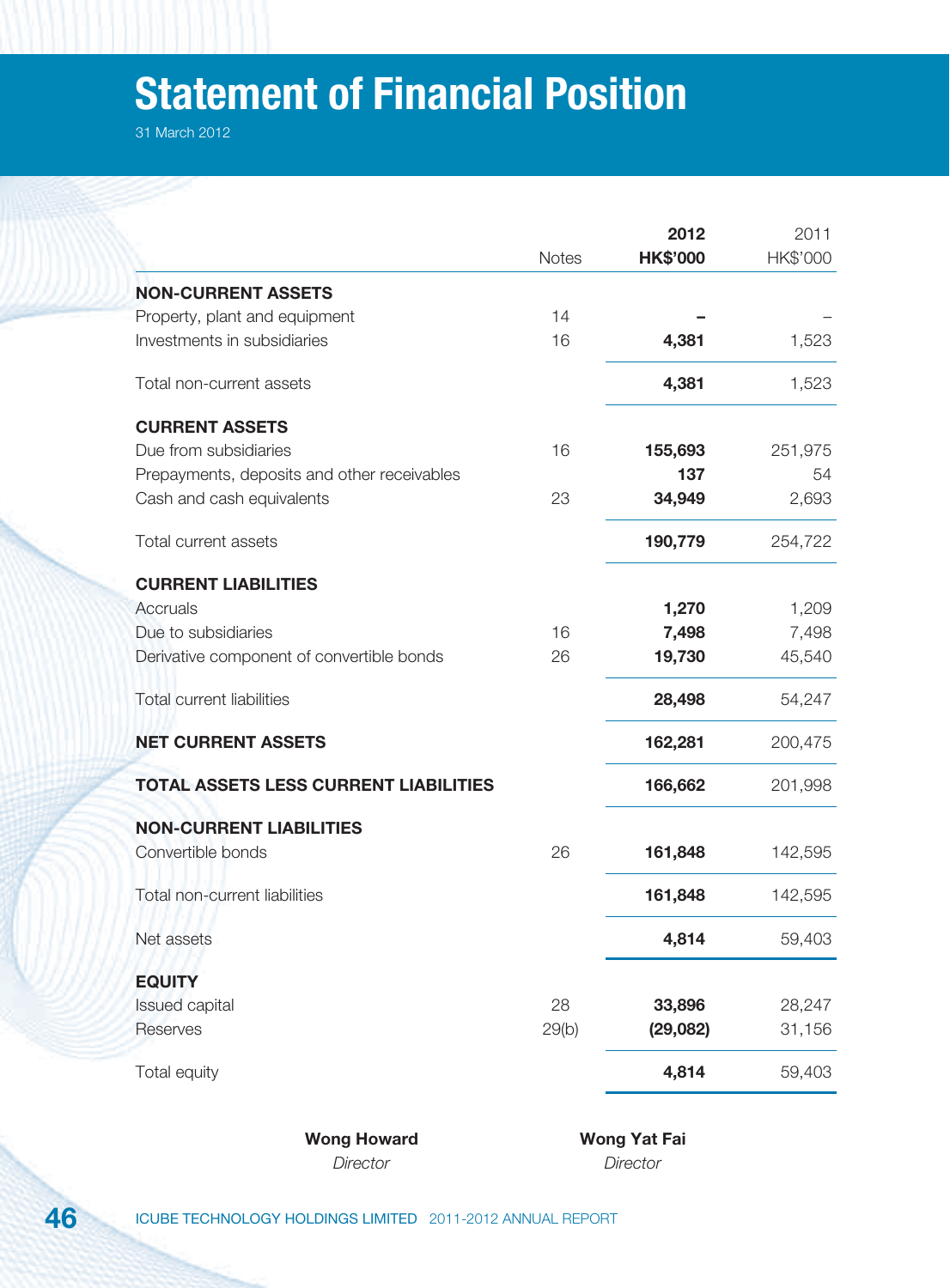## 1. CORPORATE INFORMATION

ICube Technology Holdings Limited (the "Company") is a limited liability company incorporated in Bermuda. The principal place of business of the Company is located at Rooms 1603-5, 16/F., Harcourt House, 39 Gloucester Road, Wanchai, Hong Kong.

The principal activity of the Company is investment holding. The principal activities of the subsidiaries during the year consisted of the trading and distribution of electronic products and other merchandise, securities investment and trading, and the research and development of information technology. In the prior year, the Group discontinued the operation of convenience store business in Vietnam, further details of which are included in notes 12 and 30 to the financial statements.

## 2.1. BASIS OF PREPARATION

These financial statements have been prepared in accordance with Hong Kong Financial Reporting Standards ("HKFRSs") (which include all Hong Kong Financial Reporting Standards, Hong Kong Accounting Standards ("HKASs") and Interpretations) issued by the Hong Kong Institute of Certified Public Accountants, accounting principles generally accepted in Hong Kong and the disclosure requirements of the Hong Kong Companies Ordinance. They have been prepared under the historical cost convention, except for equity investments and derivative financial instruments, which have been measured at fair value. These financial statements are presented in Hong Kong dollars ("HK\$") and all values are rounded to the nearest thousand except when otherwise indicated.

## **Basis of consolidation**

The consolidated financial statements include the financial statements of the Company and its subsidiaries (collectively referred to as the "Group") for the year ended 31 March 2012. The financial statements of the subsidiaries are prepared for the same reporting period as the Company, using consistent accounting policies. The results of subsidiaries are consolidated from the date of acquisition, being the date on which the Group obtains control, and continue to be consolidated until the date that such control ceases. All intragroup balances, transactions, unrealised gains and losses resulting from intra-group transactions and dividends are eliminated on consolidation in full.

Total comprehensive income within a subsidiary is attributed to the non-controlling interest even if that results in a deficit balance.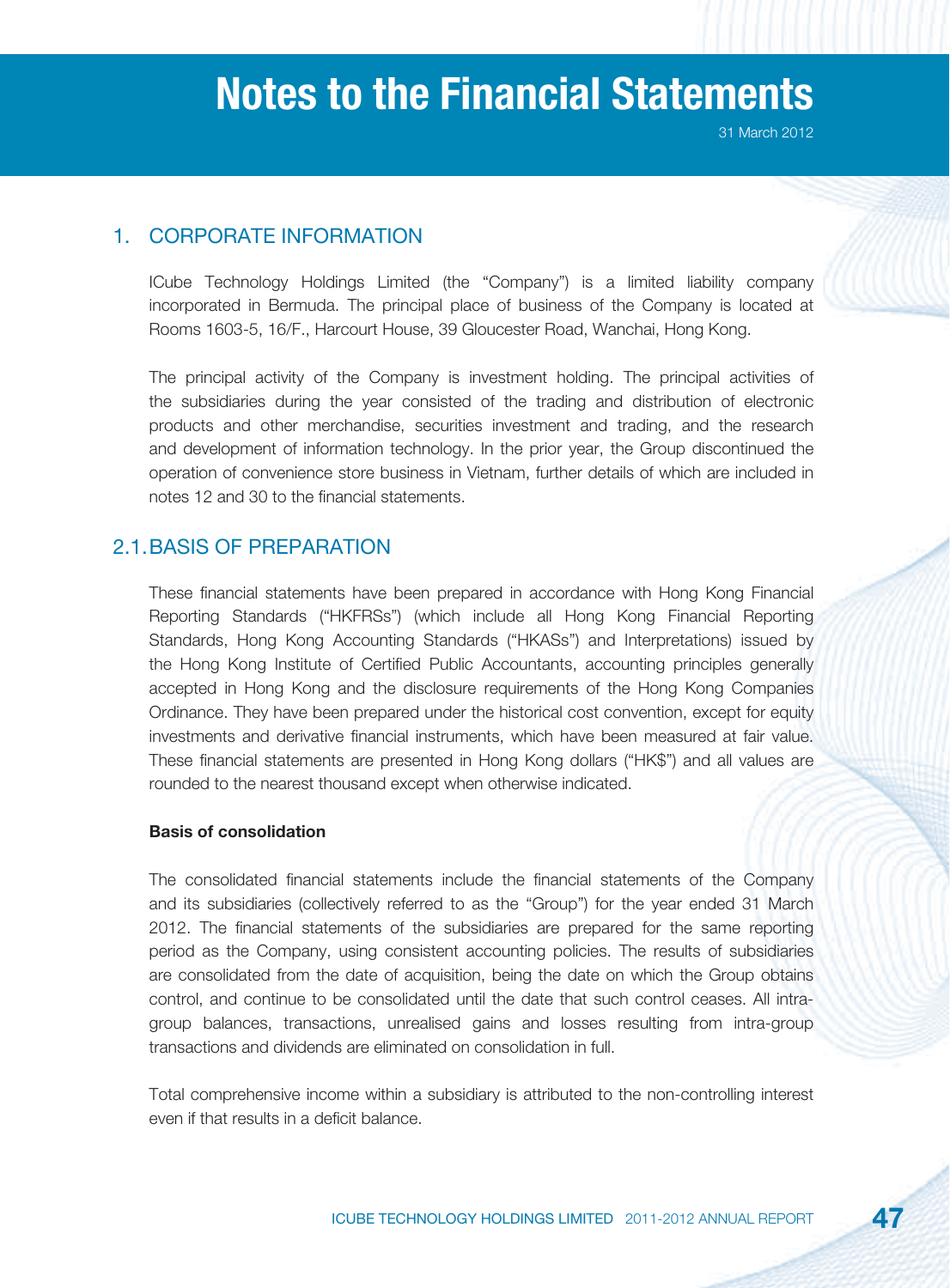31 March 2012

## 2.1. BASIS OF PREPARATION (continued)

#### **Basis of consolidation (continued)**

A change in the ownership interest of a subsidiary, without a loss of control, is accounted for as an equity transaction.

If the Group loses control over a subsidiary, it derecognises (i) the assets (including goodwill) and liabilities of the subsidiary, (ii) the carrying amount of any non-controlling interest and (iii) the cumulative translation differences recorded in equity; and recognises (i) the fair value of the consideration received, (ii) the fair value of any investment retained and (iii) any resulting surplus or deficit in profit or loss. The Group's share of components previously recognised in other comprehensive income is reclassified to profit or loss or retained profits, as appropriate.

## 2.2 CHANGES IN ACCOUNTING POLICY AND DISCLOSURES

The Group has adopted the following new and revised HKFRSs for the first time for the current year's financial statements.

| <b>HKFRS 1 Amendment</b>    | Amendment to HKFRS 1 First-time Adoption of                 |
|-----------------------------|-------------------------------------------------------------|
|                             | Hong Kong Financial Reporting Standards                     |
|                             | - Limited Exemption from Comparative HKFRS 7                |
|                             | <b>Disclosures for First-time Adopters</b>                  |
| HKAS 24 (Revised)           | <b>Related Party Disclosures</b>                            |
| HK(IFRIC)-Int 14 Amendments | Amendments to HK(IFRIC)-Int 14 Prepayments of               |
|                             | a Minimum Funding Requirement                               |
| HK(IFRIC)-Int 19            | Extinguishing Financial Liabilities with Equity Instruments |
| Improvements to HKFRSs 2010 | Amendments to a number of HKFRSs issued in May 2010         |

Other than as further explained below regarding the impact of HKAS 24 (Revised), and amendments to HKAS 1 and HKAS 27 included in Improvements to HKFRSs 2010, the adoption of the new and revised HKFRSs has had no significant financial effect on these financial statements.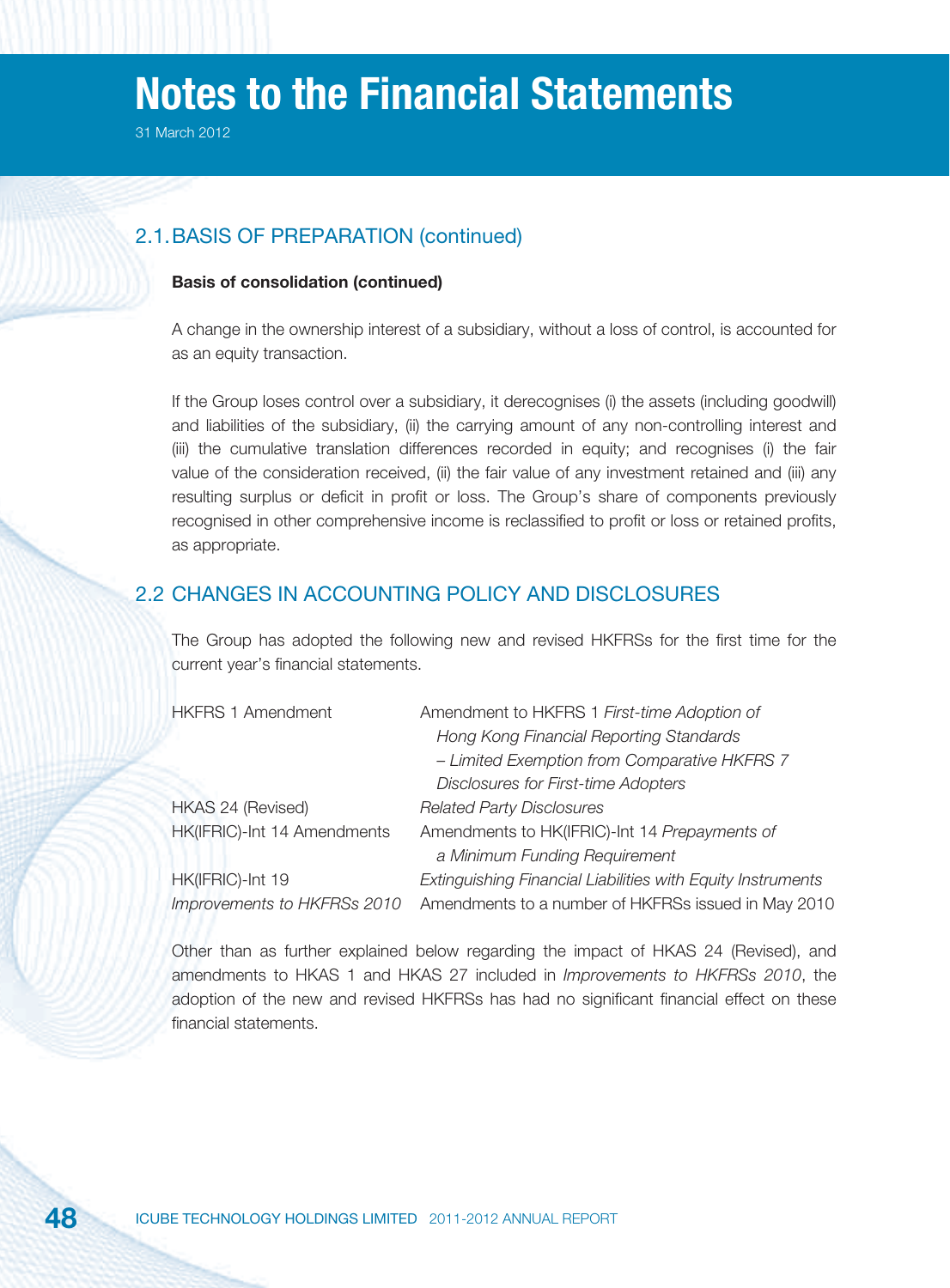## 2.2 CHANGES IN ACCOUNTING POLICY AND DISCLOSURES (continued)

The principal effects of adopting these HKFRSs are as follows:

(a) HKAS 24 (Revised) Related Party Disclosures

HKAS 24 (Revised) clarifies and simplifies the definitions of related parties. The new definitions emphasise a symmetrical view of related party relationships and clarify the circumstances in which persons and key management personnel affect related party relationships of an entity. The revised standard also introduces an exemption from the general related party disclosure requirements for transactions with a government and entities that are controlled, jointly controlled or significantly influenced by the same government as the reporting entity. The accounting policy for related parties has been revised to reflect the changes in the definitions of related parties under the revised standard. The adoption of the revised standard did not have any impact on the financial position or performance of the Group. Details of the related party transactions, including the related comparative information, are included in note 36 to the consolidated financial statements.

- (b) Improvements to HKFRSs 2010 issued in May 2010 sets out amendments to a number of HKFRSs. There are separate transitional provisions for each standard. While the adoption of some of the amendments may result in changes in accounting policies, none of these amendments has had a significant financial impact on the financial position or performance of the Group. Details of the key amendments most applicable to the Group are as follows:
	- HKAS 1 Presentation of Financial Statements: The amendment clarifies that an analysis of each component of other comprehensive income can be presented either in the statement of changes in equity or in the notes to the financial statements. The Group elects to present the analysis of each component of other comprehensive income in the statement of changes in equity.
	- HKAS 27 Consolidated and Separate Financial Statements: The amendment clarifies that the consequential amendments from HKAS 27 (as revised in 2008) made to HKAS 21, HKAS 28 and HKAS 31 shall be applied prospectively for annual periods beginning on or after 1 July 2009 or earlier if HKAS 27 is applied earlier.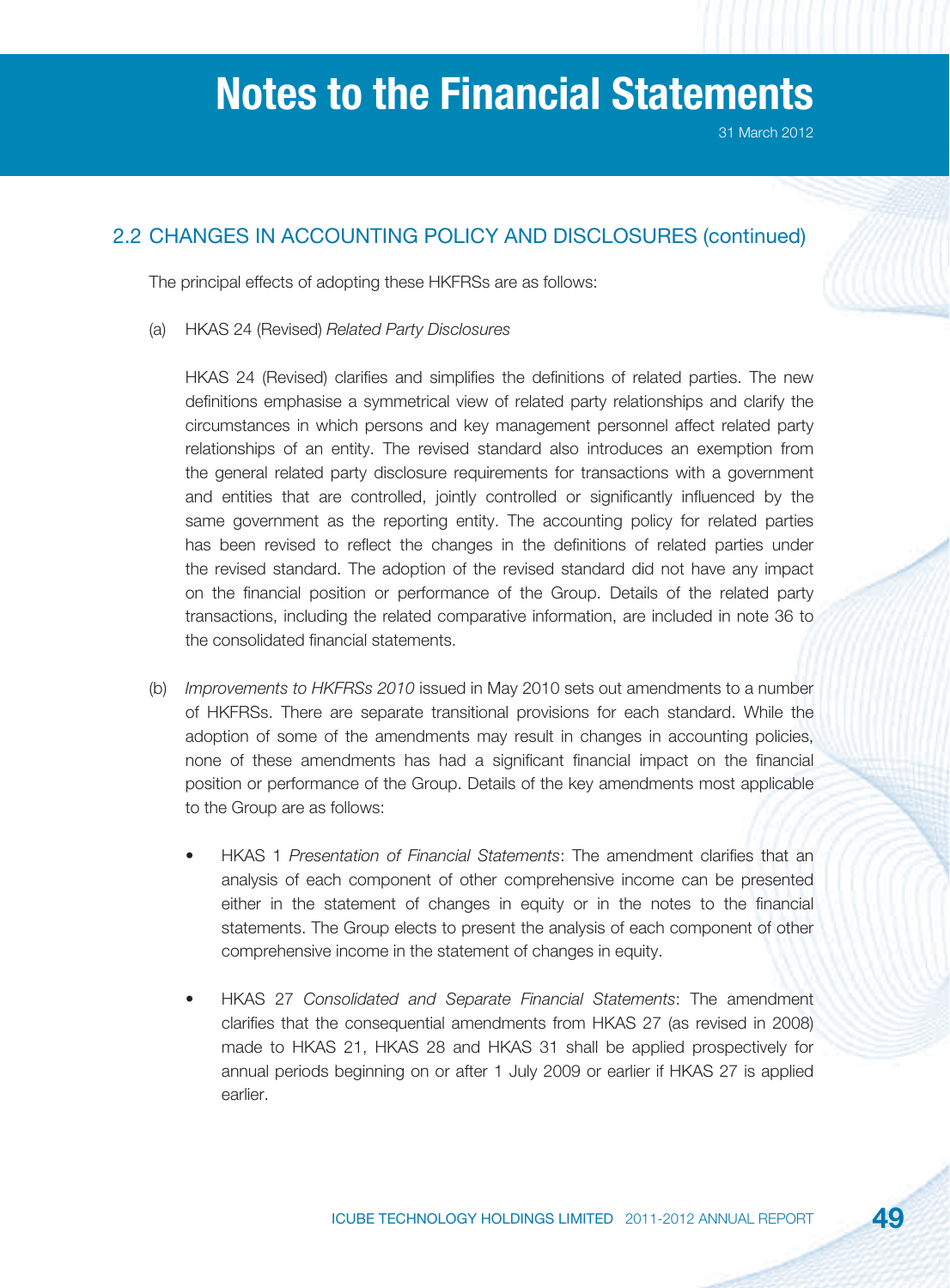31 March 2012

## 2.3 ISSUED BUT NOT YET EFFECTIVE HONG KONG FINANCIAL REPORTING STANDARDS

The Group has not applied the following new and revised HKFRSs, that have been issued but are not yet effective, in these financial statements.

| <b>HKFRS 1 Amendments</b>  | Amendments to HKFRS 1 First-time Adoption of                              |
|----------------------------|---------------------------------------------------------------------------|
|                            | Hong Kong Financial Reporting Standards                                   |
|                            | - Severe Hyperinflation and Removal of                                    |
|                            | Fixed Dates for First-time Adopters <sup>1</sup>                          |
| <b>HKFRS 1 Amendments</b>  | Amendments to HKFRS 1 First-time Adoption of                              |
|                            | Hong Kong Financial Reporting Standards                                   |
|                            | - Government Loans <sup>4</sup>                                           |
| <b>HKFRS 7 Amendments</b>  | Amendments to HKFRS 7 Financial Instruments:                              |
|                            | Disclosures - Transfers of Financial Assets <sup>1</sup>                  |
| <b>HKFRS 7 Amendments</b>  | Amendments to HKFRS 7 Financial Instruments:                              |
|                            | Disclosures - Offsetting Financial Assets and                             |
|                            | Financial Liabilities <sup>4</sup>                                        |
| <b>HKFRS 9</b>             | Financial Instruments <sup>6</sup>                                        |
| <b>HKFRS 10</b>            | Consolidated Financial Statements <sup>4</sup>                            |
| <b>HKFRS 11</b>            | Joint Arrangements <sup>4</sup>                                           |
| <b>HKFRS 12</b>            | Disclosure of Interests in Other Entities <sup>4</sup>                    |
| <b>HKFRS 13</b>            | Fair Value Measurement <sup>4</sup>                                       |
| <b>HKAS 1 Amendments</b>   | Amendments to HKAS 1 Presentation of                                      |
|                            | Financial Statements – Presentation of Items of                           |
|                            | Other Comprehensive Income <sup>3</sup>                                   |
| <b>HKAS 12 Amendments</b>  | Amendments to HKAS 12 <i>Income Taxes</i>                                 |
|                            | - Deferred Tax: Recovery of Underlying Assets <sup>2</sup>                |
| HKAS 19 (2011)             | Employee Benefits <sup>4</sup>                                            |
| HKAS 27 (2011)             | Separate Financial Statements <sup>4</sup>                                |
| HKAS 28 (2011)             | Investments in Associates and Joint Ventures <sup>4</sup>                 |
| <b>HKAS 32 Amendments</b>  | Amendments to HKAS 32 Financial Instruments:                              |
|                            | Presentation - Offsetting Financial Assets and                            |
|                            | Financial Liabilities <sup>5</sup>                                        |
| HK(IFRIC)-Int 20           | Stripping Costs in the Production Phase of a Surface<br>Mine <sup>4</sup> |
| Annual improvement Project | Annual Improvements to HKFRSs 2009-2011 Cycle <sup>4</sup>                |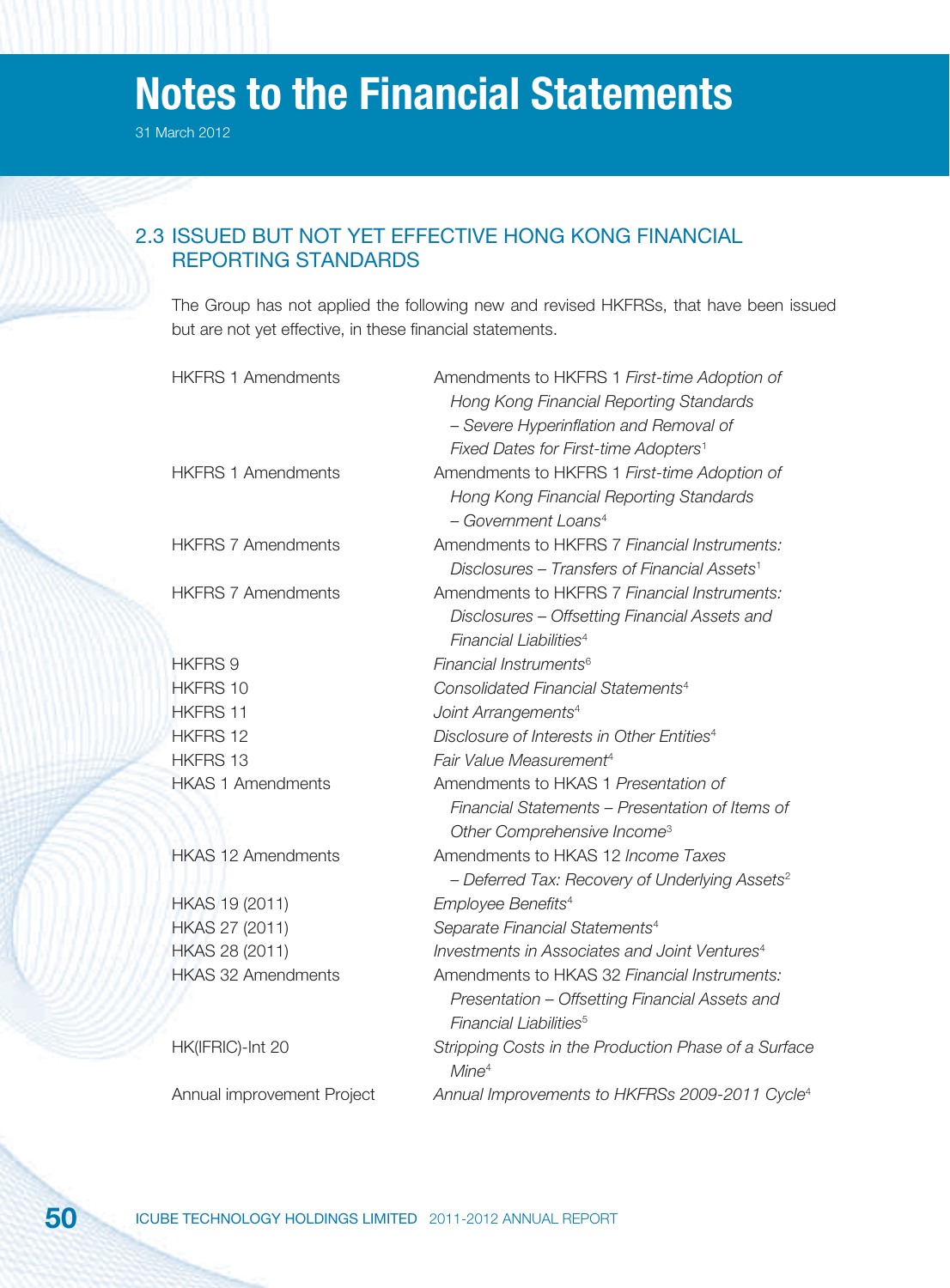31 March 2012

## 2.3 ISSUED BUT NOT YET EFFECTIVE HONG KONG FINANCIAL REPORTING STANDARDS (continued)

- 1 Effective for annual periods beginning on or after 1 July 2011
- 2 Effective for annual periods beginning on or after 1 January 2012
- 3 Effective for annual periods beginning on or after 1 July 2012
- 4 Effective for annual periods beginning on or after 1 January 2013
- 5 Effective for annual periods beginning on or after 1 January 2014
- 6 Effective for annual periods beginning on or after 1 January 2015

Further information about those changes that are expected to significantly affect the Group is as follows:

HKFRS 9 issued in November 2009 is the first part of phase 1 of a comprehensive project to entirely replace HKAS 39 Financial Instruments: Recognition and Measurement. This phase focuses on the classification and measurement of financial assets. Instead of classifying financial assets into four categories, an entity shall classify financial assets as subsequently measured at either amortised cost or fair value, on the basis of both the entity's business model for managing the financial assets and the contractual cash flow characteristics of the financial assets. This aims to improve and simplify the approach for the classification and measurement of financial assets compared with the requirements of HKAS 39.

In November 2010, the HKICPA issued additions to HKFRS 9 to address financial liabilities (the "Additions") and incorporated in HKFRS 9 the current derecognition principles of financial instruments of HKAS 39. Most of the Additions were carried forward unchanged from HKAS 39, while changes were made to the measurement of financial liabilities designated at fair value through profit or loss using the fair value option ("FVO"). For these FVO liabilities, the amount of change in the fair value of a liability that is attributable to changes in credit risk must be presented in other comprehensive income ("OCI"). The remainder of the change in fair value is presented in profit or loss, unless presentation of the fair value change in respect of the liability's credit risk in OCI would create or enlarge an accounting mismatch in profit or loss. However, loan commitments and financial quarantee contracts which have been designated under the FVO are scoped out of the Additions.

HKAS 39 is aimed to be replaced by HKFRS 9 in its entirely. Before this entire replacement, the guidance in HKAS 39 on hedge accounting and impairment of financial assets continues to apply. The Group expects to adopt HKFRS 9 from 1 April 2015.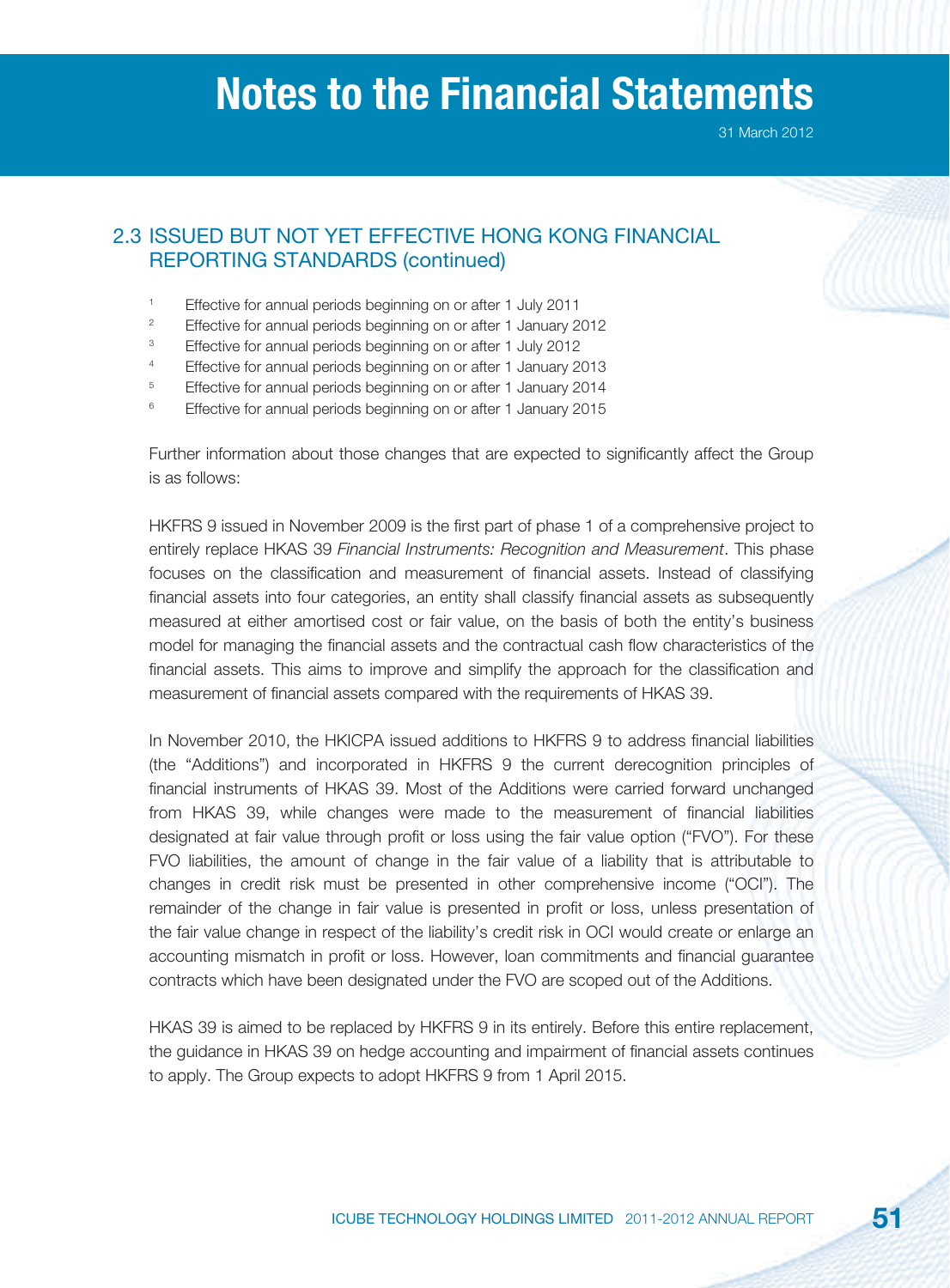31 March 2012

## 2.3 ISSUED BUT NOT YET EFFECTIVE HONG KONG FINANCIAL REPORTING STANDARDS (continued)

HKFRS 10 establishes a single control model that applies to all entities including special purpose entities or structured entities. It includes a new definition of control which is used to determine which entities are consolidated. The changes introduced by HKFRS 10 require management of the Group to exercise significant judgement to determine which entities are controlled, compared with the requirements in HKAS 27 and HK(SIC)-Int 12 Consolidation – Special Purpose Entities. HKFRS 10 replaces the portion of HKAS 27 Consolidated and Separate Financial Statements that addresses the accounting for consolidated financial statements. It also includes the issues raised in HK(SIC)-Int 12.

HKFRS 11 replaces HKAS 31 Interests in Joint Ventures and HK(SIC)-Int 13 Jointly Controlled Entities – Non-Monetary Contributions by Venturers. It describes the accounting for joint arrangements with joint control. It addresses only two forms of joint arrangements, i.e. joint operations and joint ventures, and removes the option to account for joint ventures using proportionate consolidation.

HKFRS 12 includes the disclosure requirements for subsidiaries, joint arrangements, associates and structured entities that are previously included in HKAS 27 Consolidated and Separate Financial Statements. HKAS 31 Interests in Joint Ventures and HKAS 28 Investments in Associates. It also introduces a number of new disclosure requirements for these entities.

Consequential amendments were made to HKAS 27 and HKAS 28 as a result of the issuance of HKFRS 10, HKFRS 11 and HKFRS 12. The Group expects to adopt HKFRS 10, HKFRS 11, HKFRS 12, and the consequential amendments to HKAS 27 and HKAS 28 from 1 April 2013.

HKFRS 13 provides a precise definition of fair value and a single source of fair value measurement and disclosure requirements for use across HKFRSs. The standard does not change the circumstances in which the Group is required to use fair value, but provides guidance on how fair value should be applied where its use is already required or permitted under other HKFRSs. The Group expects to adopt HKFRS 13 prospectively from 1 April 2013.

Amendments to HKAS 1 change the grouping of items presented in OCI. Items that could be reclassified (or recycled) to profit or loss at a future point in time (for example, upon derecognition or settlement) would be presented separately from items which will never be reclassified. The Group expects to adopt the amendments from 1 April 2013.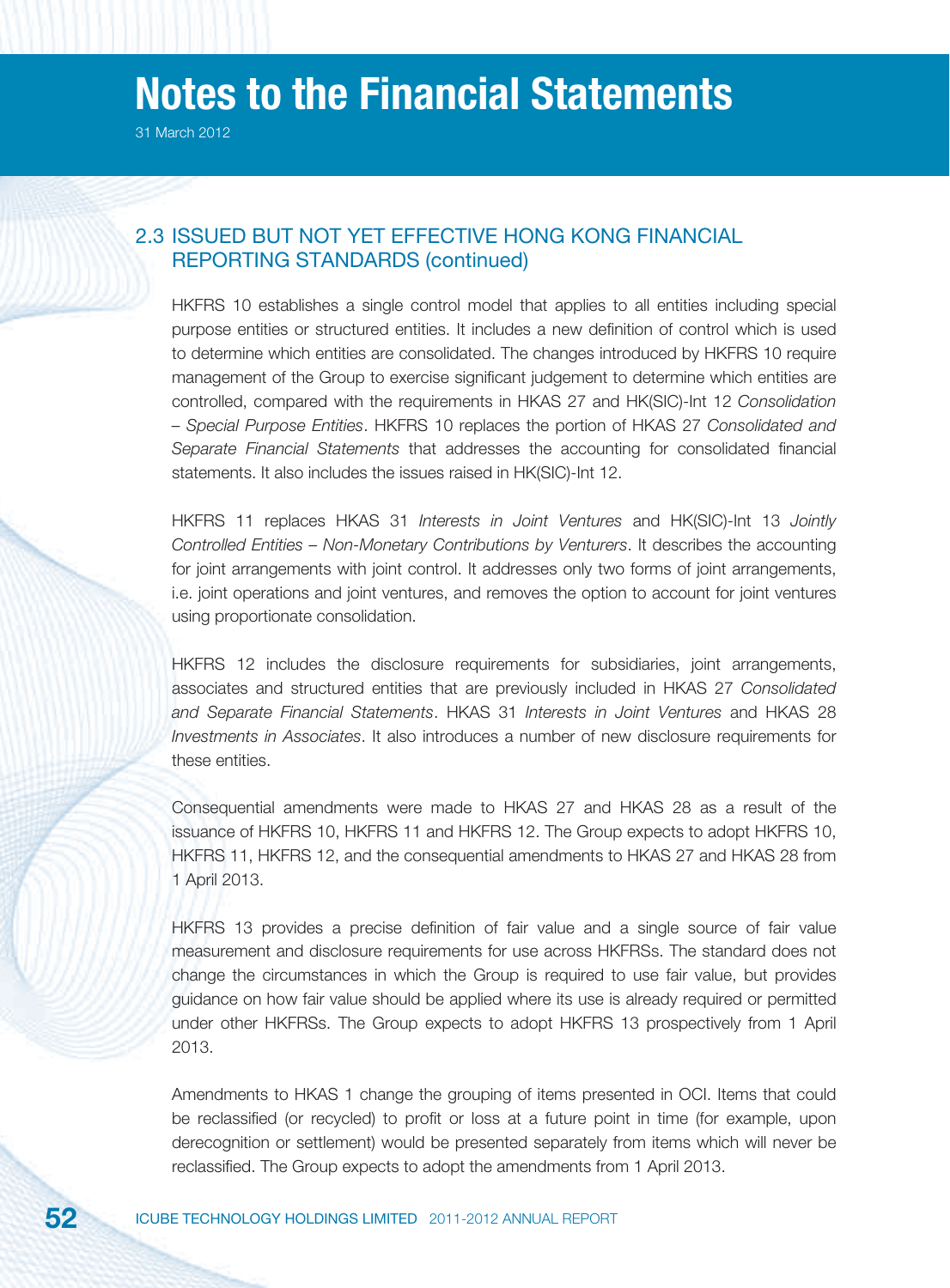## 2.3 ISSUED BUT NOT YET EFFECTIVE HONG KONG FINANCIAL REPORTING STANDARDS (continued)

HKAS 12 Amendments clarify the determination of deferred tax for investment property measured at fair value. The amendments introduce a rebuttable presumption that deferred tax on investment property measured at fair value should be determined on the basis that its carrying amount will be recovered through sale. Furthermore, the amendments incorporate the requirement previously in HK(SIC)-Int 21 Income Taxes – Recovery of Revalued Non-Depreciable Assets that deferred tax on non-depreciable assets, measured using the revaluation model in HKAS 16, should always be measured on a sale basis. The Group expects to adopt HKAS 12 Amendments from 1 April 2012.

HKAS 19 (2011) includes a number of amendments that range from fundamental changes to simple clarifications and re-wording. The revised standard introduces significant changes in the accounting for defined benefit pension plans including removing the choice to defer the recognition of actuarial gains and losses. Other changes include modifications to the timing of recognition for termination benefits, the classification of short-term employee benefits and disclosures of defined benefit plans. The Group expects to adopt HKAS 19 (2011) from 1 April 2013.

## 2.4 SUMMARY OF SIGNIFICANT ACCOUNTING POLICIES

#### **Subsidiaries**

A subsidiary is an entity whose financial and operating policies the Company controls, directly or indirectly, so as to obtain benefits from its activities.

The results of subsidiaries are included in the Company's income statement to the extent of dividends received and receivable. The Company's investments in subsidiaries are stated at cost less any impairment losses.

#### **Joint ventures**

A joint venture is an entity set up by contractual arrangement, whereby the Group and other parties undertake an economic activity. The joint venture operates as a separate entity in which the Group and the other parties have an interest.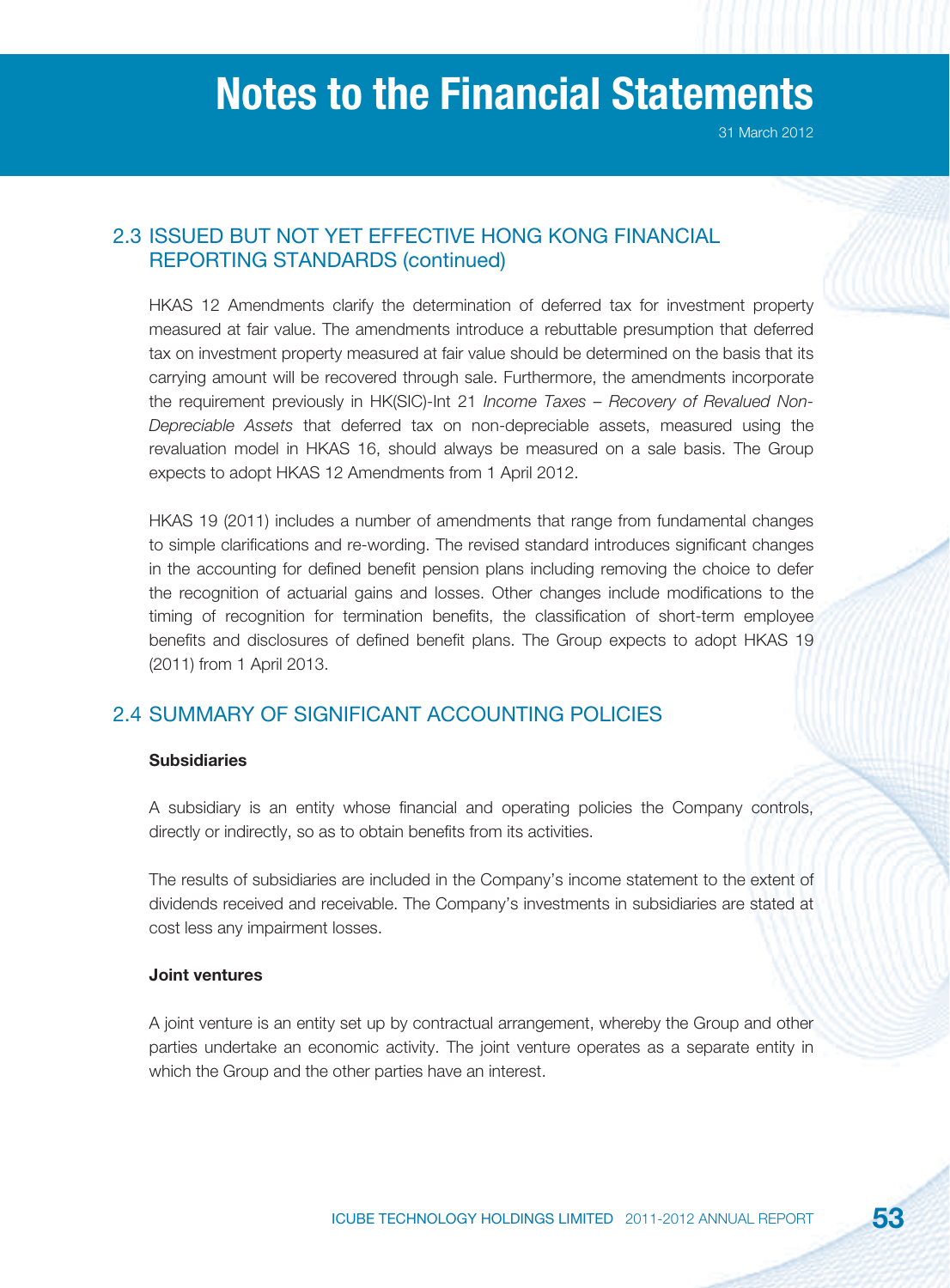## 2.4 SUMMARY OF SIGNIFICANT ACCOUNTING POLICIES (continued)

#### **Joint ventures (continued)**

The joint venture agreement between the venturers stipulates the capital contributions of the joint venture parties, the duration of the joint venture and the basis on which the assets are to be realised upon its dissolution. The profits and losses from the joint venture's operations and any distributions of surplus assets are shared by the venturers, either in proportion to their respective capital contributions, or in accordance with the terms of the joint venture agreement.

A joint venture is treated as:

- (a) a subsidiary, if the Group has unilateral control, directly or indirectly, over the joint venture;
- (b) a jointly-controlled entity, if the Group does not have unilateral control, but has joint control, directly or indirectly, over the joint venture;
- (c) an associate, if the Group does not have unilateral or joint control, but holds, directly or indirectly, generally not less than 20% of the joint venture's registered capital and is in a position to exercise significant influence over the joint venture; or
- (d) an equity investment accounted for in accordance with HKAS 39, if the Group holds, directly or indirectly, less than 20% of the joint venture's registered capital and has neither joint control of, nor is in a position to exercise significant influence over, the joint venture.

#### **Business combinations and goodwill**

Business combinations are accounted for using the acquisition method. The consideration transferred is measured at the acquisition date fair value which is the sum of the acquisition date fair values of assets transferred by the Group, liabilities assumed by the Group to the former owners of the acquiree and the equity interests issued by the Group in exchange for control of the acquiree. For each business combination, the Group elects whether it measures the non-controlling interests in the acquiree that are present ownership interests and entitle their holders to a proportionate share of net assets in the event of liquidation either at fair value or at the proportionate share of the acquiree's identifiable net assets. All other components of non-controlling interests are measured at fair value. Acquisition costs are expensed as incurred.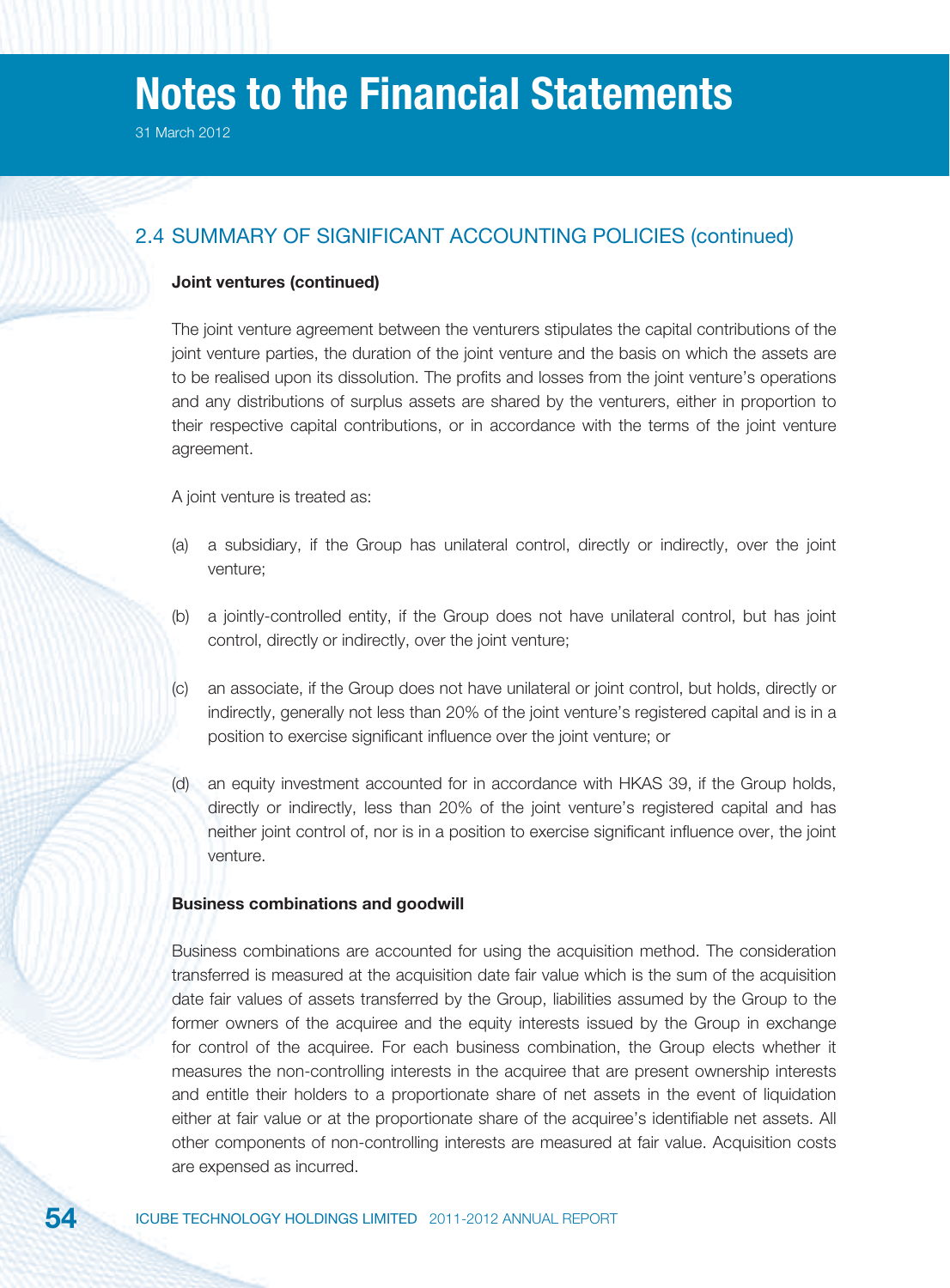## 2.4 SUMMARY OF SIGNIFICANT ACCOUNTING POLICIES (continued)

### **Business combinations and goodwill (continued)**

When the Group acquires a business, it assesses the financial assets and liabilities assumed for appropriate classification and designation in accordance with the contractual terms, economic circumstances and pertinent conditions as at the acquisition date. This includes the separation of embedded derivatives in host contracts by the acquiree.

If the business combination is achieved in stages, the acquisition date fair value of the acquirer's previously held equity interest in the acquiree is remeasured to fair value as at the acquisition date through profit or loss.

Any contingent consideration to be transferred by the acquirer is recognised at fair value at the acquisition date. Subsequent changes to the fair value of the contingent consideration which is deemed to be an asset or liability will be recognised in accordance with HKAS 39 either in profit or loss or as a change to other comprehensive income. If the contingent consideration is classified as equity, it will not be remeasured. Subsequent settlement is accounted for within equity. In instances where the contingent consideration does not fall within the scope of HKAS 39, it is measured in accordance with the appropriate HKFRS.

Goodwill is initially measured at cost, being the excess of the aggregate of the consideration transferred, the amount recognised for non-controlling interests and any fair value of the Group's previously held equity interests in the acquiree over the identifiable net assets acquired and liabilities assumed. If the sum of this consideration and other items is lower than the fair value of the net assets of the subsidiary acquired, the difference is, after reassessment, recognised in profit or loss as a gain on bargain purchase.

After initial recognition, goodwill is measured at cost less any accumulated impairment losses. Goodwill is tested for impairment annually or more frequently if events or changes in circumstances indicate that the carrying value may be impaired. The Group performs its annual impairment test of goodwill as at 31 March. For the purpose of impairment testing, goodwill acquired in a business combination is, from the acquisition date, allocated to each of the Group's cash-generating units, or groups of cash-generating units, that are expected to benefit from the synergies of the combination, irrespective of whether other assets or liabilities of the Group are assigned to those units or groups of units.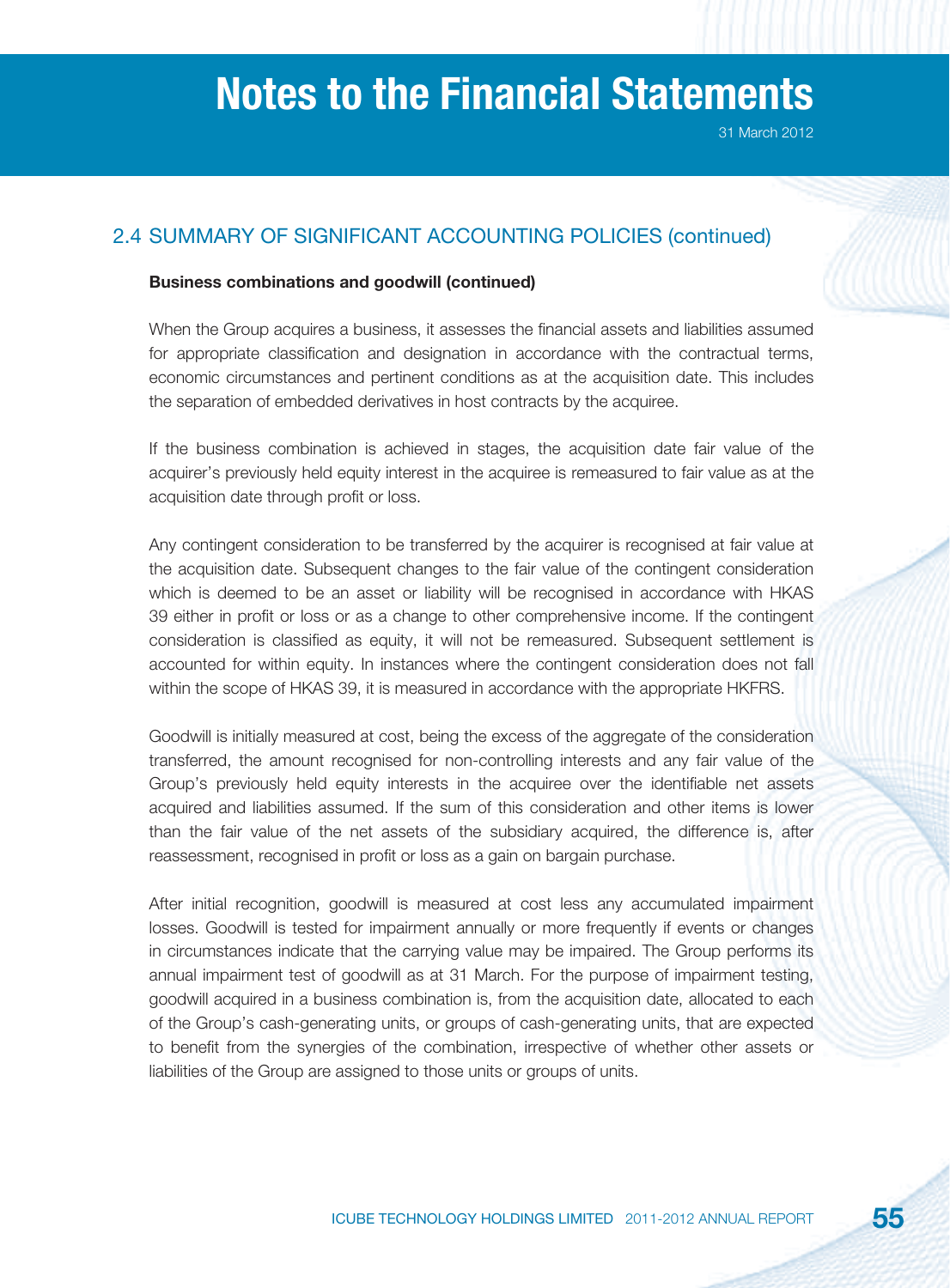## 2.4 SUMMARY OF SIGNIFICANT ACCOUNTING POLICIES (continued)

#### **Business combinations and goodwill (continued)**

Impairment is determined by assessing the recoverable amount of the cash-generating unit (group of cash-generating units) to which the goodwill relates. Where the recoverable amount of the cash-generating unit (group of cash-generating units) is less than the carrying amount, an impairment loss is recognised. An impairment loss recognised for goodwill is not reversed in a subsequent period.

Where goodwill forms part of a cash-generating unit (group of cash-generating units) and part of the operation within that unit is disposed of, the goodwill associated with the operation disposed of is included in the carrying amount of the operation when determining the gain or loss on disposal of the operation. Goodwill disposed of in this circumstance is measured based on the relative values of the operation disposed of and the portion of the cash-generating unit retained.

#### **Impairment of non-financial assets**

Where an indication of impairment exists, or when annual impairment testing for an asset is required (other than inventories and financial assets), the asset's recoverable amount is estimated. An asset's recoverable amount is the higher of the asset's or cash-generating unit's value in use and its fair value less costs to sell, and is determined for an individual asset, unless the asset does not generate cash inflows that are largely independent of those from other assets or groups of assets, in which case the recoverable amount is determined for the cash-generating unit to which the asset belongs.

An impairment loss is recognised only if the carrying amount of an asset exceeds its recoverable amount. In assessing value in use, the estimated future cash flows are discounted to their present value using a pre-tax discount rate that reflects current market assessments of the time value of money and the risks specific to the asset. An impairment loss is charged to the income statement in the period in which it arises.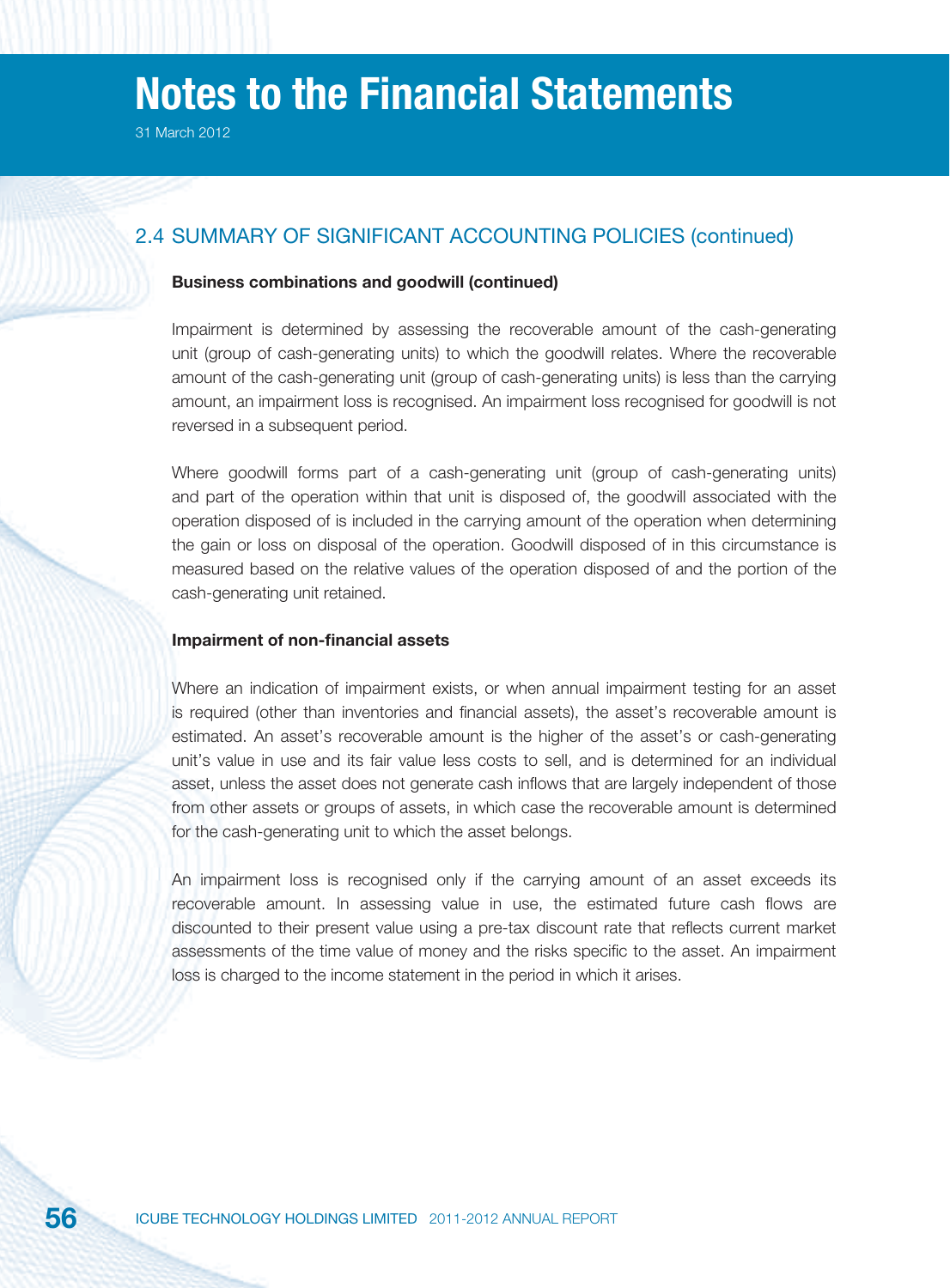## 2.4 SUMMARY OF SIGNIFICANT ACCOUNTING POLICIES (continued)

## **Impairment of non-financial assets (continued)**

An assessment is made at the end of each reporting period as to whether there is any indication that previously recognised impairment losses may no longer exist or may have decreased. If such an indication exists, the recoverable amount is estimated. A previously recognised impairment loss of an asset is reversed only if there has been a change in the estimates used to determine the recoverable amount of that asset, but not to an amount higher than the carrying amount that would have been determined (net of any depreciation/ amortisation) had no impairment loss been recognised for the asset in prior years. A reversal of such an impairment loss is credited to the income statement in the period in which it arises.

## **Related parties**

A party is considered to be related to the Group if:

- (a) the party is a person or a close member of that person's family and that person:
	- (i) has control or joint control over the Group;
	- (ii) has significant influence over the Group; or
	- (iii) is a member of the key management personnel of the Group or of a parent of the Group;

or

- (b) the party is an entity where any of the following conditions applies:
	- (i) the entity and the Group are members of the same group;
	- (ii) one entity is an associate or joint venture of the other entity (or of a parent, subsidiary or fellow subsidiary of the other entity);
	- (iii) the entity and the Group are joint ventures of the same third party;
	- (iv) one entity is a joint venture of a third entity and the other entity is an associate of the third entity;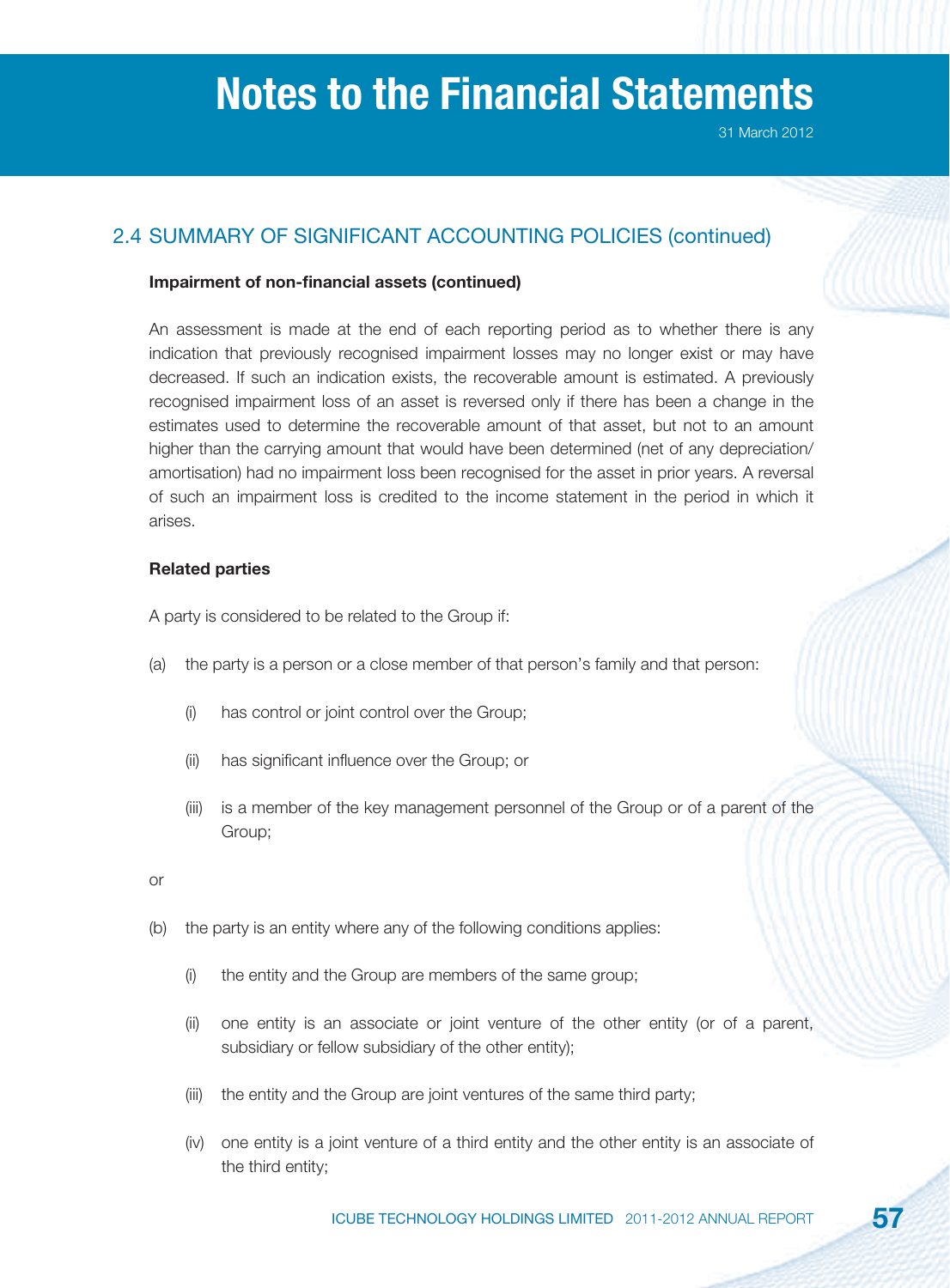## 2.4 SUMMARY OF SIGNIFICANT ACCOUNTING POLICIES (continued)

## **Related parties (continued)**

- (b) the party is an entity where any of the following conditions applies: (continued)
	- (v) the entity is a post-employment benefit plan for the benefit of employees of either the Group or an entity related to the Group;
	- (vi) the entity is controlled or jointly controlled by a person identified in (a); and
	- (vii) a person identified in  $(a)(i)$  has significant influence over the entity or is a member of the key management personnel of the entity (or of a parent of the entity).

#### **Property, plant and equipment and depreciation**

Property, plant and equipment are stated at cost less accumulated depreciation and any impairment losses. The cost of an item of property, plant and equipment comprises its purchase price and any directly attributable costs of bringing the asset to its working condition and location for its intended use. Expenditure incurred after items of property, plant and equipment have been put into operation, such as repairs and maintenance, is normally charged to the income statement in the period in which it is incurred. In situations where the recognition criteria are satisfied, the expenditure for a major inspection is capitalised in the carrying amount of the asset as a replacement. Where significant parts of property, plant and equipment are required to be replaced at intervals, the Group recognises such parts as individual assets with specific useful lives and depreciates them accordingly.

Depreciation is calculated on the straight-line basis to write off the cost of each item of property, plant and equipment to its residual value over the following estimated useful life.

| <b>Buildings</b>                    | 50 years or over the lease terms,          |
|-------------------------------------|--------------------------------------------|
|                                     | whichever is shorter                       |
| Leasehold improvements              | Over the remaining lease terms or 3 years, |
|                                     | whichever is shorter                       |
| Plant and machinery                 | 7 to 10 years                              |
| Motor vehicles, furniture, fixtures | 3 to 5 years                               |
| and equipment                       |                                            |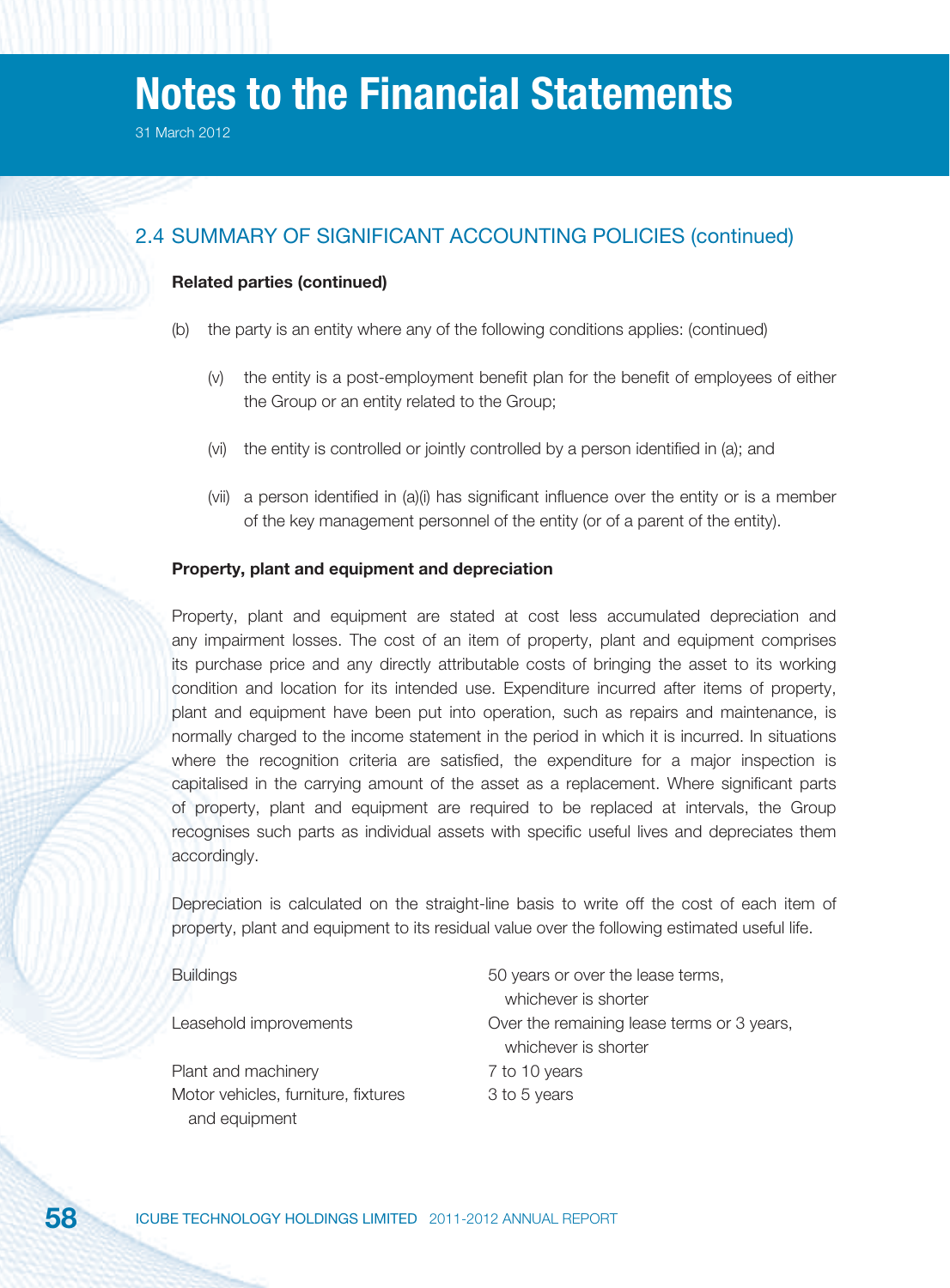## 2.4 SUMMARY OF SIGNIFICANT ACCOUNTING POLICIES (continued)

## **Property, plant and equipment and depreciation (continued)**

Where parts of an item of property, plant and equipment have different useful lives, the cost of that item is allocated on a reasonable basis among the parts and each part is depreciated separately.

Residual values, useful lives and the depreciation method are reviewed, and adjusted if appropriate, at least at each financial year end.

An item of property, plant and equipment and any significant part initially recognised is derecognised upon disposal or when no future economic benefits are expected from its use or disposal. Any gain or loss on disposal or retirement recognised in the income statement in the year the asset is derecognised is the difference between the net sales proceeds and the carrying amount of the relevant asset.

#### **Leases**

Leases that transfer substantially all the rewards and risks of ownership of assets to the Group, other than legal title, are accounted for as finance leases. At the inception of a finance lease, the cost of the leased asset is capitalised at the present value of the minimum lease payments and recorded together with the obligation, excluding the interest element, to reflect the purchase and financing. Assets held under capitalised finance leases are included in property, plant and equipment, and depreciated over the shorter of the lease terms and the estimated useful lives of the assets. The finance costs of such leases are charged to the income statement so as to provide a constant periodic rate of charge over the lease terms.

Leases where substantially all the rewards and risks of ownership of assets remain with the lessor are accounted for as operating leases. Where the Group is the lessee, rentals payable under operating leases are charged to the income statement on the straight-line basis over the lease terms.

Prepaid land lease payments under operating leases are initially stated at cost and subsequently recognised on the straight-line basis over the lease terms.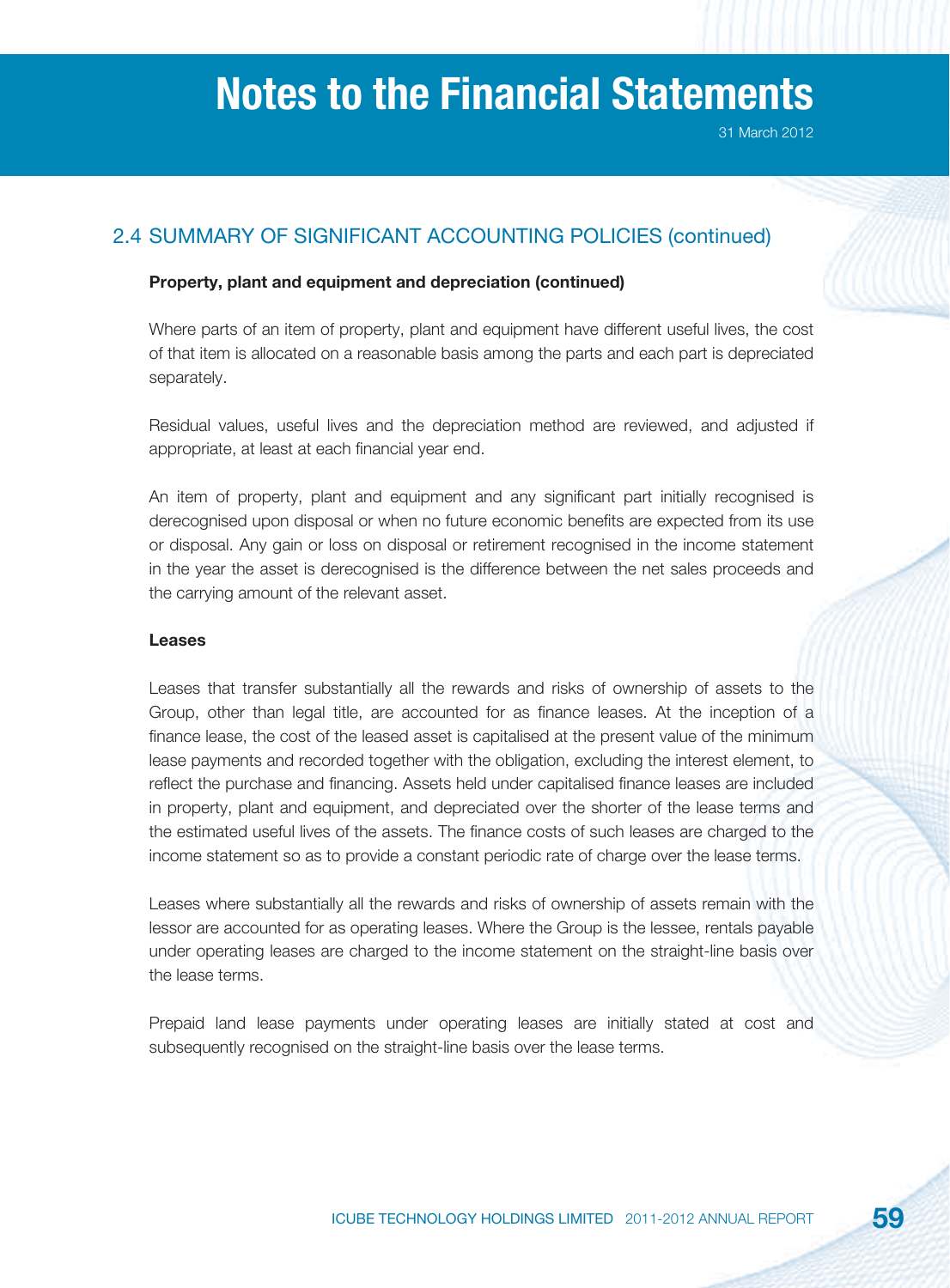## 2.4 SUMMARY OF SIGNIFICANT ACCOUNTING POLICIES (continued)

## **Investments and other financial assets**

#### Initial recognition and measurement

Financial assets within the scope of HKAS 39 are classified as financial assets at fair value through profit or loss, loans and receivables, and available-for-sale financial investments, as appropriate. The Group determines the classification of its financial assets at initial recognition. When financial assets are recognised initially, they are measured at fair value plus transaction costs, except in the case of financial assets recorded at fair value through profit or loss.

All regular way purchases and sales of financial assets are recognised on the trade date, that is, the date that the Group commits to purchase or sell the asset. Regular way purchases or sales are purchases or sales of financial assets that require delivery of assets within the period generally established by regulation or convention in the marketplace.

The Group's financial assets include cash and cash equivalents, trade and other receivables, convertible notes receivable, note receivables and quoted and unquoted financial instruments

#### Subsequent measurement

The subsequent measurement of financial assets depends on their classification as follows:

#### Financial assets at fair value through profit or loss

Financial assets at fair value through profit or loss include financial assets held for trading. Financial assets are classified as held for trading if they are acquired for the purpose of sale in the near term. Derivatives, including separated embedded derivatives, are also classified as held for trading unless they are designated as effective hedging instruments as defined by HKAS 39.

Financial assets at fair value through profit or loss are carried in the statement of financial position at fair value with net changes in fair value recognised in the income statement. These net fair value changes do not include any dividends earned on these financial assets, which are recognised in accordance with the policies set out for "Revenue recognition" below.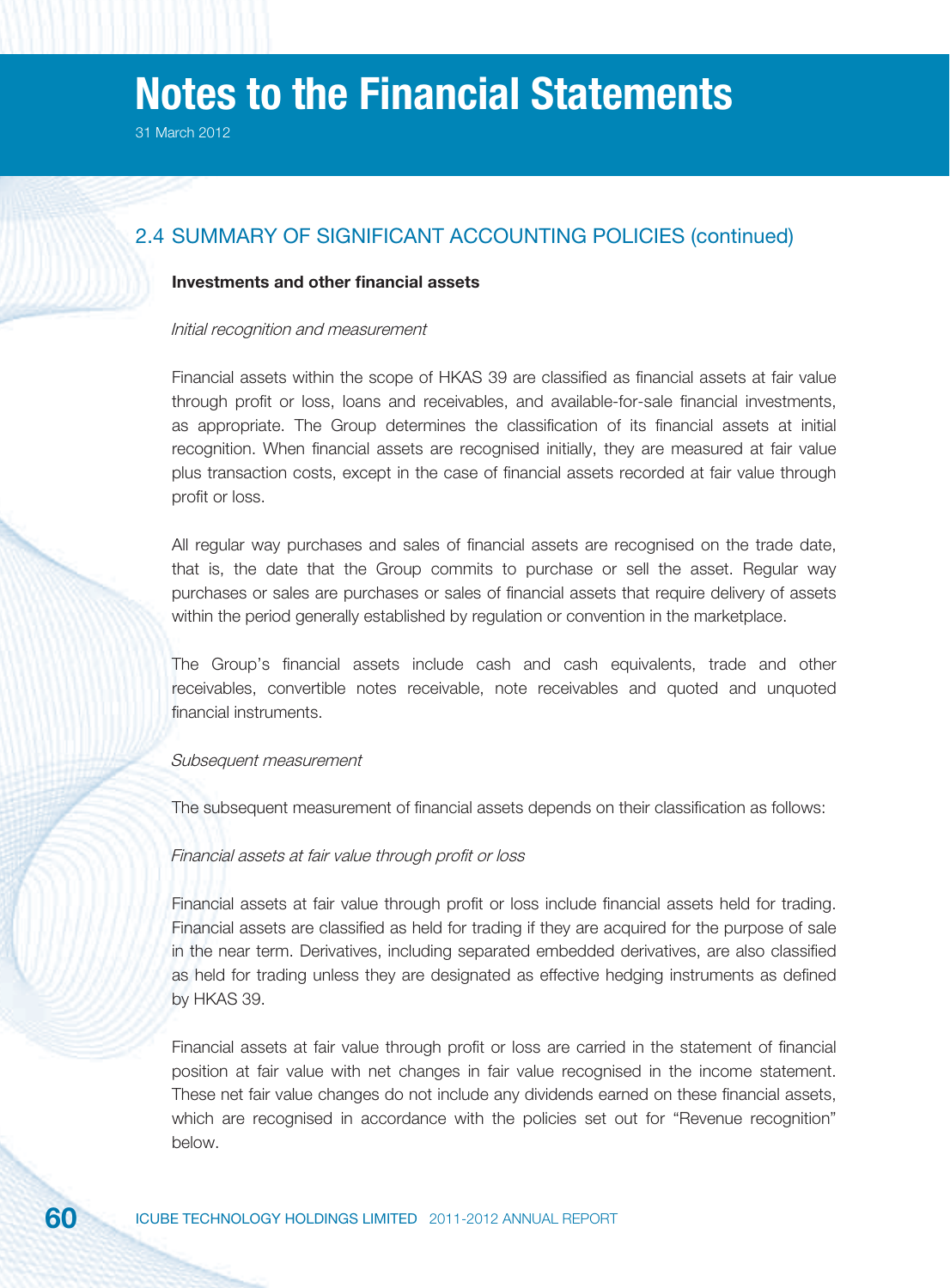## 2.4 SUMMARY OF SIGNIFICANT ACCOUNTING POLICIES (continued)

### **Investments and other financial assets (continued)**

Financial assets at fair value through profit or loss (continued)

The Group evaluates its financial assets at fair value through profit or loss (held for trading) to assess whether the intent to sell them in the near term is still appropriate. When, in rare circumstances, the Group is unable to trade these financial assets due to inactive markets and management's intent to sell them in the foreseeable future significantly changes, the Group may elect to reclassify these financial assets. The reclassification from financial assets at fair value through profit or loss to loans and receivables, available-for-sale financial assets or held-to-maturity investments depends on the nature of the assets. This evaluation does not affect any financial assets designated at fair value through profit or loss using the fair value option at designation as these instruments cannot be reclassified after initial recognition.

## Loans and receivables

Loans and receivables are non-derivative financial assets with fixed or determinable payments that are not quoted in an active market. After initial measurement, such assets are subsequently measured at amortised cost using the effective interest rate method less any allowance for impairment. Amortised cost is calculated by taking into account any discount or premium on acquisition and includes fees or costs that are an integral part of the effective interest rate. The effective interest rate amortisation is included in finance income in the income statement. The loss arising from impairment is recognised in the income statement in finance costs for loans and in other operating expenses for receivables.

#### Available-for-sale financial investments

Available-for-sale financial investments are non-derivative financial assets in listed equity investments. Equity investments classified as available for sale are those which are neither classified as held for trading nor designated at fair value through profit or loss.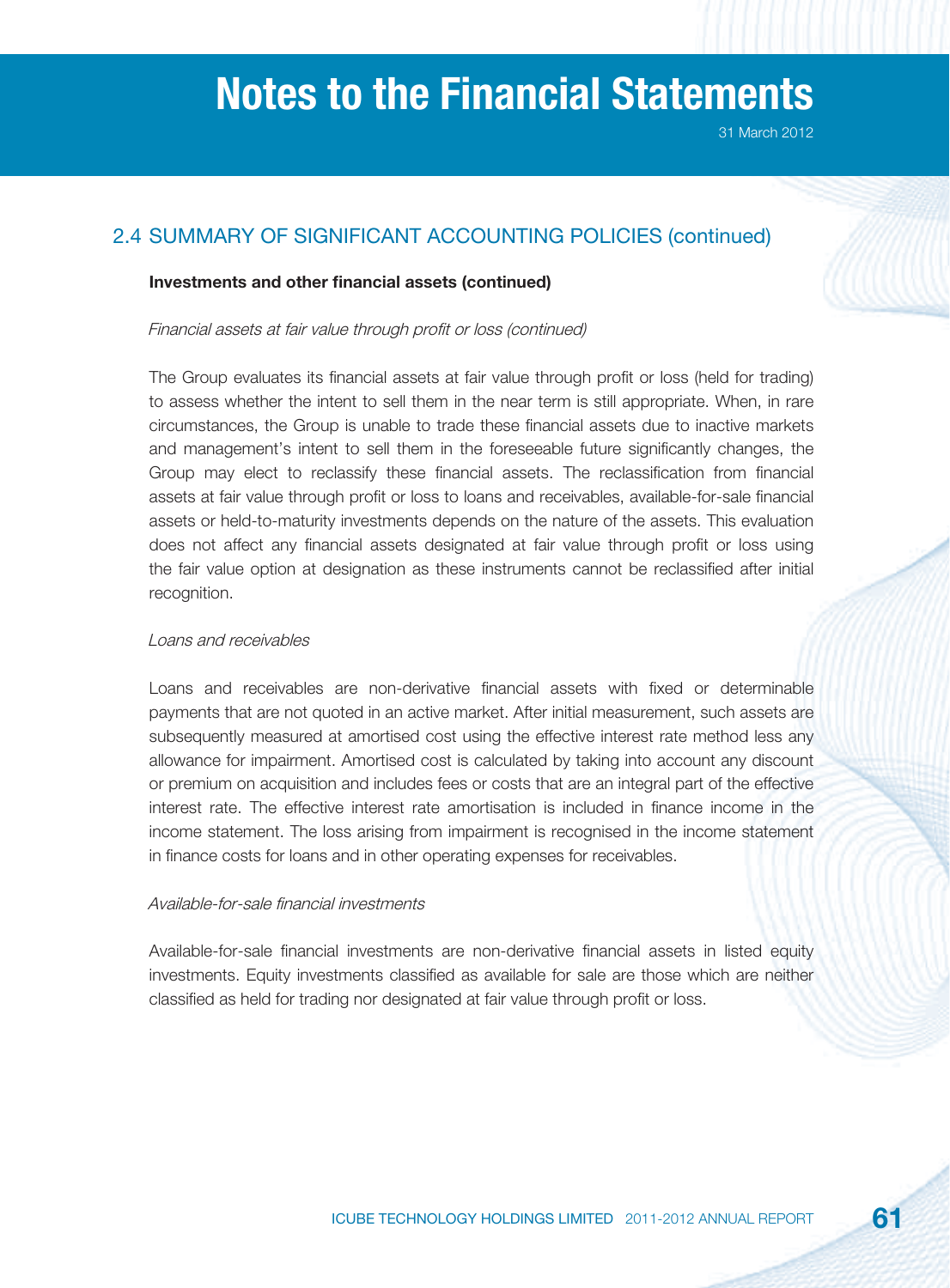## 2.4 SUMMARY OF SIGNIFICANT ACCOUNTING POLICIES (continued)

### **Investments and other financial assets (continued)**

#### Available-for-sale financial investments (continued)

After initial recognition, available-for-sale financial investments are subsequently measured at fair value, with unrealised gains or losses recognised as other comprehensive income in the available-for-sale equity investment revaluation reserve until the investment is derecognised, at which time the cumulative gain or loss is recognised in the income statement in other income, or until the investment is determined to be impaired, when the cumulative gain or loss is reclassified from the available-for-sale equity investment revaluation reserve to the income statement in other operating expenses. Interest and dividends earned whilst holding the available-for-sale financial investments are reported as interest income and dividend income, respectively and are recognised in the income statement as "Revenue – Treasury investments" in accordance with the policies set out for "Revenue recognition" below.

#### Fair value

The fair value of investments that are actively traded in organised financial markets is determined by reference to quoted market bid prices at the close of business at the end of the reporting period. For investments where there is no active market, the fair value is determined using appropriate valuation techniques. Such techniques include using recent arm's length market transactions; reference to the current market value of another instrument which is substantially the same; a discounted cash flow analysis; and option pricing models.

#### **Derecognition of financial assets**

A financial asset (or, where applicable, a part of a financial asset or part of a group of similar financial assets) is derecognised when:

- (a) the rights to receive cash flows from the asset have expired; or
- (b) the Group has transferred its rights to receive cash flows from the asset or has assumed an obligation to pay the received cash flows in full without material delay to a third party under a "pass-through" arrangement; and either (i) the Group has transferred substantially all the risks and rewards of the asset, or (ii) the Group has neither transferred nor retained substantially all the risks and rewards of the asset, but has transferred control of the asset.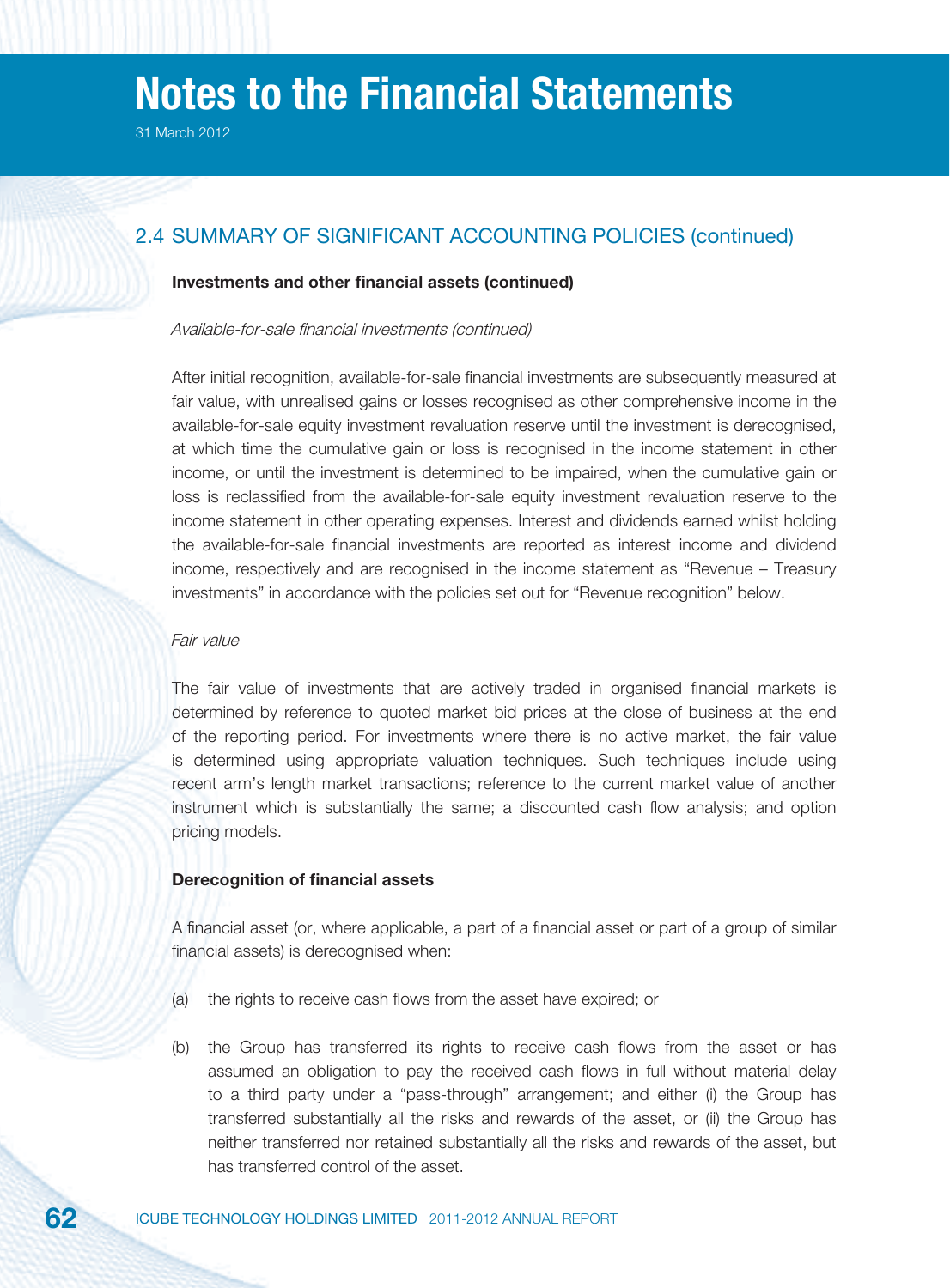## 2.4 SUMMARY OF SIGNIFICANT ACCOUNTING POLICIES (continued)

### **Derecognition of financial assets (continued)**

When the Group has transferred its rights to receive cash flows from an asset or has entered into a pass-through arrangement, it evaluates if and to what extent it has retained the risk and rewards of ownership of the asset. When it has neither transferred nor retained substantially all the risks and rewards of the asset nor transferred control of the asset, the asset is recognised to the extent of the Group's continuing involvement in the asset. In that case, the Group also recognises an associated liability. The transferred asset and the associated liability are measured on a basis that reflects the rights and obligations that the Group has retained.

Continuing involvement that takes the form of a guarantee over the transferred asset is measured at the lower of the original carrying amount of the asset and the maximum amount of consideration that the Group could be required to repay.

#### **Impairment of financial assets**

The Group assesses at the end of each reporting period whether there is any objective evidence that a financial asset or a group of financial assets is impaired. A financial asset or a group of financial assets is deemed to be impaired if, and only if, there is objective evidence of impairment as a result of one or more events that occurred after the initial recognition of the asset (an incurred "loss event") and that loss event has an impact on the estimated future cash flows of the financial asset or the group of financial assets that can be reliably estimated. Evidence of impairment may include indications that a debtor or a group of debtors is experiencing significant financial difficulty, default or delinquency in interest or principal payments, the probability that they will enter bankruptcy or other financial reorganisation and observable data indicating that there is a measurable decrease in the estimated future cash flows, such as changes in arrears or economic conditions that correlate with defaults.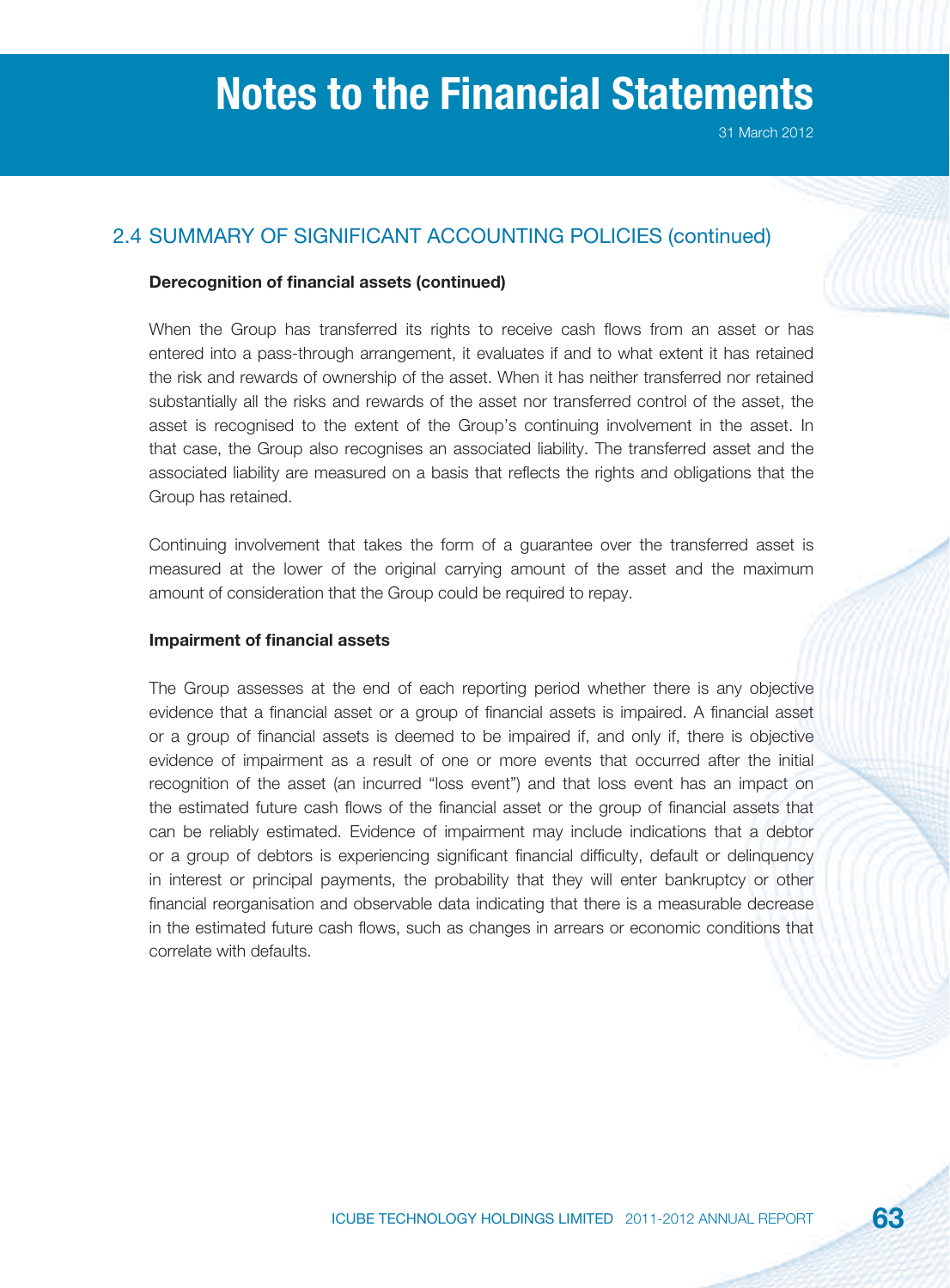## 2.4 SUMMARY OF SIGNIFICANT ACCOUNTING POLICIES (continued)

#### **Impairment of financial assets (continued)**

#### Financial assets carried at amortised cost

For financial assets carried at amortised cost, the Group first assesses individually whether objective evidence of impairment exists for financial assets that are individually significant, or collectively for financial assets that are not individually significant. If the Group determines that no objective evidence of impairment exists for an individually assessed financial asset, whether significant or not, it includes the asset in a group of financial assets with similar credit risk characteristics and collectively assesses them for impairment. Assets that are individually assessed for impairment and for which an impairment loss is, or continues to be, recognised are not included in a collective assessment of impairment.

If there is objective evidence that an impairment loss has been incurred, the amount of the loss is measured as the difference between the asset's carrying amount and the present value of estimated future cash flows (excluding future credit losses that have not been incurred). The present value of the estimated future cash flows is discounted at the financial asset's original effective interest rate (i.e., the effective interest rate computed at initial recognition). If a loan has a variable interest rate, the discount rate for measuring any impairment loss is the current effective interest rate.

The carrying amount of the asset is reduced through the use of an allowance account and the amount of the loss is recognised in the income statement. Interest income continues to be accrued on the reduced carrying amount and is accrued using the rate of interest used to discount the future cash flows for the purpose of measuring the impairment loss. Loans and receivables together with any associated allowance are written off when there is no realistic prospect of future recovery.

If, in a subsequent period, the amount of the estimated impairment loss increases or decreases because of an event occurring after the impairment was recognised, the previously recognised impairment loss is increased or reduced by adjusting the allowance amount. If a future write-off is later recovered, the recovery is credited to other operating expenses in the income statement.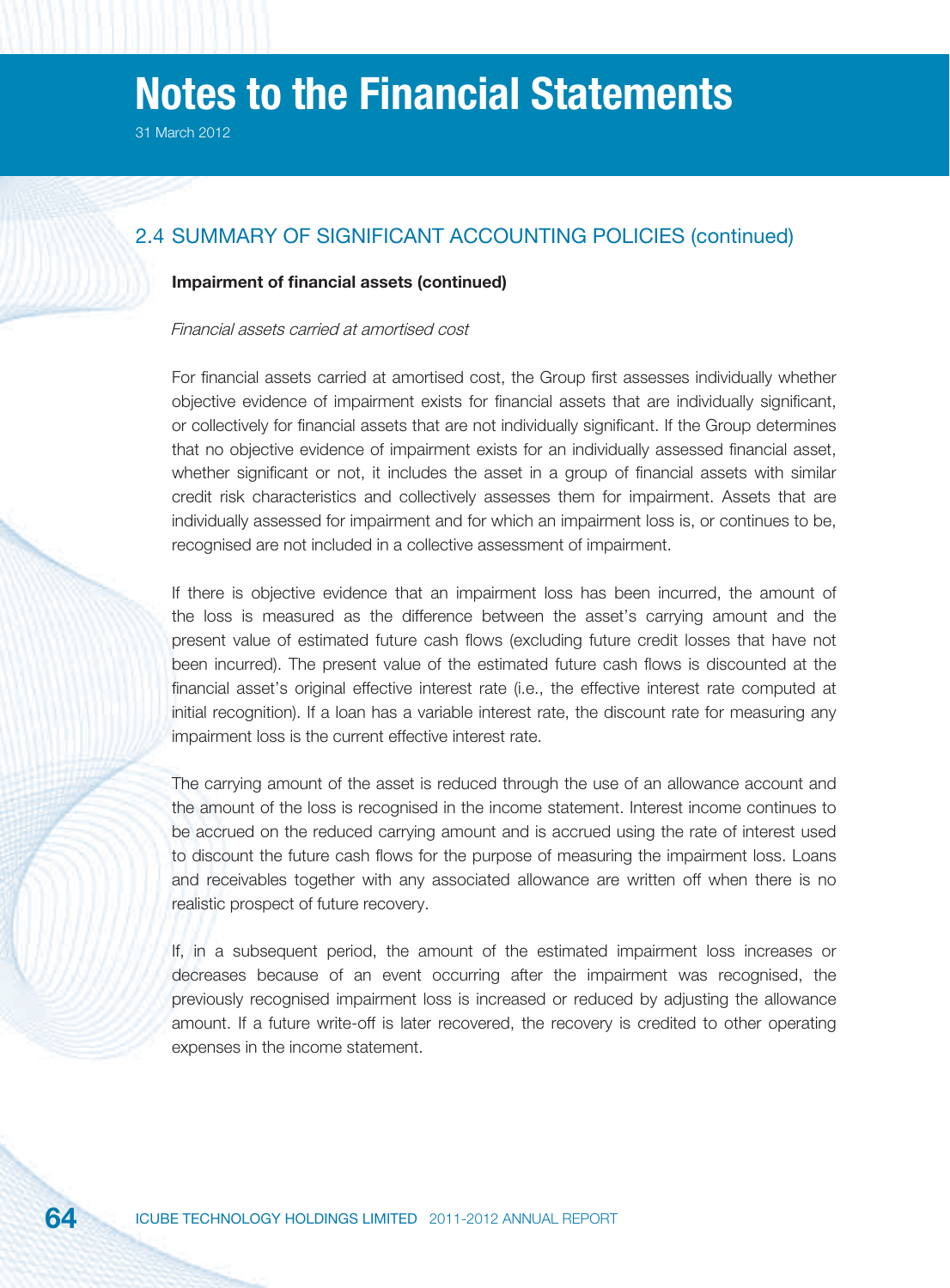31 March 2012

## 2.4 SUMMARY OF SIGNIFICANT ACCOUNTING POLICIES (continued)

### **Impairment of financial assets (continued)**

#### Available-for-sale financial investments

For available-for-sale financial investments, the Group assesses at the end of each reporting period whether there is objective evidence that an investment is impaired on an individual basis.

If an available-for-sale asset is impaired, an amount comprising the difference between its cost (net of any principal payment and amortisation) and its current fair value, less any impairment loss previously recognised in the income statement, is removed from other comprehensive income and recognised in the income statement.

In the case of equity investments classified as available for sale, objective evidence would include a significant or prolonged decline in the fair value of an investment below its cost. The determination of what is "significant" or "prolonged" requires judgement. "Significant" is evaluated against the original cost of the investment and "prolonged" against the period in which the fair value has been below its original cost. Where there is evidence of impairment, the cumulative loss – measured as the difference between the acquisition cost and the current fair value, less any impairment loss on that investment previously recognised in the income statement – is removed from other comprehensive income and recognised in the income statement. Impairment losses on equity instruments classified as available for sale are not reversed through the income statement. Increases in their fair value after impairment are recognised directly in other comprehensive income.

#### **Financial liabilities**

#### Initial recognition and measurement

Financial liabilities within the scope of HKAS 39 are classified as financial liabilities at fair value through profit or loss, loans and borrowings, or as derivatives designated as hedging instruments in an effective hedge, as appropriate. The Group determines the classification of its financial liabilities at initial recognition.

All financial liabilities are recognised initially at fair value plus, in the case of loans and borrowings, directly attributable transaction costs.

The Group's financial liabilities include trade payables, other payables and accruals, finance lease payables and convertible bonds.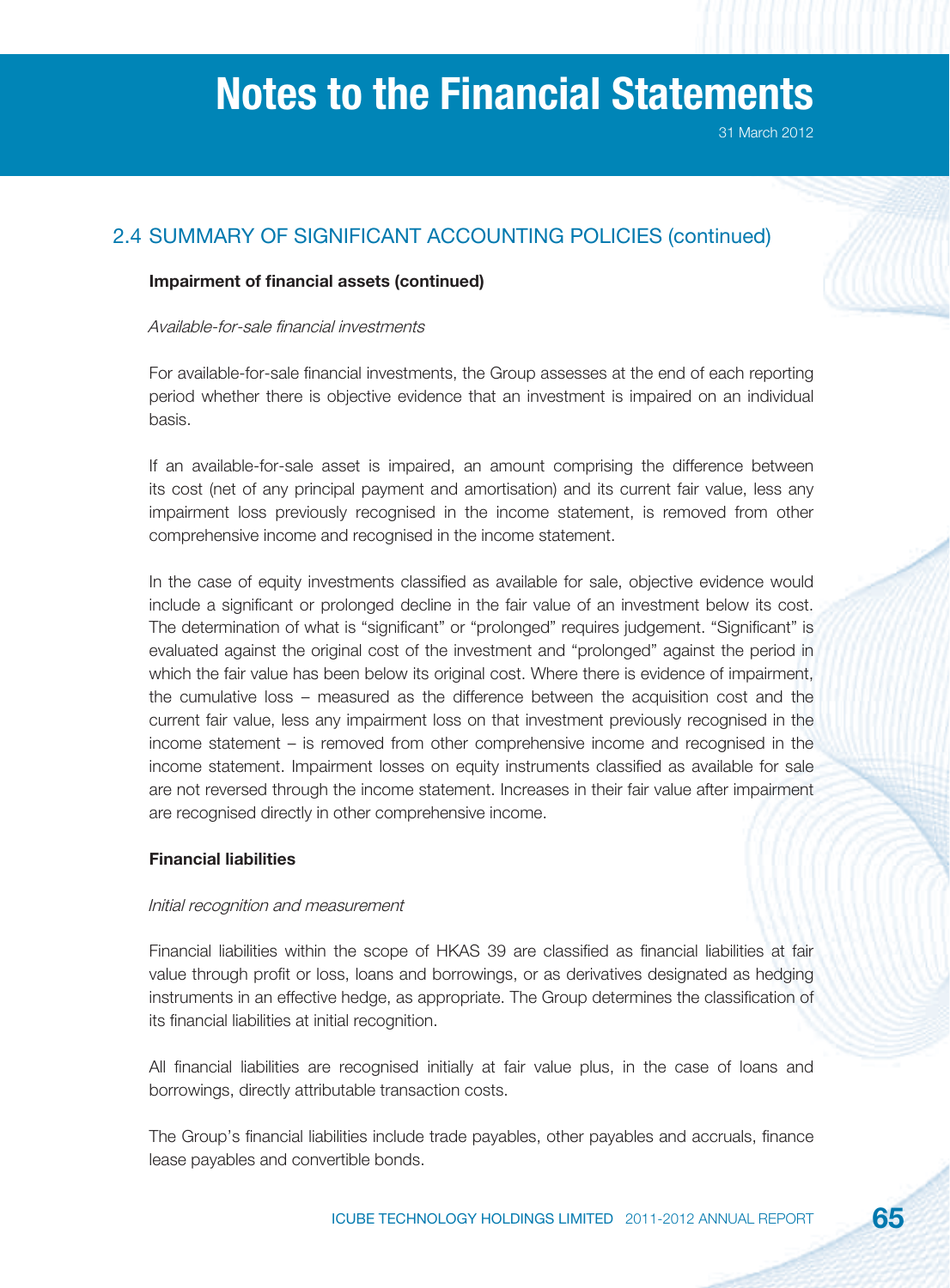31 March 2012

## 2.4 SUMMARY OF SIGNIFICANT ACCOUNTING POLICIES (continued)

#### **Financial liabilities (continued)**

#### Subsequent measurement

The subsequent measurement of financial liabilities depends on their classification as follows:

#### Loans and borrowings

After initial recognition, interest-bearing loans and borrowings are subsequently measured at amortised cost, using the effective interest rate method unless the effect of discounting would be immaterial, in which case they are stated at cost. Gains and losses are recognised in the income statement when the liabilities are derecognised as well as through the effective interest rate amortisation process.

Amortised cost is calculated by taking into account any discount or premium on acquisition and fees or costs that are an integral part of the effective interest rate. The effective interest rate amortisation is included in finance costs in the income statement.

#### Convertible bonds

The component of convertible bonds that exhibits characteristics of a liability is recognised as a liability in the statement of financial position, net of transaction costs. On issuance of convertible bonds, the fair value of the liability component is determined using a market rate for an equivalent non-convertible bond; and this amount is carried as a long term liability on the amortised cost basis until extinguished on conversion or redemption. The remainder of the proceeds is allocated to the conversion option that is recognised and included in shareholders' equity, net of transaction costs. The carrying amount of the conversion option is not remeasured in subsequent years. Transaction costs are apportioned between the liability and equity components of the convertible bonds based on the allocation of proceeds to the liability and equity components when the instruments are first recognised.

If the conversion option of convertible bonds exhibits characteristics of an embedded derivative, it is separated from its liability component. On initial recognition, the derivative component of the convertible bonds is measured at fair value and presented as part of derivative financial instruments. Any excess of proceeds over the amount initially recognised as the derivative component is recognised as the liability component. Transaction costs are apportioned between the liability and derivative components of the convertible bonds based on the allocation of proceeds to the liability and derivative components when the instruments are initially recognised. The portion of the transaction costs relating to the liability component is recognised initially as part of the liability. The portion relating to the derivative component is recognised immediately in the income statement.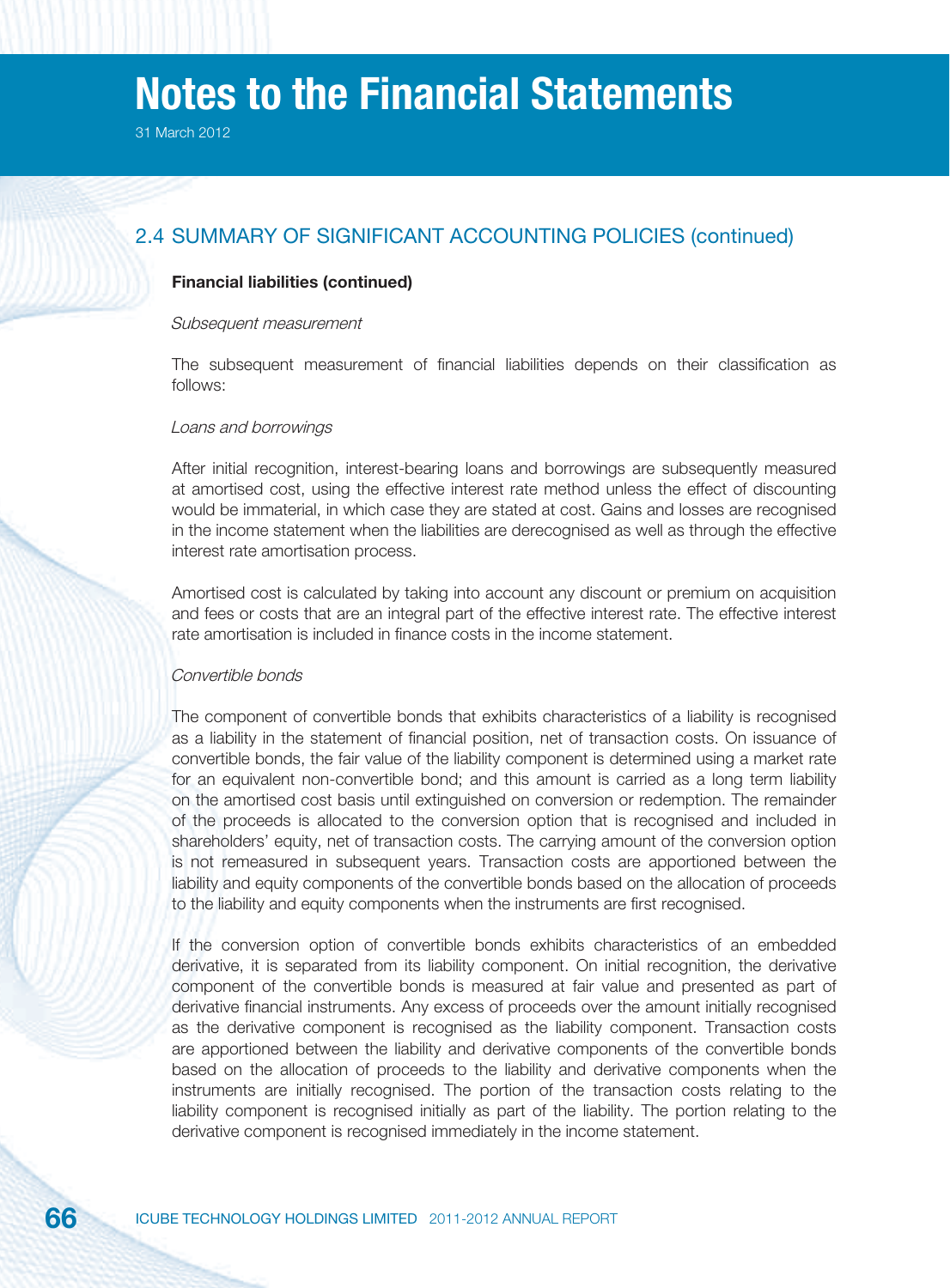## 2.4 SUMMARY OF SIGNIFICANT ACCOUNTING POLICIES (continued)

## **Derecognition of financial liabilities**

A financial liability is derecognised when the obligation under the liability is discharged or cancelled, or expires.

When an existing financial liability is replaced by another from the same lender on substantially different terms, or the terms of an existing liability are substantially modified, such an exchange or modification is treated as a derecognition of the original liability and a recognition of a new liability, and the difference between the respective carrying amounts is recognised in the income statement.

## **Offsetting of financial instruments**

Financial assets and financial liabilities are offset and the net amount is reported in the statement of financial position if, and only if, there is a currently enforceable legal right to offset the recognised amounts and there is an intention to settle on a net basis, or to realise the assets and settle the liabilities simultaneously.

## **Inventories**

Inventories are stated at the lower of cost and net realisable value. Cost is determined on the first-in, first-out basis and, in the case of work in progress and finished goods, comprises direct materials, direct labour and an appropriate proportion of overheads. Net realisable value is based on estimated selling prices less any estimated costs to be incurred to completion and disposal.

## **Cash and cash equivalents**

For the purpose of the consolidated statement of cash flows, cash and cash equivalents comprise cash on hand and demand deposits, and short term highly liquid investments that are readily convertible into known amounts of cash, are subject to an insignificant risk of changes in value, and have a short maturity of generally within three months when acquired, less bank overdrafts which are repayable on demand and form an integral part of the Group's cash management.

For the purpose of the statement of financial position, cash and cash equivalents comprise cash on hand and at banks, including term deposits, and assets similar in nature to cash, which are not restricted as to use.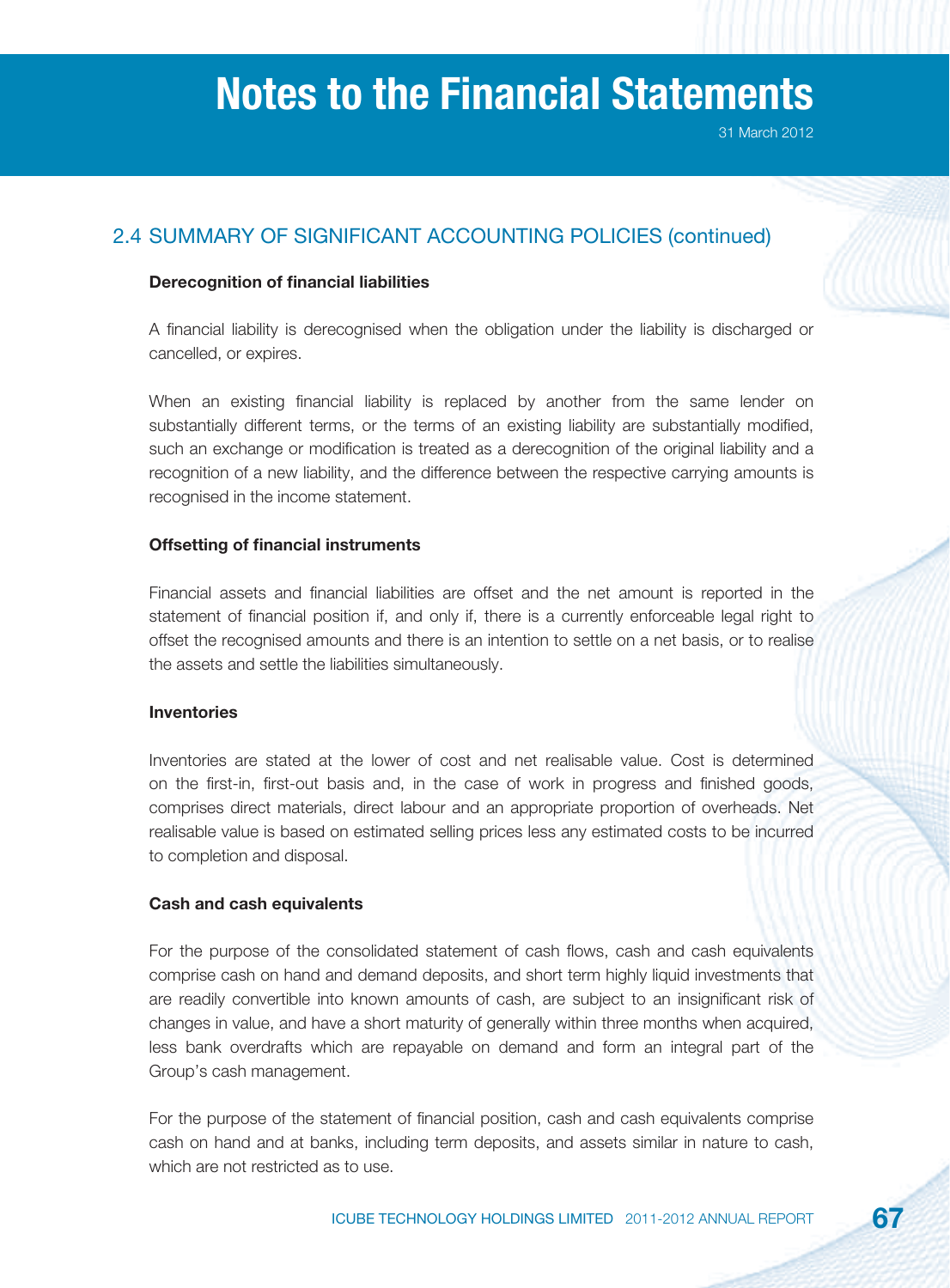31 March 2012

## 2.4 SUMMARY OF SIGNIFICANT ACCOUNTING POLICIES (continued)

## **Provisions**

A provision is recognised when a present obligation (legal or constructive) has arisen as a result of a past event and it is probable that a future outflow of resources will be required to settle the obligation, provided that a reliable estimate can be made of the amount of the obligation.

When the effect of discounting is material, the amount recognised for a provision is the present value at the end of the reporting period of the future expenditures expected to be required to settle the obligation. The increase in the discounted present value amount arising from the passage of time is included in finance costs in the income statement.

## **Income tax**

Income tax comprises current and deferred tax. Income tax relating to items recognised outside profit or loss is recognised outside profit or loss, either in other comprehensive income or directly in equity.

Current tax assets and liabilities for the current and prior periods are measured at the amount expected to be recovered from or paid to the tax authorities, based on tax rates (and tax laws) that have been enacted or substantively enacted by the end of the reporting period, taking into consideration interpretations and practices prevailing in the countries in which the Group operates.

Deferred tax is provided, using the liability method, on all temporary differences at the end of the reporting period between the tax bases of assets and liabilities and their carrying amounts for financial reporting purposes.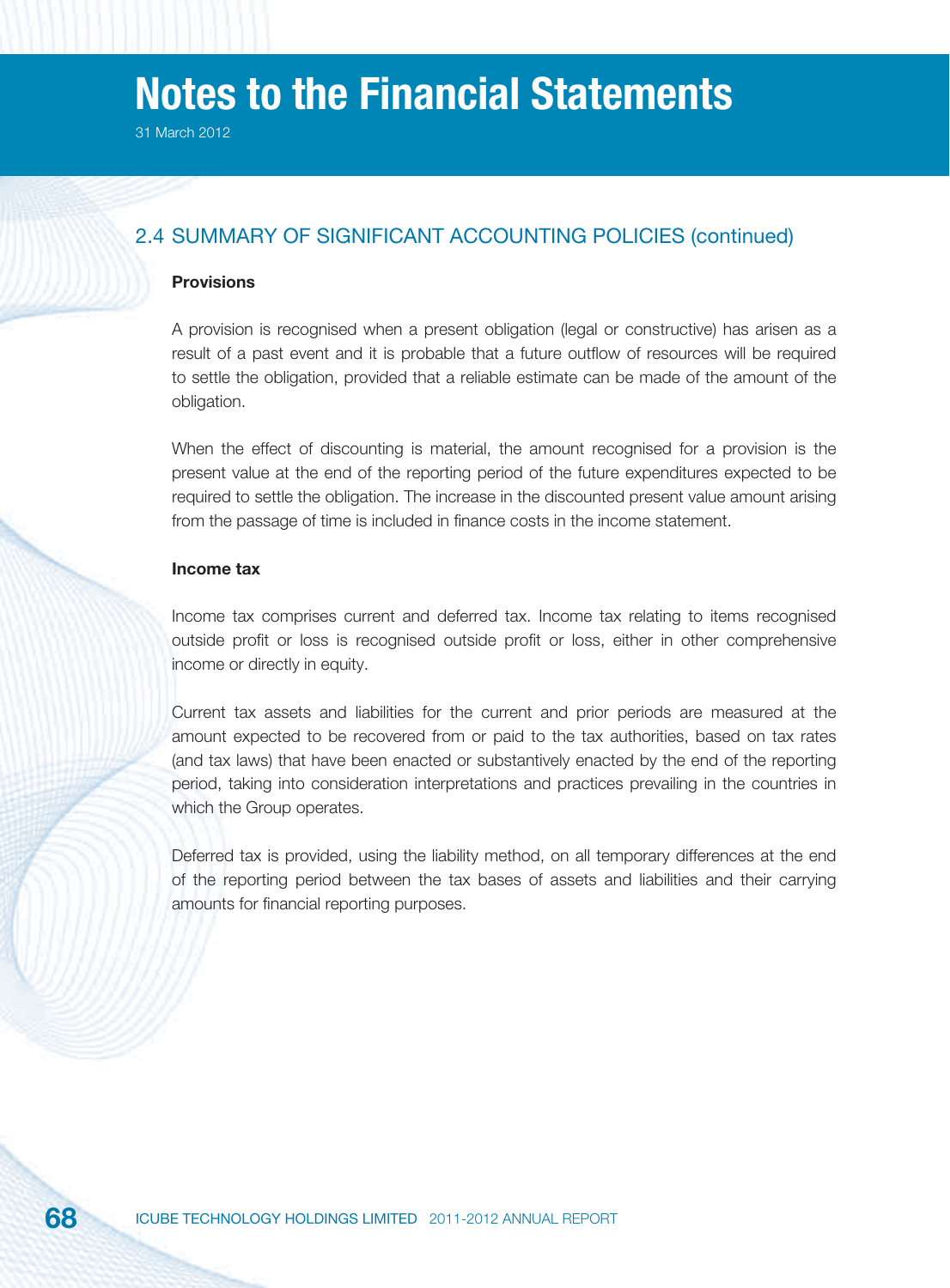31 March 2012

## 2.4 SUMMARY OF SIGNIFICANT ACCOUNTING POLICIES (continued)

## **Income tax (continued)**

Deferred tax liabilities are recognised for all taxable temporary differences, except:

- when the deferred tax liability arises from the initial recognition of goodwill or an asset or liability in a transaction that is not a business combination and, at the time of the transaction, affects neither the accounting profit nor taxable profit or loss; and
- in respect of taxable temporary differences associated with investments in subsidiaries, when the timing of the reversal of the temporary differences can be controlled and it is probable that the temporary differences will not reverse in the foreseeable future.

Deferred tax assets are recognised for all deductible temporary differences, the carryforward of unused tax credits and any unused tax losses. Deferred tax assets are recognised to the extent that it is probable that taxable profit will be available against which the deductible temporary differences, the carryforward of unused tax credits and unused tax losses can be utilised, except:

- when the deferred tax asset relating to the deductible temporary differences arises from the initial recognition of an asset or liability in a transaction that is not a business combination and, at the time of the transaction, affects neither the accounting profit nor taxable profit or loss; and
- in respect of deductible temporary differences associated with investments in subsidiaries, deferred tax assets are only recognised to the extent that it is probable that the temporary differences will reverse in the foreseeable future and taxable profit will be available against which the temporary differences can be utilised.

The carrying amount of deferred tax assets is reviewed at the end of each reporting period and reduced to the extent that it is no longer probable that sufficient taxable profit will be available to allow all or part of the deferred tax asset to be utilised. Unrecognised deferred tax assets are reassessed at the end of each reporting period and are recognised to the extent that it has become probable that sufficient taxable profit will be available to allow all or part of the deferred tax asset to be recovered.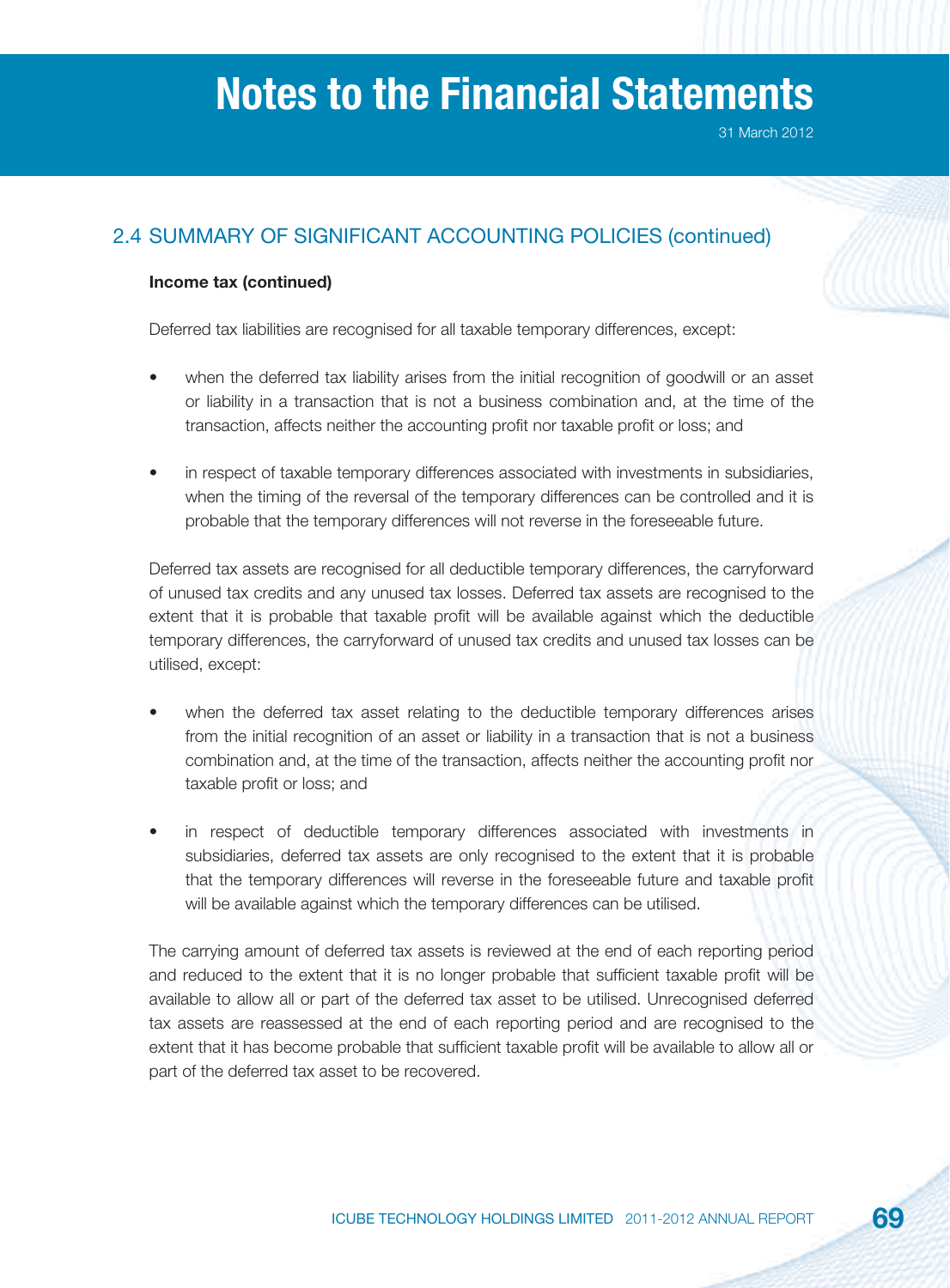## 2.4 SUMMARY OF SIGNIFICANT ACCOUNTING POLICIES (continued)

## **Income tax (continued)**

Deferred tax assets and liabilities are measured at the tax rates that are expected to apply to the period when the asset is realised or the liability is settled, based on tax rates (and tax laws) that have been enacted or substantively enacted by the end of the reporting period.

Deferred tax assets and deferred tax liabilities are offset if a legally enforceable right exists to set off current tax assets against current tax liabilities and the deferred taxes relate to the same taxable entity and the same tax authority.

#### **Government grants**

Government grants are recognised at their fair value where there is reasonable assurance that the grant will be received and all attaching conditions will be complied with. When the grant relates to an expense item, it is recognised as income over the periods necessary to match the grant on a systematic basis to the costs that it is intended to compensate.

#### **Revenue recognition**

Revenue is recognised when it is probable that the economic benefits will flow to the Group and when the revenue can be measured reliably, on the following bases:

- (a) from the sale of goods, when the significant risks and rewards of ownership have been transferred to the buyer, provided that the Group maintains neither managerial involvement to the degree usually associated with ownership, nor effective control over the goods sold;
- (b) the profit or loss on the trading of equity investments at fair value through profit or loss on the transaction dates when the relevant contract notes are executed;
- (c) interest income, on an accrual basis using the effective interest method by applying the rate that exactly discounts the estimated future cash receipts through the expected life of the financial instrument or a shorter period, when appropriate, to the net carrying amount of the financial asset; and
- (d) dividend income, when the shareholders' right to receive payment has been established.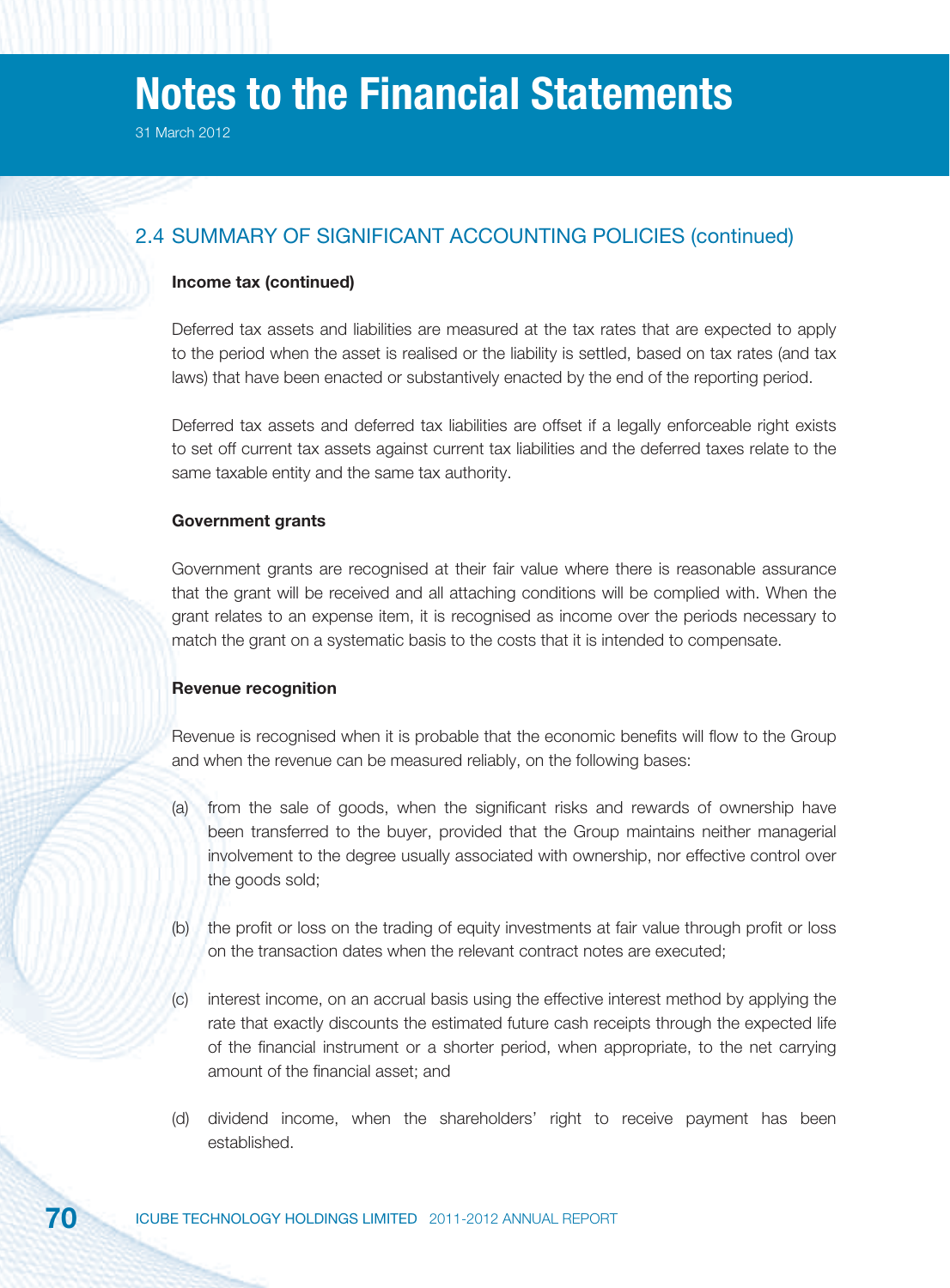## 2.4 SUMMARY OF SIGNIFICANT ACCOUNTING POLICIES (continued)

### **Research costs**

All research costs are charged to the income statement as incurred.

Expenditure incurred on projects to develop new products is capitalised and deferred only when the Group can demonstrate the technical feasibility of completing the intangible asset so that it will be available for use or sale, its intention to complete and its ability to use or sell the asset, how the asset will generate future economic benefits, the availability of resources to complete the project and the ability to measure reliably the expenditure during the development. Product development expenditure which does not meet these criteria is expensed when incurred.

## **Share-based payment transactions**

The Company operates a share option scheme for the purpose of providing incentives and rewards to eligible participants who contribute to the success of the Group's operations. Employees (including directors) of the Group receive remuneration in the form of sharebased payment transactions, whereby employees render services as consideration for equity instruments ("equity-settled transactions").

The cost of equity-settled transactions with employees for grants after 7 November 2002 is measured by reference to the fair value at the date at which they are granted. The fair value is determined by an external valuer using the binomial model, further details of which are set out in note 32 to the financial statements.

The cost of equity-settled transactions is recognised, together with a corresponding increase in equity, over the period in which the performance and/or service conditions are fulfilled. The cumulative expense recognised for equity-settled transactions at the end of each reporting period until the vesting date reflects the extent to which the vesting period has expired and the Group's best estimate of the number of equity instruments that will ultimately vest. The charge or credit to the income statement for a period represents the movement in the cumulative expense recognised as at the beginning and end of that period.

No expense is recognised for awards that do not ultimately vest, except for equity-settled transactions where vesting is conditional upon a market or non-vesting condition, which are treated as vesting irrespective of whether or not the market or non-vesting condition is satisfied, provided that all other performance and/or service conditions are satisfied.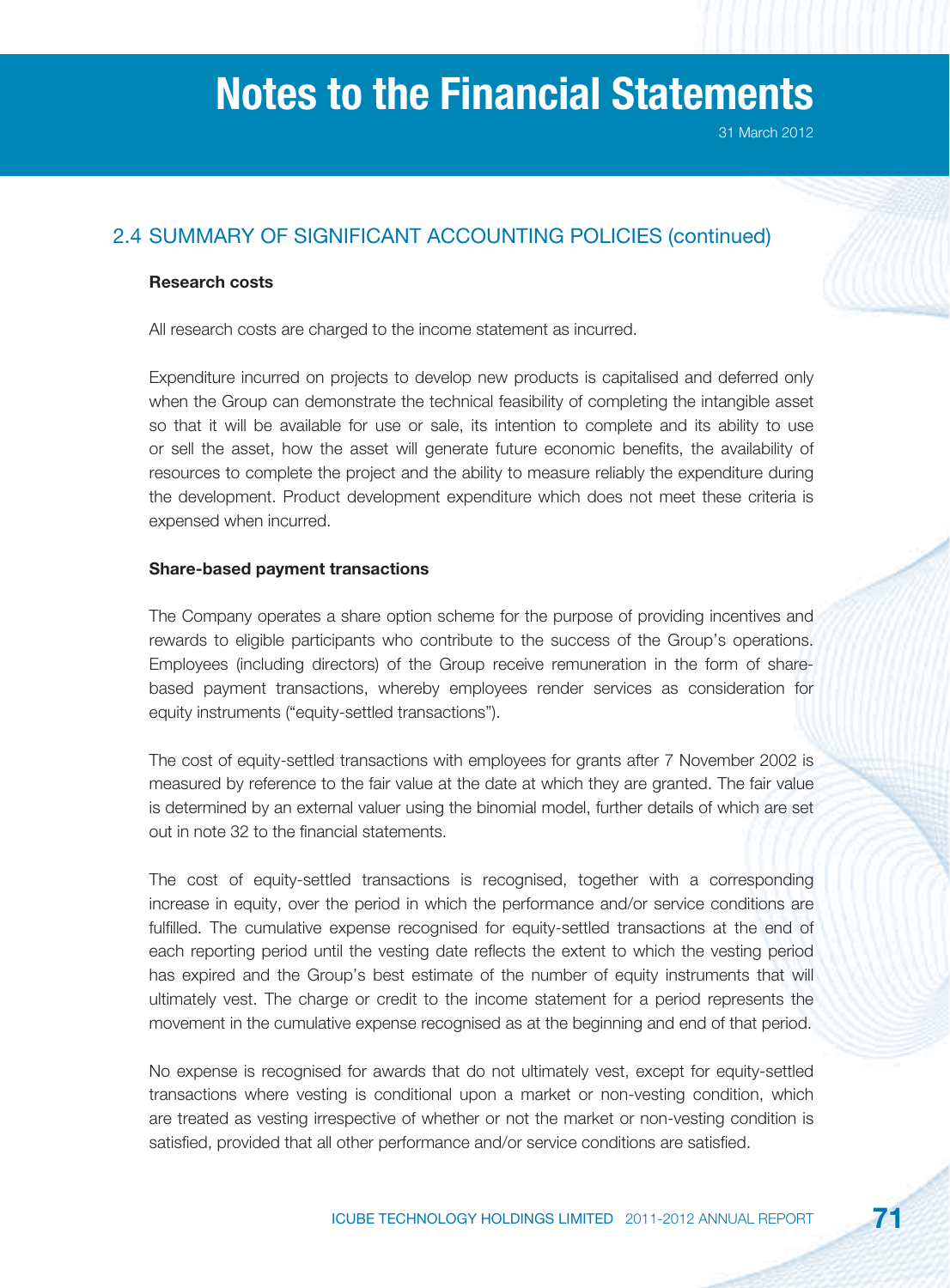### 2.4 SUMMARY OF SIGNIFICANT ACCOUNTING POLICIES (continued)

### **Share-based payment transactions (continued)**

Where the terms of an equity-settled award are modified, as a minimum an expense is recognised as if the terms had not been modified, if the original terms of the award are met. In addition, an expense is recognised for any modification that increases the total fair value of the share-based payment transaction, or is otherwise beneficial to the employee as measured at the date of modification.

Where an equity-settled award is cancelled, it is treated as if it had vested on the date of cancellation, and any expense not yet recognised for the award is recognised immediately. This includes any award where non-vesting conditions within the control of either the Group or the employee are not met. However, if a new award is substituted for the cancelled award, and is designated as a replacement award on the date that it is granted, the cancelled and new awards are treated as if they were a modification of the original award, as described in the previous paragraph.

#### **Other employee benefits**

#### Retirement benefit schemes

The Group operates a defined contribution Mandatory Provident Fund retirement benefit scheme (the "MPF Scheme") under the Mandatory Provident Fund Schemes Ordinance for all of its employees. Contributions are made based on a percentage of the employees' basic salaries and are charged to the income statement as they become payable in accordance with the rules of the MPF Scheme. The assets of the MPF Scheme are held separately from those of the Group in an independently administered fund. The Group's employer contributions vest fully with the employees when contributed into the MPF Scheme, except for the Group's employer voluntary contributions, which are refunded to the Group when the employee leaves employment prior to the contributions vesting fully, in accordance with the rules of the MPF Scheme.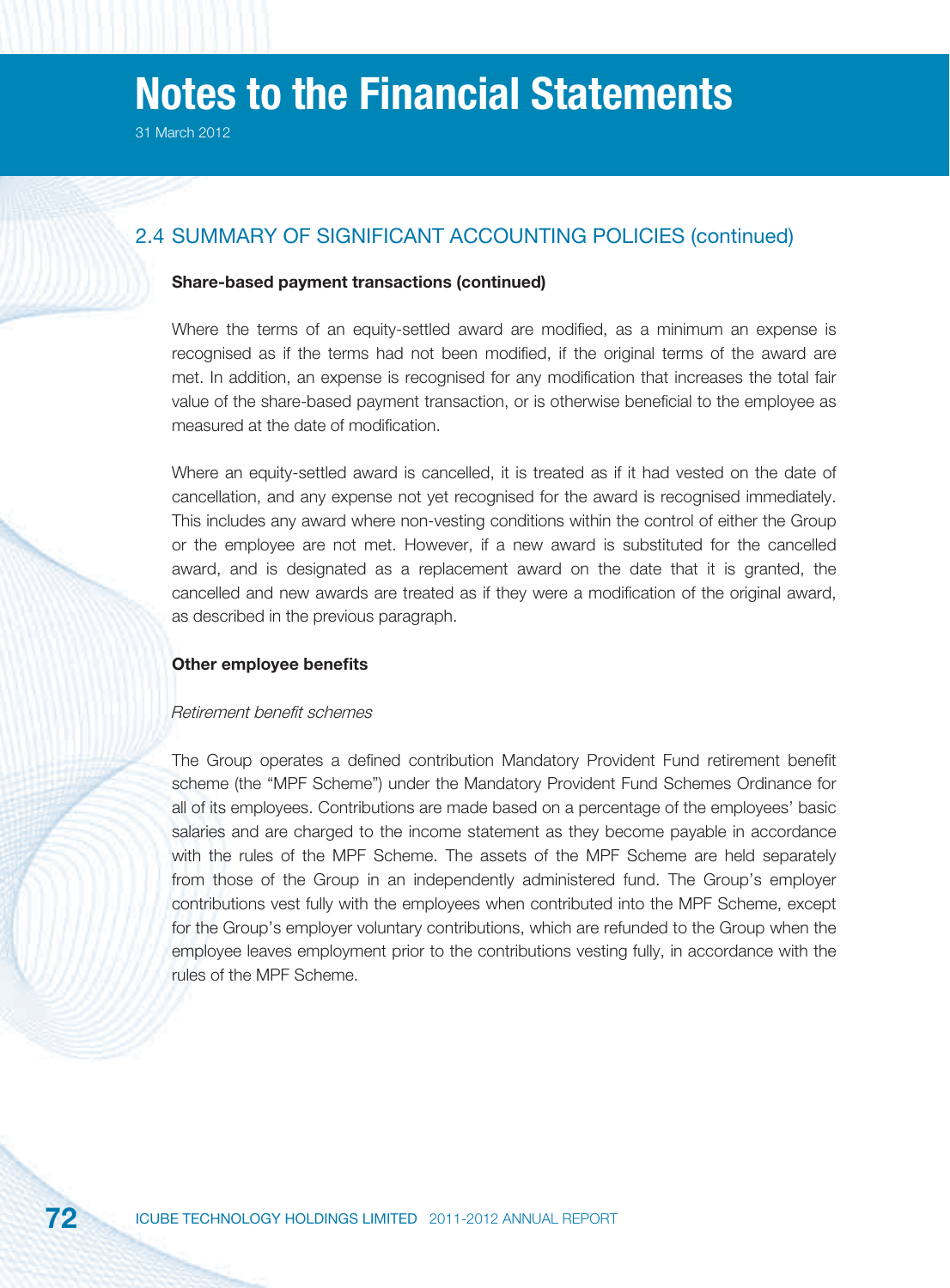## 2.4 SUMMARY OF SIGNIFICANT ACCOUNTING POLICIES (continued)

### **Other employee benefits (continued)**

#### Retirement benefit schemes (continued)

Pursuant to the relevant regulations of Mainland China, subsidiaries of the Company operating in Mainland China participate in a local municipal government retirement benefit scheme (the "Mainland Scheme") whereby the subsidiaries are required to contribute a percentage of the basic salaries of their employees to the Mainland Scheme to fund their retirement benefit obligations regarding all existing and future retired employees of the subsidiaries. The only obligation of the Group with respect to the Mainland Scheme is to pay the ongoing required contributions under the Mainland Scheme mentioned above. Contributions under the Mainland Scheme are charged to the income statement as incurred. There are no provisions under the Mainland Scheme whereby forfeited contributions may be used to reduce future contributions.

### **Foreign currencies**

These financial statements are presented in Hong Kong dollars, which is the Company's functional and presentation currency. Each entity in the Group determines its own functional currency and items included in the financial statements of each entity are measured using that functional currency. Foreign currency transactions recorded by the entities in the Group are initially recorded using their respective functional currency rates of ruling at the dates of the transactions. Monetary assets and liabilities denominated in foreign currencies are retranslated at the functional currency rates of exchange ruling at the end of the reporting period. All differences arising on settlement or translation of monetary items are taken to the income statement.

Non-monetary items that are measured in terms of historical cost in a foreign currency are translated using the exchange rates at the dates of the initial transactions. Non-monetary items measured at fair value in a foreign currency are translated using the exchange rates at the date when the fair value was determined. The gain or loss arising on retranslation of a non-monetary item is treated in line with the recognition of the gain or loss on change in fair value of the item (i.e., translation difference on item whose fair value gain or loss is recognised in other comprehensive income or profit or loss is also recognised in other comprehensive income or profit or loss, respectively).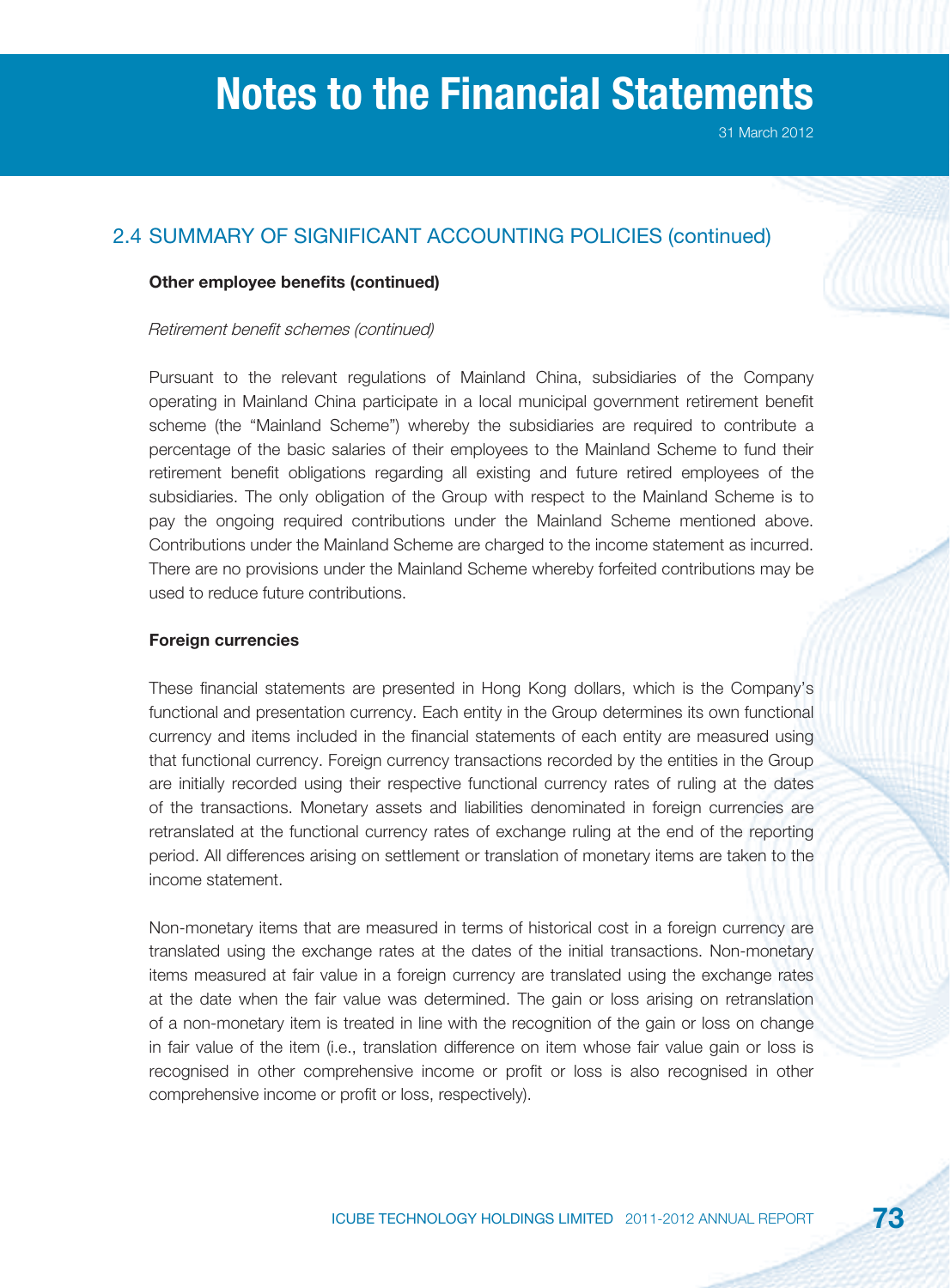### 2.4 SUMMARY OF SIGNIFICANT ACCOUNTING POLICIES (continued)

#### **Foreign currencies (continued)**

The functional currencies of certain overseas subsidiaries are currencies other than the Hong Kong dollar. As at the end of the reporting period, the assets and liabilities of these entities are translated into the presentation currency of the Company at the exchange rates ruling at the end of the reporting period and their income statements are translated into Hong Kong dollars at the weighted average exchange rates for the year. The resulting exchange differences are recognised in other comprehensive income and accumulated in the exchange fluctuation reserve. On disposal of a foreign operation, the component of other comprehensive income relating to that particular foreign operation is recognised in the income statement.

For the purpose of the consolidated statement of cash flows, the cash flows of overseas subsidiaries are translated into Hong Kong dollars at the exchange rates ruling at the dates of the cash flows. Frequently recurring cash flows of overseas subsidiaries which arise throughout the year are translated into Hong Kong dollars at the weighted average exchange rates for the year.

### 3. SIGNIFICANT ACCOUNTING JUDGEMENTS AND ESTIMATES

The preparation of the Group's financial statements requires management to make judgements, estimates and assumptions that affect the reported amounts of revenues, expenses, assets and liabilities, and the disclosure of contingent liabilities, at the end of the reporting period. However, uncertainty about these assumptions and estimates could result in outcomes that could require a material adjustment to the carrying amounts of the assets or liabilities affected in the future.

#### **Judgements**

In the process of applying the Group's accounting policies, management has made the following judgements, which have the most significant effect on the amounts recognised in the financial statements: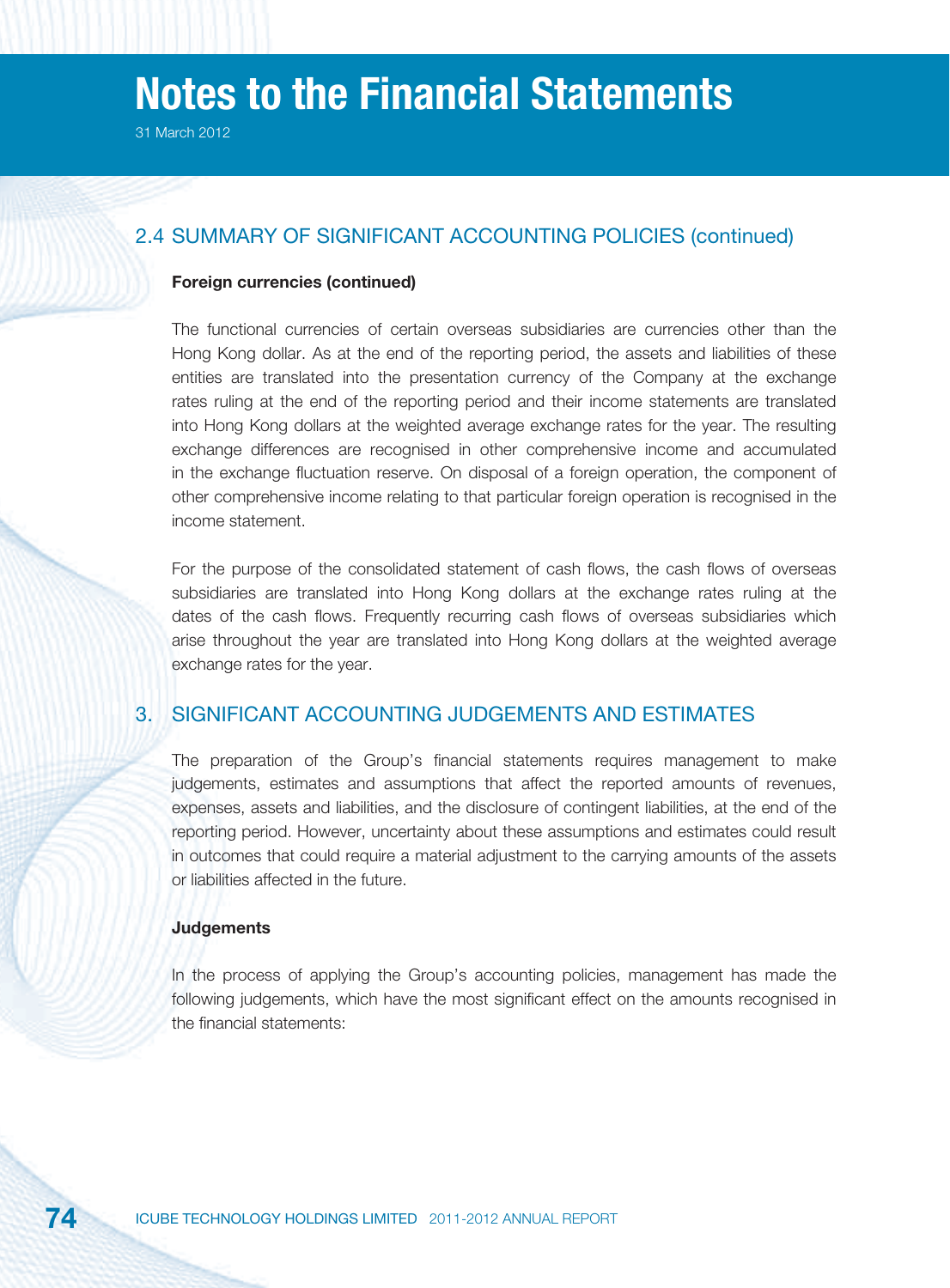31 March 2012

## 3. SIGNIFICANT ACCOUNTING JUDGEMENTS AND ESTIMATES (continued)

### **Judgements (continued)**

#### Income tax

Deferred tax is provided using the liability method, on all temporary differences at the end of the reporting period between the tax bases of assets and liabilities and their carrying amounts for financial reporting purposes.

Deferred tax assets are recognised for unused tax losses carried forward to the extent that it is probable (i.e., more likely than not) that future taxable profits will be available against which the unused tax losses can be utilised, based on all available evidence. Recognition primarily involves judgement regarding the future performance of the particular legal entity or tax group in which the deferred tax asset has been recognised. A variety of other factors are also evaluated in considering whether there is convincing evidence that it is probable that some portion or all of the deferred tax assets will ultimately be realised, such as the existence of taxable temporary differences, tax planning strategies and the periods in which estimated tax losses can be utilised. The carrying amount of deferred tax assets and related financial models and budgets are reviewed at the end of each reporting period and to the extent that there is insufficient convincing evidence that sufficient taxable profits will be available within the utilisation periods to allow utilisation of the carried forward tax losses, the asset balance will be reduced and charged to the income statement.

#### Impairment of available-for-sale financial assets

The Group classifies certain assets as available-for-sale and recognises movements of their fair values in equity. An impairment allowance is made for available-for-sale equity investments when there has been a significant or prolonged decline in the fair value below its cost or where other objective evidence of impairment exists. The determination of what is "significant" or "prolonged" requires judgement by management who also evaluates other relevant factors, such as the share price volatility of the underlying equity investments. At 31 March 2012, no impairment (2011: Nil) was recognised as a charge to the income statement for the Group's available-for-sale equity investments. The carrying amount of the Group's available-for-sale equity investments was HK\$15,304,000 (2011: HK\$18,812,000) as at 31 March 2012.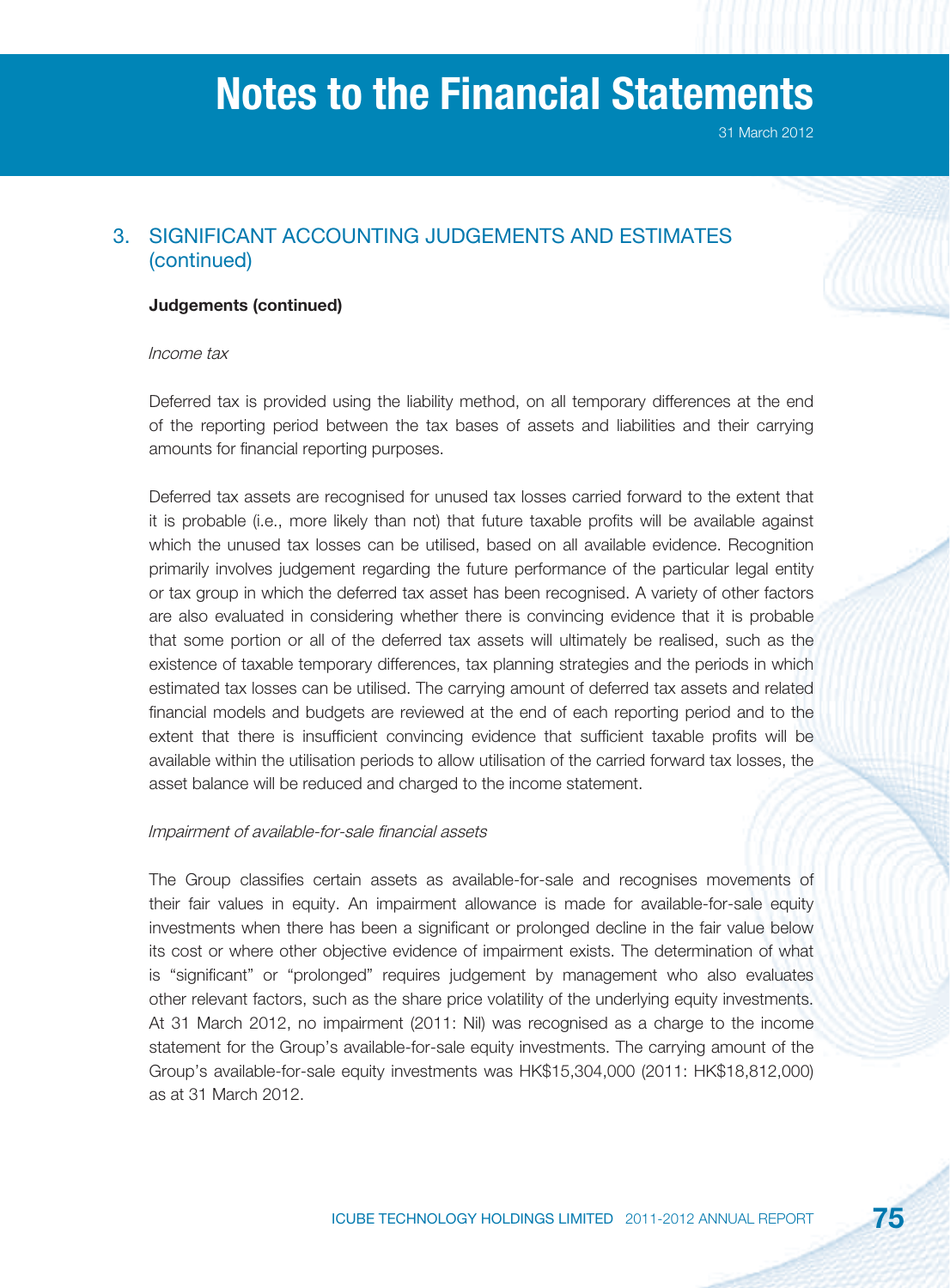31 March 2012

## 3. SIGNIFICANT ACCOUNTING JUDGEMENTS AND ESTIMATES (continued)

#### **Estimation uncertainty**

The key assumptions concerning the future and other key sources of estimation uncertainty at the end of the reporting period, that have a significant risk of causing a material adjustment to the carrying amounts of assets and liabilities within the next financial year, are described below.

#### Fair values of the embedded financial derivatives

As described in note 17 to the financial statements, the convertible notes include embedded derivatives that are measured at fair value through profit or loss. The fair values of the embedded derivatives of the convertible notes are determined by the directors using the binomial option pricing model. The significant inputs into the model were share price at the year end date, risk-free interest rate, exercise price, expected volatility of the underlying shares and term of maturity. When the actual results of the inputs differ from management's estimate, it will have an impact on the fair value gains, or losses and the fair values of the derivative component of the convertible notes.

As at 31 March 2011, the fair values of the embedded financial derivatives were HK\$390,000.

### Presentation of convertible bonds and fair value of derivative component of convertible bonds

As described in note 26 to the financial statements, the convertible bonds of the Group are presented as the derivative component and the liability component of the convertible bonds in accordance with HKAS 39. This requires an initial recognition of the derivative component and the liability component at fair value.

The derivative component initially recognised and subsequently measured at fair value is determined by a binomial model.

The amount of the liability component initially recognised is determined with reference to the net proceeds from the issuance of the convertible bonds and the fair value of the derivative component at initial recognition. The liability component is subsequently measured at amortised cost using the effective interest rate method until it is extinguished on conversion or redemption.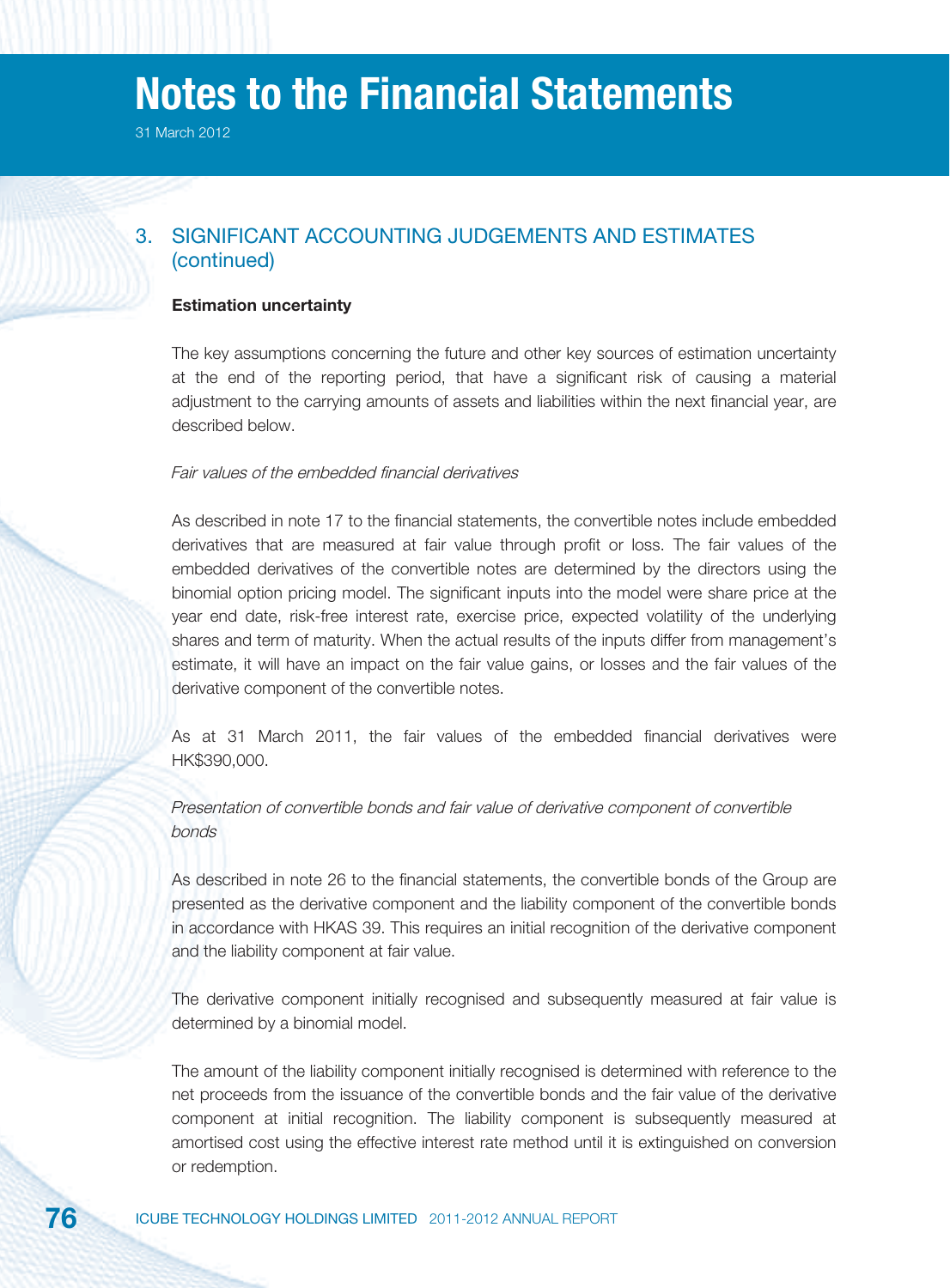31 March 2012

## 3. SIGNIFICANT ACCOUNTING JUDGEMENTS AND ESTIMATES (continued)

### **Estimation uncertainty (continued)**

Presentation of convertible bonds and fair value of derivative component of convertible bonds (continued)

As at 31 March 2012, the fair value of the derivative component and the carrying amount of the liability component of convertible bonds were HK\$19,730,000 and HK\$161,848,000, respectively (2011: HK\$45,540,000, HK\$142,595,000, respectively).

#### Valuation of share options

As described in note 32 to the financial statements, the Company engaged an independent firm of professionally qualified valuers to assist in the valuation of the share options granted during the year ended 31 March 2012. The fair value of options granted under the share option scheme was determined using the binomial option pricing model. The significant inputs into the model were share price at the grant date, risk-free interest rate, exercise price and expected volatility of the underlying shares. When the actual results of the inputs differ from management's estimate, it will have an impact on share option expenses and the related share option reserve of the Company. As at 31 March 2012, the fair value of the share options granted by the Company was HK\$11,322,000, of which a share option expense of HK\$4,941,000 (2011: HK\$3,142,000) was recognised during the year ended 31 March 2012.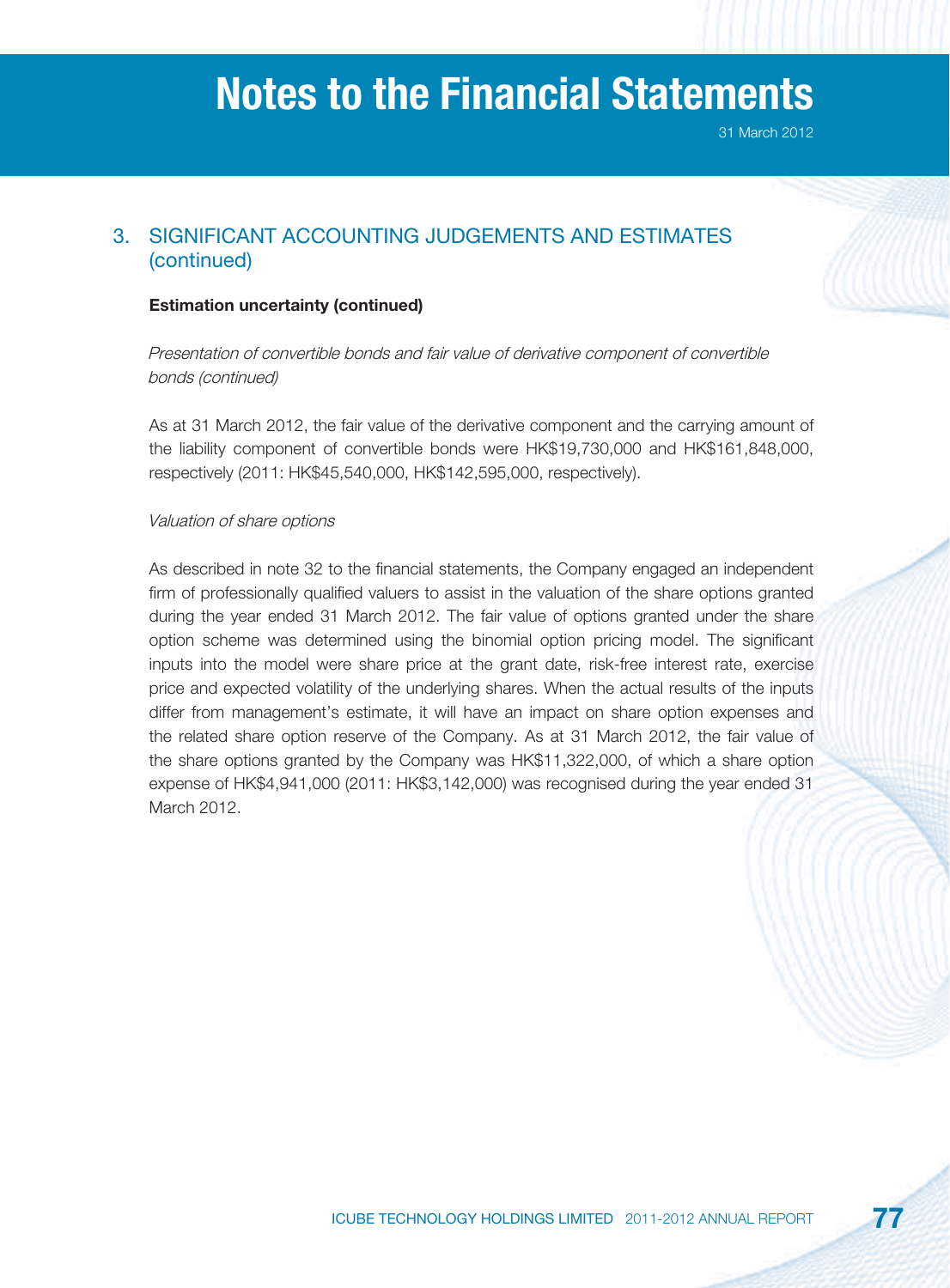31 March 2012

### 4. OPERATING SEGMENT INFORMATION

The Group's operating businesses are structured and managed separately according to the nature of their operations and the products and services they provide. Each of the Group's operating segments represents a strategic business unit that offers products and services which are subject to risks and returns that are different from those of the other business segments. Summary details of the operating segments are as follows:

- (a) the electronic products segment trades electronic products;
- (b) the treasury investments segment comprises securities investment and trading; and
- (c) the corporate and others segment comprises corporate income and expense items and research and development of information technology.

Management monitors the results of the Group's operating segments separately for the purpose of making decisions about resources allocation and performance assessment. Segment performance is evaluated based on reportable segment profit/(loss), which is measured consistently with the Group's profit/(loss) before tax from continuing operations except that interest income, finance costs, fair value gain on derivative component of convertible bonds, head office and corporate expenses are excluded from such measurement.

Segment assets exclude pledged time deposits, cash and cash equivalents and other unallocated head office and corporate assets as these assets are managed on a group basis.

Segment liabilities exclude convertible bonds, the derivative component of convertible bonds, deferred tax liabilities and other unallocated head office and corporate liabilities as these liabilities are managed on a group basis.

There are no intersegment sales and transfers between the segments.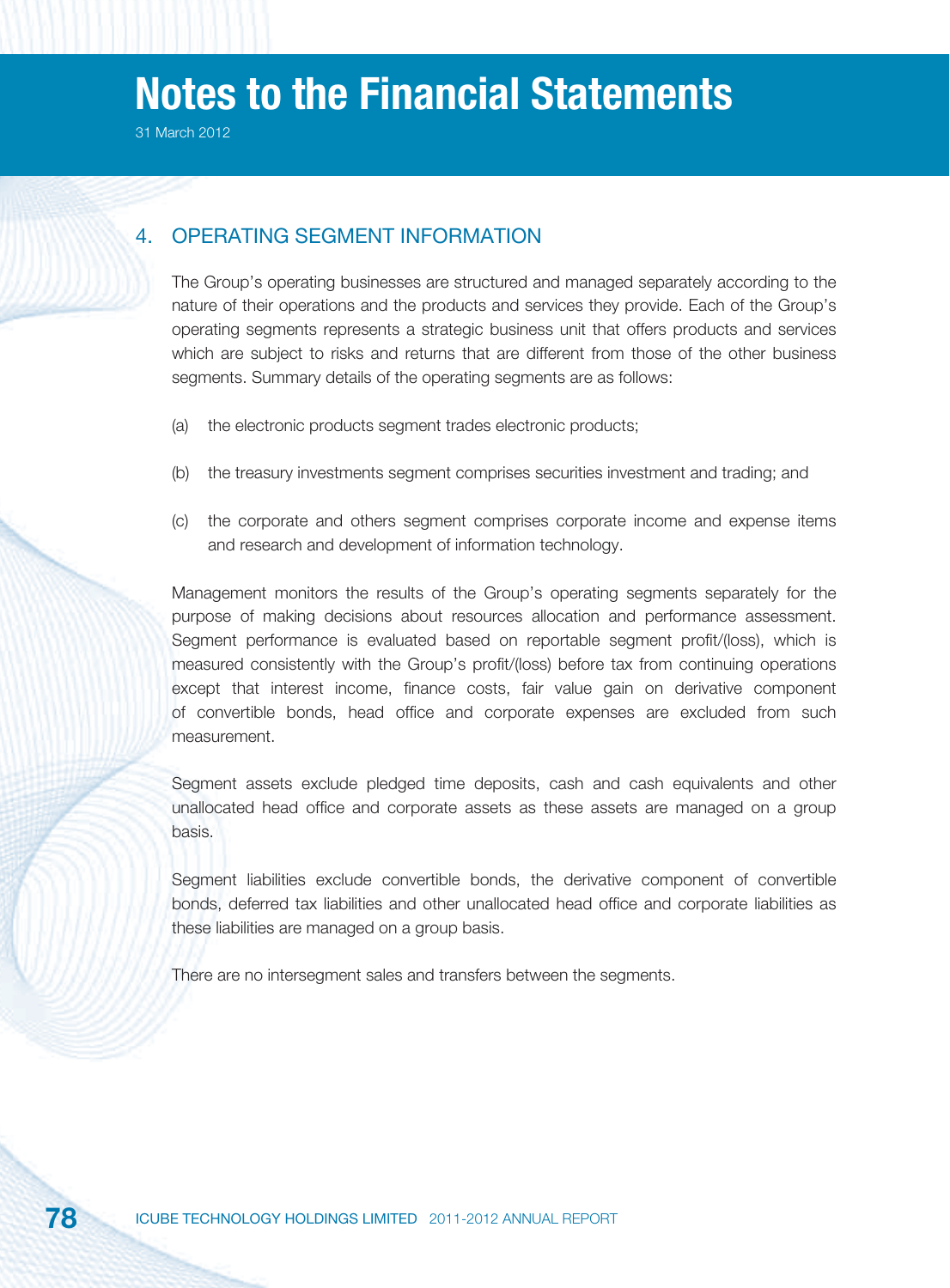## 4. OPERATING SEGMENT INFORMATION (continued)

The following tables present revenue from continuing operations, loss and certain asset, liability and capital expenditure information for the Group's business segments for the years ended 31 March 2012 and 2011.

### **Group**

|                                                     | <b>Electronic products</b> |                | <b>Treasury investments</b> |           | Corporate and others |                          | Consolidated    |           |
|-----------------------------------------------------|----------------------------|----------------|-----------------------------|-----------|----------------------|--------------------------|-----------------|-----------|
|                                                     | 2012                       | 2011           | 2012                        | 2011      | 2012                 | 2011                     | 2012            | 2011      |
|                                                     | <b>HK\$'000</b>            | HK\$'000       | <b>HK\$'000</b>             | HK\$'000  | <b>HK\$'000</b>      | HK\$'000                 | <b>HK\$'000</b> | HK\$'000  |
| Segment revenue:                                    |                            |                |                             |           |                      |                          |                 |           |
| Sales to external customers<br>Losses from treasury | 23,097                     | 38,511         |                             |           |                      |                          | 23,097          | 38,511    |
| investments                                         |                            | $\overline{a}$ | (33, 248)                   | (18, 137) |                      | $\overline{\phantom{a}}$ | (33, 248)       | (18, 137) |
| Total                                               | 23,097                     | 38,511         | (33, 248)                   | (18, 137) |                      | $\overline{\phantom{a}}$ | (10, 151)       | 20,374    |
| Segment results                                     | (3,508)                    | (4, 819)       | (132,073)                   | (30, 802) | (38, 126)            | (36, 397)                | (173, 707)      | (72, 018) |
| Reconciliation:                                     |                            |                |                             |           |                      |                          |                 |           |
| Interest income and                                 |                            |                |                             |           |                      |                          |                 |           |
| unallocated gains<br>Fair value gain on derivative  |                            |                |                             |           |                      |                          | 13              | 19        |
| component of convertible                            |                            |                |                             |           |                      |                          |                 |           |
| bonds                                               |                            |                |                             |           |                      |                          | 25,810          | 13,680    |
| Unallocated expenses                                |                            |                |                             |           |                      |                          | (122)           | (111)     |
| Finance costs                                       |                            |                |                             |           |                      |                          | (19, 480)       | (18, 542) |
| Loss before tax from                                |                            |                |                             |           |                      |                          |                 |           |
| continuing operations                               |                            |                |                             |           |                      |                          | (167, 486)      | (76, 972) |
| Income tax expense                                  |                            |                |                             |           |                      |                          |                 |           |
| Loss for the year                                   |                            |                |                             |           |                      |                          | (167, 486)      | (76, 972) |
| <b>Assets and liabilities</b>                       |                            |                |                             |           |                      |                          |                 |           |
| Segment assets                                      | 5,120                      | 4,781          | 139,310                     | 262,145   | 2,275                | 1,560                    | 146,705         | 268,486   |
| Reconciliation:<br>Unallocated assets               |                            |                |                             |           |                      |                          | 50,898          | 51,625    |
|                                                     |                            |                |                             |           |                      |                          |                 |           |
| Total assets                                        |                            |                |                             |           |                      |                          | 197,603         | 320,111   |
| Segment liabilities<br>Reconciliation:              | 6,890                      | 7,673          | 120                         | 120       | 2,391                | 2,360                    | 9,401           | 10,153    |
| Unallocated liabilities                             |                            |                |                             |           |                      |                          | 181,956         | 189,091   |
| <b>Total liabilities</b>                            |                            |                |                             |           |                      |                          | 191,357         | 199,244   |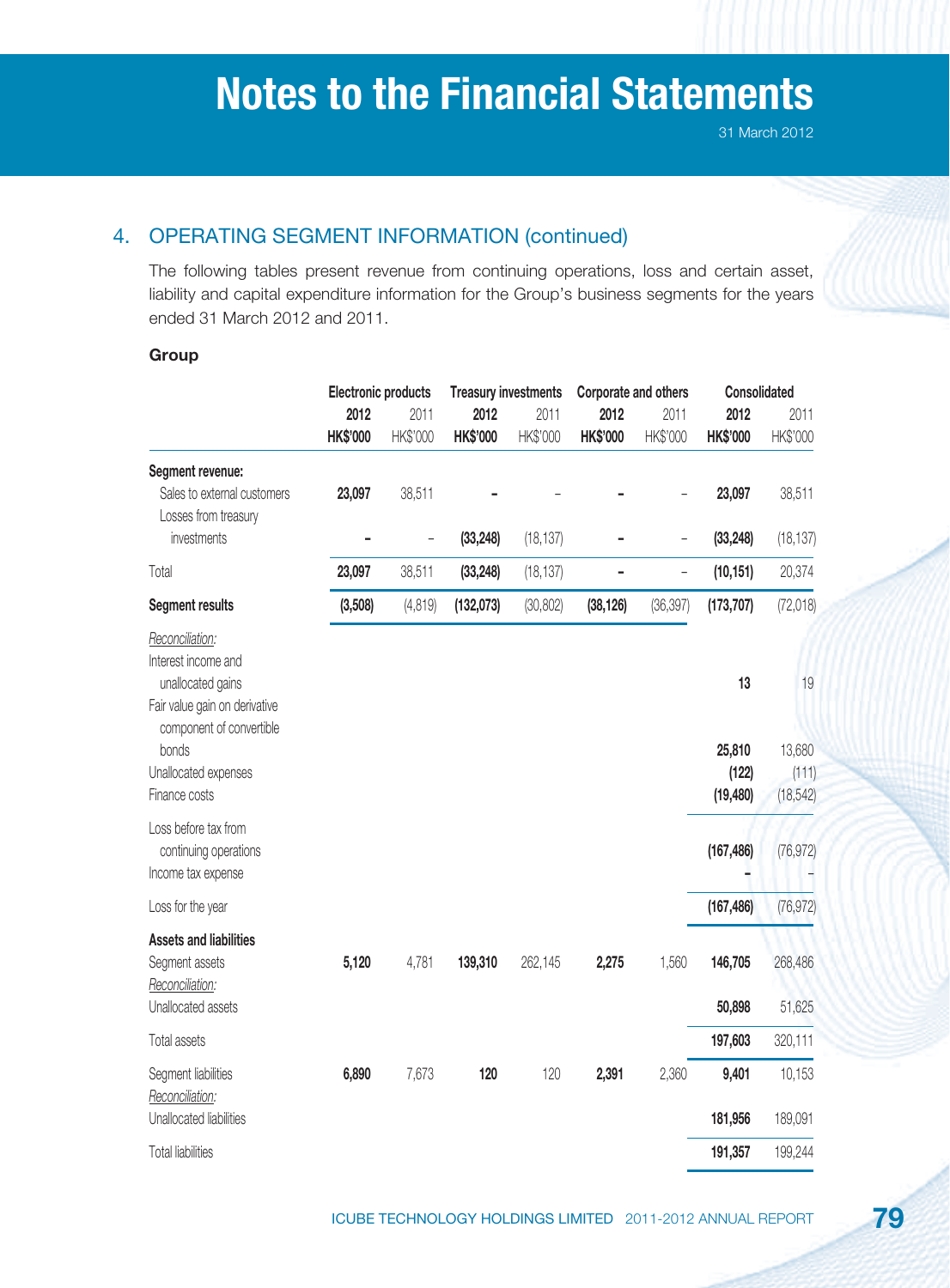## 4. OPERATING SEGMENT INFORMATION (continued)

### **Other segment information**

|                                                                                    |                         | <b>Electronic products</b> |                         | <b>Treasury investments</b> | Corporate and others    |                  | Consolidated            |                  |
|------------------------------------------------------------------------------------|-------------------------|----------------------------|-------------------------|-----------------------------|-------------------------|------------------|-------------------------|------------------|
|                                                                                    | 2012<br><b>HK\$'000</b> | 2011<br>HK\$'000           | 2012<br><b>HK\$'000</b> | 2011<br>HK\$'000            | 2012<br><b>HK\$'000</b> | 2011<br>HK\$'000 | 2012<br><b>HK\$'000</b> | 2011<br>HK\$'000 |
| Depreciation                                                                       | 77                      | 17                         |                         |                             | 395                     | 717              | 472                     | 734              |
| Impairment of items of property,<br>plant and equipment                            | 17                      | 335                        |                         |                             |                         |                  | 17                      | 335              |
| Impairment of other receivables                                                    |                         |                            |                         |                             | 906                     |                  | 906                     |                  |
| Write-down of inventories to<br>net realisable value                               | 60                      | 221                        |                         |                             |                         |                  | 60                      | 221              |
| Fair value losses on equity<br>investments at fair value<br>through profit or loss |                         |                            | 98,327                  | 12,328                      |                         |                  | 98,327                  | 12,328           |
| Fair value loss on conversion<br>option derivatives                                |                         |                            | 390                     | 472                         |                         |                  | 390                     | 472              |
| Equity-settled share option<br>arrangements                                        |                         |                            |                         |                             | 4,941                   | 3,142            | 4,941                   | 3,142            |
| Capital expenditure                                                                | 22                      | 665                        |                         |                             | 907                     | 2,343            | 929                     | 3,008            |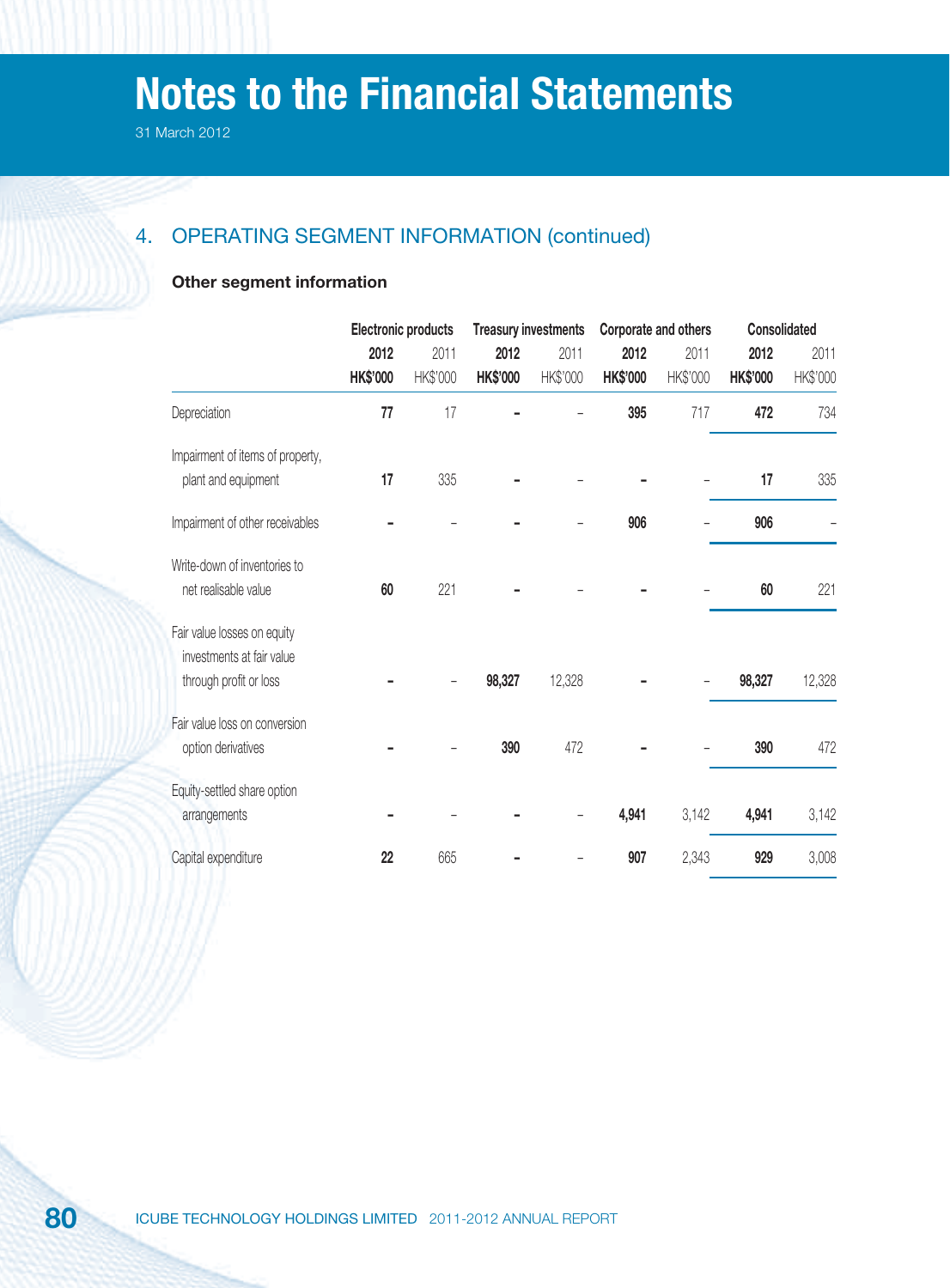## 4. OPERATING SEGMENT INFORMATION (continued)

### **Geographical information**

The following table presents revenue from continuing operations and certain asset and capital expenditure information for the Group's geographical information for the years ended 31 March 2012 and 2011.

|                         |                 | People's                 |                 |                     |                 |                     |
|-------------------------|-----------------|--------------------------|-----------------|---------------------|-----------------|---------------------|
|                         |                 | <b>Republic of China</b> |                 | <b>Europe and</b>   |                 |                     |
|                         |                 | (including Hong Kong)    |                 | <b>South Africa</b> |                 | <b>Consolidated</b> |
|                         | 2012            | 2011                     | 2012            | 2011                | 2012            | 2011                |
|                         | <b>HK\$'000</b> | HK\$'000                 | <b>HK\$'000</b> | HK\$'000            | <b>HK\$'000</b> | HK\$'000            |
| <b>Segment revenue:</b> |                 |                          |                 |                     |                 |                     |
| Electronic products     | 21,606          | 38,511                   | 1,491           | -                   | 23,097          | 38,511              |
| Treasury investments    | (33, 248)       | (18, 137)                |                 |                     | (33, 248)       | (18, 137)           |
|                         | (11, 642)       | 20,374                   | 1,491           |                     | (10, 151)       | 20,374              |
| Non-current assets      | 2,053           | 1,639                    | -               |                     | 2,053           | 1,639               |

The revenue information from continuing operations above is based on the location of customers and the stock markets.

The non-current asset information from continuing operations above is based on the location of assets and excludes financial instruments.

### **Information about a major customer**

Revenue from continuing operations of approximately HK\$14,830,000 (2011: HK\$20,410,000) was derived from sales by the electronics product segment to a single customer.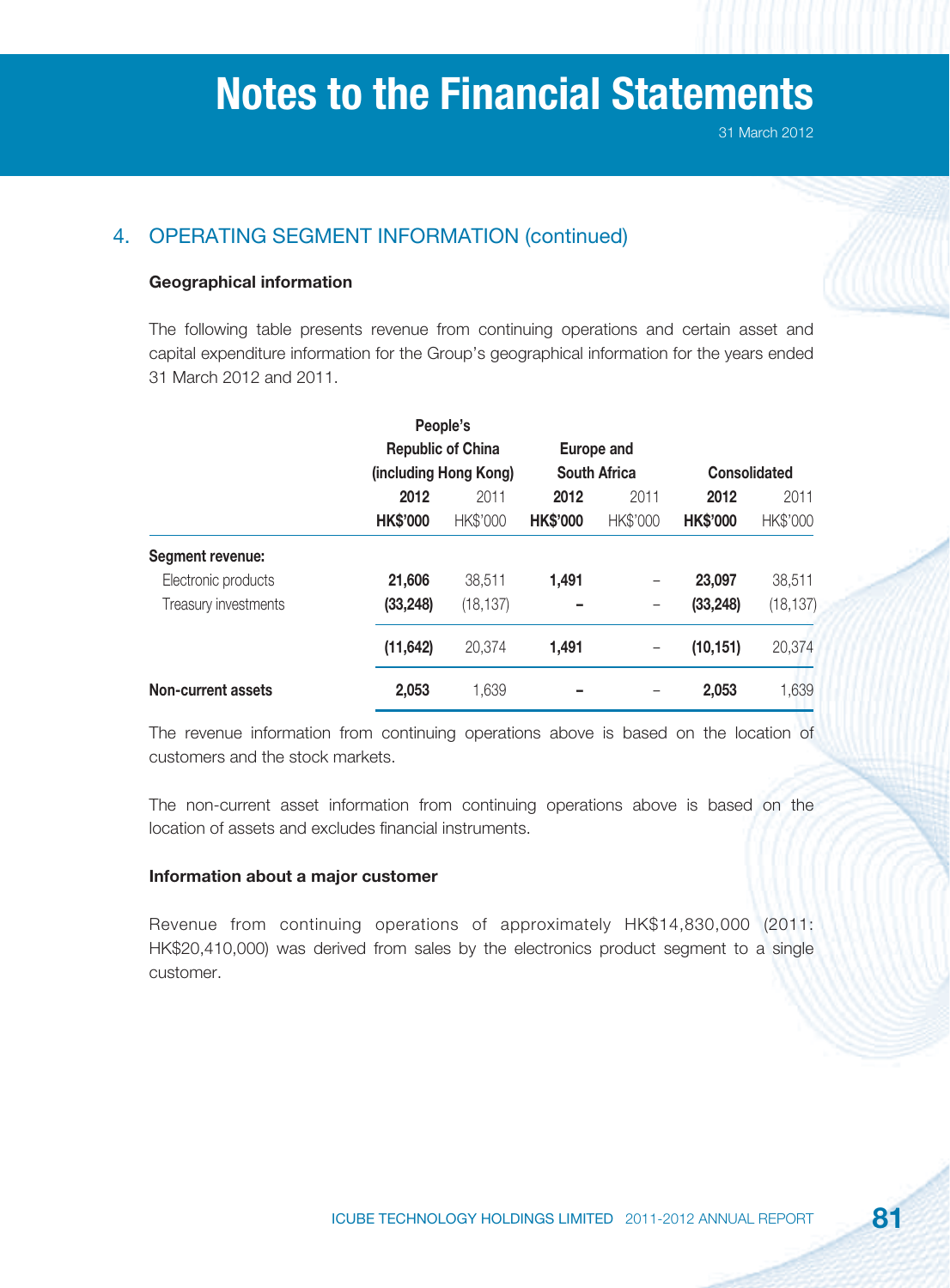## 5. REVENUE, OTHER INCOME AND GAINS

Revenue, which is also the Group's turnover, represents the aggregate of the net invoiced value of goods sold, after allowances for returns and trade discounts, losses on disposal of equity investments at fair value through profit or loss, dividend income arising from listed equity investments and interest income from note receivables and convertible notes during the year.

An analysis of revenue, other income and gains from continuing operations is as follows:

|                                                             | 2012            | 2011      |
|-------------------------------------------------------------|-----------------|-----------|
|                                                             | <b>HK\$'000</b> | HK\$'000  |
| <b>Revenue</b>                                              |                 |           |
| Sale of goods                                               | 23,097          | 38,511    |
| Losses on disposal of equity investments at                 |                 |           |
| fair value through profit or loss                           | (44, 077)       | (25, 921) |
| Dividend income from listed equity investments              | 1,861           | 1,425     |
| Interest income from convertible notes and note receivables | 8,968           | 6,359     |
|                                                             | (10, 151)       | 20,374    |
| Other income and gains                                      |                 |           |
| Bank interest income                                        | 13              | 19        |
| <b>Others</b>                                               | 867             | 536       |
|                                                             | 880             | 555       |

### 6. FINANCE COSTS

An analysis of finance costs from continuing operations is as follows:

|                                                                                   |                         | Group            |
|-----------------------------------------------------------------------------------|-------------------------|------------------|
|                                                                                   | 2012<br><b>HK\$'000</b> | 2011<br>HK\$'000 |
| Interest on bank overdrafts and other loans wholly repayable<br>within five years | 207                     | 707              |
| Interest on finance leases                                                        | 20                      | 11               |
| Imputed interest on convertible bonds                                             | 19,253                  | 17,824           |
|                                                                                   | 19,480                  | 18.542           |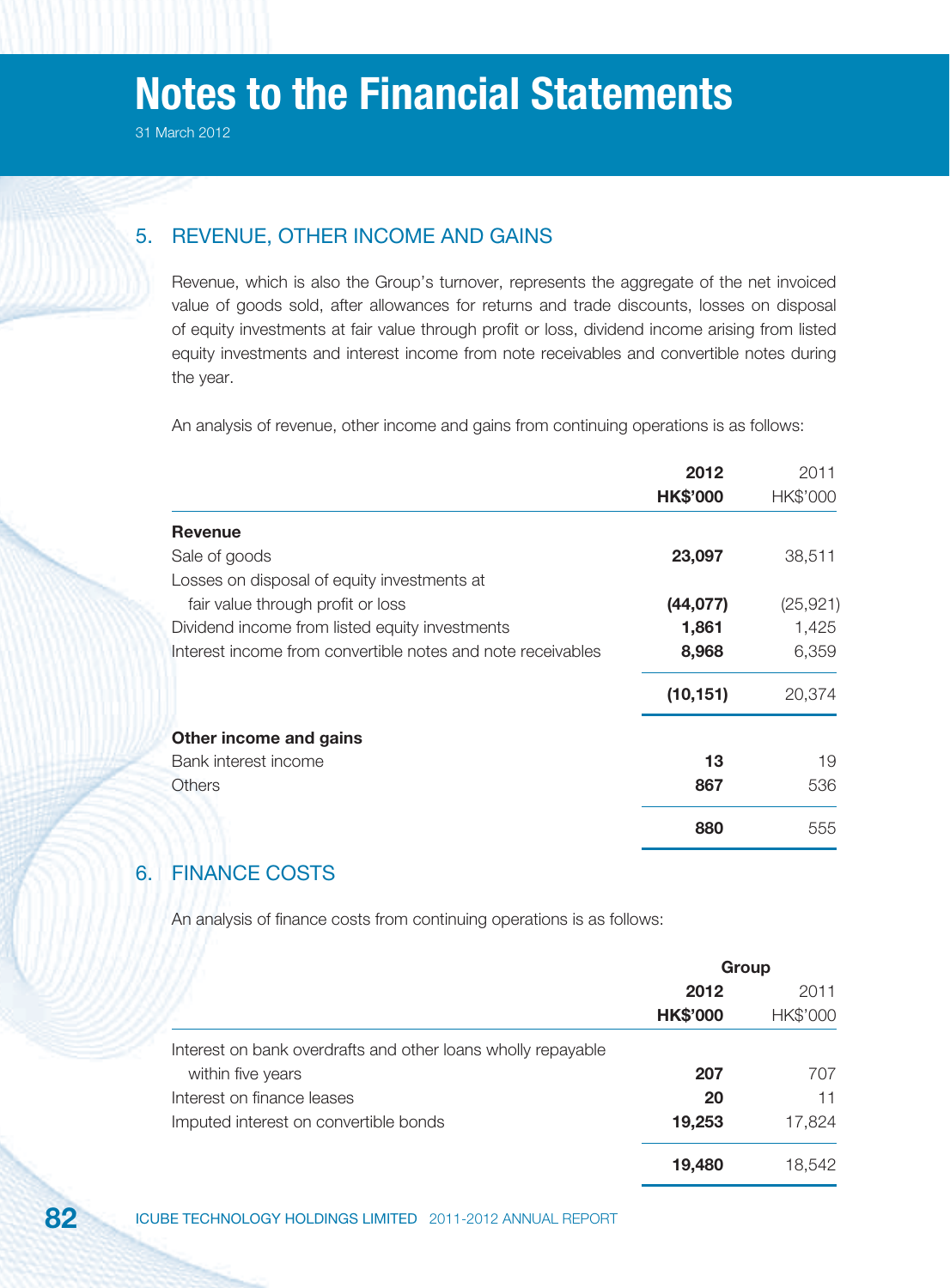## 7. LOSS BEFORE TAX

The Group's loss before tax from continuing operations is arrived at after charging/ (crediting):

|                                                                           | 2012            | 2011     |
|---------------------------------------------------------------------------|-----------------|----------|
|                                                                           | <b>HK\$'000</b> | HK\$'000 |
| Cost of inventories sold                                                  | 23,108          | 38,901   |
| Depreciation (note 14)                                                    | 472             | 734      |
| Research costs*                                                           | 7,206           | 9,306    |
| Employee benefit expense (including directors'<br>remuneration (note 8)): |                 |          |
| Wages and salaries                                                        | 20,323          | 16,655   |
| Equity-settled share option expenses                                      | 4,941           | 3,142    |
| Retirement benefit scheme contributions**                                 | 1,441           | 972      |
|                                                                           | 26,705          | 20,769   |
| Minimum lease payments under operating leases:                            |                 |          |
| Land and buildings                                                        | 2,846           | 2,806    |
| Auditors' remuneration                                                    | 1,200           | 1,150    |
| Impairment of other receivables                                           | 906             |          |
| Impairment of items of property, plant and equipment                      | 17              | 335      |
| Write-off of items of property, plant and equipment                       |                 | 106      |
| Loss on disposal of items of property, plant and equipment                | 45              |          |
| Write-down of inventories to net realisable value                         | 60              | 221      |
| Foreign exchange differences, net                                         | (54)            | (15)     |

Research costs for the year ended 31 March 2012 included wages and salaries of HK\$4,458,000 (2011: HK\$2,402,000), which had been included in the employee benefit expenses disclosed above.

At 31 March 2012, the Group had no forfeited contributions available to reduce its contributions to the retirement benefit schemes in future years (2011: Nil).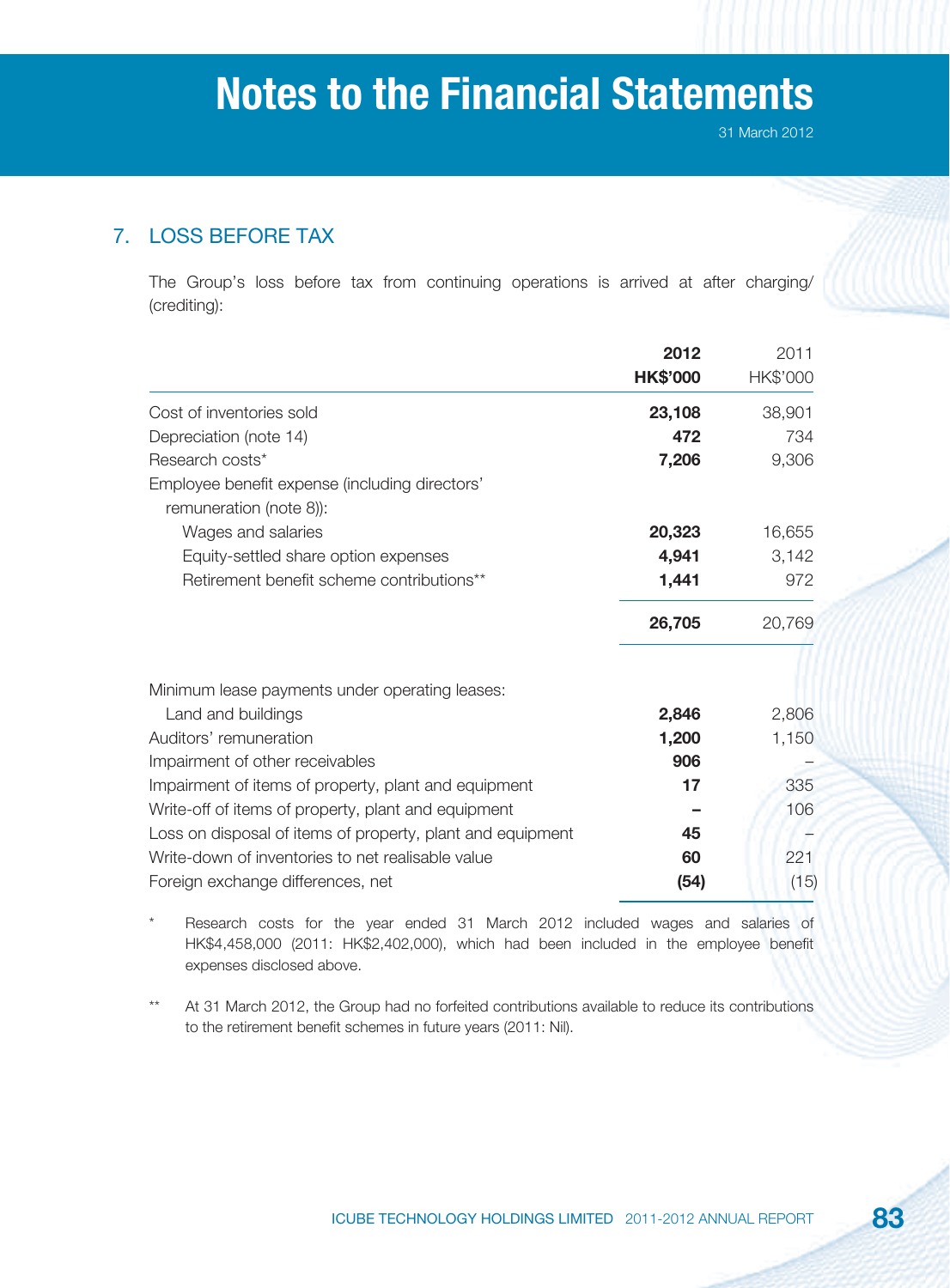## 8. DIRECTORS' REMUNERATION

Directors' remuneration for the year, disclosed pursuant to the Rules Governing the Listing of Securities (the "Listing Rules") on The Stock Exchange of Hong Kong Limited (the "Stock Exchange") and Section 161 of the Hong Kong Companies Ordinance, is as follows:

|                                           | Group           |          |
|-------------------------------------------|-----------------|----------|
|                                           | 2012            | 2011     |
|                                           | <b>HK\$'000</b> | HK\$'000 |
| Fees                                      | 400             | 400      |
| Other emoluments of executive directors:  |                 |          |
| Salaries, allowances and benefits in kind | 3,510           | 4,012    |
| Equity-settled share option expenses      | 1,121           | 1,370    |
| Pension scheme contributions              | 176             | 198      |
|                                           | 4,807           | 5,580    |
|                                           | 5,207           | 5,980    |
|                                           |                 |          |

During the year ended 31 March 2012, certain directors were granted share options, in respect of their services to the Group, under the share option scheme of the Company, further details of which are set out in note 32 to the financial statements. The fair value of such options was determined as at the date of grant and the amount recognised in the income statement for the year ended 31 March 2012 was included in the above directors' remuneration disclosures.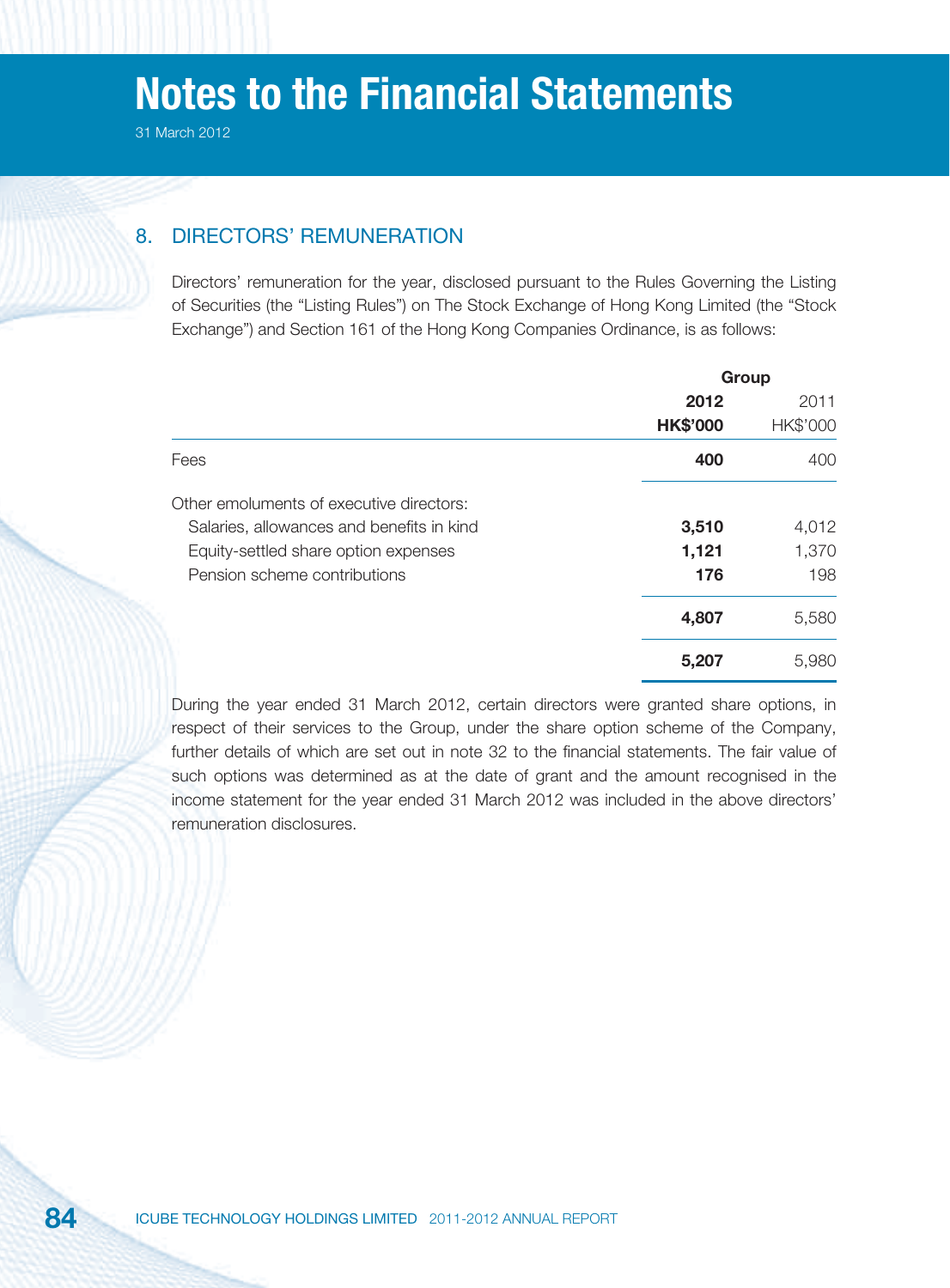## 8. DIRECTORS' REMUNERATION (continued)

### **(a) Independent non-executive directors**

The fees paid to independent non-executive directors during the year were as follows:

|                            | 2012<br><b>HK\$'000</b> | 2011<br>HK\$'000 |
|----------------------------|-------------------------|------------------|
| Mr. Li Chi Ming            | 150                     | 150              |
| Mr. Tung Tat Chiu, Michael | 150                     | 150              |
| Mr. Wan Ngar Yin, David    | 100                     | 100              |
|                            | 400                     | 400              |

There were no other emoluments payable to the independent non-executive directors during the year (2011: Nil).

### **(b) Executive directors**

|                         | Fees<br>HK\$'000 | Salaries,<br>allowances<br>and benefits<br>in kind<br>HK\$'000 | Equity-<br>settled share<br>option<br>expenses<br>HK\$'000 | <b>Pension</b><br>scheme<br>contributions<br>HK\$'000 | <b>Total</b><br>remuneration<br>HK\$'000 |
|-------------------------|------------------|----------------------------------------------------------------|------------------------------------------------------------|-------------------------------------------------------|------------------------------------------|
| 2012                    |                  |                                                                |                                                            |                                                       |                                          |
| Mr. Wong Howard         |                  | 1,950                                                          | 826                                                        | 98                                                    | 2,874                                    |
| Mr. Wong Yat Fai        |                  | 1,560                                                          | 295                                                        | 78                                                    | 1,933                                    |
|                         |                  | 3,510                                                          | 1,121                                                      | 176                                                   | 4,807                                    |
| 2011                    |                  |                                                                |                                                            |                                                       |                                          |
| Mr. Wong Howard         |                  | 1,950                                                          | 685                                                        | 98                                                    | 2,733                                    |
| Mr. Wong Yat Fai        |                  | 1,560                                                          | 685                                                        | 78                                                    | 2,323                                    |
| Mr. Lam Sai Ho, Anthony |                  | 502                                                            |                                                            | 22                                                    | 524                                      |
|                         |                  | 4,012                                                          | 1,370                                                      | 198                                                   | 5,580                                    |

There was no arrangement under which a director waived or agreed to waive any remuneration during the year (2011: Nil).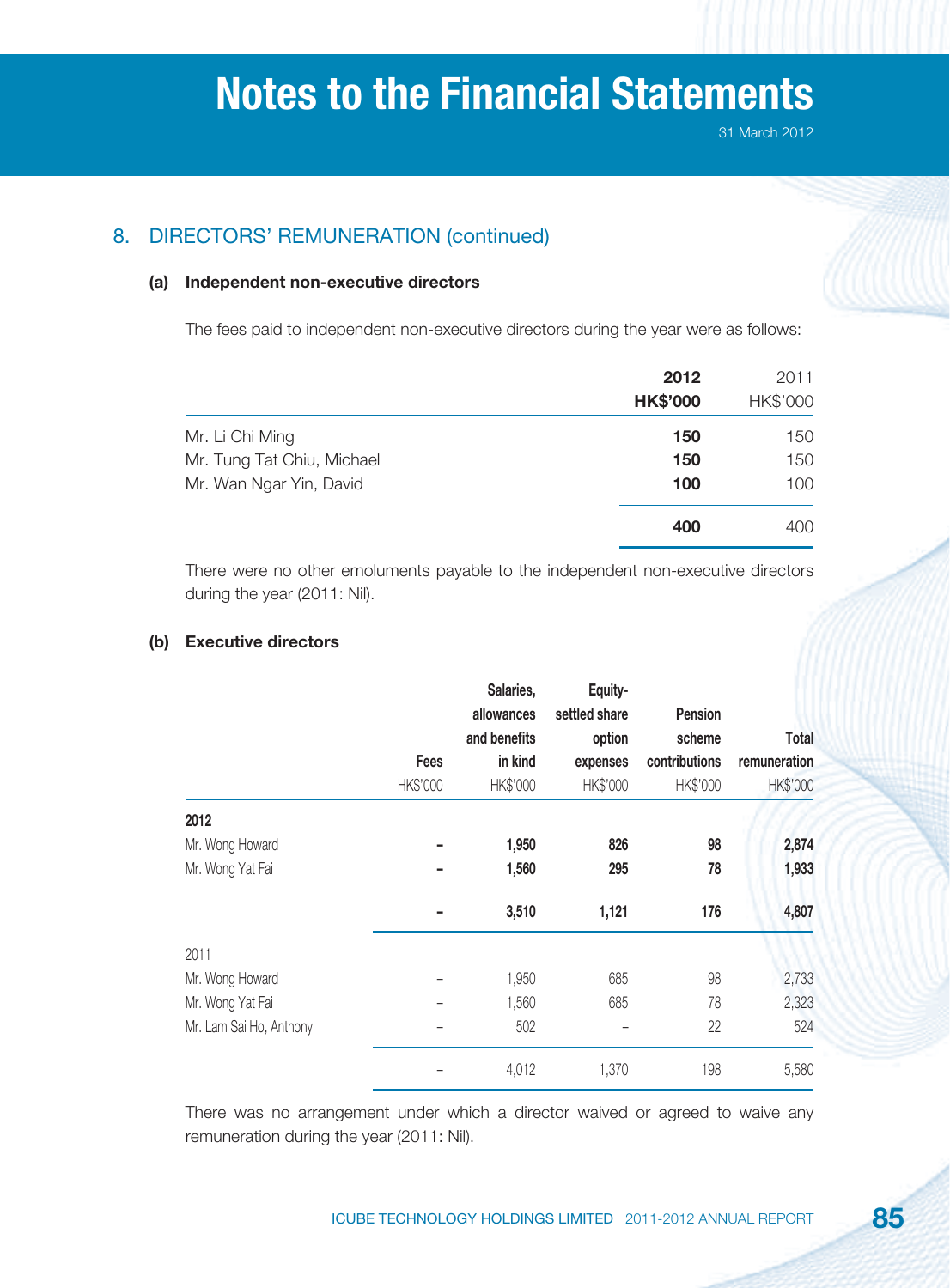### 9. FIVE HIGHEST PAID EMPLOYEES

The five highest paid employees during the year included two (2011: two) directors, details of whose remuneration are set out in note 8 above. Details of the remuneration of the remaining three (2011: three) non-director, highest paid employees for the year are as follows:

|                                           | Group           |          |
|-------------------------------------------|-----------------|----------|
|                                           | 2012            | 2011     |
|                                           | <b>HK\$'000</b> | HK\$'000 |
| Salaries, allowances and benefits in kind | 2,846           | 2,493    |
| Equity-settled share option expenses      | 1,264           | 748      |
| Pension scheme contributions              | 142             | 190      |
|                                           | 4,252           | 3,431    |

During the year ended 31 March 2012, share options were granted to three non-director, highest paid employees in respect of their services to the Group under the share option scheme of the Company, further details of which are set out in note 32 to the financial statements. The fair value of such options was determined at the date of grant and the amount recognised in the income statement for the year ended 31 March 2012 was included in the above non-director, five highest paid employees' remuneration disclosures.

The number of non-director, highest paid employees whose remuneration fell within the following bands is as follows:

|                                | <b>Number of employees</b> |      |
|--------------------------------|----------------------------|------|
|                                | 2012                       | 2011 |
| Nil to HK\$1,000,000           |                            |      |
| HK\$1,000,001 to HK\$1,500,000 |                            |      |
| HK\$1,500,001 to HK\$2,000,000 |                            |      |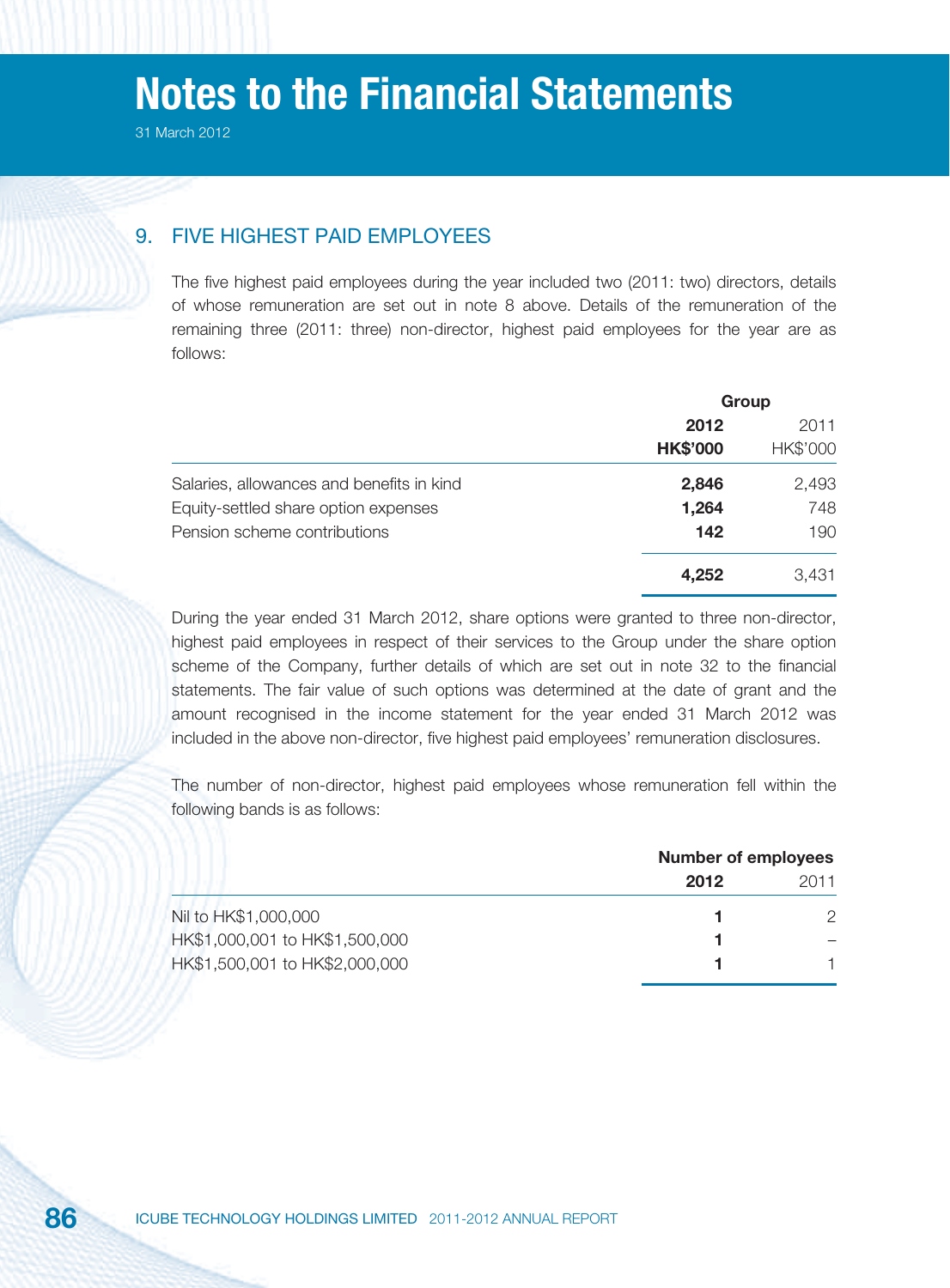## 10. INCOME TAX

No provision for Hong Kong profits tax has been made as the Group had no assessable profits arising in Hong Kong during the year (2011: Nil). No provision for Mainland China corporate income tax has been made as the Group did not generate any assessable profits in Mainland China during the year (2011: Nil).

A reconciliation of the tax credit applicable to loss before tax using the statutory rates for the jurisdictions in which the Company and its subsidiaries are domiciled to the tax position at the effective tax rates, is as follows:

### **Group – 2012**

|                                            |                                     | <b>Mainland</b>          |                          |  |
|--------------------------------------------|-------------------------------------|--------------------------|--------------------------|--|
|                                            | <b>Hong Kong</b><br><b>HK\$'000</b> | China<br><b>HK\$'000</b> | Total<br><b>HK\$'000</b> |  |
| Loss before tax from continuing operations | (157,900)                           | (9,586)                  | (167, 486)               |  |
| Tax at the applicable tax rates            | (26, 053)                           | (2, 396)                 | (28, 449)                |  |
| Income not subject to tax                  | (4, 565)                            |                          | (4, 565)                 |  |
| Expenses not deductible for tax            | 4,019                               |                          | 4,019                    |  |
| Tax losses for the year not recognised     | 26,646                              | 2,396                    | 29,042                   |  |
| Others                                     | (47)                                |                          | (47)                     |  |
| Tax                                        |                                     |                          |                          |  |

Group – 2011

|                                            | Hong Kong | China    | Total           |
|--------------------------------------------|-----------|----------|-----------------|
|                                            | HK\$'000  | HK\$'000 | <b>HK\$'000</b> |
| Loss before tax from continuing operations | (68, 640) | (8, 332) | (76, 972)       |
| Tax at the applicable tax rates            | (11, 326) | (2,083)  | (13, 409)       |
| Income not subject to tax                  | (348)     |          | (348)           |
| Expenses not deductible for tax            | 5,216     |          | 5,216           |
| Tax losses for the year not recognised     | 6,458     | 2,083    | 8,541           |
| Tax                                        |           |          |                 |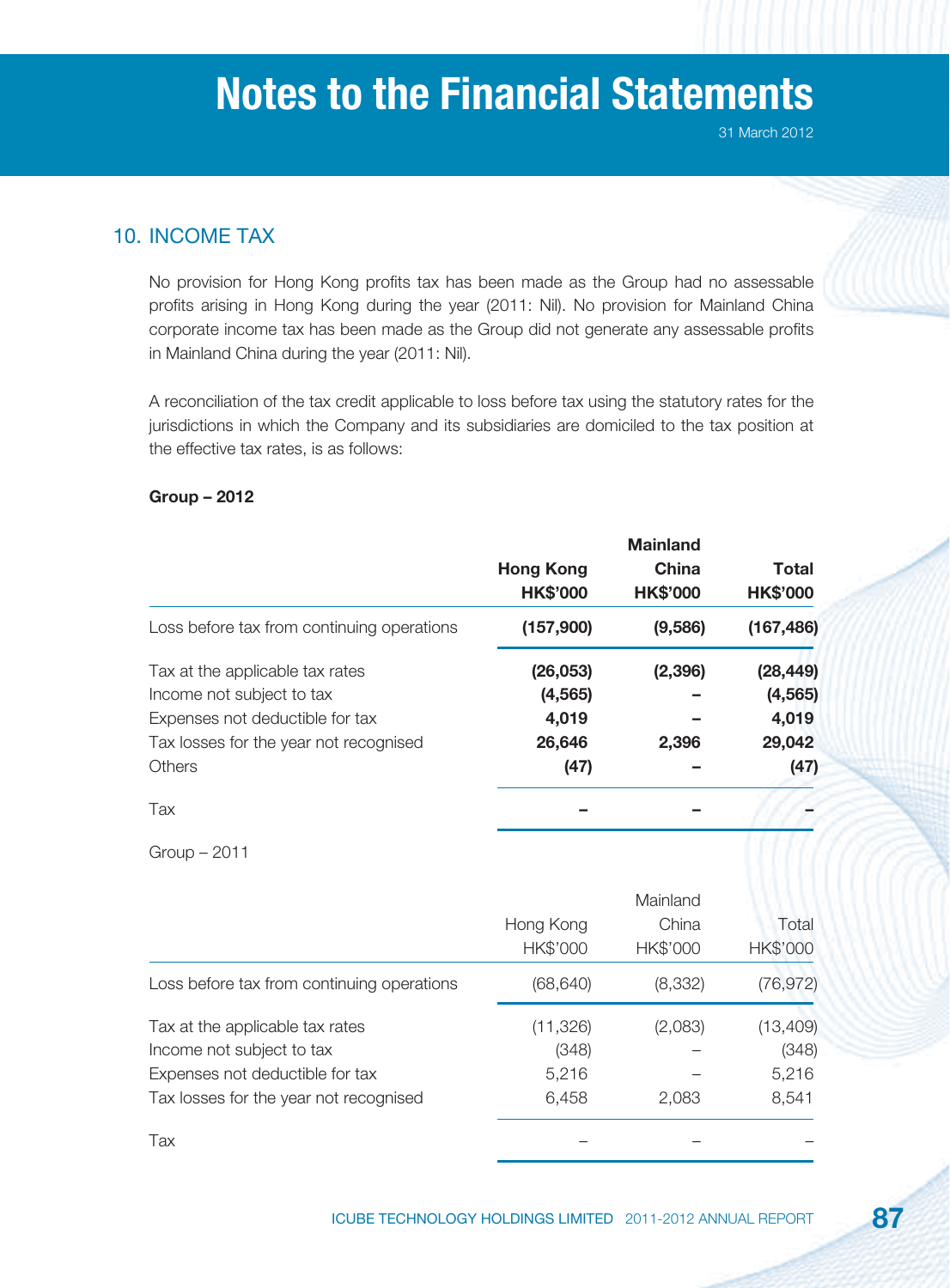### 11. LOSS FOR THE YEAR ATTRIBUTABLE TO OWNERS OF THE PARENT

The consolidated loss attributable to owners of the parent for the year ended 31 March 2012 includes a loss of HK\$109,353,000 (2011: HK\$85,338,000) which has been dealt with in the financial statements of the Company (note 29(b)).

### 12. DISCONTINUED OPERATION

On 10 August 2010, the Company announced the decision of its board of directors to dispose of the entire interest in GR Vietnam International Limited ("GR Vietnam International"), an indirectly wholly-owned subsidiary of the Company. GR Vietnam International engaged in the convenience store business in Vietnam. The Group decided to cease its convenience store business because it planned to focus its resources on other investment opportunities. The disposal of GR Vietnam International was completed on 12 October 2010.

The results of GR Vietnam International for the period from 1 April 2010 to the date of disposal are presented below:

|                                                   |      | 2011     |
|---------------------------------------------------|------|----------|
|                                                   | Note | HK\$'000 |
| Revenue                                           |      | 5,836    |
| Cost of goods sold                                |      | (4, 447) |
| Gross profit                                      |      | 1,389    |
| Other income                                      |      | 630      |
| Selling and distribution expenses                 |      | (1,804)  |
| Administrative expenses                           |      | (3,730)  |
| Other operating expenses                          |      |          |
| Loss before tax from the discontinued operation   |      | (3, 515) |
| Income tax expense                                |      |          |
| Loss for the year from the discontinued operation |      | (3, 515) |
| Gain on disposal of a subsidiary                  | 30   | 26,691   |
|                                                   |      | 23,176   |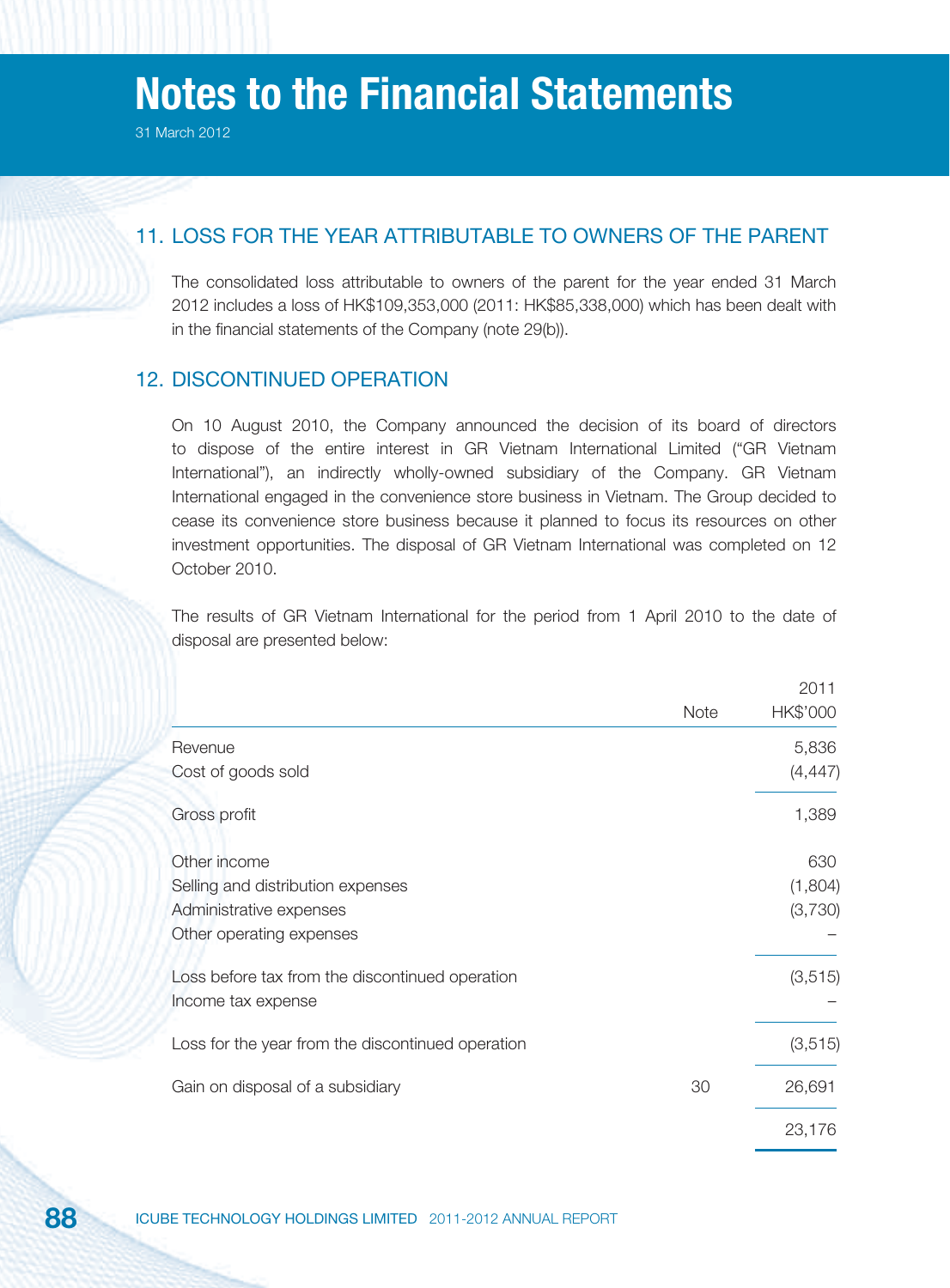31 March 2012

## 12. DISCONTINUED OPERATION (continued)

The net cash flows incurred by GR Vietnam International are as follows:

|                                                                           | 2011<br>HK\$'000 |
|---------------------------------------------------------------------------|------------------|
| Operating activities                                                      | (3, 214)         |
| Investing activities                                                      | (1,528)          |
| Financing activities                                                      | 3,463            |
| Net cash outflows                                                         | (1, 279)         |
| Earnings per share:<br>Basic and diluted, from the discontinued operation | HK 0.82 cents    |

The calculations of basic and diluted earnings per share from the discontinued operation are based on:

|                                                                                                 | 2011           |
|-------------------------------------------------------------------------------------------------|----------------|
| Profit attributable to ordinary equity holders of the<br>parent from the discontinued operation | HK\$23,176,000 |
| Weighted average number of ordinary shares in issue during the                                  |                |
| year used in the basic earnings per share calculation                                           | 2,824,643,047  |

No adjustment has been made to the basic earnings per share amounts from the discontinued operation for the year ended 31 March 2011 in respect of a dilution because the exercise prices of the Company's share options were higher than the average market prices of the shares during that year.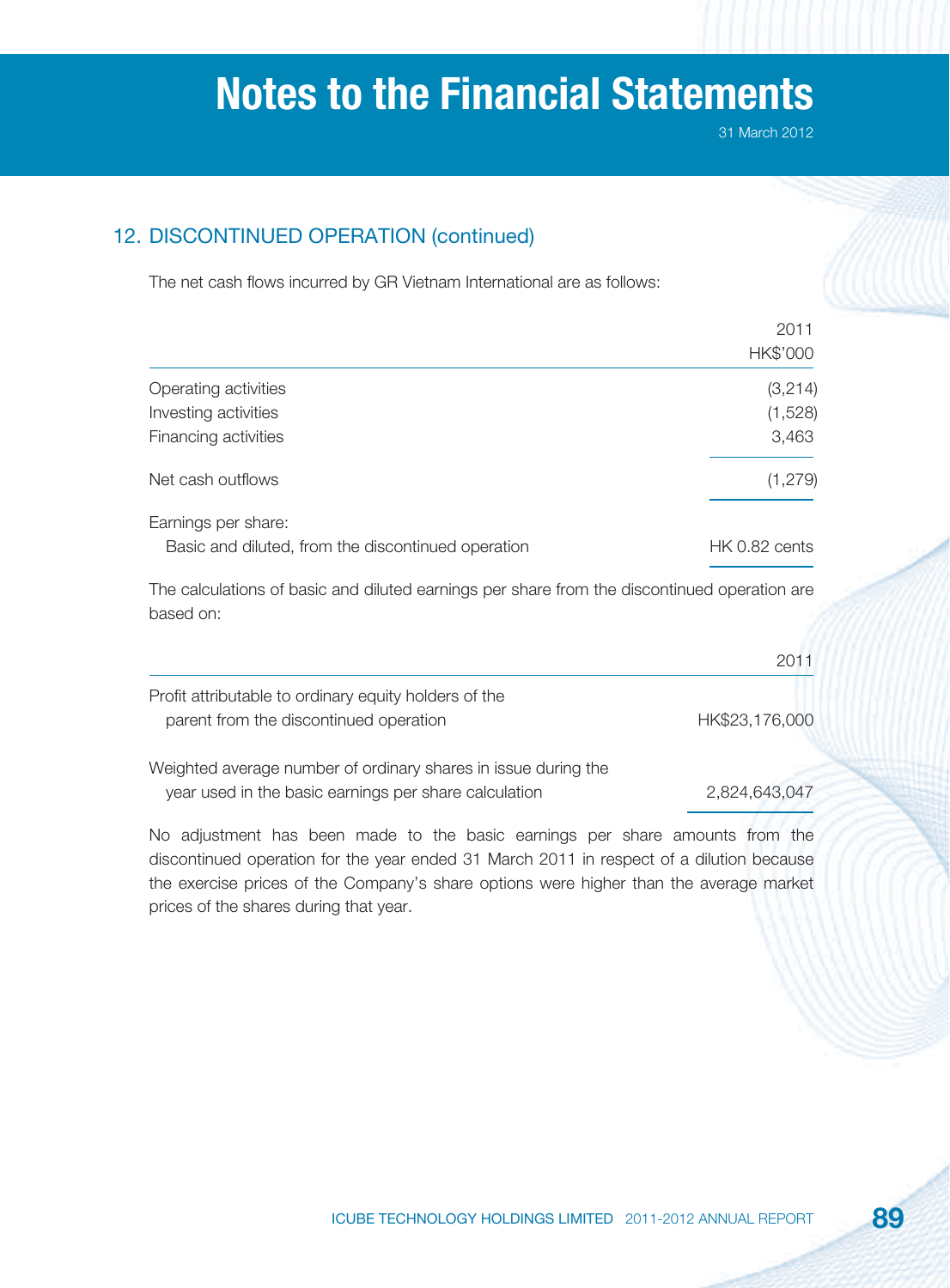31 March 2012

### 13. LOSS PER SHARE ATTRIBUTABLE TO ORDINARY EQUITY HOLDERS OF THE PARENT

The calculation of the basic loss per share amounts is based on the loss for the year attributable to ordinary equity holders of the parent of HK\$156,601,000 (2011: HK\$46,416,000), and the weighted average number of 2,850,882,501 (2011: 2,824,643,047) ordinary shares in issue during the year.

The calculation of the basic loss per share amounts from continuing operations is based on the loss for the year from continuing operations of HK\$156,601,000 (2011: HK\$69,592,000) and the weighted average number of 2,850,882,501 (2011: 2,824,643,047) ordinary shares in issue during the year.

No adjustment has been made to the basic loss per share amounts presented for the years ended 31 March 2012 and 2011 in respect of a dilution as the share options and the convertible bonds outstanding during the years had an anti-dilutive effect on the basic loss per share amounts presented.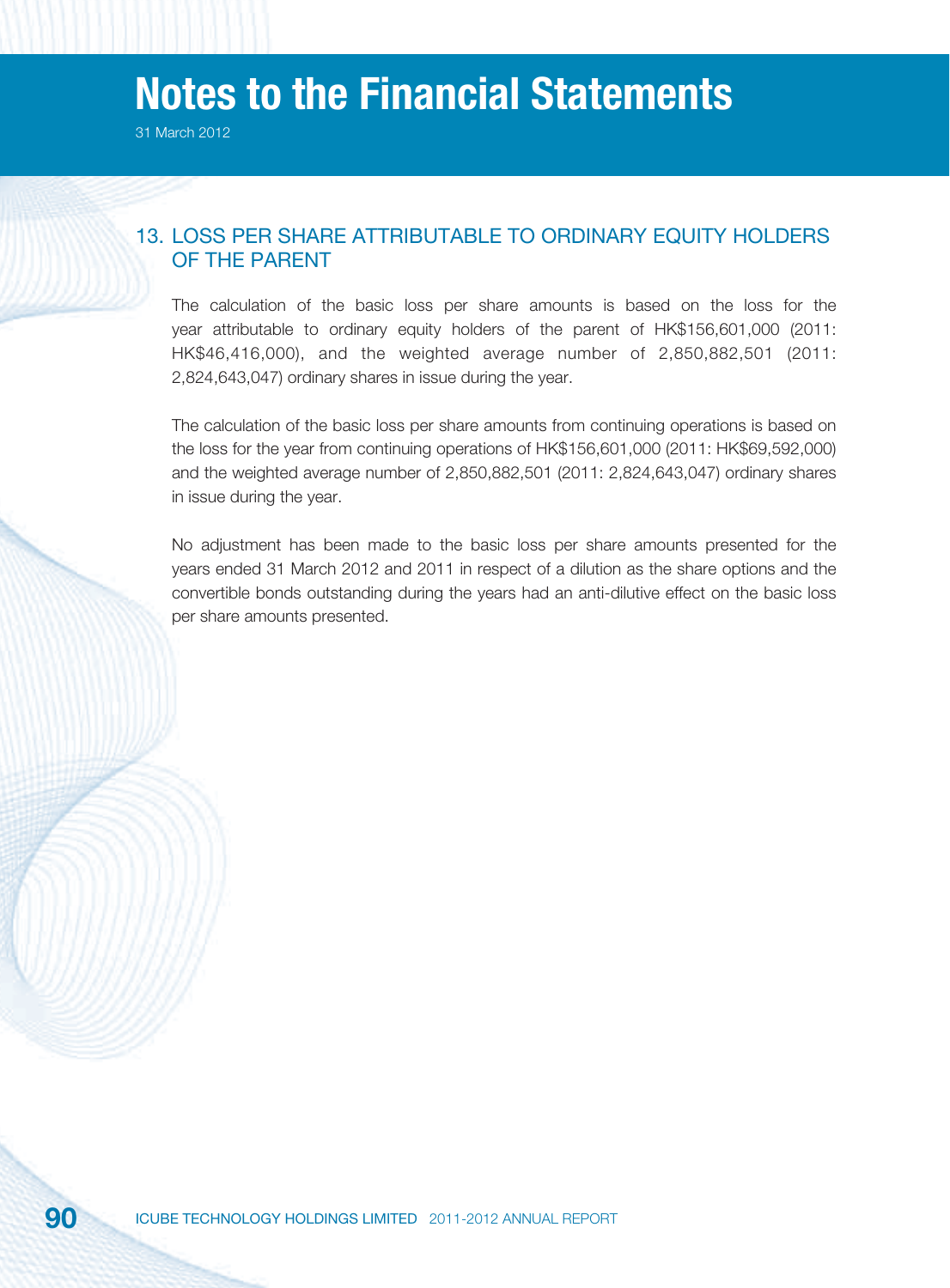## 14. PROPERTY, PLANT AND EQUIPMENT

**Group**

|                                    | <b>Buildings</b><br>HK\$'000 | Leasehold<br>improve-<br>ments<br>HK\$'000 | <b>Plant and</b><br>machinery<br>HK\$'000 | Motor<br>vehicles,<br>furniture,<br>fixtures and<br>equipment<br>HK\$'000 | <b>Total</b><br>HK\$'000 |
|------------------------------------|------------------------------|--------------------------------------------|-------------------------------------------|---------------------------------------------------------------------------|--------------------------|
| Cost:                              |                              |                                            |                                           |                                                                           |                          |
| At 1 April 2010                    | 13,238                       | 1,531                                      | 13,826                                    | 8,122                                                                     | 36,717                   |
| Additions                          |                              | 479                                        | 33                                        | 2,496                                                                     | 3,008                    |
| Disposals                          |                              |                                            |                                           | (480)                                                                     | (480)                    |
| Disposal of a subsidiary (note 30) |                              | (1,309)                                    |                                           | (2,934)                                                                   | (4, 243)                 |
| Exchange realignment               |                              | (15)                                       |                                           | 111                                                                       | 96                       |
| At 31 March 2011 and               |                              |                                            |                                           |                                                                           |                          |
| 1 April 2011                       | 13,238                       | 686                                        | 13,859                                    | 7,315                                                                     | 35,098                   |
| Additions                          |                              | 369                                        | 22                                        | 538                                                                       | 929                      |
| Disposals                          |                              | (78)                                       |                                           |                                                                           | (78)                     |
| Exchange realignment               |                              | 4                                          |                                           | 46                                                                        | 50                       |
| At 31 March 2012                   | 13,238                       | 981                                        | 13,881                                    | 7,899                                                                     | 35,999                   |
| Accumulated depreciation and       |                              |                                            |                                           |                                                                           |                          |
| impairment:                        |                              |                                            |                                           |                                                                           |                          |
| At 1 April 2010                    | 13,238                       | 797                                        | 13,826                                    | 6,012                                                                     | 33,873                   |
| Provided during the year           |                              | 138                                        | 3                                         | 593                                                                       | 734                      |
| Disposals                          |                              |                                            |                                           | (374)                                                                     | (374)                    |
| Disposal of a subsidiary (note 30) |                              | (292)                                      |                                           | (933)                                                                     | (1, 225)                 |
| Impairment                         |                              |                                            |                                           | 335                                                                       | 335                      |
| Exchange realignment               |                              | (4)                                        |                                           | 120                                                                       | 116                      |
| At 31 March 2011 and               |                              |                                            |                                           |                                                                           |                          |
| 1 April 2011                       | 13,238                       | 639                                        | 13,829                                    | 5,753                                                                     | 33,459                   |
| Provided during the year           |                              | 34                                         | 9                                         | 429                                                                       | 472                      |
| Disposals                          |                              | (33)                                       |                                           |                                                                           | (33)                     |
| Impairment                         |                              | $\qquad \qquad -$                          |                                           | 17                                                                        | 17                       |
| Exchange realignment               |                              | $\mathbf{1}$                               |                                           | 30                                                                        | 31                       |
| At 31 March 2012                   | 13,238                       | 641                                        | 13,838                                    | 6,229                                                                     | 33,946                   |
| Net carrying amount:               |                              |                                            |                                           |                                                                           |                          |
| At 31 March 2012                   |                              | 340                                        | 43                                        | 1,670                                                                     | 2,053                    |
| At 31 March 2011                   |                              | 47                                         | $30\,$                                    | 1,562                                                                     | 1,639                    |

ICUBE TECHNOLOGY HOLDINGS LIMITED 2011-2012 ANNUAL REPORT **91**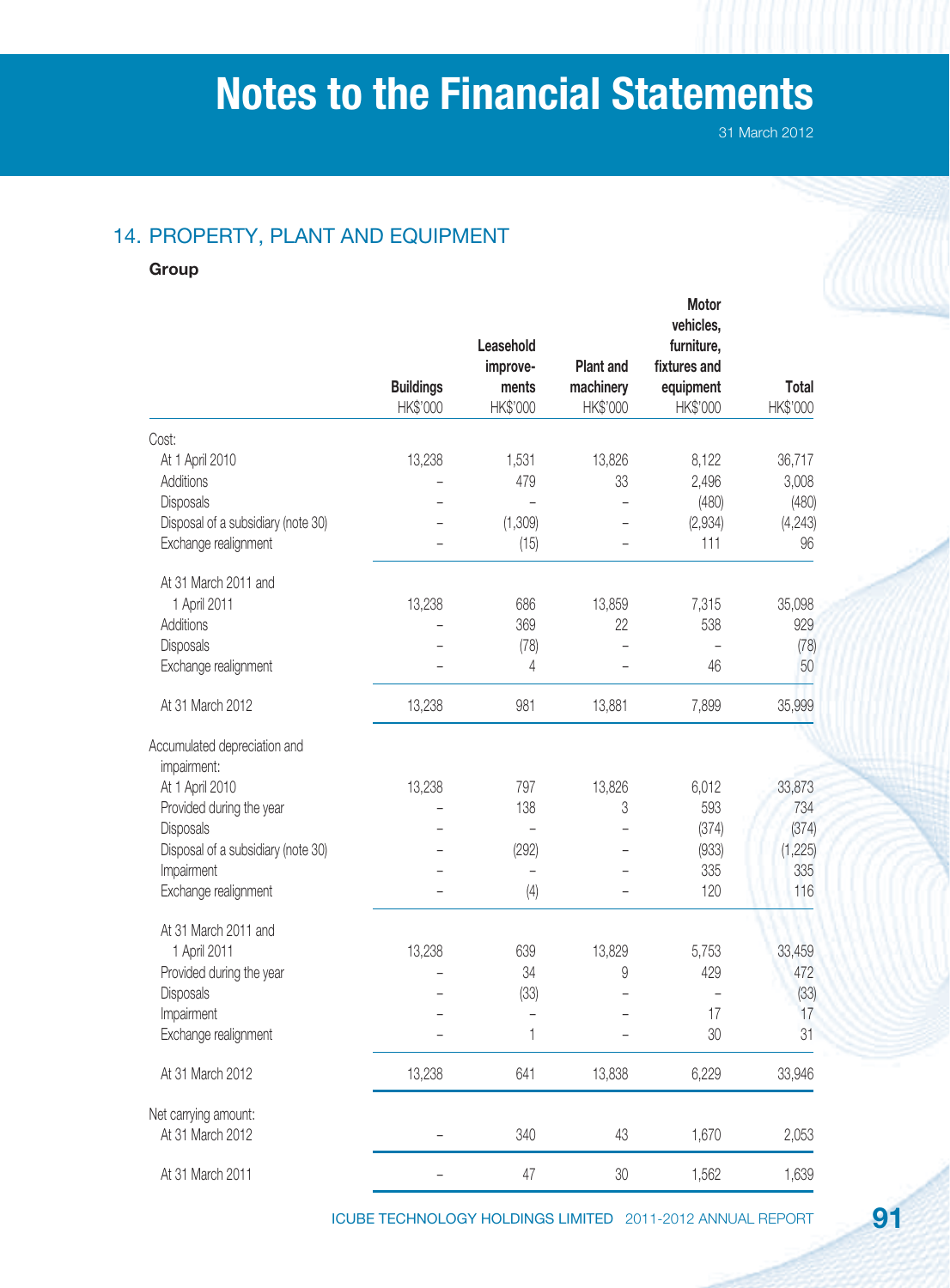31 March 2012

## 14. PROPERTY, PLANT AND EQUIPMENT (continued)

### **Group (continued)**

All the Group's buildings included above are stated at cost and are held under medium term leases outside Hong Kong.

The net carrying amounts of the Group's fixed assets held under finance leases included in the total amounts of motor vehicles, furniture, fixtures and equipment at 31 March 2012 amounted to HK\$312,000 (2011: HK\$394,000).

### **Company**

|                                |                     | Furniture,   |              |
|--------------------------------|---------------------|--------------|--------------|
|                                | Leasehold           | fixtures and |              |
|                                | <b>improvements</b> | equipment    | <b>Total</b> |
|                                | HK\$'000            | HK\$'000     | HK\$'000     |
| Cost:                          |                     |              |              |
| At 1 April 2010                | 299                 | 578          | 877          |
| <b>Disposals</b>               |                     | (163)        | (163)        |
| At 31 March 2011, 1 April 2011 |                     |              |              |
| and 31 March 2012              | 299                 | 415          | 714          |
| Accumulated depreciation:      |                     |              |              |
| At 1 April 2010                | 299                 | 471          | 770          |
| Provided during the year       |                     | 8            | 8            |
| <b>Disposals</b>               |                     | (64)         | (64)         |
| At 31 March 2011, 1 April 2011 |                     |              |              |
| and 31 March 2012              | 299                 | 415          | 714          |
| Net carrying amount:           |                     |              |              |
| At 31 March 2012               |                     |              |              |
| At 31 March 2011               |                     |              |              |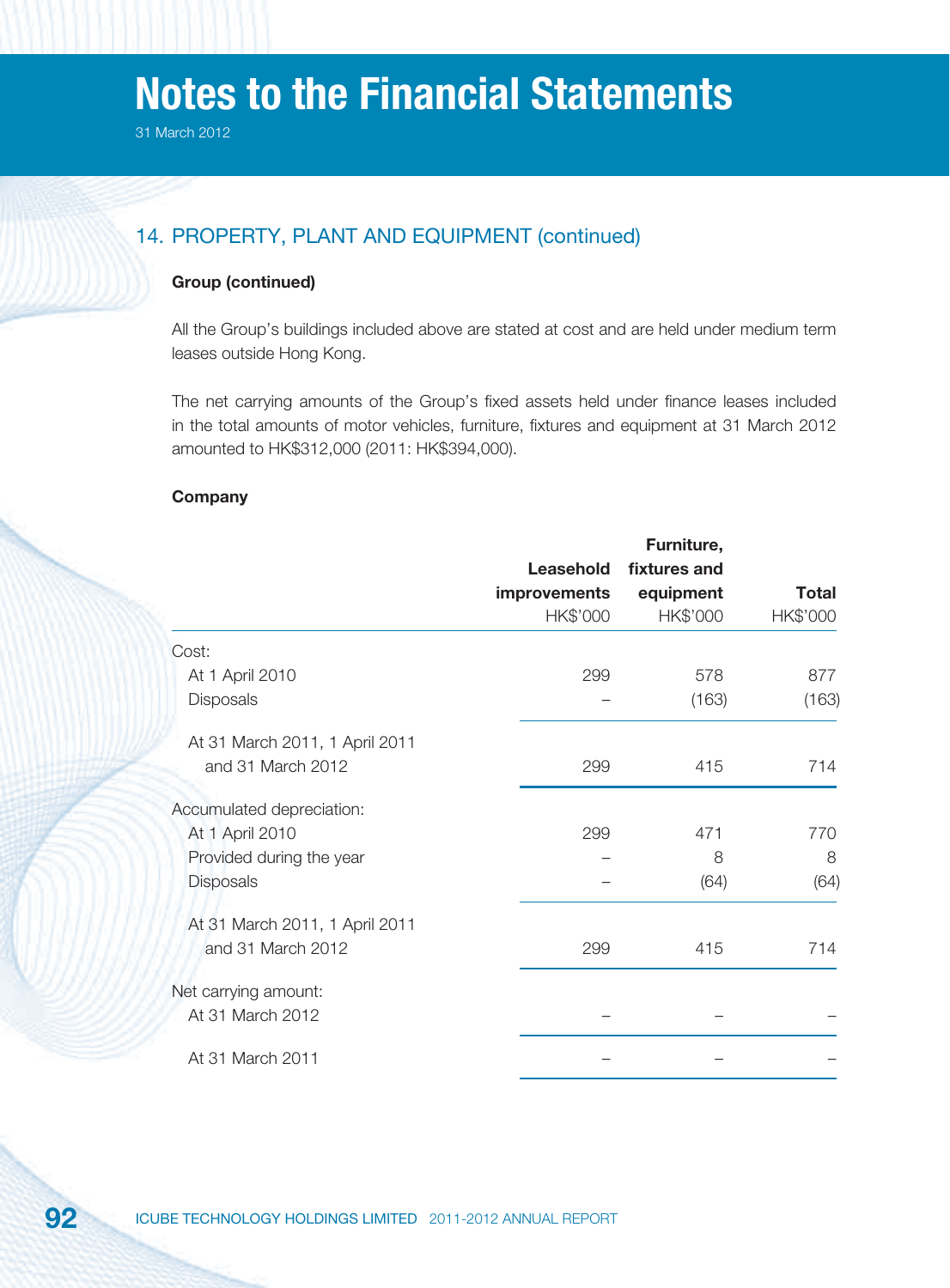31 March 2012

## 15. PREPAID LAND LEASE PAYMENT

|                                              | Group<br>HK\$'000 |
|----------------------------------------------|-------------------|
|                                              |                   |
| Cost:                                        |                   |
| At 1 April 2010, 31 March 2011, 1 April 2011 |                   |
| and 31 March 2012                            | 821               |
| Accumulated amortisation:                    |                   |
| At 1 April 2010, 31 March 2011, 1 April 2011 |                   |
| and 31 March 2012                            | 821               |
| Net carrying amount:                         |                   |
| At 31 March 2012                             |                   |
| At 31 March 2011                             |                   |
|                                              |                   |

With respect to the use of certain land in Mainland China used by the Group for its electronic products business, the Group paid annual fee of HK\$57,000 (2011: HK\$83,000) for the year which had been charged to the income statement.

## 16. INVESTMENTS IN SUBSIDIARIES

|                                             | Company         |                 |  |
|---------------------------------------------|-----------------|-----------------|--|
|                                             | 2012            | 2011            |  |
|                                             | <b>HK\$'000</b> | <b>HK\$'000</b> |  |
| Unlisted shares, at cost                    | 1               |                 |  |
| Capital contribution in respect of employee |                 |                 |  |
| share-based compensation                    | 14,202          | 10,574          |  |
| Less: Impairment <sup>#</sup>               | (9,822)         | (9,052)         |  |
|                                             | 4,381           | 1,523           |  |
| Due from subsidiaries                       | 1,144,974       | 1,133,665       |  |
| Less: Impairment <sup>#</sup>               | (989, 281)      | (881, 690)      |  |
|                                             | 155,693         | 251,975         |  |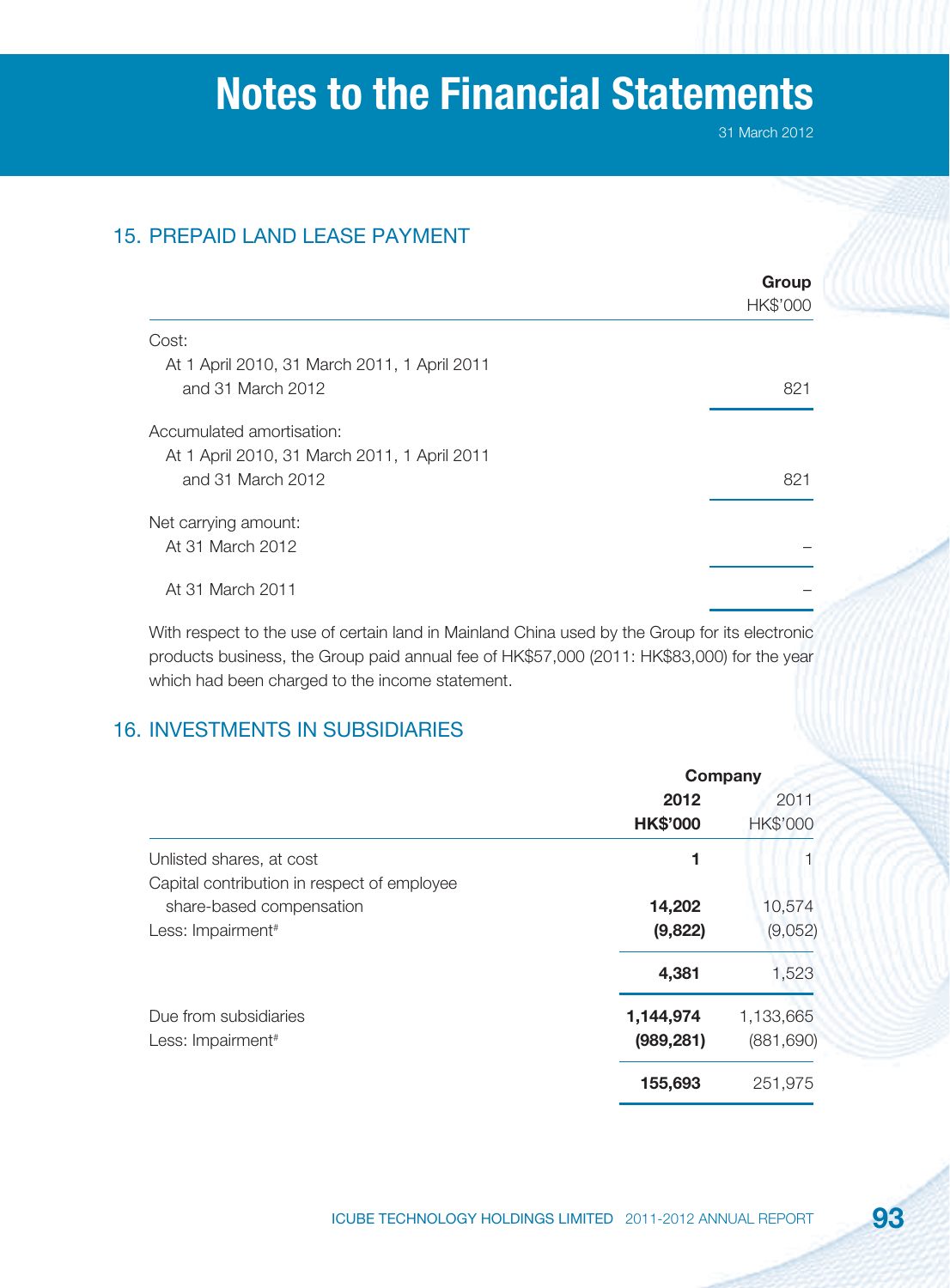### 16. INVESTMENTS IN SUBSIDIARIES (continued)

Balances with subsidiaries are unsecured, interest-free and have no fixed terms of repayment. The carrying amounts of the balances with subsidiaries approximate their fair values.

# Impairment losses were recognised during the years ended 31 March 2012 and 2011 due to sustained loss making conditions of these subsidiaries.

Movements in the impairment allowance of investment costs and amounts due from subsidiaries are as follows:

|                            | Company         |          |
|----------------------------|-----------------|----------|
|                            | 2012            | 2011     |
|                            | <b>HK\$'000</b> | HK\$'000 |
| At 1 April                 | 890,742         | 814,267  |
| Impairment loss recognised | 108,361         | 76,475   |
| At 31 March                | 999,103         | 890,742  |

Particulars of the principal subsidiaries during the year are as follows:

|                                         | Place of<br>incorporation            | Nominal value<br>of issued ordinary/<br>registered share |               | Percentage of<br>equity/beneficial<br>interests<br>attributable<br>to the Company | <b>Principal</b>                           |
|-----------------------------------------|--------------------------------------|----------------------------------------------------------|---------------|-----------------------------------------------------------------------------------|--------------------------------------------|
| <b>Name</b>                             | and operations                       | capital                                                  | <b>Direct</b> | Indirect                                                                          | activities                                 |
| Hoshing Limited*                        | British Virgin Islands               | <b>US\$1</b>                                             | 100           |                                                                                   | Investment holding                         |
| Sino Electronics Limited*               | British Virginls lands/<br>Hong Kong | <b>US\$2</b>                                             |               | 100                                                                               | Investment holding                         |
| <b>Chongqing Electronics</b><br>Limited | Hong Kong                            | <b>HK\$2</b>                                             |               | 100                                                                               | Trading of electronic<br>products          |
| 139 Enterprises Limited                 | Hong Kong                            | <b>US\$2</b>                                             |               | 100                                                                               | Provision of<br>administrative<br>services |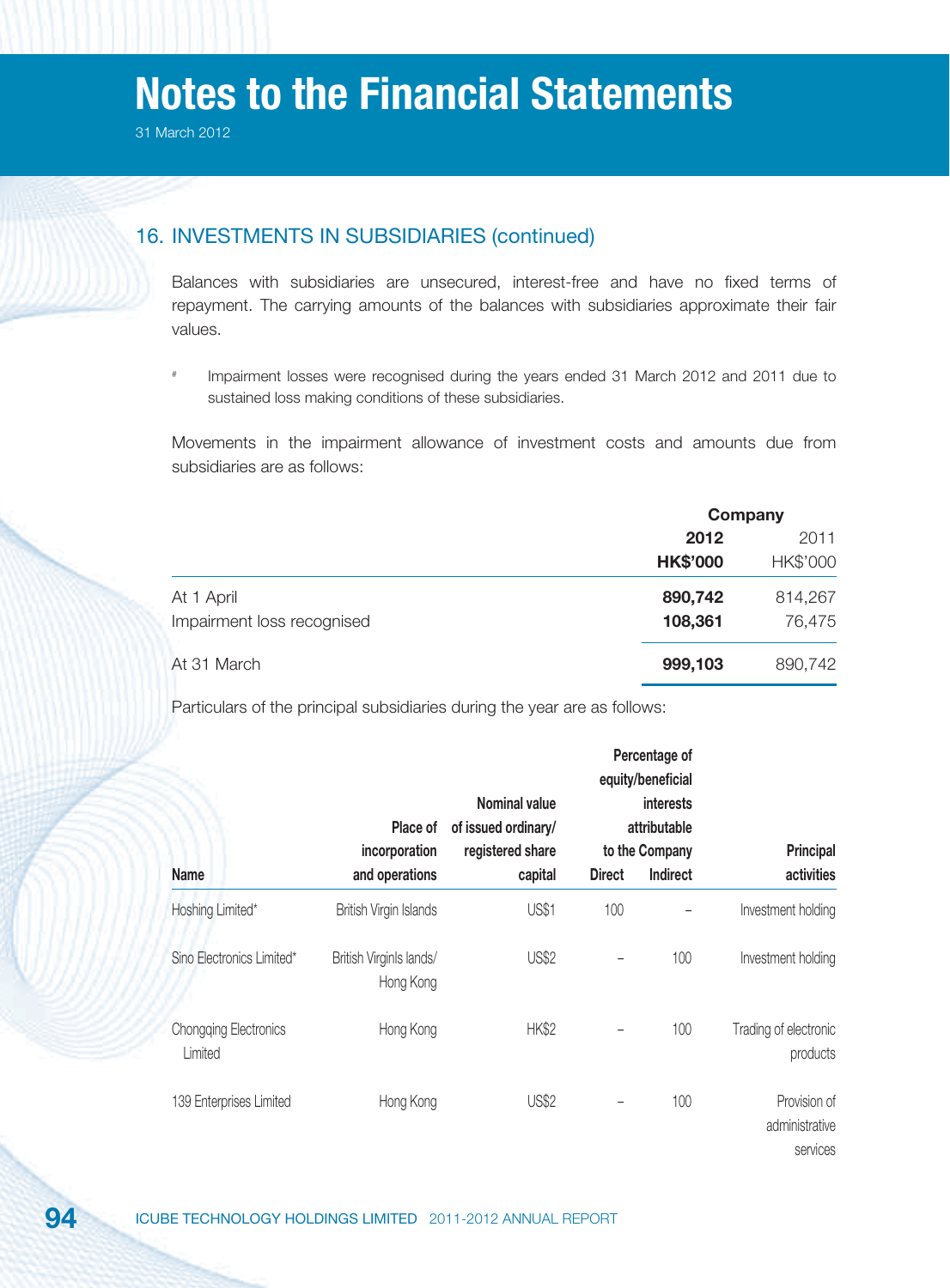31 March 2012

## 16. INVESTMENTS IN SUBSIDIARIES (continued)

|                                            | Place of<br>incorporation                      | <b>Nominal value</b><br>of issued ordinary/<br>registered share |               | Percentage of<br>equity/beneficial<br><b>interests</b><br>attributable<br>to the Company | Principal                                                   |
|--------------------------------------------|------------------------------------------------|-----------------------------------------------------------------|---------------|------------------------------------------------------------------------------------------|-------------------------------------------------------------|
| <b>Name</b>                                | and operations                                 | capital                                                         | <b>Direct</b> | Indirect                                                                                 | activities                                                  |
| Chaifa Finance Limited                     | Hong Kong                                      | <b>HK\$2</b>                                                    |               | 100                                                                                      | Provision of<br>finance<br>services                         |
| Main Purpose<br><b>Investments Limited</b> | <b>British Virgin</b><br>Islands/<br>Hong Kong | <b>US\$1</b>                                                    |               | 100                                                                                      | Investment in<br>and trading of<br>securities               |
| 深圳中微電科技有限公司*                               | PRC/<br>Mainland<br>China                      | RMB15,000,000                                                   |               | 51                                                                                       | Research and<br>development of<br>information<br>technology |
| Dongguan Chongqing<br>Electrical Limited*  | PRC/<br>Mainland<br>China                      | US\$4,390,000                                                   |               | 100                                                                                      | Manufacture<br>of electronic<br>products                    |

The above table lists the subsidiaries of the Company which, in the opinion of the directors, principally affected the results for the year or formed a substantial portion of the net assets of the Group. To give details of other subsidiaries would, in the opinion of the directors, result in particulars of excessive length.

Not audited by Ernst & Young, Hong Kong or another member firm of the Ernst & Young global network.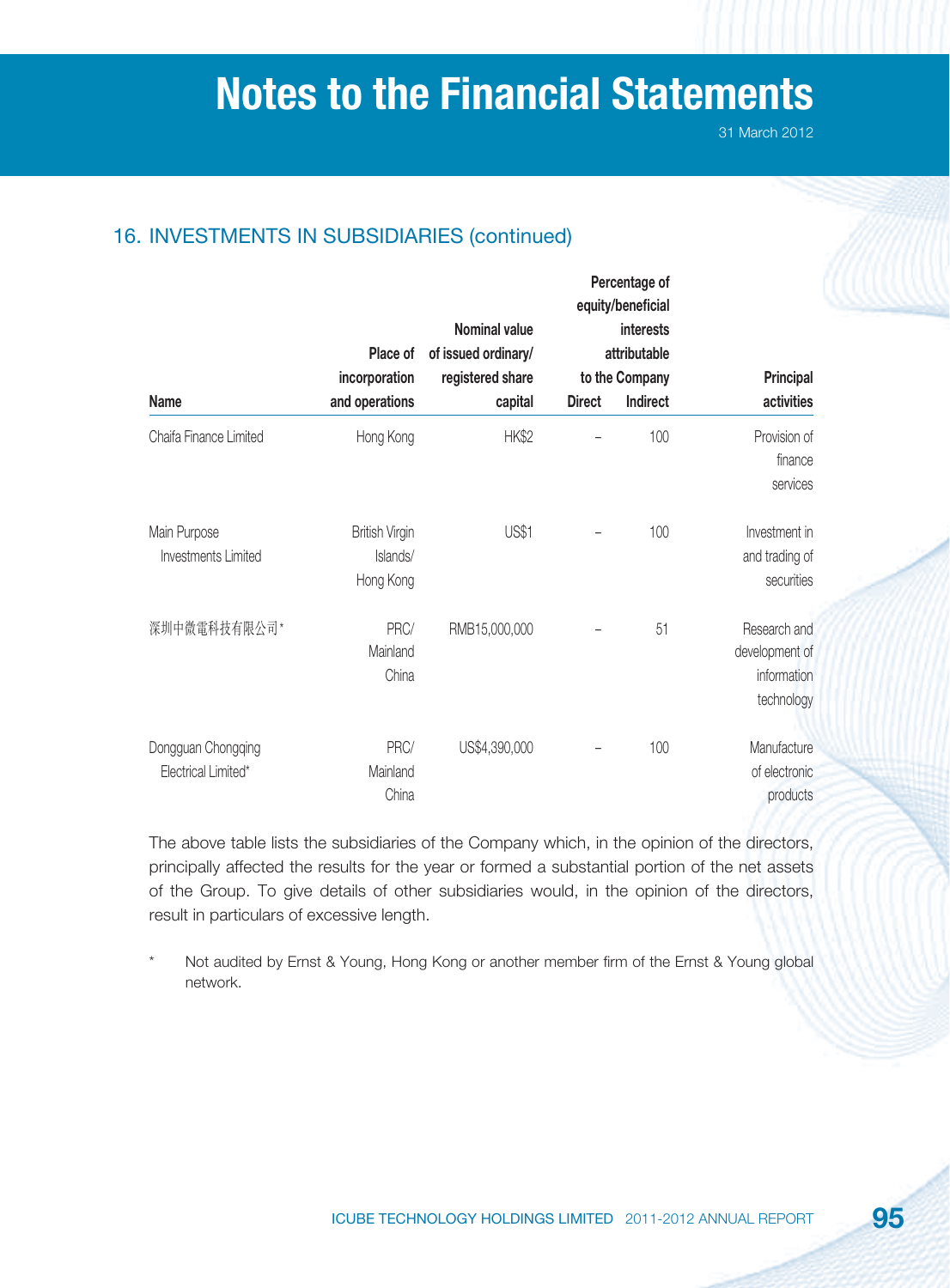## 17. CONVERTIBLE NOTES AND NOTE RECEIVABLES

|                               |              |                 | Group    |
|-------------------------------|--------------|-----------------|----------|
|                               |              | 2012            | 2011     |
|                               | <b>Notes</b> | <b>HK\$'000</b> | HK\$'000 |
| Unlisted convertible notes:   |              |                 |          |
| Loan portion                  |              |                 |          |
| - Hanny Convertible Notes     | (i)          |                 | 55,777   |
| - ABC Convertible Notes       | (iii)        |                 | 14,588   |
|                               |              |                 | 70,365   |
| Conversion option derivatives |              |                 | 390      |
| Note receivables              | (i)          | 15,383          |          |
|                               |              | 15,383          | 70,755   |
|                               |              |                 |          |

Notes:

(i) The balance represented convertible notes with a face value of HK\$62,100,000 issued on 15 June 2006 by Hanny Holdings Limited (the "Hanny Convertible Notes"), a company listed on the Stock Exchange and an independent party of the Group. The Hanny Convertible Notes bore interest at 2% per annum, payable annually in arrears, and were unsecured. The Hanny Convertible Notes were convertible into ordinary shares of Hanny Holdings Limited at HK\$15.83 per share, subject to adjustment, at anytime up to the maturity date of 15 June 2011. The notes matured during the year ended 31 March 2012, and were redeemed at the face value of HK\$62,100,000, together with accrued interest.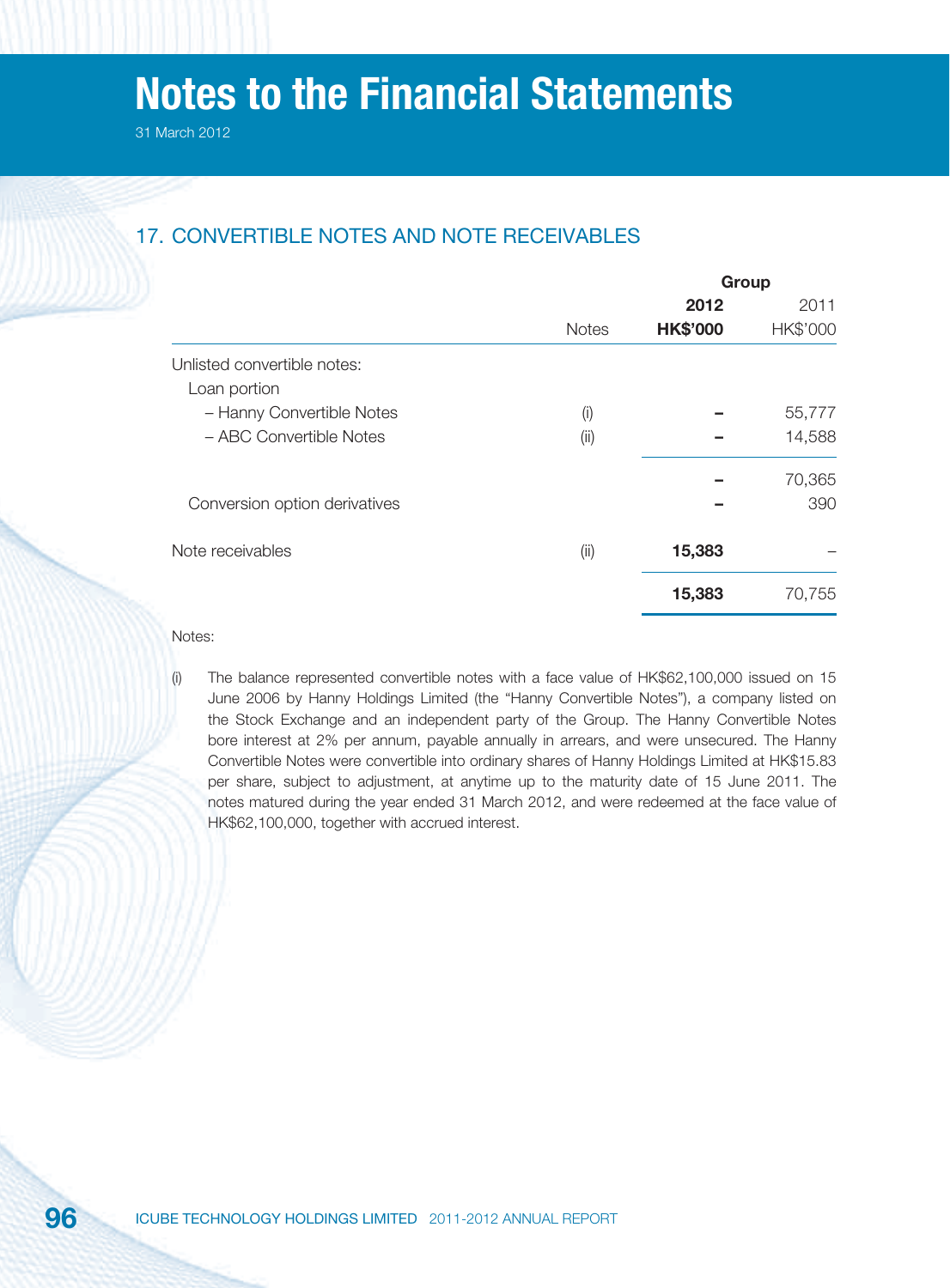31 March 2012

## 17. CONVERTIBLE NOTES AND NOTE RECEIVABLES (continued)

#### Notes: (continued)

(ii) The balance represented convertible notes with a face value of HK\$15,200,000 issued on 13 December 2010 by ABC Communication (Holdings) Limited (the "ABC Convertible Notes"), a company listed on the Stock Exchange and an independent party of the Group. The ABC Convertible Notes bore interest at 4% per annum, payable on maturity and were unsecured. The ABC Convertible Notes were convertible into ordinary shares of ABC Communication (Holdings) Limited at HK\$0.95 per share, subject to adjustment, at anytime up to the maturity date of 13 December 2011. On maturity, the notes were redeemable at the face value of HK\$15,200,000, together with accrued interest.

 On 9 January 2012, ABC Communication (Holdings) Limited and the Company entered into the Deed of Amendment, pursuant to which the maturity date of ABC Convertible Notes was extended to 13 September 2012 with an extension fee of HK\$152,000 paid to the Company. The notes (the "ABC Notes") are interest bearing at 4% per annum, payable upon maturity and do not give holder the right to convert into shares of ABC Communication (Holdings) Limited.

 As at 31 March 2012, the ABC Notes are neither past due nor impaired. The directors of the Company are of the opinion that no impairment allowance is necessary in respect of the balance as there has not been a significant change in its credit quality, and the balance is considered fully recoverable. The Group does not hold any collateral or other credit enhancements over the ABC Notes.

 In the prior year, the fair value of the conversion option derivative was determined by the directors using the binomial option pricing model.

### 18. AVAILABLE-FOR-SALE EQUITY INVESTMENTS

|                                           | Group           |                 |
|-------------------------------------------|-----------------|-----------------|
|                                           | 2012            | 2011            |
|                                           | <b>HK\$'000</b> | <b>HK\$'000</b> |
| Listed equity investments, at fair value: |                 |                 |
| Hong Kong                                 | 495             | 538             |
| Elsewhere                                 | 14,809          | 18,274          |
|                                           | 15,304          | 18,812          |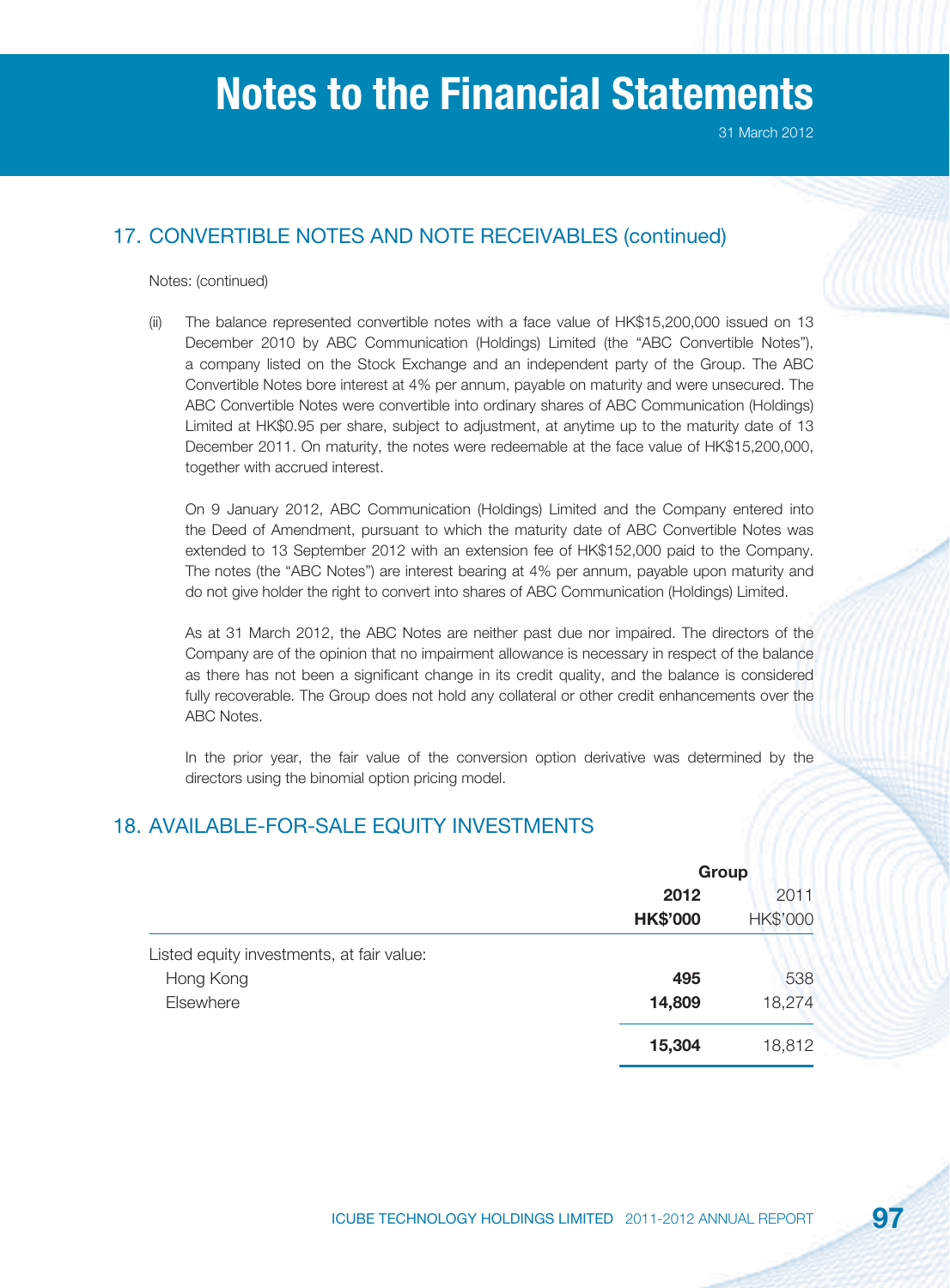## 18. AVAILABLE-FOR-SALE EQUITY INVESTMENTS (continued)

The above investments consist of investments in equity securities which were designated as available-for-sale financial assets and have no fixed maturity date or coupon rate. The fair values of listed equity investments are based on quoted market prices.

The market value of the Group's available-for-sale equity investments at the date of approval of these financial statements was approximately HK\$16,350,000.

At 31 March 2012 and 2011, the Group did not hold any available-for-sale equity investments with carrying amounts exceeding 10% of the total assets of the Group.

## 19. EQUITY INVESTMENTS AT FAIR VALUE THROUGH PROFIT OR LOSS

|                                         | Group           |          |
|-----------------------------------------|-----------------|----------|
|                                         | 2012            | 2011     |
|                                         | <b>HK\$'000</b> | HK\$'000 |
| Listed equity investments in Hong Kong, |                 |          |
| at fair value                           | 106,874         | 159,757  |

The above equity investments at 31 March 2012 and 2011 were classified as held for trading. The fair values of listed equity investments are based on quoted market prices.

The market value of the Group's equity investments at fair value through profit or loss at the date of approval of these financial statements was approximately HK\$98,250,000.

At 31 March 2012 and 2011, the Group did not hold any equity investments at fair value through profit or loss with carrying amounts exceeding 10% of the total assets of the Group.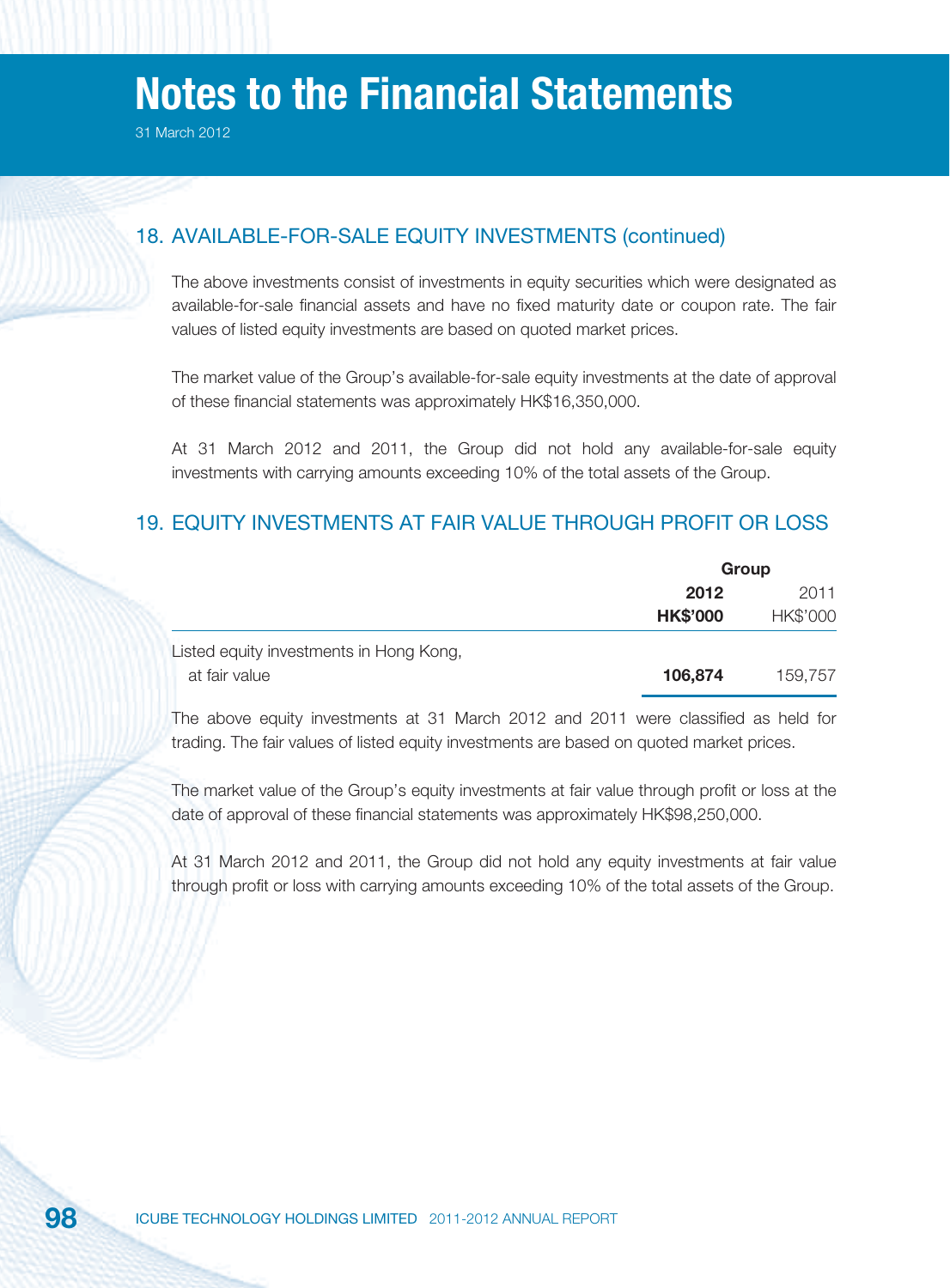31 March 2012

### 20. INVENTORIES

|                  |                 | Group    |  |
|------------------|-----------------|----------|--|
|                  | 2012            | 2011     |  |
|                  | <b>HK\$'000</b> | HK\$'000 |  |
| Raw materials    | 107             | 485      |  |
| Work in progress | 450             | 578      |  |
| Finished goods   | 617             | 225      |  |
|                  | 1,174           | 1,288    |  |

## 21. TRADE RECEIVABLES

The Group's trading terms with its customers are mainly on credit, except for new customers, where payment in advance is normally required. The credit period is generally one month, extending to up to two months for major customers. Each customer has a maximum credit limit. The Group seeks to maintain strict control over its outstanding receivables. Overdue balances are regularly reviewed by senior management. There is a significant concentration of credit risk as over 98% (2011: 97%) of the balances represented receivables from two major customers within the electronic products segment. Trade receivables are non-interest-bearing. The carrying amounts of trade receivables approximate their fair values.

An aged analysis of the Group's trade receivables as at the end of the reporting period, based on the invoice date, is as follows:

|                |                 | Group           |  |
|----------------|-----------------|-----------------|--|
|                | 2012            | 2011            |  |
|                | <b>HK\$'000</b> | <b>HK\$'000</b> |  |
| Within 1 month | 3,350           | 1,937           |  |
| 1 to 2 months  |                 | 235             |  |
| 2 to 3 months  |                 | 6               |  |
| Over 3 months  |                 | 32              |  |
|                | 3,350           | 2,210           |  |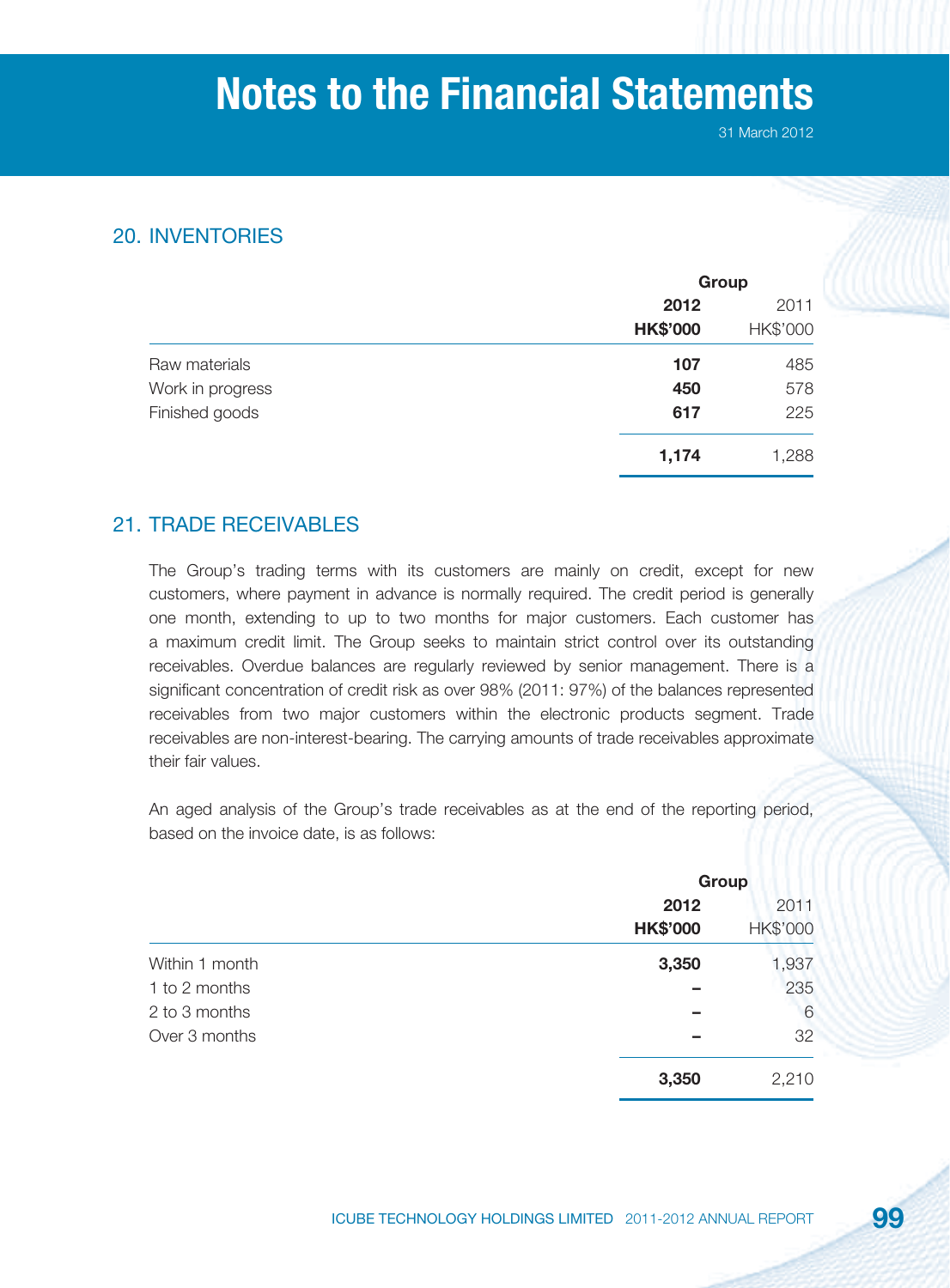### 21. TRADE RECEIVABLES (continued)

An aged analysis of the Group's trade receivables that are not considered to be impaired is as follows:

|                               | Group           |          |
|-------------------------------|-----------------|----------|
|                               | 2012            | 2011     |
|                               | <b>HK\$'000</b> | HK\$'000 |
| Neither past due nor impaired | 3,350           | 1,937    |
| Less than 1 month past due    |                 | 235      |
| 1 to 3 months past due        |                 | 38       |
|                               | 3,350           | 2,210    |

Receivables that were neither past due nor impaired relate to customers for which there was no recent history of default. The Group does not hold any collateral or other credit enhancements over these balances.

## 22. PREPAYMENTS, DEPOSITS AND OTHER RECEIVABLES

None of the prepayments and deposits is either past due or impaired.

Included in the provision for impairment of other receivables is a provision for an impaired other receivable of HK\$906,000 (2011: Nil) with a carrying amount of HK\$906,000 (2011: Nil). The Group does not hold any collateral or other credit enhancements over this balance.

The remaining balance of other receivables was neither past due nor impaired and relates to a large number of independent parties for whom there was no recent history of default.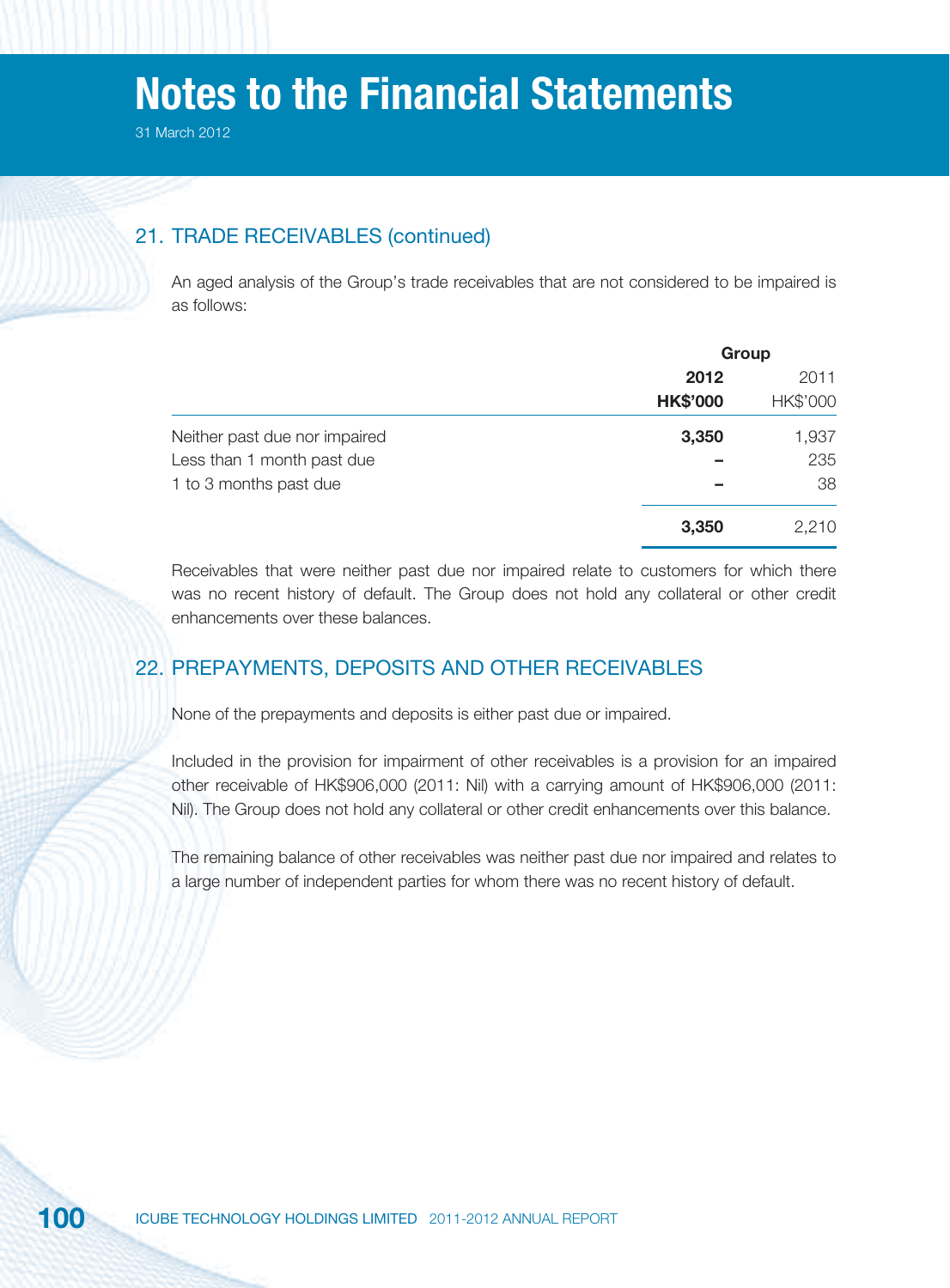## 23. CASH AND CASH EQUIVALENTS AND PLEDGED TIME DEPOSITS

|                                                   | Group           |          | Company         |          |
|---------------------------------------------------|-----------------|----------|-----------------|----------|
|                                                   | 2012            | 2011     | 2012            | 2011     |
|                                                   | <b>HK\$'000</b> | HK\$'000 | <b>HK\$'000</b> | HK\$'000 |
| Cash and bank balances                            | 49,989          | 50,707   | 34,949          | 2,693    |
| Less: Pledged time deposits<br>for bank overdraft |                 |          |                 |          |
| facilities (note 33)                              |                 | (7, 335) |                 |          |
| Cash and cash equivalents                         | 49,989          | 43,372   | 34,949          | 2,693    |

At the end of the reporting period, cash and bank balances of the Group denominated in Renminbi ("RMB") amounted to approximately HK\$979,000 (2011: HK\$3,900,000). The RMB are not freely convertible into other currencies. However, under Mainland China's Foreign Exchange Control Regulations and Administration of Settlement, Sale and Payment of Foreign Exchange Regulations, the Group is permitted to exchange RMB for other currencies through banks authorised to conduct foreign exchange business.

Cash at banks earns interest at floating rates based on daily bank deposit rates. Shortterm time deposits are made for varying periods from one day to one month depending on the immediate cash requirements of the Group, and earn interest at the respective shortterm time deposit rates. The bank balances and pledged deposits are deposited with creditworthy banks with no recent history of default. The carrying amounts of the cash and cash equivalents and the pledged deposits approximate their fair values.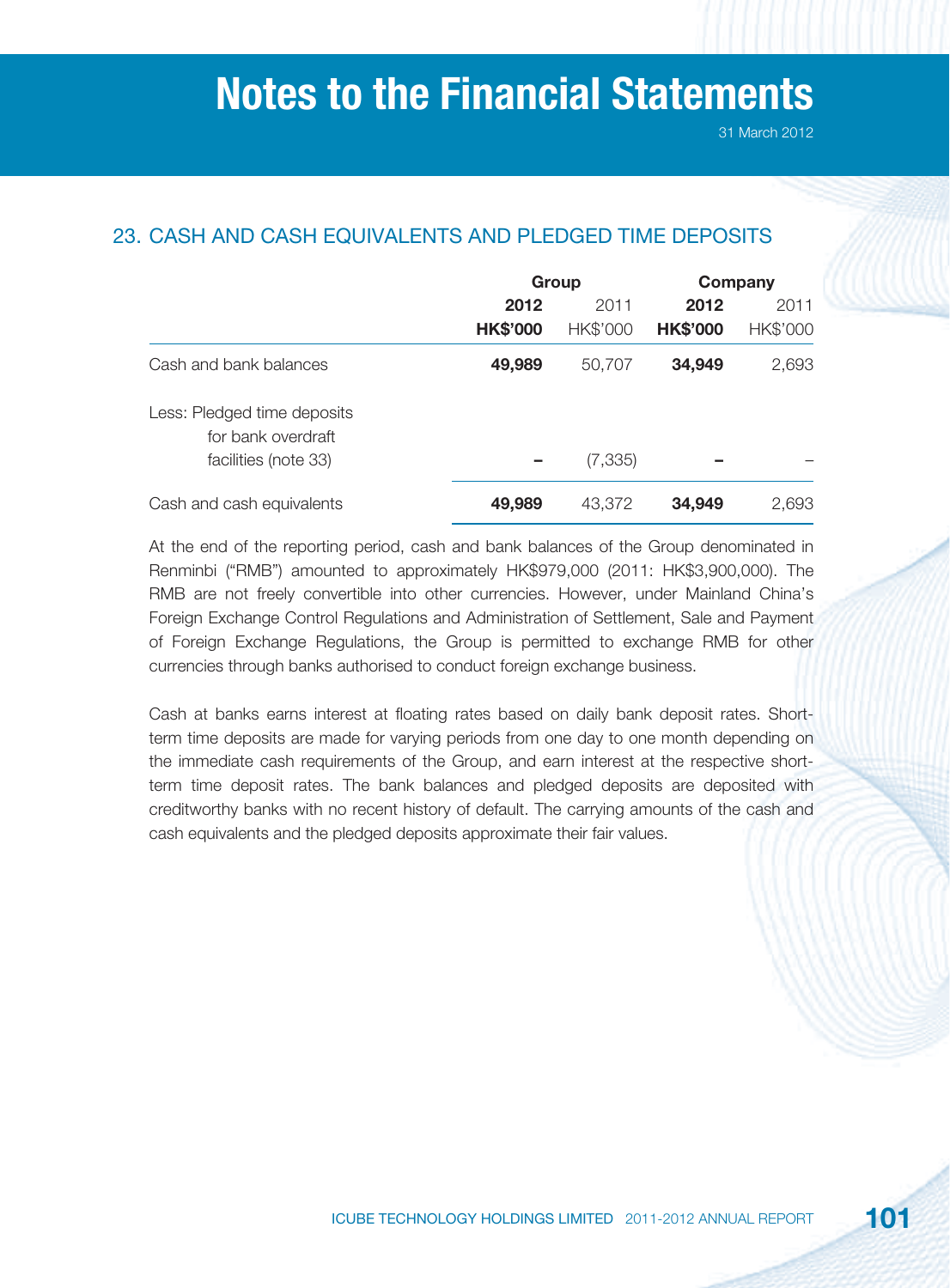## 24. TRADE PAYABLES

An aged analysis of the Group's trade payables as at the end of the reporting period, based on the invoice date, is as follows:

|                      |                 | Group    |  |
|----------------------|-----------------|----------|--|
|                      | 2012            | 2011     |  |
|                      | <b>HK\$'000</b> | HK\$'000 |  |
| Within 1 to 2 months | 248             | 651      |  |
| Over 3 months        | 120             | 654      |  |
|                      | 368             | 1,305    |  |

Trade payables are non-interest-bearing and have a credit period of an average of two months. The carrying amounts of trade payables approximate their fair values.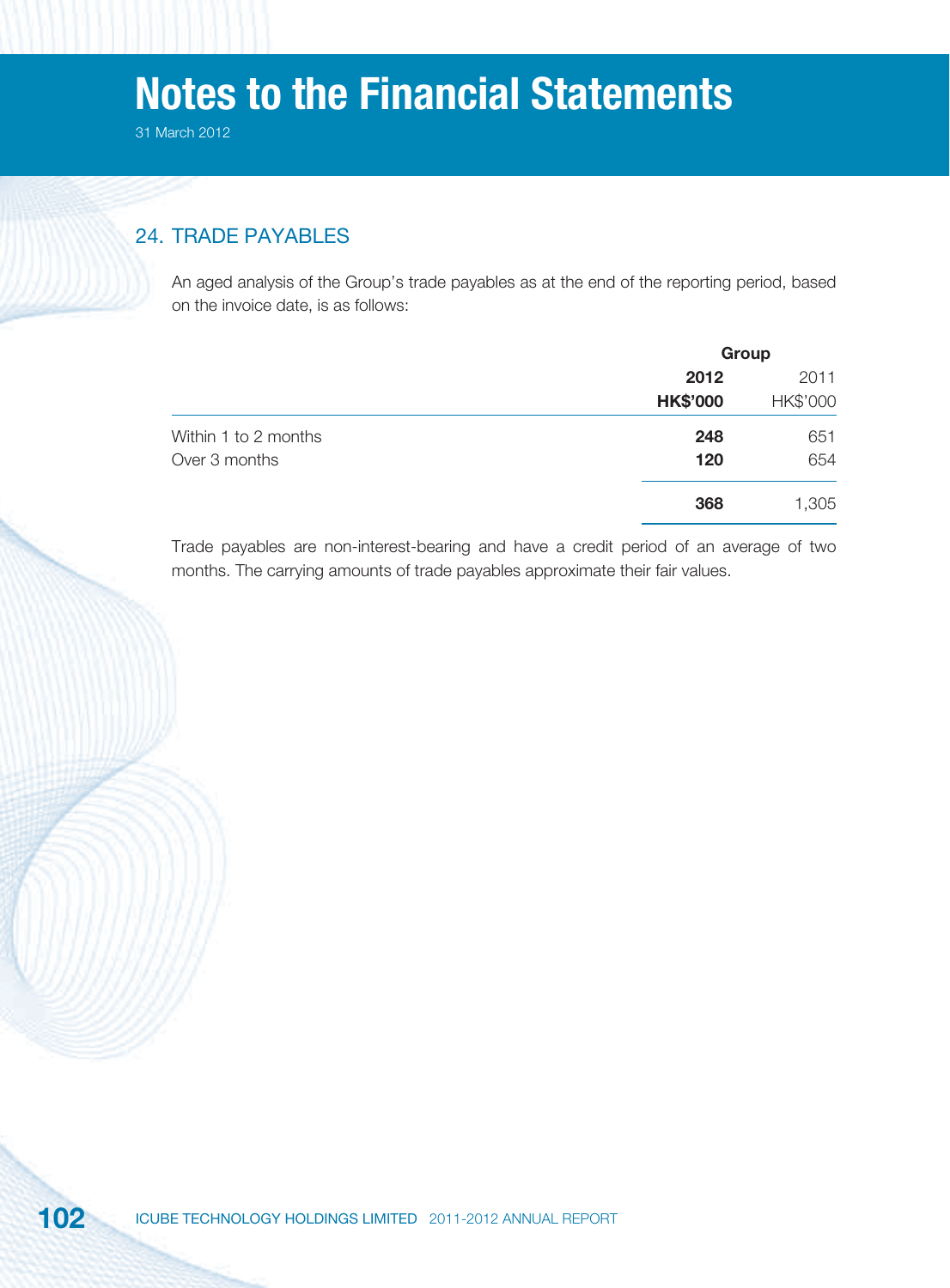## 25. FINANCE LEASE PAYABLES

The Group leases certain of its property, plant and equipment for its operations. These leases are classified as finance leases and have remaining lease terms of two years. At 31 March 2012, the total future minimum lease payments under finance leases and their present values were as follows:

### **Group**

|                               |                      |               | <b>Present value</b> | Present value |
|-------------------------------|----------------------|---------------|----------------------|---------------|
|                               |                      |               | of minimum           | of minimum    |
|                               | <b>Minimum lease</b> | Minimum lease | lease                | lease         |
|                               | payments             | payments      | payments             | payments      |
|                               | 2012                 | 2011          | 2012                 | 2011          |
|                               | <b>HK\$'000</b>      | HK\$'000      | <b>HK\$'000</b>      | HK\$'000      |
| Amounts payable:              |                      |               |                      |               |
| Within one year               | 150                  | 150           | 140                  | 130           |
| In the second year            | 87                   | 150           | 85                   | 140           |
| In the third to fifth years,  |                      |               |                      |               |
| inclusive                     |                      | 87            |                      | 85            |
| Total minimum finance         |                      |               |                      |               |
| lease payments                | 237                  | 387           | 225                  | 355           |
| Future finance charges        | (12)                 | (32)          |                      |               |
| Total net finance lease       |                      |               |                      |               |
| payables                      | 225                  | 355           |                      |               |
| Portion classified as current |                      |               |                      |               |
| liabilities                   | (140)                | (130)         |                      |               |
| Non-current portion           | 85                   | 225           |                      |               |
|                               |                      |               |                      |               |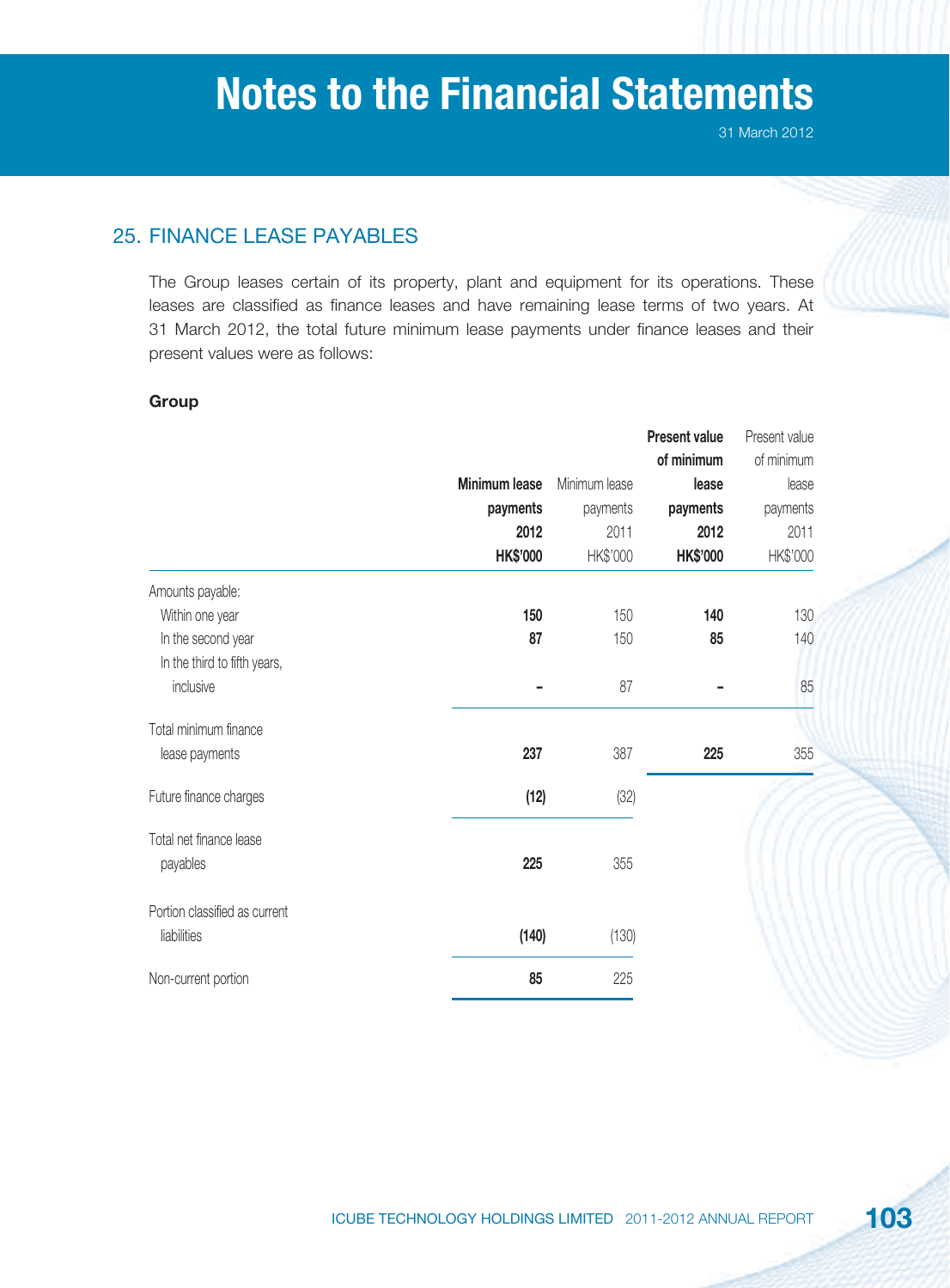31 March 2012

## 26. CONVERTIBLE BONDS

|                        |                                 | <b>Group and Company</b> |          |
|------------------------|---------------------------------|--------------------------|----------|
|                        |                                 | 2012                     | 2011     |
|                        | <b>Note</b>                     | <b>HK\$'000</b>          | HK\$'000 |
| 2010 Convertible Bonds | $\left( \left  \right  \right)$ | 161,848                  | 142,595  |

#### Notes:

(i) On 1 December 2010, the Company issued a three-year zero-coupon convertible bonds with the face value of HK\$200,000,000 to unrelated third parties (the "2010 Convertible Bonds"). The 2010 Convertible Bonds are convertible at the option of the bondholders into ordinary shares of the Company at anytime following the date of issue of the 2010 Convertible Bonds up to the maturity date on 1 December 2013, at a price of HK\$0.125 per share, subject to adjustments.

The Company may redeem, in whole or in part, the outstanding 2010 Convertible Bonds at a 100% of the principal amount by giving the bondholders not less than seven business days' prior notice during the outstanding period. If redeemed in part, the redemption shall be made in amounts of not less than the multiples of HK\$500,000. On the maturity date, any 2010 Convertible Bonds not converted or redeemed during the tenure will be redeemed by the Company at 100% of the principal amount. There was no conversion or redemption of the 2010 Convertible Bonds during the year ended 31 March 2012 (2011: Nil).

On initial recognition, the fair value of the derivative component of the 2010 Convertible Bonds was estimated at the issuance date using a binomial model. The residual amount was assigned as the liability component. The change in fair value of the derivative component during the year ended 31 March 2012 was recognised in the consolidated income statement.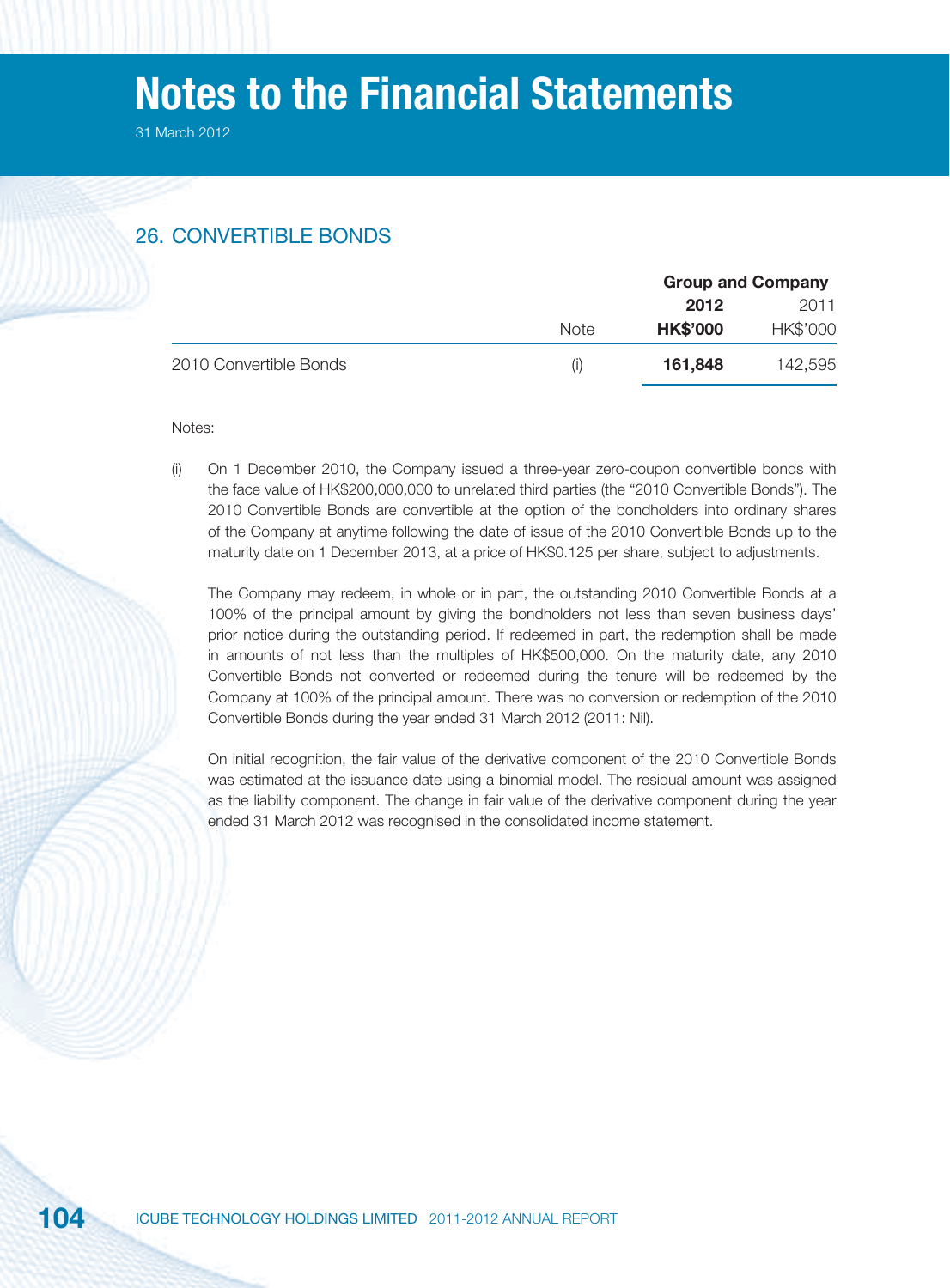31 March 2012

## 26. CONVERTIBLE BONDS (continued)

#### Notes: (continued)

(ii) The movements in the derivative and liability components of 2010 Convertible Bonds were as follows:

|                                                      | HK\$'000  |
|------------------------------------------------------|-----------|
| Nominal value of convertible bonds issued            | 200,000   |
| Derivative component                                 | (59, 220) |
| Transaction costs related to the liability component | (4,000)   |
| Liability component at the issuance date             | 136,780   |
| Interest expense                                     | 5,815     |
| Liability component at 31 March 2011                 | 142,595   |
| Interest expense                                     | 19,253    |
| Liability component at 31 March 2012                 | 161,848   |
| Derivative component at the issuance date            | 59,220    |
| Fair value gain recognised during the year           | (13,680)  |
| Derivative component at 31 March 2011                | 45,540    |
| Fair value gain recognised during the year           | (25, 810) |
| Derivative component at 31 March 2012                | 19,730    |

### 27. DEFERRED TAX LIABILITIES

Deferred tax liabilities as at 31 March 2012 of HK\$315,000 (2011: HK\$894,000) were attributable to fair value gains on available-for-sale equity investments.

The Group has tax losses arising in Hong Kong of HK\$881,123,000 (2011: HK\$694,474,000) and in Mainland China of HK\$32,163,000 (2011: HK\$21,154,000) that are available for offsetting against future taxable profits of the companies in which the losses arose. Deferred tax assets have not been recognised in respect of these losses as they have arisen in subsidiaries that have been loss-making for some time and it is not considered probable that taxable profits will be available against which the tax losses can be utilised.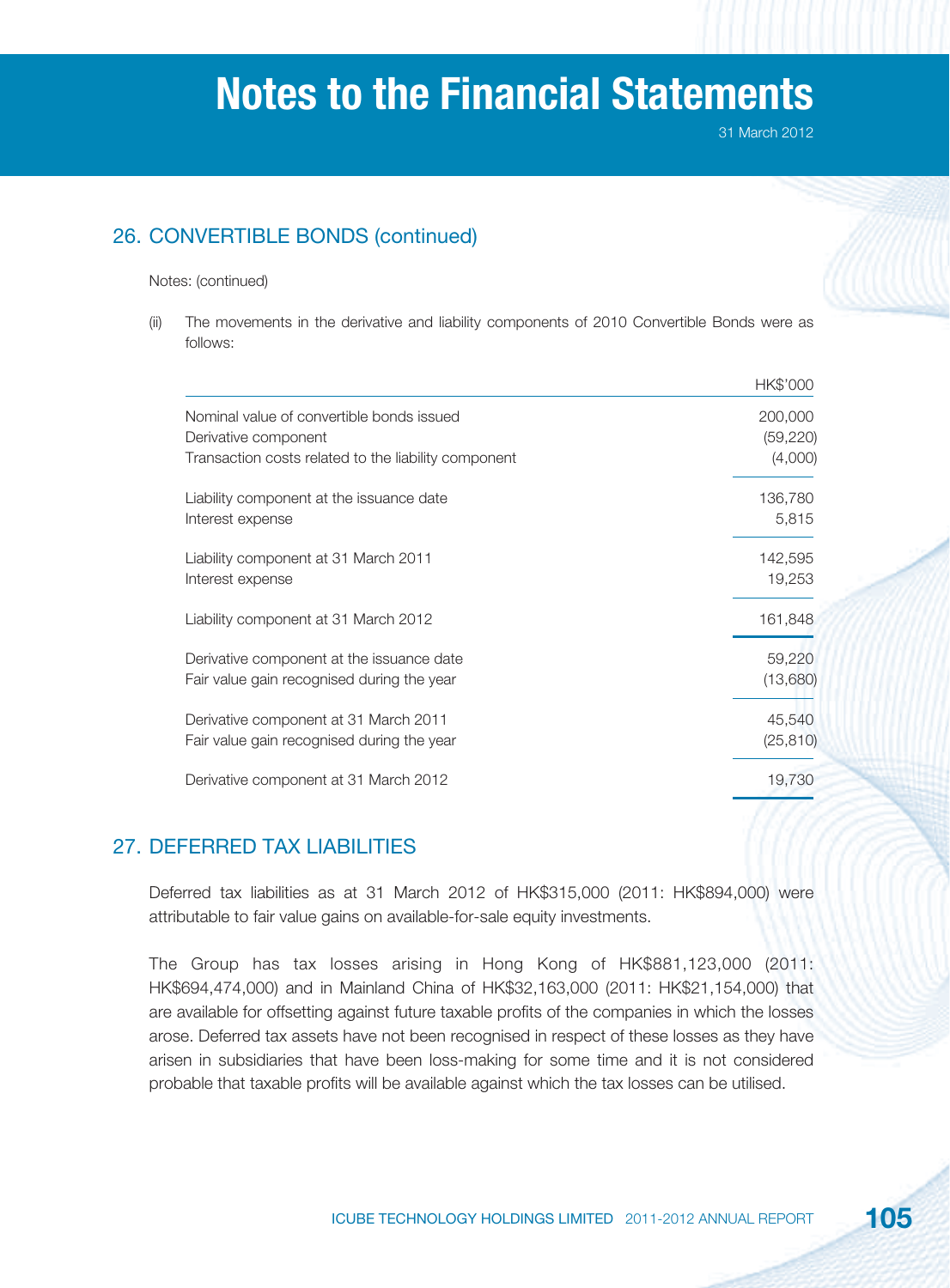31 March 2012

## 28. SHARE CAPITAL

|                                                 | 2012<br><b>HK\$'000</b> | 2011<br>HK\$'000 |
|-------------------------------------------------|-------------------------|------------------|
| Authorised:                                     |                         |                  |
| 60,000,000,000 ordinary shares of HK\$0.01 each | 600,000                 | 600,000          |
| Issued and fully paid:                          |                         |                  |
| 3,389,563,047 (2011: 2,824,643,047)             |                         |                  |
| ordinary shares of HK\$0.01 each                | 33,896                  | 28,247           |

Movements of the Company's issued share capital were as follows:

|                                | <b>Note</b> | Number of<br>shares in issue | <b>Issued</b><br>share<br>capital<br>HK\$'000 | <b>Share</b><br>premium<br>account<br>HK\$'000 | Total<br>HK\$'000 |
|--------------------------------|-------------|------------------------------|-----------------------------------------------|------------------------------------------------|-------------------|
|                                |             |                              |                                               |                                                |                   |
|                                |             |                              |                                               |                                                |                   |
| At 1 April 2010, 31 March 2011 |             |                              |                                               |                                                |                   |
| and 1 April 2011               |             | 2,824,643,047                | 28,247                                        | 701,055                                        | 729,302           |
| Issue of new shares            | (i)         | 564,920,000                  | 5,649                                         | 45,194                                         | 50,843            |
| Share issue expenses           | (i)         |                              |                                               | (1,020)                                        | (1,020)           |
| At 31 March 2012               |             | 3,389,563,047                | 33,896                                        | 745,229                                        | 779,125           |

Note:

(i) On 15 March 2012, 564,920,000 shares of HK\$0.01 each were issued at a price of HK\$0.09 per share and net proceeds of HK\$49,823,000 were generated. The proceeds are to be used to fund the research and development of information technology and as general working capital of the Group.

### **Share options**

Details of the Company's share option scheme and the share options issued under the scheme are included in note 32 to the financial statements.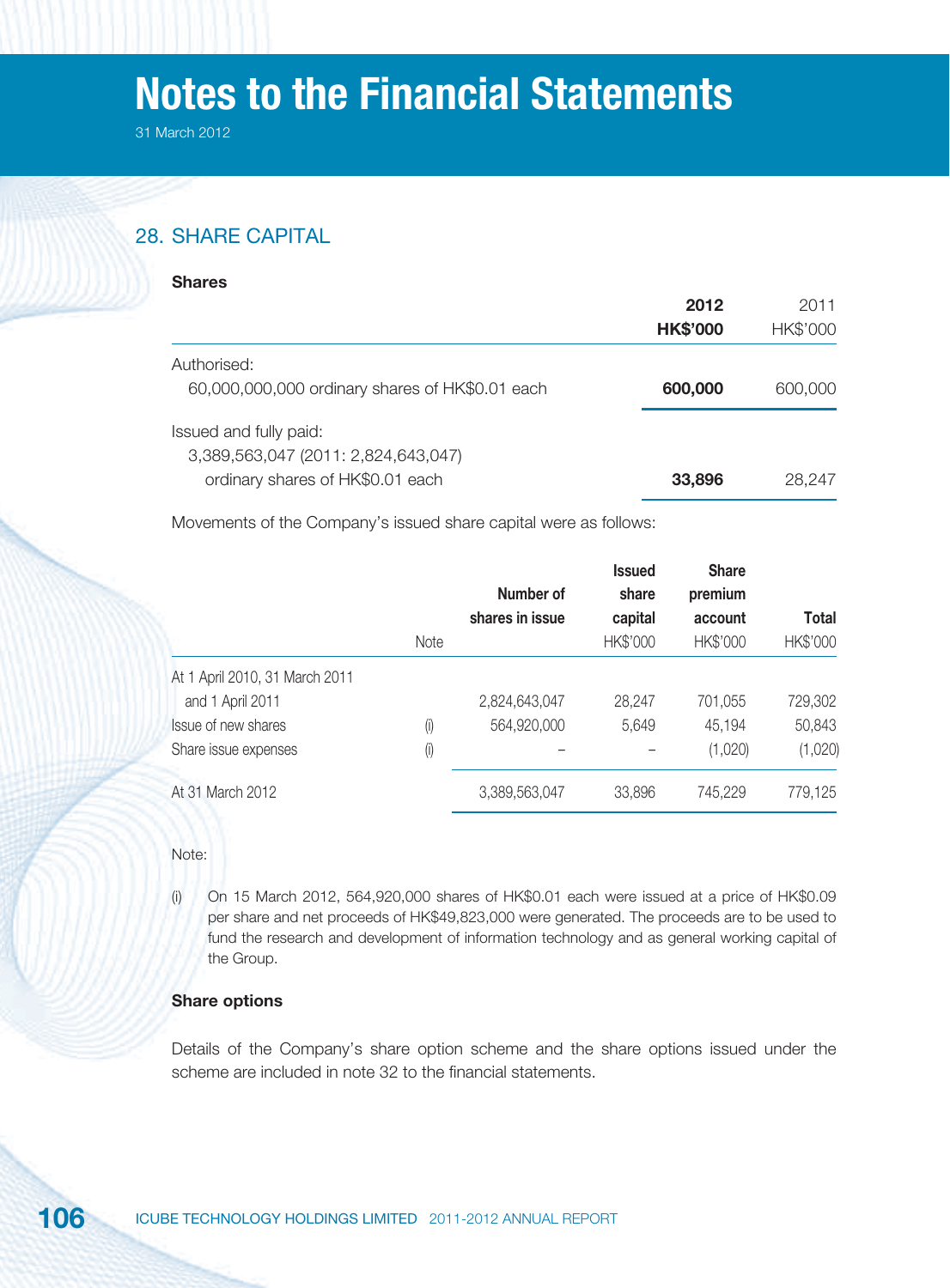## 29. RESERVES

### **(a) Group**



The amounts of the Group's reserves and the movements therein for the current and prior years are presented in the consolidated statement of changes in equity.

The contributed surplus of the Group arose as a result of the Group reorganisation upon listing of the Company's shares in 1994, and represented the difference between the nominal value of the shares of the former holding company of the Group prior to the Group reorganisation, over the nominal value of the Company's shares issued in exchange therefor.

In addition, pursuant to special and ordinary resolutions passed at the special general meeting held on 22 September 2000, the issued and fully paid share capital of the Company was reduced by HK\$448,992,000 through a reduction in the nominal value of the share capital of the Company.

The credit arising as a result of the reduction of the share capital of approximately HK\$448,992,000 was transferred to the contributed surplus.

On 28 July 2005, a capital reorganisation scheme was approved by the shareholders under a special resolution, pursuant to which, every 10 shares of HK\$0.01 each in the issued share capital of the Company were consolidated into one consolidated share of HK\$0.10 and every issued consolidated share was reduced in nominal amount by cancelling HK\$0.09 of the capital paid up for each issued consolidated share so as to form (after the share consolidation) one reorganised share of HK\$0.01. The credit arising from the capital reorganisation of HK\$101,992,000 was transferred to the contributed surplus.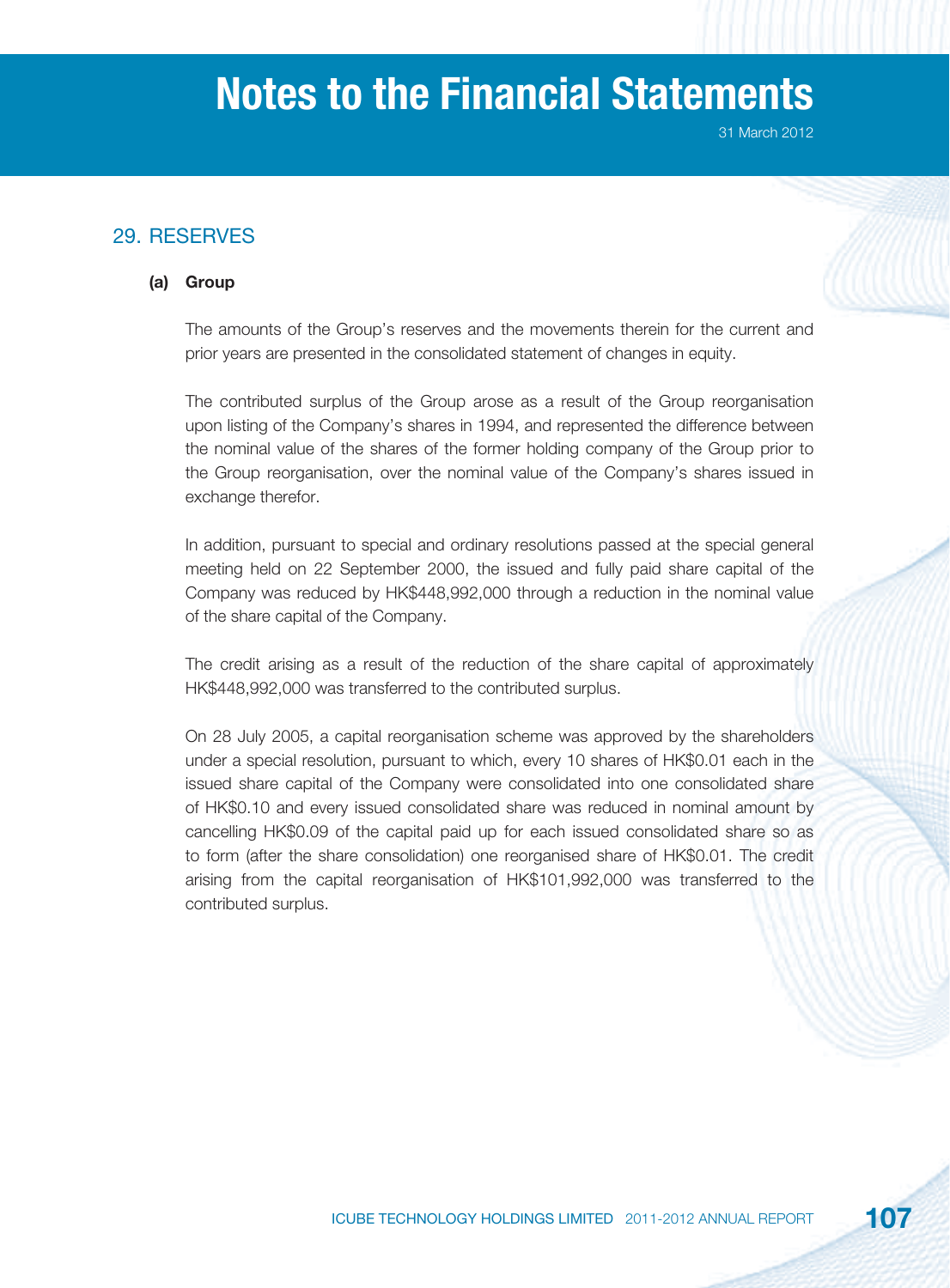31 March 2012

### 29. RESERVES (continued)

#### **(b) Company**

|                                                       |          |             |          |              | <b>Equity</b>   |                         |            |
|-------------------------------------------------------|----------|-------------|----------|--------------|-----------------|-------------------------|------------|
|                                                       | Share    |             |          | <b>Share</b> | component<br>of |                         |            |
|                                                       | premium  | Contributed | Capital  | option       |                 | convertible Accumulated |            |
|                                                       | account  | surplus     | reserve  | reserve      | bonds           | losses                  | Total      |
|                                                       | HK\$'000 | HK\$'000    | HK\$'000 | HK\$'000     | HK\$'000        | HK\$'000                | HK\$'000   |
| At 1 April 2010                                       | 701,055  | 594,673     | 556      | 22,828       | 47,257          | (1,253,017)             | 113,352    |
| Loss and total comprehensive loss<br>for the year     |          |             |          |              |                 | (85, 338)               | (85, 338)  |
| Equity-settled share option<br>arrangements (note 32) |          |             |          | 3,142        |                 |                         | 3,142      |
| At 31 March 2011 and                                  |          |             |          |              |                 |                         |            |
| 1 April 2011                                          | 701,055  | 594,673     | 556      | 25,970       | 47,257          | (1, 338, 355)           | 31,156     |
| Loss and total comprehensive loss                     |          |             |          |              |                 |                         |            |
| for the year                                          |          |             |          |              |                 | (109, 353)              | (109, 353) |
| Issue of shares (note 28)                             | 45,194   |             |          |              |                 |                         | 45,194     |
| Share issue expenses (note 28)                        | (1,020)  |             |          |              |                 |                         | (1,020)    |
| Equity-settled share option<br>arrangements (note 32) |          |             |          | 4,941        |                 |                         | 4,941      |
| At 31 March 2012                                      | 745,229  | 594,673     | 556      | 30,911       | 47,257          | (1,447,708)             | (29,082)   |

#### Note:

The contributed surplus of the Company arose as a result of the Group reorganisation referred to in (a) above and represents the excess of the then combined net assets of the subsidiaries acquired over the nominal value of the Company's shares issued in exchange therefor.

In addition, the capital reorganisation described in (a) above also resulted in an aggregate credit balance of approximately HK\$550,984,000 being transferred to the Company's contributed surplus.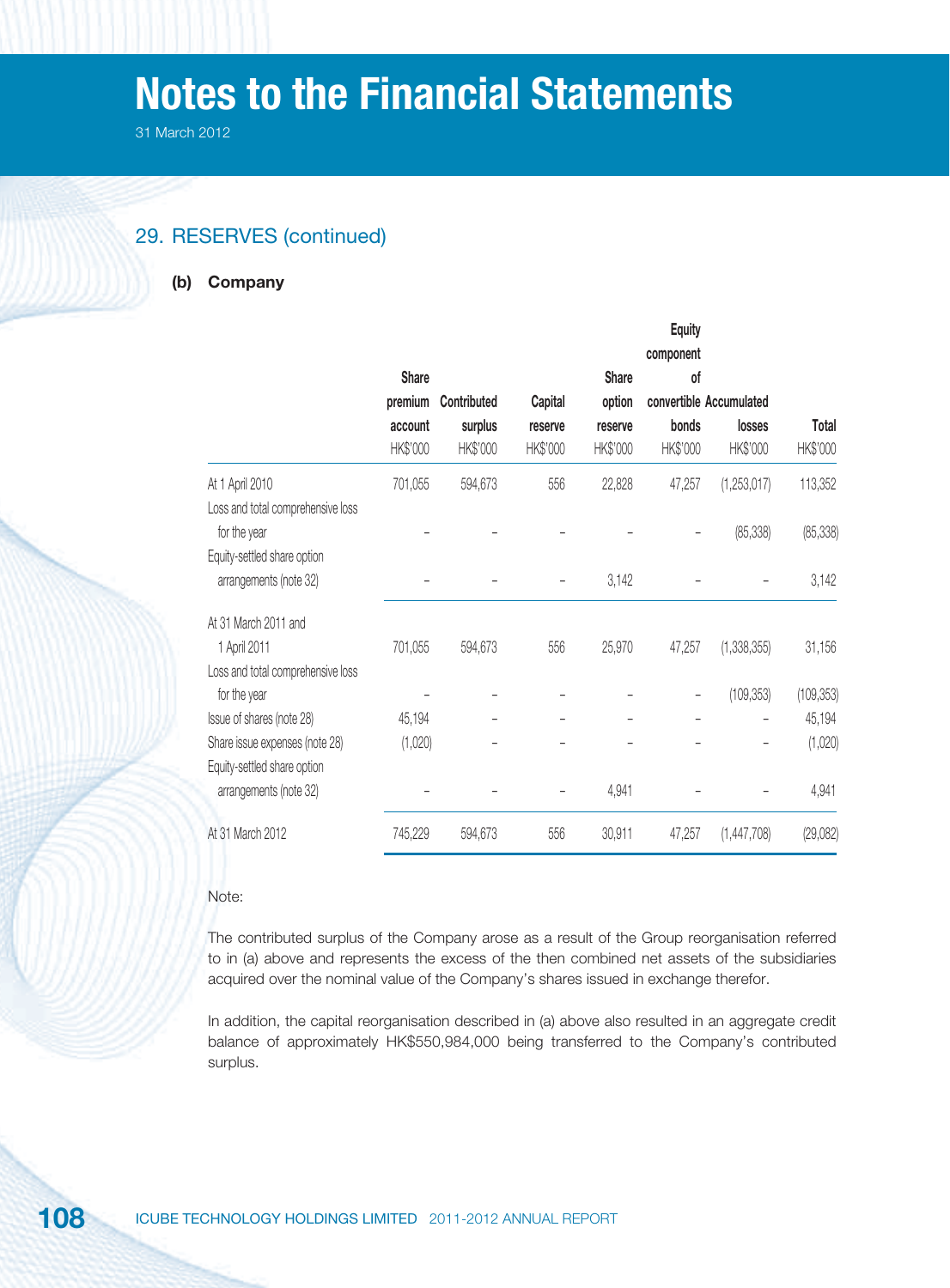31 March 2012

# 30. DISPOSAL OF A SUBSIDIARY

|                                                                                                                              | 2011      |
|------------------------------------------------------------------------------------------------------------------------------|-----------|
|                                                                                                                              | HK\$'000  |
| Net liabilities disposed of:                                                                                                 |           |
| Property, plant and equipment                                                                                                | 3,018     |
| Cash and bank balances                                                                                                       | 692       |
| Inventories                                                                                                                  | 1,053     |
| Prepayments, deposits and other receivables                                                                                  | 3,443     |
| Trade payables                                                                                                               | (719)     |
| Other payables and accruals                                                                                                  | (2, 113)  |
| Amount due to the immediate holding company                                                                                  | (28, 826) |
|                                                                                                                              | (23, 452) |
| Less: Amount due to the immediate holding company                                                                            | 28,826    |
| Net assets disposed of                                                                                                       | 5,374     |
| Release of exchange reserve upon disposal                                                                                    | 1,135     |
| Gain on the disposal of a subsidiary                                                                                         | 26,691    |
|                                                                                                                              | 33,200    |
| Satisfied by:                                                                                                                |           |
| Cash                                                                                                                         | 33,200    |
| An analysis of the net cash inflow of cash and cash equivalents in respect of the disposal of<br>a subsidiary is as follows: |           |

|                                                                                            | 2011<br>HK\$'000 |
|--------------------------------------------------------------------------------------------|------------------|
| Cash consideration<br>Cash and bank balances disposed of                                   | 33,200<br>(692)  |
| Net cash inflow of cash and cash equivalents in respect of<br>the disposal of a subsidiary | 32,508           |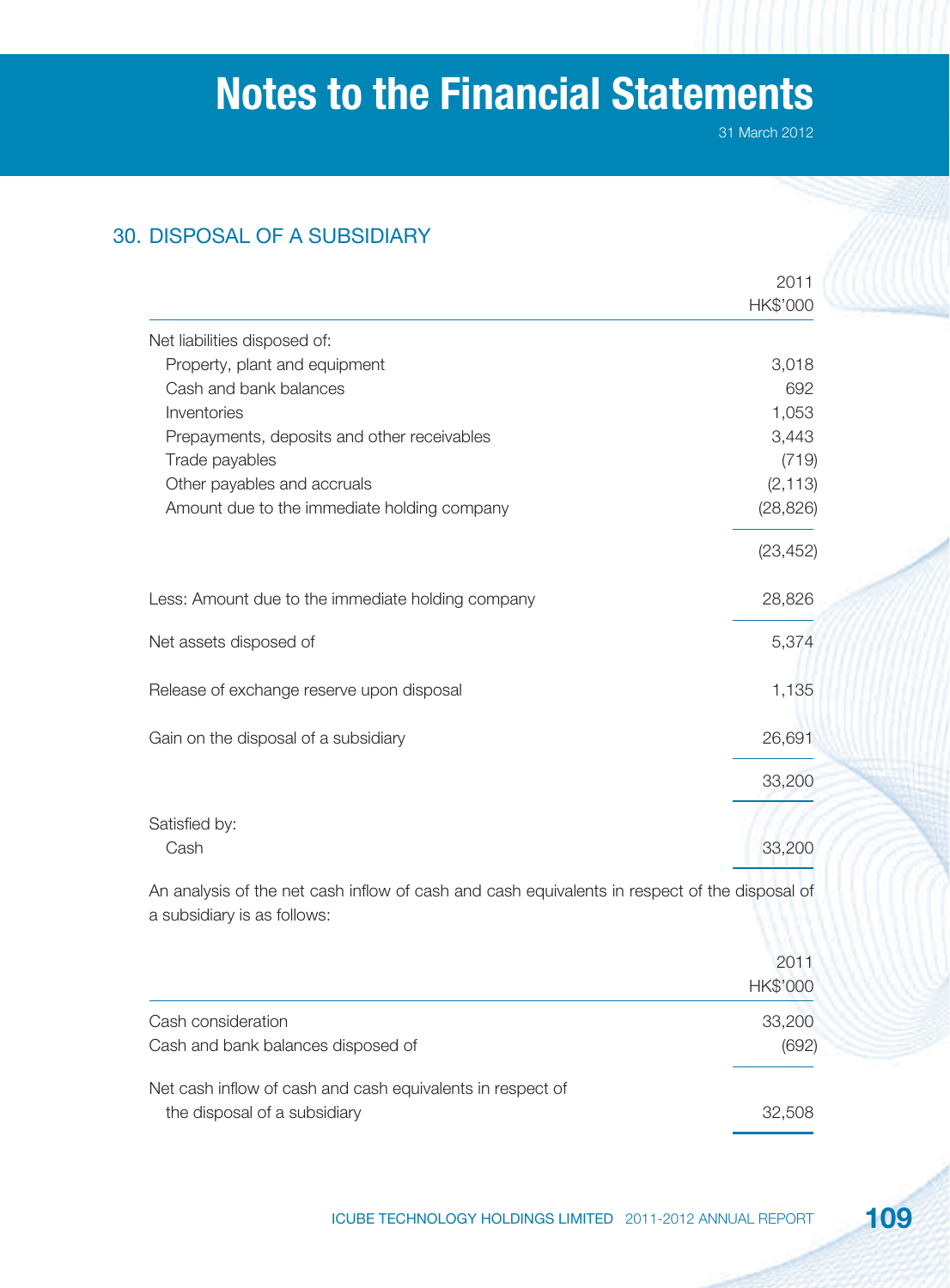# 31. NOTES TO THE CONSOLIDATED STATEMENT OF CASH FLOWS

#### **Major non-cash transactions**

In the prior year, the Group entered into finance lease arrangements in respect of property, plant and equipment with a total capital value at the inception of the leases of HK\$407,000.

During the year, the loan portion of the convertible notes of HK\$15,200,000 was transferred to note receivables due to the change of terms of convertible notes.

### 32. SHARE OPTION SCHEME

The Company operates a share option scheme (the "Scheme") for the purpose of providing incentives and rewards to eligible participants who contribute to the success of the Group's operations. Eligible participants include the Company's directors, including independent non-executive directors, other employees of the Group or any invested entity, suppliers of goods or services to the Group or any invested entity, customers of the Group or any invested entity, shareholders of the Group or any invested entity, holders of securities of the Group or any invested entity and persons or entities that provide research, development or other technological support to the Group or any invested entity. The Scheme became effective on 27 August 2003 and, unless otherwise cancelled or amended, will remain in force for 10 years from that date.

The maximum number of shares which may be issued upon exercise of all options granted and to be granted under the Scheme is an amount equivalent to 10% of the shares of the Company in issue as at the date of approval of the Scheme unless approval for refreshing the 10% limit from the Company's shareholders has been obtained. The total number of shares of the Company available for issue under the Scheme is 276,464,304 shares as at the date of the annual report. The maximum number of shares issued and to be issued upon exercise of the share options granted to each eligible participant in the Scheme (including exercised, cancelled and outstanding options) within any 12-month period, is limited to 1% of the shares of the Company in issue. Any further grant of share options in excess of this limit is subject to shareholders' approval in a general meeting.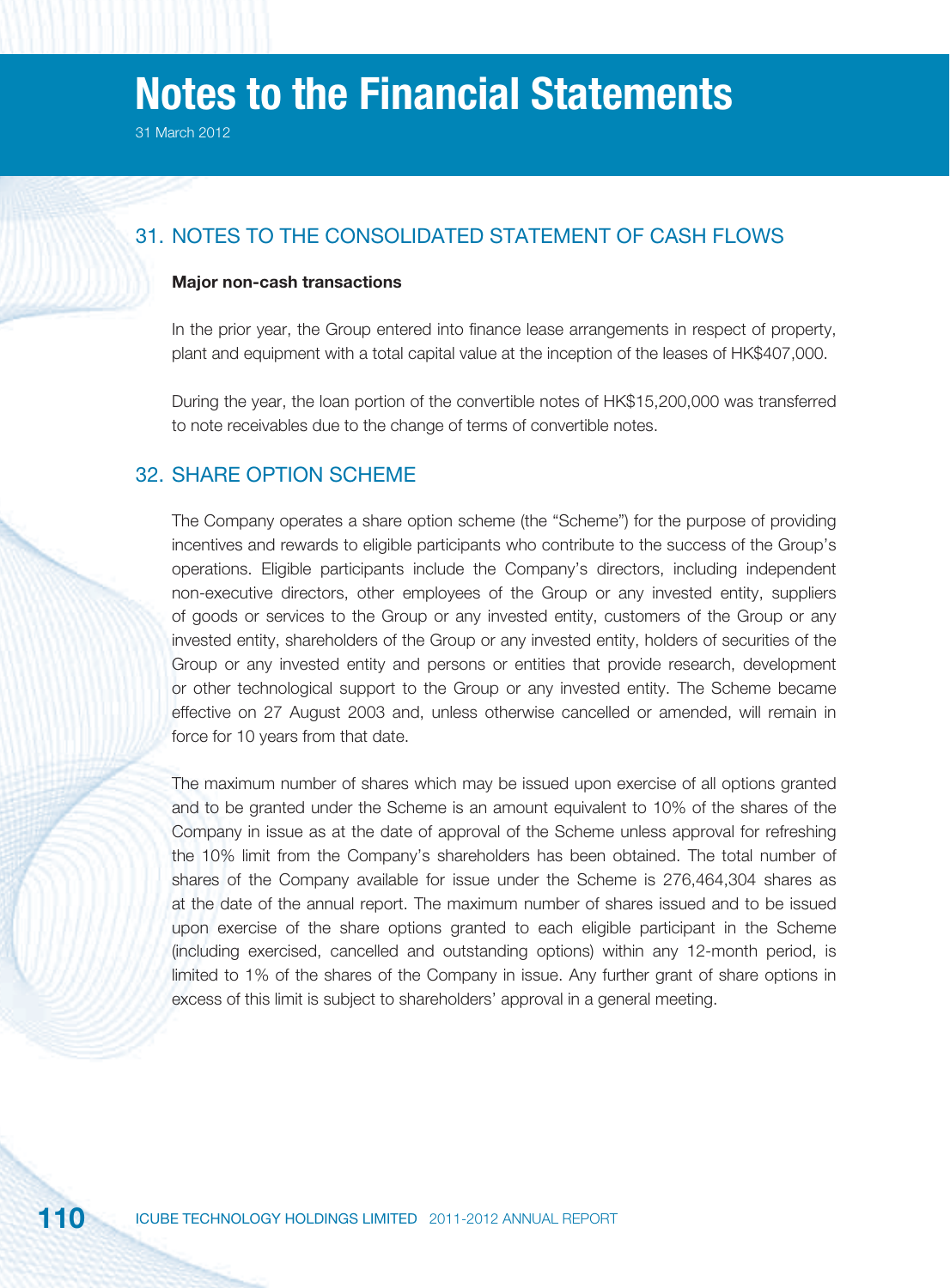### 32. SHARE OPTION SCHEME (continued)

Under the Scheme, share options granted to a director, chief executive or substantial shareholder of the Company, or to any of their associates are subject to approval in advance by the independent non-executive directors. In addition, any grant of share options to a substantial shareholder or an independent non-executive director of the Company, or to any of their associates, which would result in the shares issued and to be issued upon exercise of all options already granted and to be granted (including options exercised, cancelled and outstanding) to such person in the 12-month period up to and including the date of such grant in excess of 0.1% of the shares of the Company in issue and with an aggregate value (based on the closing price of the Company's shares at the date of grant) in excess of HK\$5,000,000 is subject to shareholders' approval in advance in a general meeting.

The offer of a grant of share options under the Scheme may be accepted within 28 days from the date of offer, upon payment of a nominal consideration of HK\$1 in total by the grantee. The exercise period of the share options granted is determined by the directors, save that such period shall not be more than 10 years from the date of adoption of the Scheme subject to the provisions for early termination set out in the Scheme. Unless otherwise determined by the directors at their sole discretion, there is no requirement of a minimum period for which an option must be held before it can be exercised.

The exercise price of share options granted under the Scheme is determined by the directors, but shall not be less than the highest of (i) the Stock Exchange closing price of the Company's shares on the date of offer of the share options; (ii) the average Stock Exchange closing price of the Company's shares for the five trading days immediately preceding the date of offer; and (iii) the nominal value of a share of the Company on the date of offer.

Share options do not confer rights on the holders to dividends or to vote at shareholders' meetings.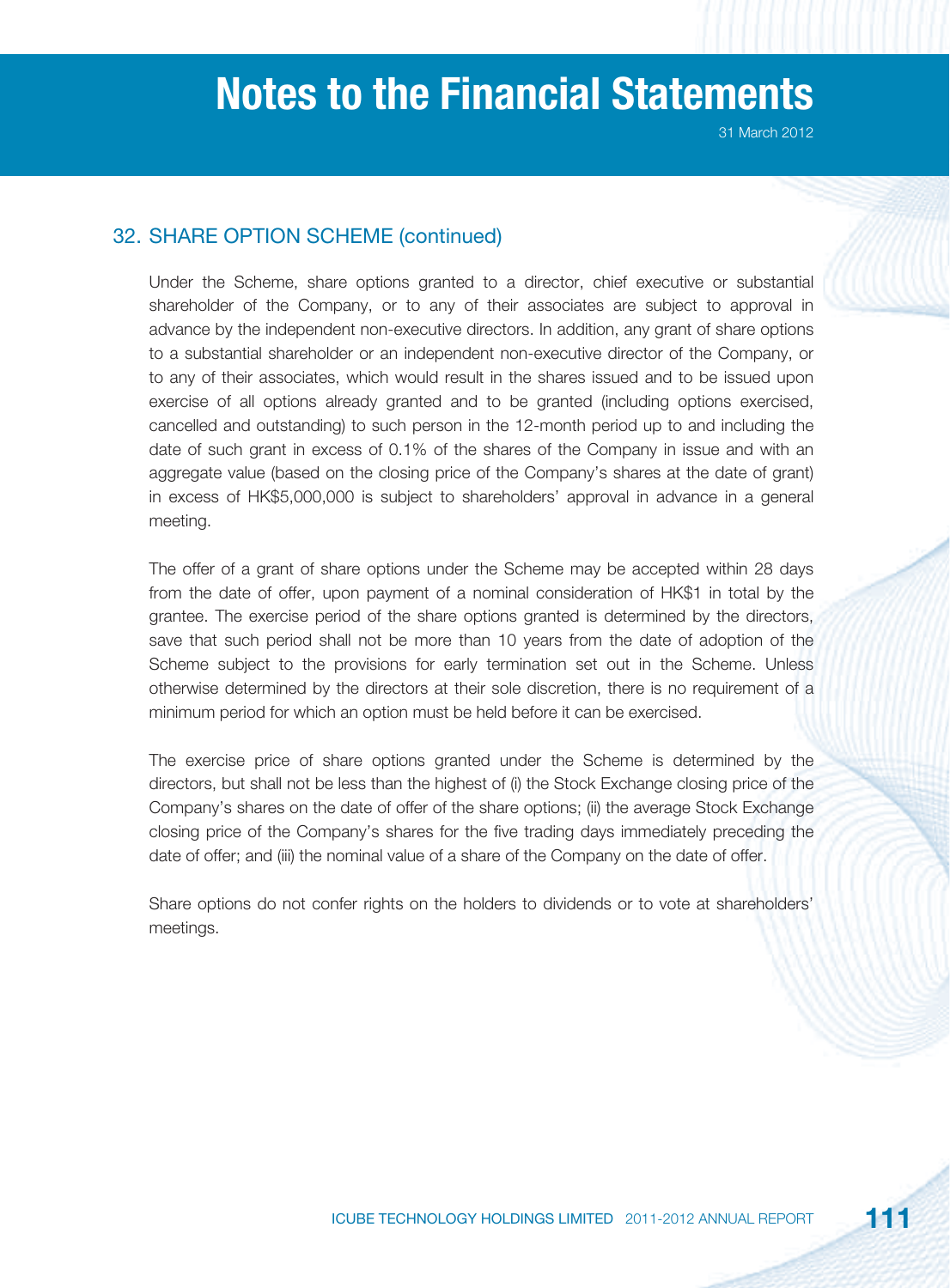# 32. SHARE OPTION SCHEME (continued)

The following share options were outstanding during the year:

|                           | 2012           |               | 2011           |            |
|---------------------------|----------------|---------------|----------------|------------|
|                           | Weighted       |               | Weighted       |            |
|                           | average        |               | average        |            |
|                           | exercise price | <b>Number</b> | exercise price | Number     |
|                           | per share      | of options    | per share      | of options |
|                           | HK\$           | '000'         | HK\$           | '000       |
| At 1 April                | 0.136          | 154,030       | 0.136          | 163,170    |
| Forfeited during the year |                |               | 0.136          | (9, 140)   |
| Lapsed during the year    |                |               |                |            |
| Granted during the year   | 0.124          | 169,620       |                |            |
| At 31 March               | 0.130          | 323,650       | 0.136          | 154,030    |

The exercise prices and exercise periods of the share options outstanding as at the end of the reporting period are as follows:

#### **2012**

| <b>Number of options</b> |  | Exercise price per share* | <b>Exercise period</b> |  |
|--------------------------|--|---------------------------|------------------------|--|
| '000'                    |  | HK\$                      |                        |  |
| 51,440                   |  | 0.1362                    | 01/01/2011-30/06/2012  |  |
| 51,270                   |  | 0.1362                    | 01/07/2011-30/06/2012  |  |
| 51,320                   |  | 0.1362                    | 01/01/2012-30/06/2012  |  |
| 42,450                   |  | 0.124                     | 01/01/2012-31/12/2016  |  |
| 42,450                   |  | 0.124                     | 01/01/2013-31/12/2016  |  |
| 42,380                   |  | 0.124                     | 01/01/2014-31/12/2016  |  |
| 42,340                   |  | 0.124                     | 01/01/2015-31/12/2016  |  |
| 323,650                  |  |                           |                        |  |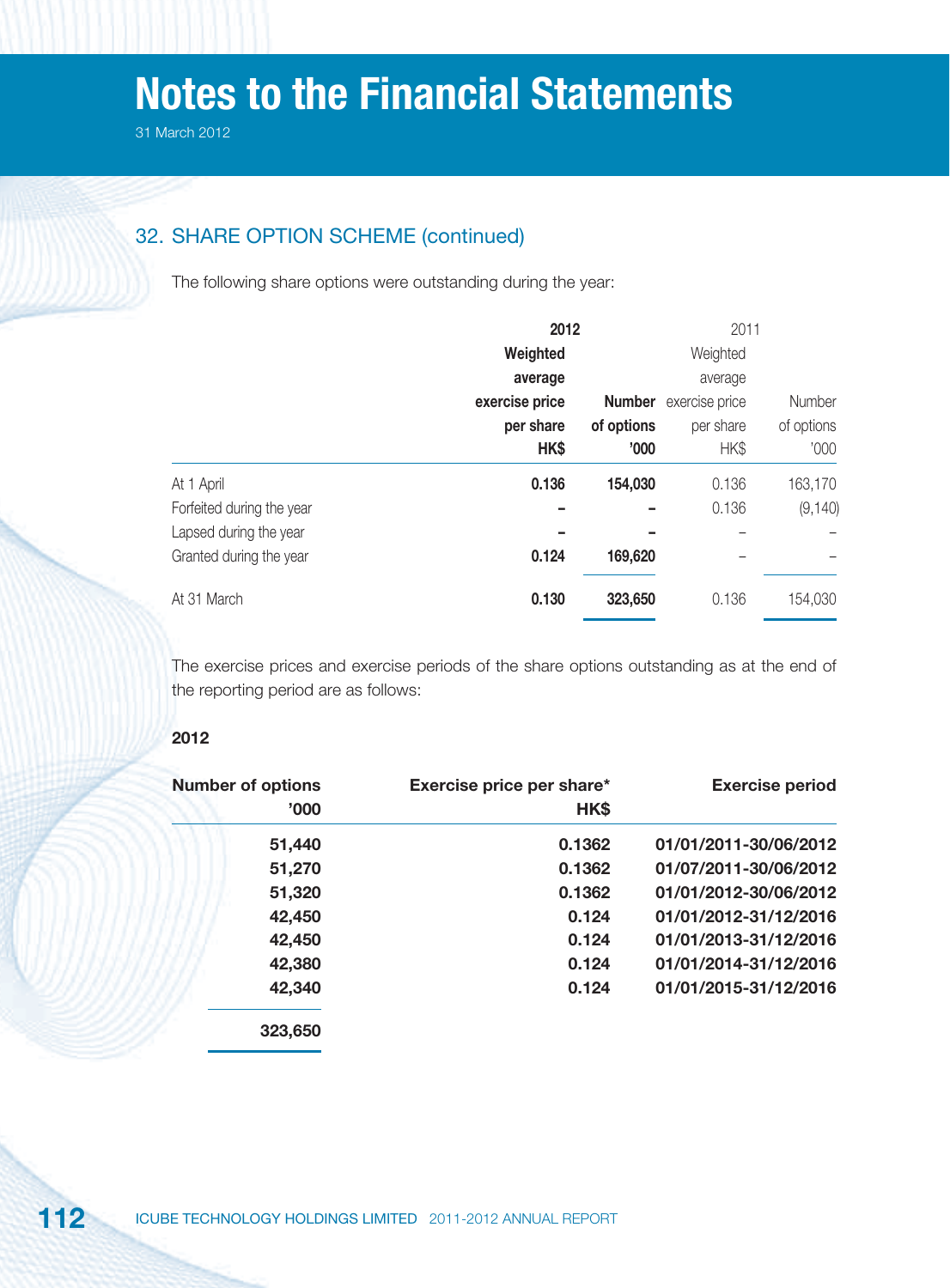# 32. SHARE OPTION SCHEME (continued)

#### 2011

| Number of options<br>'000' | Exercise price per share*<br>HK\$ | Exercise period                                                         |
|----------------------------|-----------------------------------|-------------------------------------------------------------------------|
| 51,440<br>51,270<br>51,320 | 0.1362<br>0.1362<br>0.1362        | 01/01/2010-30/06/2012<br>01/07/2010-30/06/2012<br>01/01/2011-30/06/2012 |
| 154,030                    |                                   |                                                                         |

The exercise price of the share options is subject to adjustment in case of rights or bonus issues, or other similar changes in the Company's share capital.

The fair value of the equity-settled share options granted during the year ended 31 March 2012 was estimated by Ascent Partners Transaction Services Limited, an independent firm of professionally qualified valuers, using the binomial option pricing model, taking into account the terms and conditions upon which the options were granted. The fair value of the equity-settled share options granted was HK\$11,322,000 of which the Group recognised a share option expense of HK\$4,941,000 during the year ended 31 March 2012 (2011: HK\$3,142,000). The following table lists the inputs to the model used:

| Share options granted                      | 18 July 2012 | 8 September 2012 |
|--------------------------------------------|--------------|------------------|
| Dividend yield (%)                         | N/A          | N/A              |
| Expected volatility (%)                    | 96.71        | 95.336           |
| Risk-free interest rate (%)                | 1.306        | 0.784            |
| Share price at grant date (HK\$ per share) | 0.12         | 0.108            |

The expected volatility reflects the assumption that the historical volatility is indicative of future trends, which may also not necessarily be the actual outcome.

No other feature of the options granted was incorporated into the measurement of fair value.

At the end of the reporting period, the Company had 323,650,000 (2011: 154,030,000) share options outstanding under the Scheme, which represented approximately 9.5% of the Company's shares in issue as at that date. The exercise in full of the share options would, under the present capital structure of the Company, result in the issue of 323,650,000 additional ordinary shares of the Company and additional share capital of HK\$3,237,000 and share premium of HK\$38,775,000 (before issue expenses).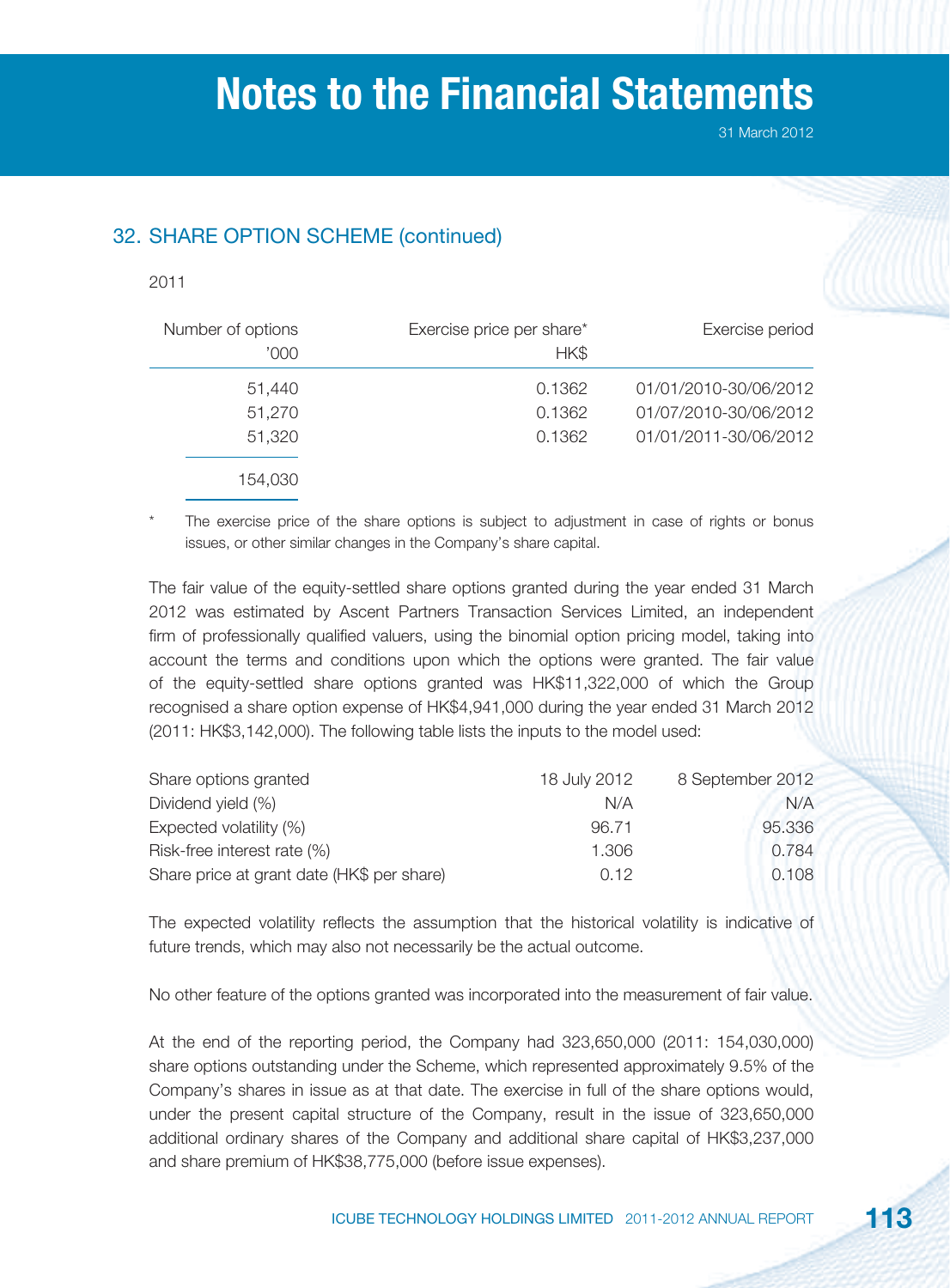31 March 2012

### 33. PLEDGE OF ASSETS

At 31 March 2011, the Group's banking facilities were secured by the Group's fixed deposits of HK\$7,335,000 (note 23).

### 34. OPERATING LEASE ARRANGEMENTS

The Group leases certain of its properties under operating lease arrangements. Leases for properties are negotiated for terms ranging from one to five years.

At 31 March 2012, the Group had total future minimum lease payments under noncancellable operating leases falling due as follows:

|                                         | Group           |          |  |
|-----------------------------------------|-----------------|----------|--|
|                                         | 2012            | 2011     |  |
|                                         | <b>HK\$'000</b> | HK\$'000 |  |
| Within one year                         | 1,915           | 2,720    |  |
| In the second to fifth years, inclusive | 352             | 1,734    |  |
|                                         | 2,267           | 4,454    |  |

At the end of the reporting period, the Company had no significant operating lease commitments (2011: Nil).

### 35. COMMITMENTS

At the end of the reporting period, neither the Group nor the Company had any significant commitment (2011: Nil).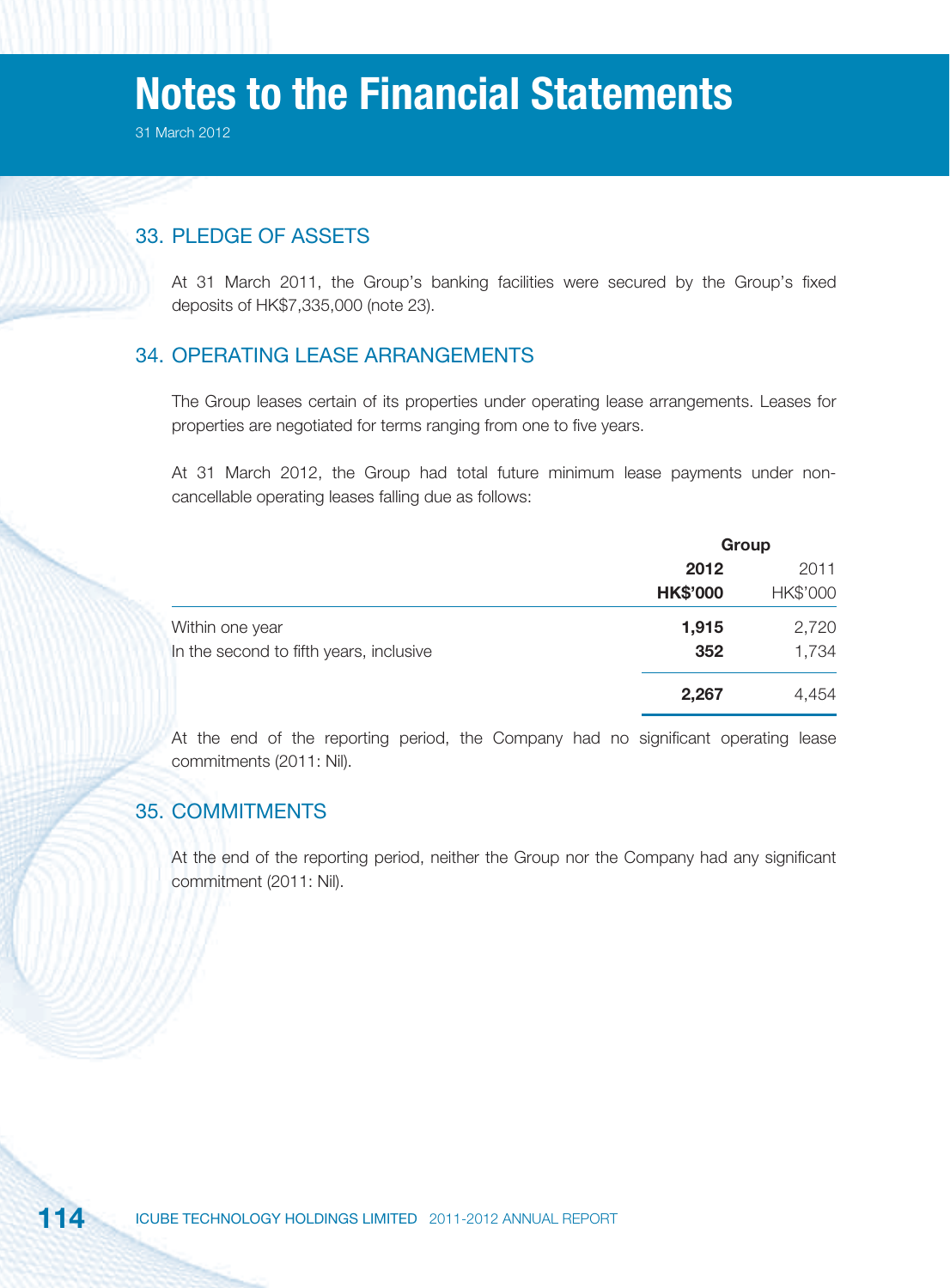31 March 2012

# 36. RELATED PARTY TRANSACTIONS

The Group considers the directors of the Company to be the key management personnel, whose compensation has been disclosed in note 8 to the financial statements.

# 37. FINANCIAL INSTRUMENTS BY CATEGORY

The carrying amounts of each of the categories of financial instruments as at the end of the reporting period are as follows:

#### **Group – 2012**

#### **Financial assets**

|                                           | <b>Financial</b>   |                 |                 |                 |
|-------------------------------------------|--------------------|-----------------|-----------------|-----------------|
|                                           | assets at fair     |                 | Available-      |                 |
|                                           | value through      |                 | for-sale        |                 |
|                                           | profit or loss     | Loans and       | financial       |                 |
|                                           | - held for trading | receivables     | assets          | Total           |
|                                           | <b>HK\$'000</b>    | <b>HK\$'000</b> | <b>HK\$'000</b> | <b>HK\$'000</b> |
| Note receivables                          |                    | 15,383          |                 | 15,383          |
| Available-for-sale equity investments     |                    |                 | 15,304          | 15,304          |
| Equity investments at fair value          |                    |                 |                 |                 |
| through profit or loss                    | 106,874            |                 |                 | 106,874         |
| Trade receivables                         |                    | 3,350           | -               | 3,350           |
| Financial assets included in prepayments, |                    |                 |                 |                 |
| deposits and other receivables            |                    | 2,124           |                 | 2,124           |
| Cash and cash equivalents                 |                    | 49,989          |                 | 49,989          |
|                                           | 106,874            | 70,846          | 15,304          | 193,024         |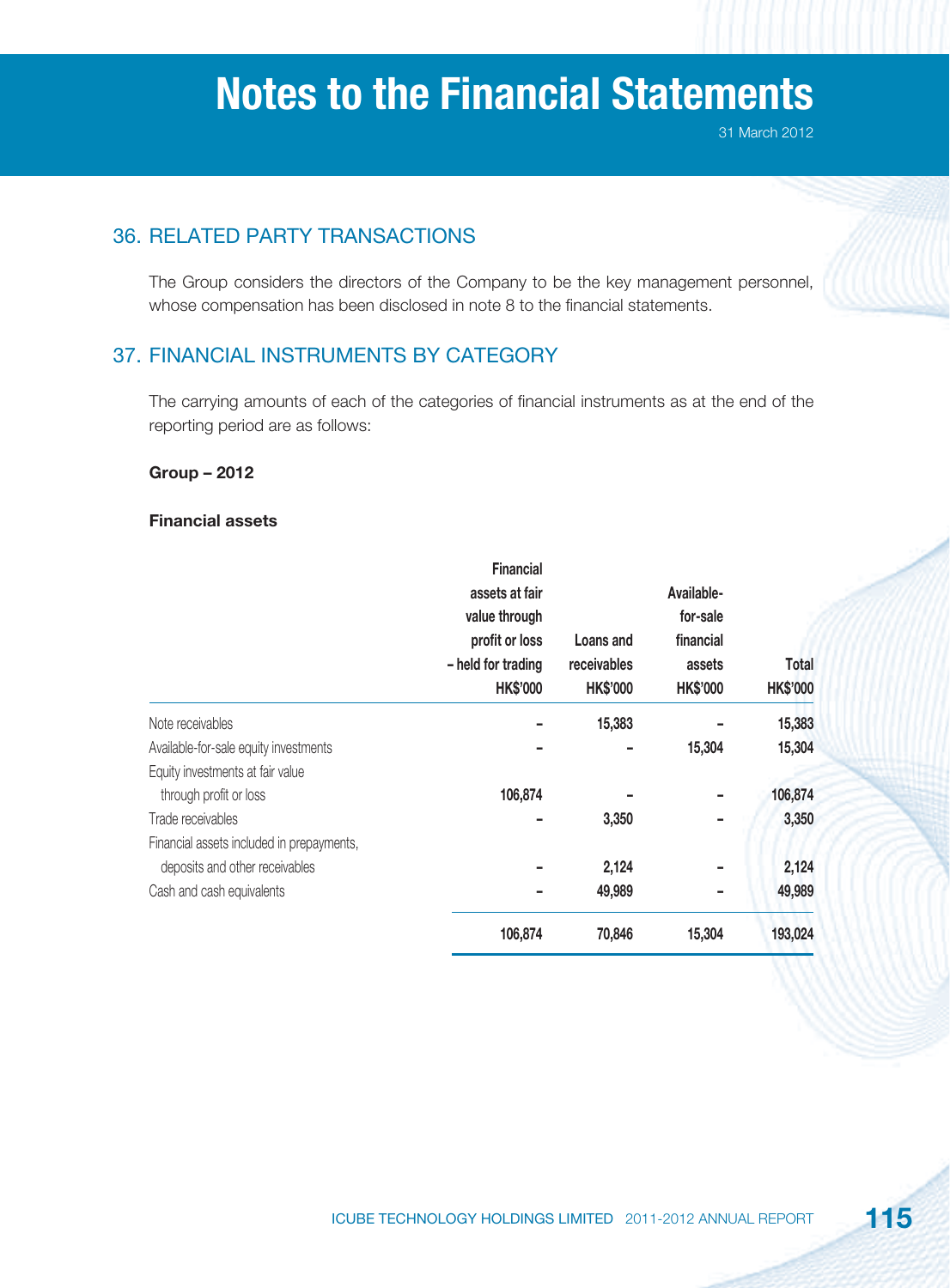# 37. FINANCIAL INSTRUMENTS BY CATEGORY (continued)

The carrying amounts of each of the categories of financial instruments as at the end of the reporting period are as follows: (continued)

#### **Group – 2012**

#### **Financial liabilities**

|                                                  | <b>Financial</b>   | <b>Financial</b> |                 |
|--------------------------------------------------|--------------------|------------------|-----------------|
|                                                  | liabilities at     | liabilities at   |                 |
|                                                  | fair value through | amortised        |                 |
|                                                  | profit or loss     | cost             | <b>Total</b>    |
|                                                  | <b>HK\$'000</b>    | <b>HK\$'000</b>  | <b>HK\$'000</b> |
| Trade payables                                   |                    | 368              | 368             |
| Financial liabilities included in other payables |                    |                  |                 |
| and accruals                                     |                    | 257              | 257             |
| Finance lease payables                           |                    | 225              | 225             |
| Derivative component of convertible bonds        | 19,730             |                  | 19,730          |
| Convertible bonds                                |                    | 161,848          | 161,848         |
|                                                  | 19,730             | 162,698          | 182,428         |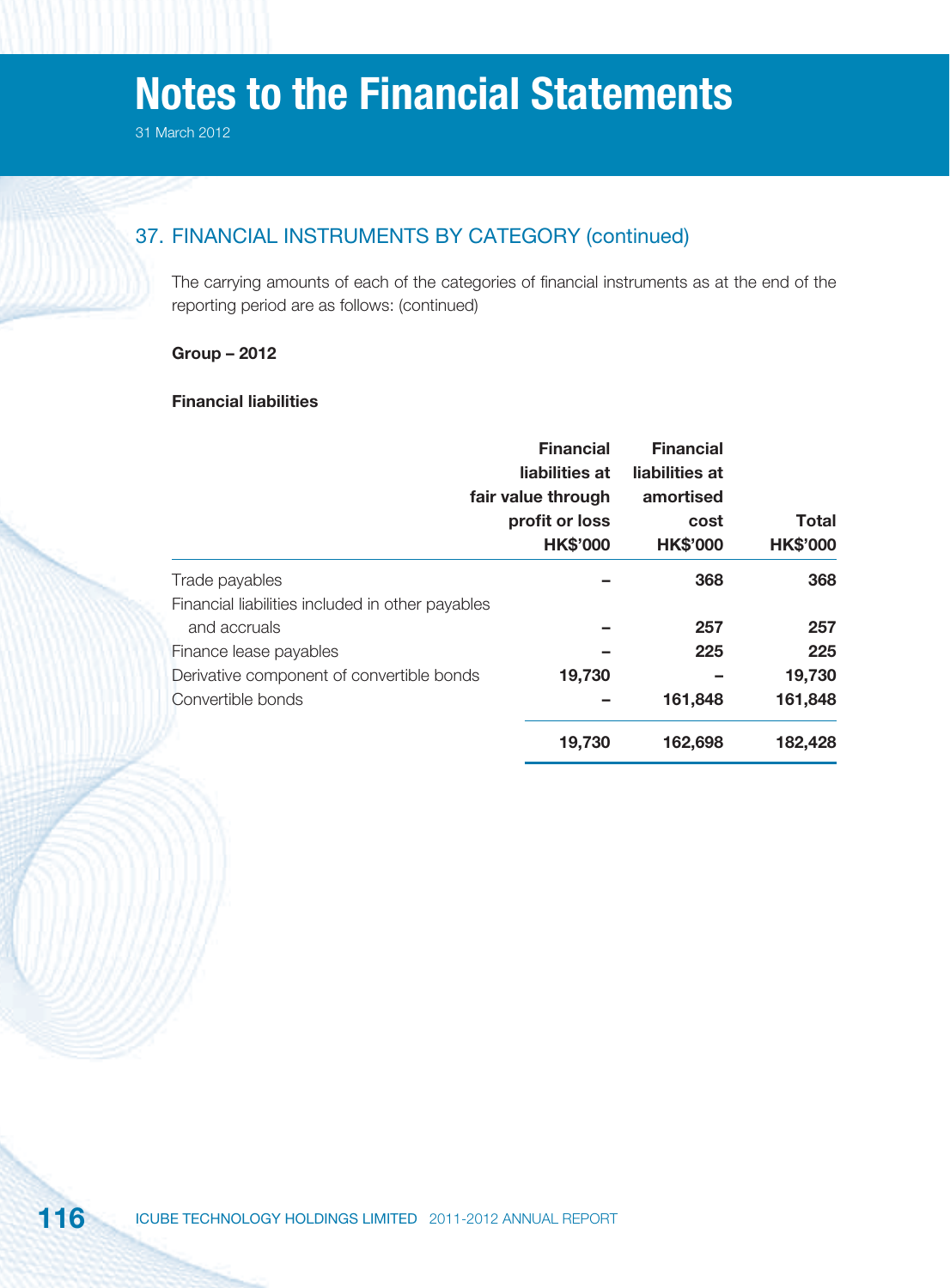# 37. FINANCIAL INSTRUMENTS BY CATEGORY (continued)

The carrying amounts of each of the categories of financial instruments as at the end of the reporting period are as follows: (continued)

Group – 2011

#### **Financial assets**

|                                           | Financial          |             |            |          |
|-------------------------------------------|--------------------|-------------|------------|----------|
|                                           | assets at fair     |             | Available- |          |
|                                           | value through      |             | for-sale   |          |
|                                           | profit or loss     | Loans and   | financial  |          |
|                                           | - held for trading | receivables | assets     | Total    |
|                                           | HK\$'000           | HK\$'000    | HK\$'000   | HK\$'000 |
| Convertible notes - loan portion          |                    | 70,365      |            | 70,365   |
| Convertible notes - conversion            |                    |             |            |          |
| option derivatives                        | 390                |             |            | 390      |
| Available-for-sale equity investments     |                    |             | 18,812     | 18,812   |
| Equity investments at fair value          |                    |             |            |          |
| through profit or loss                    | 159,757            |             |            | 159,757  |
| Trade receivables                         |                    | 2,210       |            | 2,210    |
| Financial assets included in prepayments, |                    |             |            |          |
| deposits and other receivables            |                    | 13,513      |            | 13,513   |
| Pledged time deposits                     |                    | 7,335       |            | 7,335    |
| Cash and cash equivalents                 |                    | 43,372      |            | 43,372   |
|                                           | 160,147            | 136,795     | 18,812     | 315,754  |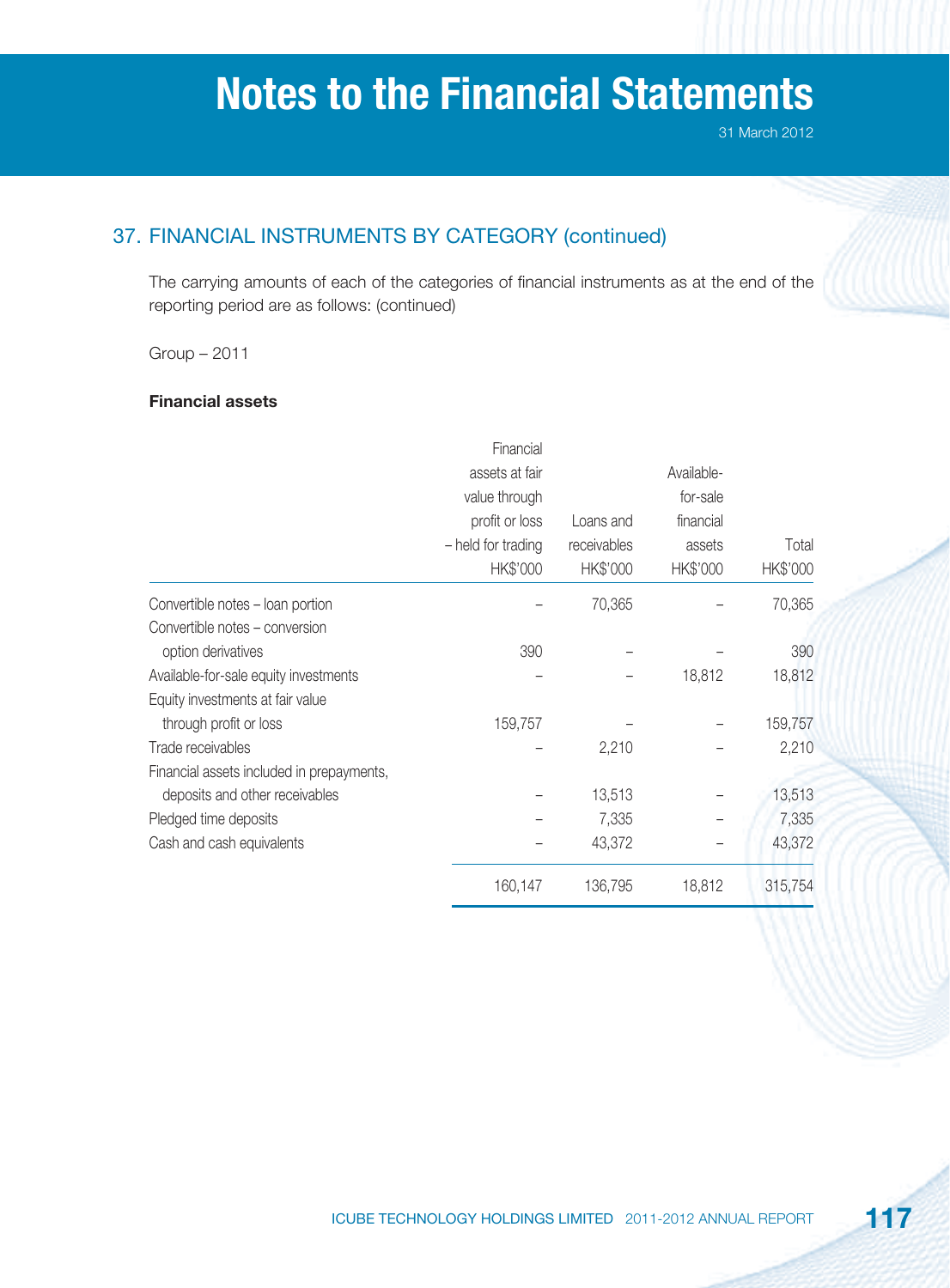# 37. FINANCIAL INSTRUMENTS BY CATEGORY (continued)

The carrying amounts of each of the categories of financial instruments as at the end of the reporting period are as follows: (continued)

Group – 2011

#### **Financial liabilities**

|                                                  | Financial<br>liabilities at<br>fair value through<br>profit or loss<br>HK\$'000 | Financial<br>liabilities at<br>amortised<br>cost<br>HK\$'000 | Total<br>HK\$'000 |
|--------------------------------------------------|---------------------------------------------------------------------------------|--------------------------------------------------------------|-------------------|
| Trade payables                                   |                                                                                 | 1,305                                                        | 1,305             |
| Financial liabilities included in other payables |                                                                                 |                                                              |                   |
| and accruals                                     |                                                                                 | 257                                                          | 257               |
| Finance lease payables                           |                                                                                 | 355                                                          | 355               |
| Derivative component of convertible bonds        | 45,450                                                                          |                                                              | 45,450            |
| Convertible bonds                                |                                                                                 | 142,595                                                      | 142,595           |
|                                                  | 45,450                                                                          | 144,512                                                      | 189,962           |

#### **Company**

All the Company's financial assets as at 31 March 2012 and 2011, including amounts due from subsidiaries, deposits and other receivables, and cash and cash equivalents are categorised as loans and receivables.

All the Company's financial liabilities as at 31 March 2012 and 2011, including amounts due to subsidiaries and convertible bonds, are categorised as financial liabilities at amortised cost, except for the derivative component of convertible bonds which has been categorised as a financial liability at fair value through profit or loss.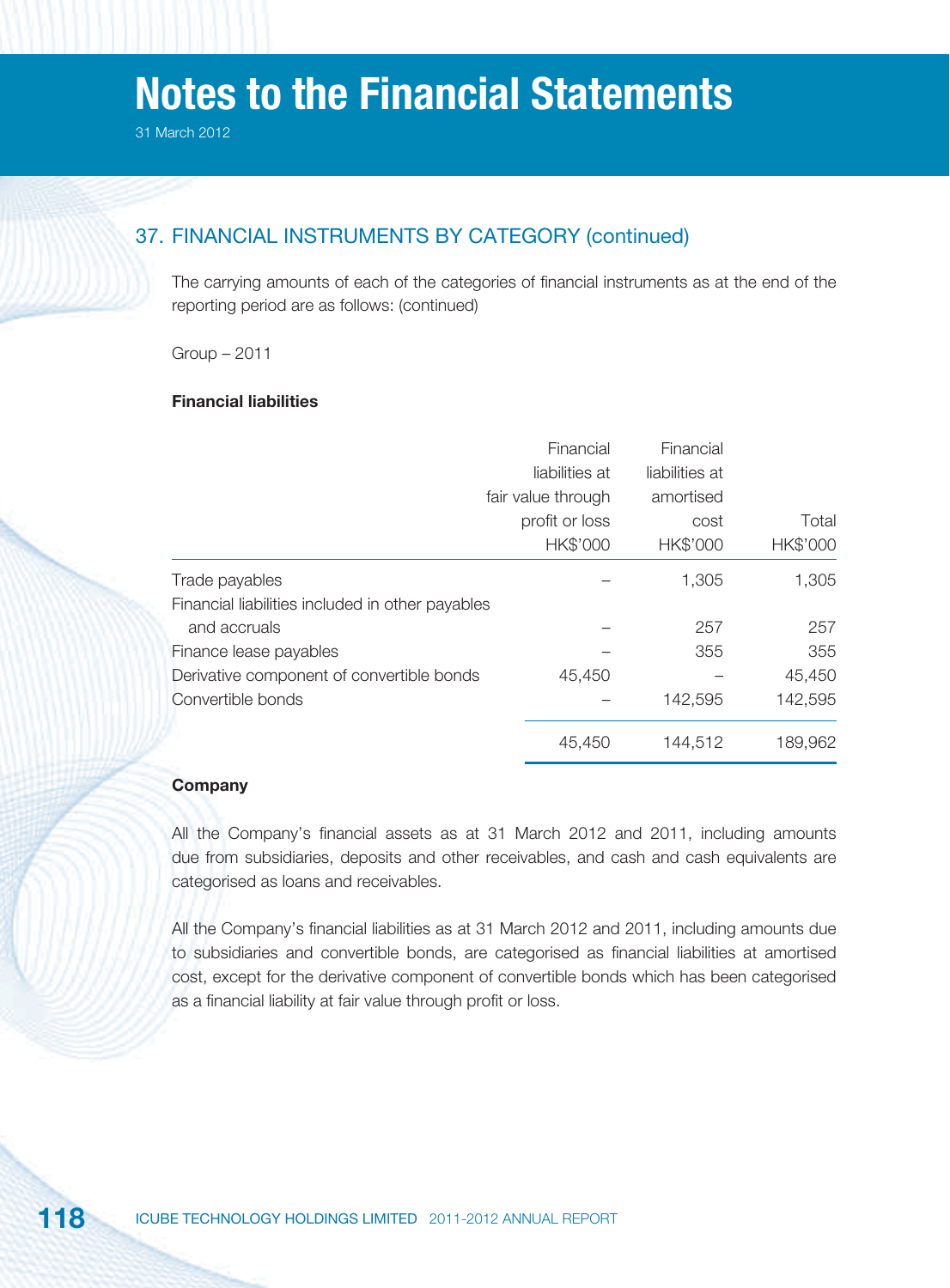31 March 2012

# 38. FAIR VALUE HIERARCHY

#### **Fair value hierarchy**

The Group uses the following hierarchy for determining and disclosing the fair values of financial instruments:

- Level 1: fair values measured based on quoted prices (unadjusted) in active markets for identical assets or liabilities
- Level 2: fair values measured based on valuation techniques for which all inputs which have a significant effect on the recorded fair value are observable, either directly or indirectly
- Level 3: fair values measured based on valuation techniques for which any inputs which have a significant effect on the recorded fair value are not based on observable market data (unobservable inputs)

Assets measured at fair value as at 31 March 2012 and 2011:

#### **Group**

|                                                            | Level 1<br><b>HK\$'000</b> | Level <sub>2</sub><br><b>HK\$'000</b> | Level <sub>3</sub><br><b>HK\$'000</b> | <b>Total</b><br><b>HK\$'000</b> |
|------------------------------------------------------------|----------------------------|---------------------------------------|---------------------------------------|---------------------------------|
| 31 March 2012<br>Available-for-sale equity investments     | 15,304                     | $\overline{\phantom{a}}$              | $\overline{\phantom{a}}$              | 15,304                          |
| Equity investments at fair value through<br>profit or loss | 106,874                    | -                                     | $\overline{\phantom{a}}$              | 106,874                         |
|                                                            | 122,178                    | -                                     | -                                     | 122,178                         |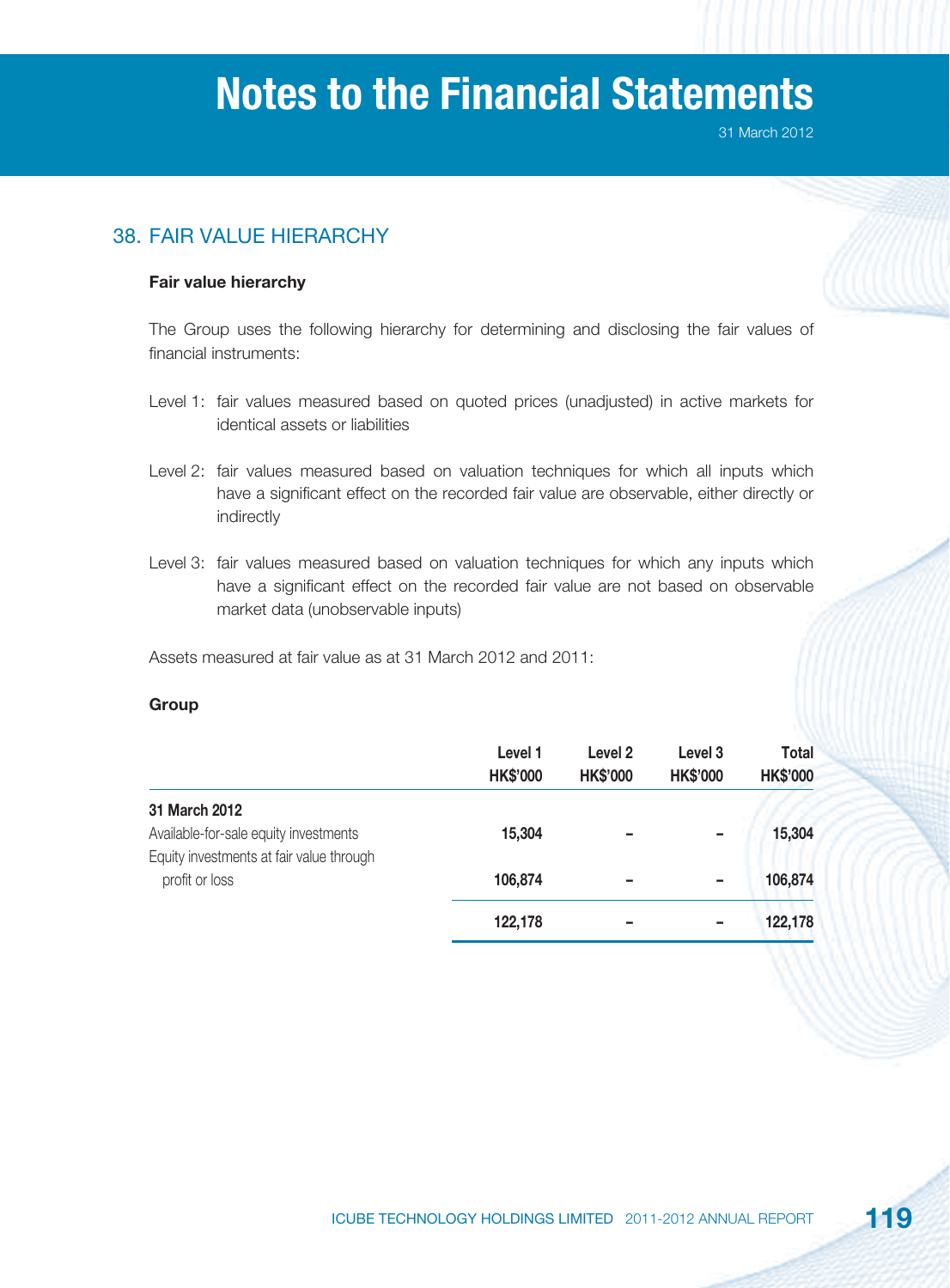# 38. FAIR VALUE HIERARCHY (continued)

|                                          | Level 1<br>HK\$'000 | Level 2<br>HK\$'000 | Level 3<br>HK\$'000 | Total<br>HK\$'000 |
|------------------------------------------|---------------------|---------------------|---------------------|-------------------|
| 31 March 2011                            |                     |                     |                     |                   |
| Available-for-sale equity investments    | 18,812              |                     |                     | 18,812            |
| Equity investments at fair value through |                     |                     |                     |                   |
| profit or loss                           | 159,757             |                     |                     | 159,757           |
| Convertible notes-conversion             |                     |                     |                     |                   |
| option derivatives                       |                     | 390                 |                     | 390               |
|                                          | 178,569             | 390                 |                     | 178,959           |

Liabilities measured at fair value as at 31 March 2012 and 2011:

#### **Group and Company**

|                                           | Level 1<br>HK\$'000 | Level 2<br>HK\$'000 | Level 3<br><b>HK\$'000</b> | Total<br>HK\$'000 |
|-------------------------------------------|---------------------|---------------------|----------------------------|-------------------|
| 31 March 2012                             |                     |                     |                            |                   |
| Derivative component of convertible bonds |                     | 19,730              |                            | 19,730            |
| 31 March 2011                             |                     |                     |                            |                   |
| Derivative component of convertible bonds |                     | 45,540              |                            | 45,540            |

During the year ended 31 March 2012, there were no transfers of fair value measurements between Level 1 and Level 2 and no transfer into or out of Level 3.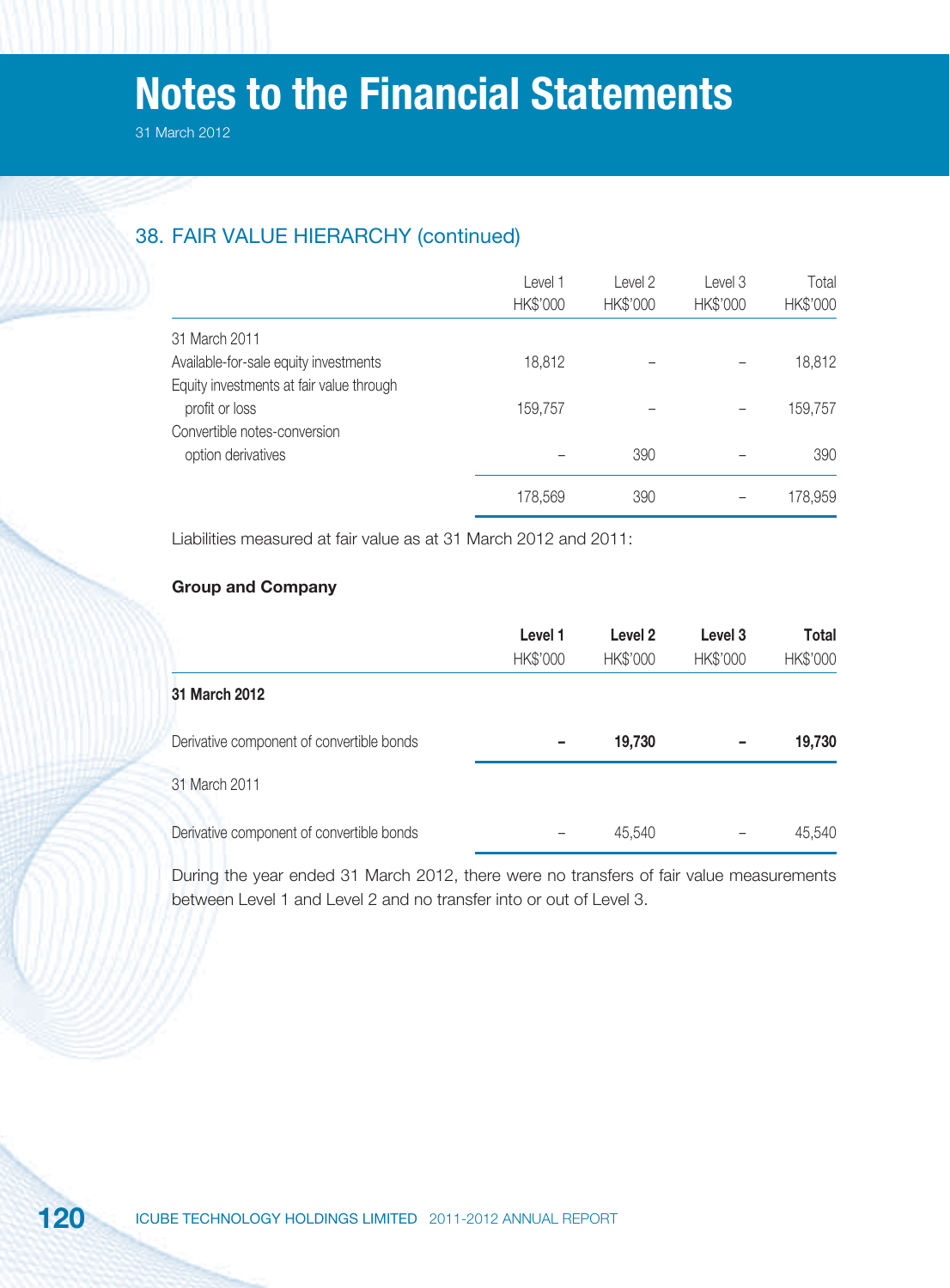# 39. FINANCIAL RISK MANAGEMENT OBJECTIVES AND POLICIES

The Group's principal financial instruments comprise equity investments, convertible bonds, cash and short term deposits. The main purpose of these financial instruments is to raise finance for the Group's operations. The Group has various other financial assets and liabilities such as trade receivables and trade payables. Details of the major financial instruments and the Group's accounting policies in relation to them are disclosed in note 2.4 to the financial statements.

The main risks arising from the Group's financial instruments are interest rate risk, credit risk, liquidity risk and equity price risk. The board of directors reviews and agrees policies for managing each of these risks and they are summarised below.

#### **Interest rate risk**

The Group does not have any significant exposure to the risk of changes in market interest rates, and therefore it does not use derivative financial instruments to hedge its debt obligations.

#### **Credit risk**

The Group trades only with recognised and creditworthy third parties. It is the Group's policy that all customers who wish to trade on credit terms are subject to credit verification procedures. In addition, receivable balances are monitored on an ongoing basis and the Group's exposure to bad debts is not significant. The Group reviews the recoverable amount of each individual trade debtor at the end of each reporting period to ensure that adequate impairment losses are made for irrecoverable amounts.

The credit risk of the Group's other financial assets, which comprise cash and cash equivalents, pledged time deposits, available-for-sale equity investments and equity investments at fair value through profit or loss, arises from default of the counterparty, with a maximum exposure equal to the carrying amounts of these instruments.

Since the Group trades only with recognised and creditworthy third parties, there is no requirement for collateral.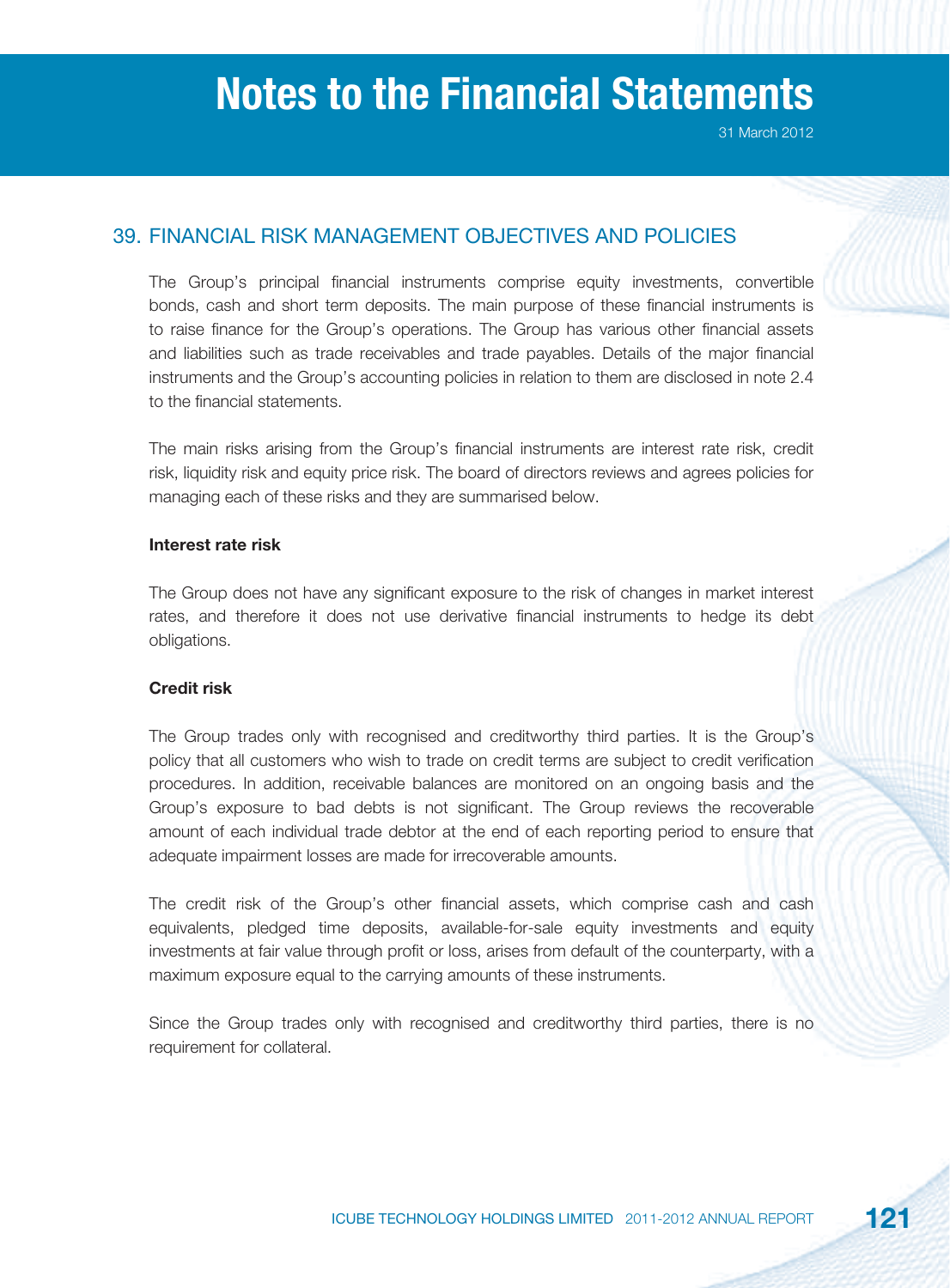31 March 2012

# 39. FINANCIAL RISK MANAGEMENT OBJECTIVES AND POLICIES (continued)

#### **Liquidity risk**

The Group monitors its risk to a shortage of funds using a recurring liquidity planning tool. This tool considers the maturity of both its financial instruments and financial assets (e.g., trade receivables) and projected cash flows from operations.

The Group's objective is to maintain a balance between continuity of funding and flexibility through the use of the Group's available cash and its available banking facilities.

The maturity profile of the Group's financial liabilities as at the end of the reporting period, based on the contractual undiscounted payments, is as follows:

|                        |                 |                 | Less than 3 to less than | 1 to $5$        |                 |
|------------------------|-----------------|-----------------|--------------------------|-----------------|-----------------|
|                        | On demand       | 3 months        | 12 months                | years           | Total           |
|                        | <b>HK\$'000</b> | <b>HK\$'000</b> | <b>HK\$'000</b>          | <b>HK\$'000</b> | <b>HK\$'000</b> |
| Trade payables         |                 | 248             | 120                      |                 | 368             |
| Other payables         |                 | 257             |                          |                 | 257             |
| Finance lease payables |                 | 37              | 113                      | 87              | 237             |
| Convertible bonds      |                 |                 |                          | 200,000         | 200,000         |
|                        |                 | 542             | 233                      | 200,087         | 200,862         |
| $Group - 2011$         |                 |                 |                          |                 |                 |
|                        |                 | Less than       | 3 to less than           | 1 to 5          |                 |
|                        | On demand       | 3 months        | 12 months                | years           | Total           |
|                        | HK\$'000        | HK\$'000        | HK\$'000                 | HK\$'000        | HK\$'000        |
|                        |                 |                 |                          |                 |                 |

Trade payables – 651 – 654 – 1,305 Other payables **257** – 257 – 257 Finance lease payables – 25 125 237 387 Convertible bonds – – – 200,000 200,000

– 933 779 200,237 201,949

**Group – 2012**

| 122<br><b>ICUBE TECHNOLOGY HOLDINGS LIMITED 2011-2012 ANNUAL REPORT</b> |  |
|-------------------------------------------------------------------------|--|
|-------------------------------------------------------------------------|--|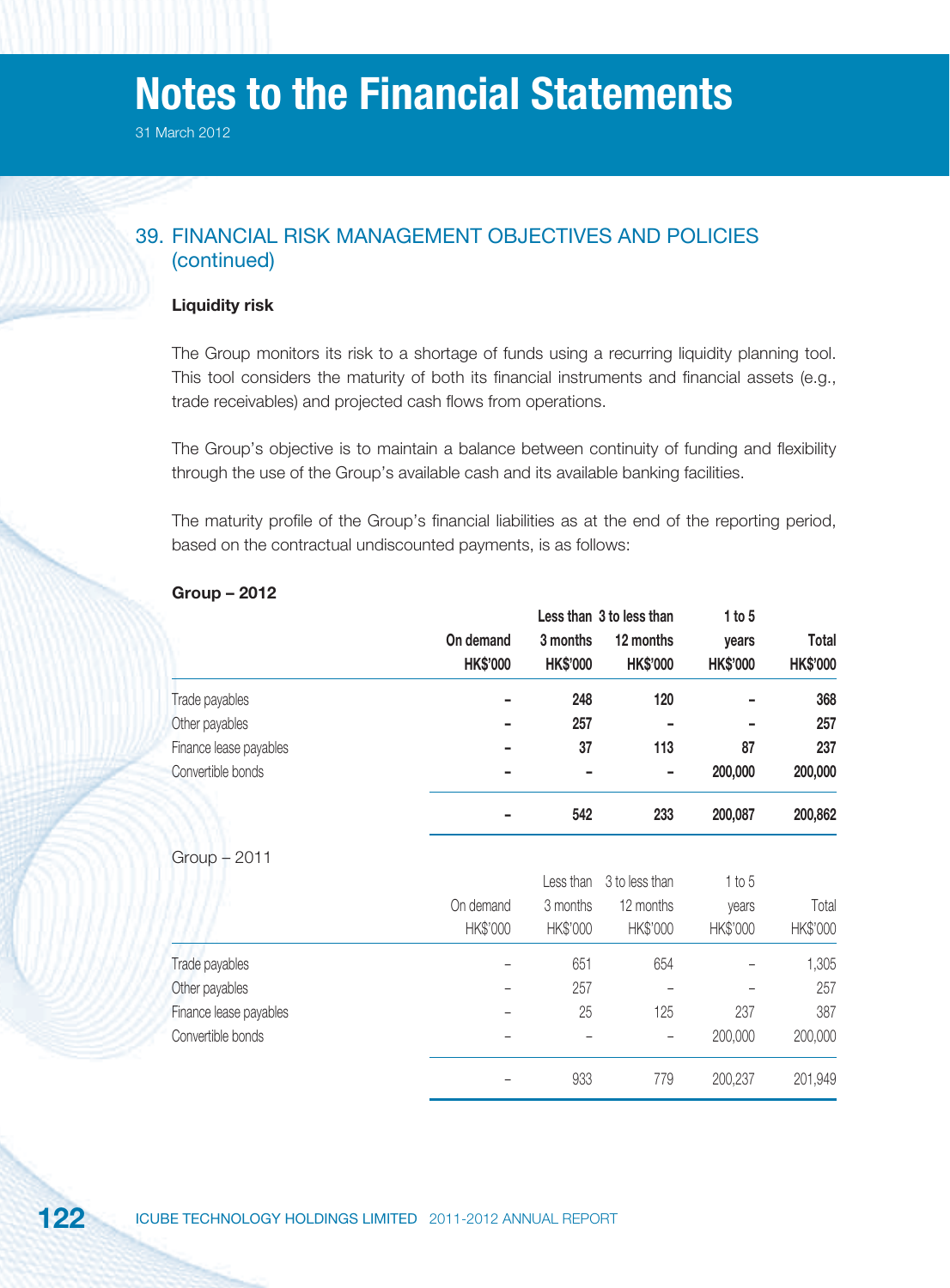# 39. FINANCIAL RISK MANAGEMENT OBJECTIVES AND POLICIES (continued)

#### **Liquidity risk (continued)**

**Company – 2012**

|                     |                 |                 | Less than 3 to less than |                 |                 |
|---------------------|-----------------|-----------------|--------------------------|-----------------|-----------------|
|                     | On demand       | 3 months        | 12 months                | years           | Total           |
|                     | <b>HK\$'000</b> | <b>HK\$'000</b> | <b>HK\$'000</b>          | <b>HK\$'000</b> | <b>HK\$'000</b> |
| Convertible bonds   |                 |                 |                          | 200,000         | 200,000         |
| Due to subsidiaries | 7,498           |                 |                          |                 | 7,498           |
|                     | 7,498           |                 |                          | 200,000         | 207,498         |
| Company - 2011      |                 |                 |                          |                 |                 |
|                     |                 | Less than       | 3 to less than           | 1 to 5          |                 |
|                     | On demand       | 3 months        | 12 months                | years           | Total           |
|                     | HK\$'000        | HK\$'000        | HK\$'000                 | HK\$'000        | HK\$'000        |
| Convertible bonds   |                 |                 |                          | 200,000         | 200,000         |
| Due to subsidiaries | 7,498           |                 |                          |                 | 7,498           |
|                     | 7,498           |                 |                          | 200,000         | 207,498         |

#### **Equity price risk**

Equity price risk is the risk that the fair values of equity securities decrease as a result of changes in the value of individual securities. The Group is exposed to equity price risk arising from individual equity investments classified as trading equity investments (note 19) and available-for-sale investments (note 18) as at 31 March 2012. The Group's listed investments are listed on the Hong Kong and Singapore stock exchanges and are valued at quoted market prices at the end of the reporting period.

The following table demonstrates the sensitivity to every 5% change in the fair values of the equity investments, with all other variables held constant and before any impact on tax, based on their carrying amounts at the end of the reporting period. For the purpose of this analysis, for the available-for-sale equity investments the impact is deemed to be on the available-for-sale equity investment revaluation reserve and no account is given for factors such as impairment which might impact on the income statement.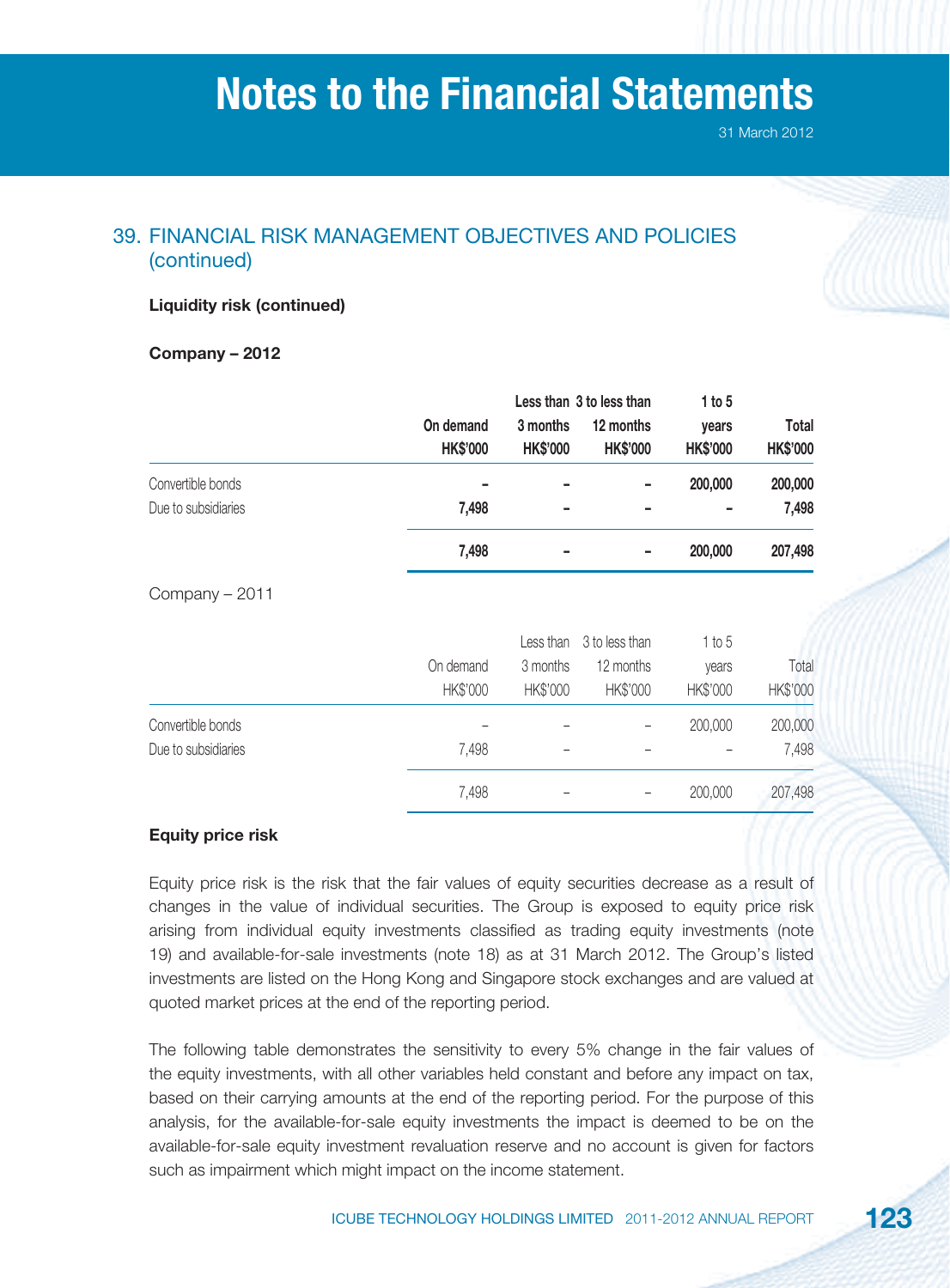31 March 2012

# 39. FINANCIAL RISK MANAGEMENT OBJECTIVES AND POLICIES (continued)

| <b>Equity price risk (continued)</b> |  |  |
|--------------------------------------|--|--|

|                                | <b>Carrying</b><br>amount<br>of equity<br>investments | Change<br>in the<br><b>Group's loss</b><br>before tax | <b>Change</b><br>in the<br>Group's<br>equity* |
|--------------------------------|-------------------------------------------------------|-------------------------------------------------------|-----------------------------------------------|
|                                | <b>HK\$'000</b>                                       | <b>HK\$'000</b>                                       | <b>HK\$'000</b>                               |
| 2012                           |                                                       |                                                       |                                               |
| Investments listed in:         |                                                       |                                                       |                                               |
| Hong Kong - Available-for-sale | 495                                                   |                                                       | 25                                            |
| - Held-for-trading             | 106,874                                               | 5,343                                                 |                                               |
| Singapore - Available-for-sale | 14,809                                                |                                                       | 740                                           |
|                                | Carrying                                              | Change                                                | Change                                        |
|                                | amount                                                | in the                                                | in the                                        |
|                                | of equity                                             | Group's loss                                          | Group's                                       |
|                                | investments                                           | before tax                                            | equity*                                       |
|                                | HK\$'000                                              | HK\$'000                                              | HK\$'000                                      |
| 2011                           |                                                       |                                                       |                                               |
|                                |                                                       |                                                       |                                               |
| Investments listed in:         |                                                       |                                                       |                                               |
| Hong Kong - Available-for-sale | 538                                                   |                                                       | 27                                            |
| - Held-for-trading             | 159,757                                               | 7,988                                                 |                                               |
| Singapore - Available-for-sale | 18,274                                                |                                                       | 914                                           |
| * Excluding accumulated losses |                                                       |                                                       |                                               |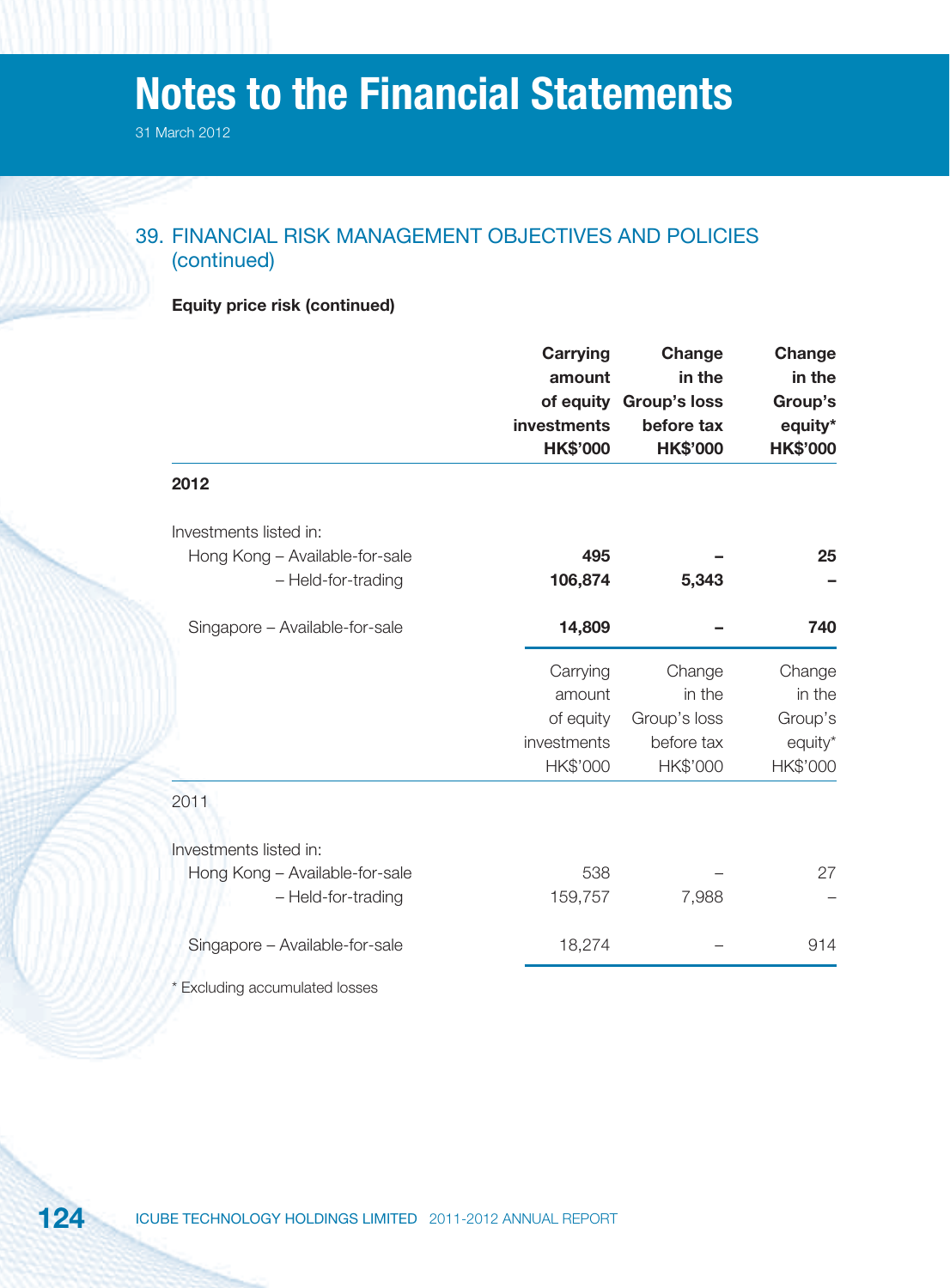# 39. FINANCIAL RISK MANAGEMENT OBJECTIVES AND POLICIES (continued)

#### **Capital management**

The primary objectives of the Group's capital management are to safeguard the Group's ability to continue as a going concern and to maintain healthy capital ratios in order to support its business and maximise shareholders' value.

The Group manages its capital structure and makes adjustments to it in light of changes in economic conditions and the risk characteristics of the underlying assets. To maintain or adjust the capital structure, the Group may adjust the dividend payment to shareholders, return capital to shareholders or issue new shares. No changes were made in the objectives, policies or processes for managing capital during the years ended 31 March 2012 and 2011.

The Group monitors capital on the basis of the debt-to-equity ratio calculated as total debt divided by total equity. The debt-to-equity ratios as at the end of the reporting periods were as follows:

#### **Group**

|                                              | 2012            | 2011     |
|----------------------------------------------|-----------------|----------|
|                                              | <b>HK\$'000</b> | HK\$'000 |
| Trade payables                               | 368             | 1,305    |
| Finance lease payables                       | 225             | 355      |
| Other payables and accruals                  | 8,859           | 8,543    |
| Liability component of the convertible bonds | 161,848         | 142,595  |
| Total debt                                   | 171,300         | 152,798  |
| Total equity                                 | 6,246           | 120,867  |
| Debt-to-equity ratio                         | 2743%           | 126%     |